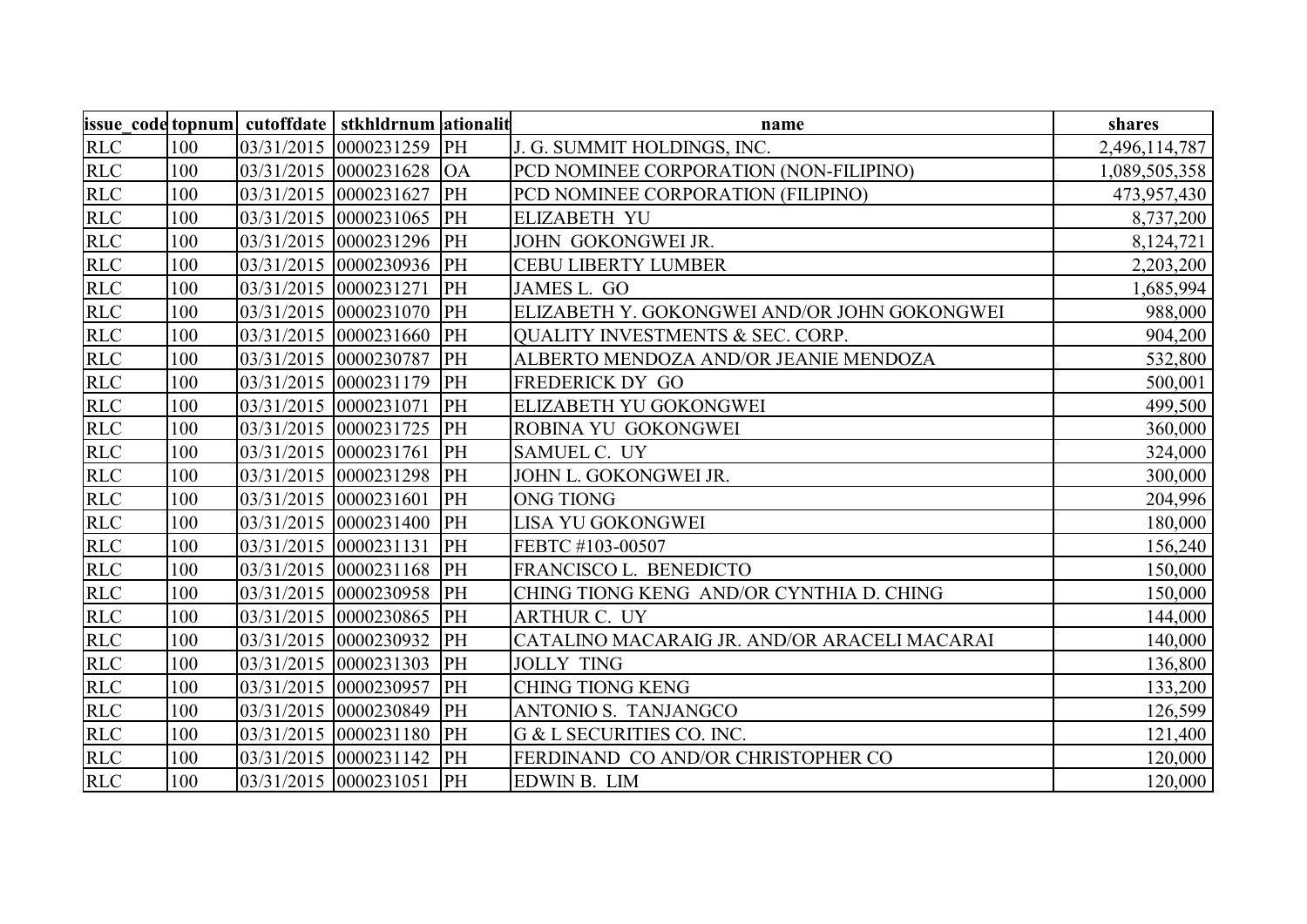| <b>RLC</b> | 100 | 03/31/2015 0000231837 PH | VICKY L. CHAN                         | 106,600 |
|------------|-----|--------------------------|---------------------------------------|---------|
| <b>RLC</b> | 100 | 03/31/2015 0000231165 PH | FRANCISCO ASALDO UY                   | 100,000 |
| <b>RLC</b> | 100 | 03/31/2015 0000231270 PH | <b>JAMES L. CHIONGBIAN</b>            | 100,000 |
| <b>RLC</b> | 100 | 03/31/2015 0000231280 PH | JENNIFER C. LIM AND/OR JEFFREY C. LIM | 100,000 |
| <b>RLC</b> | 100 | 03/31/2015 0000230987 PH | CRISTINO L. PANLILIO                  | 96,000  |
| <b>RLC</b> | 100 | 03/31/2015 0000231680 PH | RAMON L. CHIU                         | 90,285  |
| <b>RLC</b> | 100 | 03/31/2015 0000231662 PH | R. COYIUTO SECURITIES, INC.           | 82,000  |
| <b>RLC</b> | 100 | 03/31/2015 0000231811 PH | TERESITA T. QUAZON                    | 78,000  |
| <b>RLC</b> | 100 | 03/31/2015 0000231370 PH | <b>KHOON POI</b>                      | 73,200  |
| <b>RLC</b> | 100 | 03/31/2015 0000230815 PH | <b>ANANDRAM DARGANI</b>               | 72,228  |
| <b>RLC</b> | 100 | 03/31/2015 0000231392 PH | <b>LILY ANN LIM TAN</b>               | 72,000  |
| <b>RLC</b> | 100 | 03/31/2015 0000231067 US | <b>ELIZABETH LIM TAN</b>              | 72,000  |
| <b>RLC</b> | 100 | 03/31/2015 0000231004 PH | DAPHNE AILEEN TAN CHUA                | 72,000  |
| <b>RLC</b> | 100 | 03/31/2015 0000231794 PH | <b>SUSANA TAN LEE</b>                 | 72,000  |
| RLC        | 100 | 03/31/2015 0000231184 PH | <b>GENEVIEVE LIM TAN</b>              | 72,000  |
| <b>RLC</b> | 100 | 03/31/2015 0000231354 PH | <b>JUANITO CUASON</b>                 | 68,617  |
| RLC        | 100 | 03/31/2015 0000231539 PH | MICHAEL CHAN                          | 65,000  |
| <b>RLC</b> | 100 | 03/31/2015 0000231214 JP | <b>HAMAHATA TAKERO</b>                | 60,000  |
| <b>RLC</b> | 100 | 03/31/2015 0000230799 PH | <b>ALFREDO Y. NGOCHUA</b>             | 54,000  |
| <b>RLC</b> | 100 | 03/31/2015 0000231838 PH | <b>VICTOR GAN SY</b>                  | 50,000  |
| <b>RLC</b> | 100 | 03/31/2015 0000231012 PH | DEE KWAN YAN AND/OR CHRISTINA DEE     | 50,000  |
| <b>RLC</b> | 100 | 03/31/2015 0000231364 PH | <b>KAREN CHOA</b>                     | 50,000  |
| <b>RLC</b> | 100 | 03/31/2015 0000231759 PH | <b>SABAS SUAREZ</b>                   | 49,200  |
| <b>RLC</b> | 100 | 03/31/2015 0000231397 PH | <b>LINDA ROSE NG KAWSEK</b>           | 48,600  |
| <b>RLC</b> | 100 | 03/31/2015 0000230794 PH | ALEXANDER C. UY                       | 48,000  |
| <b>RLC</b> | 100 | 03/31/2015 0000231791 PH | <b>SUSAN YAO</b>                      | 48,000  |
| <b>RLC</b> | 100 | 03/31/2015 0000231273 PH | <b>JANET CO LEY</b>                   | 48,000  |
| <b>RLC</b> | 100 | 03/31/2015 0000231372 PH | L. M. GARCIA & ASSOCIATES INC.        | 48,000  |
| <b>RLC</b> | 100 | 03/31/2015 0000231107 PH | ESTRELLA GO CO AND/OR FERDINAND CO    | 48,000  |
|            |     |                          |                                       |         |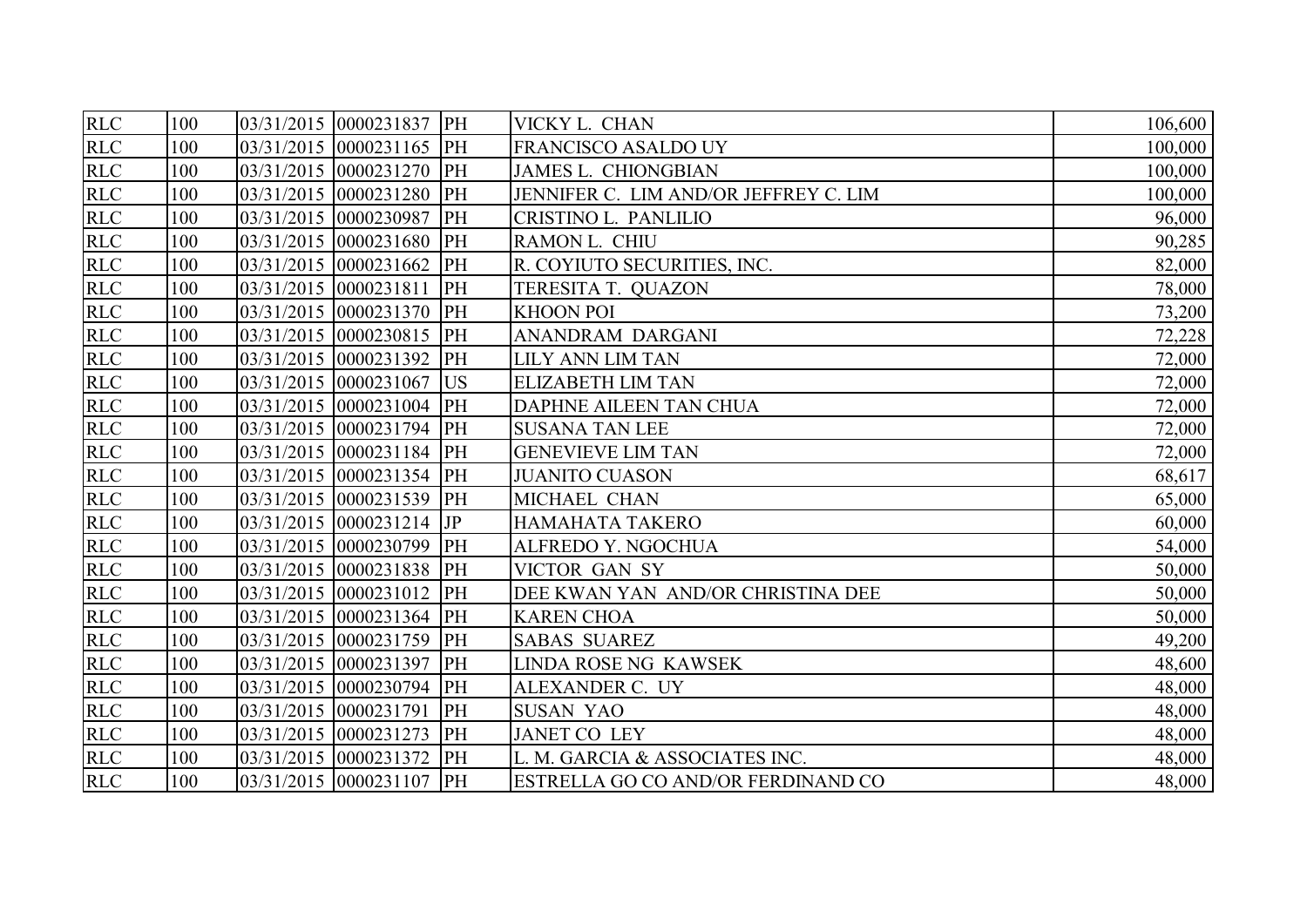| <b>RLC</b> | 100 | 03/31/2015 0000231728 PH | RODERICK M. GRACIA                      | 48,000 |
|------------|-----|--------------------------|-----------------------------------------|--------|
| <b>RLC</b> | 100 | 03/31/2015 0000231621 PH | PATRICK NGOCHUA                         | 48,000 |
| <b>RLC</b> | 100 | 03/31/2015 0000231466 PH | MANUEL B. ZAMORA JR.                    | 47,400 |
| <b>RLC</b> | 100 | 03/31/2015 0000230885 PH | <b>BEBE YU GO</b>                       | 46,400 |
| <b>RLC</b> | 100 | 03/31/2015 0000231058 PH | <b>ELBERT ZOSA</b>                      | 45,000 |
| <b>RLC</b> | 100 | 03/31/2015 0000231011 PH | DEBBIE C. GOH                           | 42,000 |
| <b>RLC</b> | 100 | 03/31/2015 0000231069 PH | ELIZABETH M. ZARATE                     | 42,000 |
| <b>RLC</b> | 100 | 03/31/2015 0000231890 PH | REGINA CAPITAL DEV. CORP. 011875        | 41,400 |
| <b>RLC</b> | 100 | 03/31/2015 0000231808 PH | TERESITA C. DELGADO-VILLONCO            | 40,500 |
| <b>RLC</b> | 100 | 03/31/2015 0000231798 UK | <b>SYLVESTER S.K. HUNG</b>              | 40,000 |
| <b>RLC</b> | 100 | 03/31/2015 0000231615 PH | PAN-ASIA SECURITIES CORP.               | 40,000 |
| <b>RLC</b> | 100 | 03/31/2015 0000231064 PH | ELIZABETH GOKONGWEI                     | 40,000 |
| <b>RLC</b> | 100 | 03/31/2015 0000230768 PH | A. ANGEL S. TANJANGCO                   | 38,500 |
| RLC        | 100 | 03/31/2015 0000231057 PH | ELBERT M. ZOSA                          | 37,500 |
| <b>RLC</b> | 100 | 03/31/2015 0000231702 PH | <b>RENEE D. RUBIO</b>                   | 36,000 |
| <b>RLC</b> | 100 | 03/31/2015 0000231800 PH | TAKASAGO TRADING CORP. INC.             | 36,000 |
| <b>RLC</b> | 100 | 03/31/2015 0000231396 PH | LIN LIN G. CHUNG                        | 36,000 |
| <b>RLC</b> | 100 | 03/31/2015 0000231097 PH | <b>ERNESTO CAYETANO</b>                 | 36,000 |
| <b>RLC</b> | 100 | 03/31/2015 0000230844 PH | ANTONIO COJUANGCO                       | 36,000 |
| <b>RLC</b> | 100 | 03/31/2015 0000231673 PH | R.J. DEL PAN AND COMPANY                | 36,000 |
| RLC        | 100 | 03/31/2015 0000231418 PH | <b>LUCIO YAN</b>                        | 36,000 |
| <b>RLC</b> | 100 | 03/31/2015 0000231545 PH | MIGUEL O. COJUANGCO                     | 35,000 |
| <b>RLC</b> | 100 | 03/31/2015 0000231043 PH | <b>EDMUNDO MADRAZO</b>                  | 32,500 |
| <b>RLC</b> | 100 | 03/31/2015 0000231703 PH | RENEE D. RUBIO AND/OR CESAR A. RUBIO    | 32,400 |
| <b>RLC</b> | 100 | 03/31/2015 0000231430 PH | <b>M.E. HOLDING CORPORATION</b>         | 31,500 |
| <b>RLC</b> | 100 | 03/31/2015 0000231535 PH | MERCURY GROUP OF COMP. INC.             | 31,500 |
| <b>RLC</b> | 100 | 03/31/2015 0000231828 PH | URBANCORP INVESTMENTS INC.              | 31,500 |
| <b>RLC</b> | 100 | 03/31/2015 0000231237 PH | HYDEE MANAGEMENT & RESOURCE CORPORATION | 31,200 |
| <b>RLC</b> | 100 | 03/31/2015 0000231611 PH | PACIFICO B. TACUB                       | 30,669 |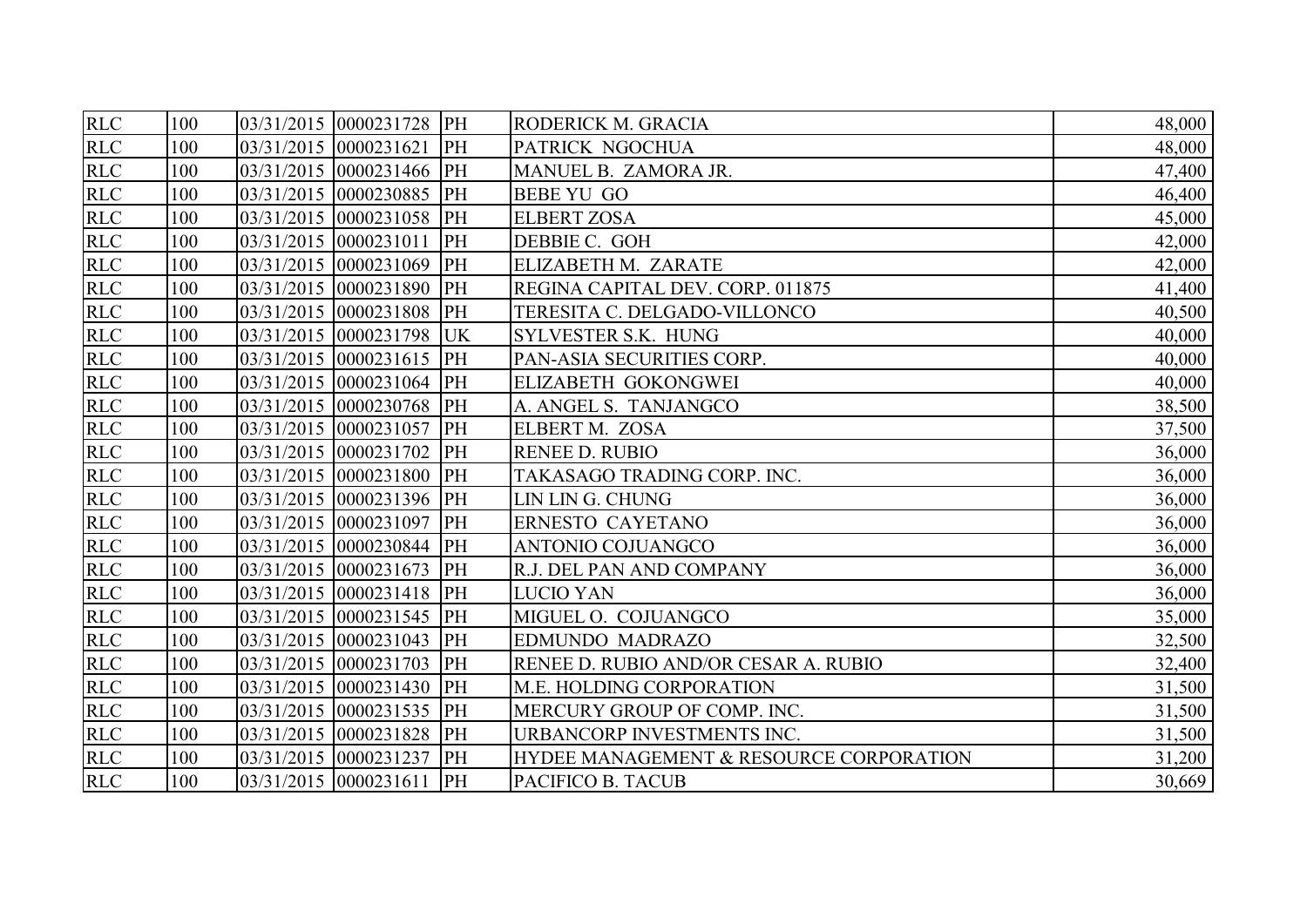| <b>RLC</b> | 100 | 03/31/2015 0000231094 PH   | ERIC VILLAFRANCA AND/OR CECILIA CRUCENA      | 30,000 |
|------------|-----|----------------------------|----------------------------------------------|--------|
| <b>RLC</b> | 100 | 03/31/2015 0000231600 PH   | <b>ONG KONG PO</b>                           | 30,000 |
| <b>RLC</b> | 100 | $03/31/2015$ 0000231216 PH | <b>HAO WEE</b>                               | 30,000 |
| <b>RLC</b> | 100 | 03/31/2015 0000230887 PH   | <b>BELSON SECURITIES, INC.</b>               | 30,000 |
| <b>RLC</b> | 100 | 03/31/2015 0000230948 PH   | <b>CESAR A. RUBIO AND/OR FELICIDAD RUBIO</b> | 28,800 |
| <b>RLC</b> | 100 | $03/31/2015$ 0000231570 PH | <b>NELSON LIM</b>                            | 28,800 |
| <b>RLC</b> | 100 | $03/31/2015$ 0000231892 PH | YOUNG, ELVIS YOUNG OR ELEANOR                | 28,800 |
| <b>RLC</b> | 100 | $03/31/2015$ 0000231825 PH | UBP TA#210-50078-8                           | 28,000 |
| <b>RLC</b> | 100 | $03/31/2015$ 0000231285 PH | <b>JESUS F. ZARANDIN</b>                     | 26,400 |
| <b>RLC</b> | 100 | $03/31/2015$ 0000231243 UK | <b>INDOSUEZ MLA A/C 10849</b>                | 26,000 |
| <b>RLC</b> | 100 | $03/31/2015$ 0000231169 PH | FRANCISCO ORTIGAS SEC., INC. A/C NO. 3633    | 26,000 |
| <b>RLC</b> | 100 | 03/31/2015 0000231860 PH   | <b>WARD MANAGEMENT CORPORATION</b>           | 25,000 |
| <b>RLC</b> | 100 | $03/31/2015$ 0000231247 PH | <b>INTRA-INVEST SECURITIES INC.</b>          | 25,000 |
| <b>RLC</b> | 100 | 03/31/2015 0000231603 PH   | ORIENTRADE SECURITIES INC.                   | 25,000 |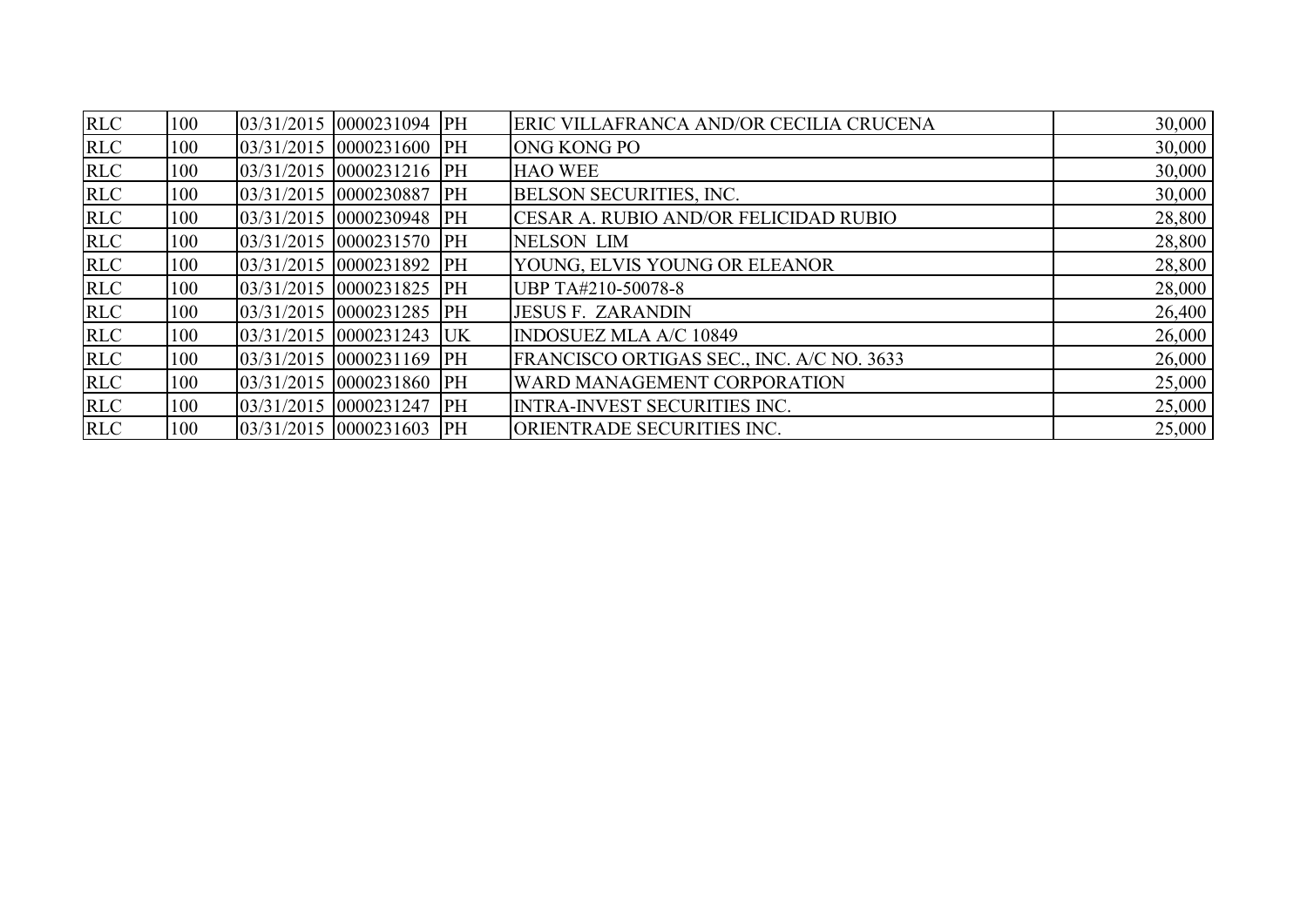**RBKPS006** 

## Philippine Depository & Trust Corp.

**PCDUSER1** 

**E** PDTC Philippine Depository & Trust Corp.

## **OUTSTANDING BALANCES FOR A SPECIFIC COMPANY**

Company Code - RLC000000000 & Company Name - ROBINSON LAND

**Business Date**  $03/31/2015$ 

| <b>BPID</b><br><b>ACCOUNT NO.</b> | <b>BP NAME</b><br><b>ADDRESS</b>                                                                                                                        | <b>ACCOUNT TYPE</b><br><b>TELEPHONE NUMBER</b>  | <b>ID TYPE</b><br><b>ID NUMBER</b>              | <b>INVESTOR TYPE</b><br><b>COUNTRY</b> | <b>HOLDINGS</b><br><b>TAXCODE</b> |
|-----------------------------------|---------------------------------------------------------------------------------------------------------------------------------------------------------|-------------------------------------------------|-------------------------------------------------|----------------------------------------|-----------------------------------|
| 10000000000<br>5                  | UPCC SECURITIES CORP.<br>UNIT 1202 TOWER ONE AND EXCHANGE PLAZ 8921174<br>AYALA AVENUE, MAKATI CITY<br>Metropolitan Manila<br>$\theta$                  | <b>Omnibus Without Client</b>                   | <b>Tax Identification Number</b>                | Domestic<br><b>PHILIPPINES</b>         | 17,000.00<br><b>PH10</b>          |
| 10100000000<br>5                  | A & A SECURITIES, INC.<br>Rm. 1906 Ayala Ave. Condominium 6776 Ayala Ave. 810-54-01<br>Makati City<br>Metropolitan Manila<br>1200                       | <b>Omnibus Without Client</b>                   | <b>Tax Identification Number</b><br>2           | Domestic<br><b>PHILIPPINES</b>         | 759,850.00<br><b>PH10</b>         |
| 10200000000<br>5                  | ABACUS SECURITIES CORPORATION<br>Unit 2904-A East Tower, PSE Centre Exchange Road. 634-2105<br>Ortigas Center Pasig City<br>Metropolitan Manila<br>1600 | <b>Omnibus Without Client</b>                   | Tax Identification Number<br>001-006-900        | Domestic<br><b>PHILIPPINES</b>         | 551,465.00<br><b>PH10</b>         |
| 10200000000                       | ABACUS SECURITIES CORPORATION<br>Unit 2904-A East Tower, PSE Centre Exchange Road 634-2105<br>Ortigas Center Pasig City<br>Metropolitan Manila<br>1600  | Own                                             | <b>Tax Identification Number</b><br>001-006-900 | Domestic<br><b>PHILIPPINES</b>         | 7,446.00<br><b>NWT</b>            |
| 10300000000                       | ACCORD CAPITAL EQUITIES CORPORATION<br>Unit 1101 Orient Square Building Emerald Avenue<br>Ortigas Center, Pasig City<br>Metropolitan Manila<br>1600     | <b>Omnibus Without Client</b><br>687-5071 to 74 | <b>Tax Identification Number</b><br>213-831-103 | Foreign<br><b>PHILIPPINES</b>          | 6,729.00<br>FMX1                  |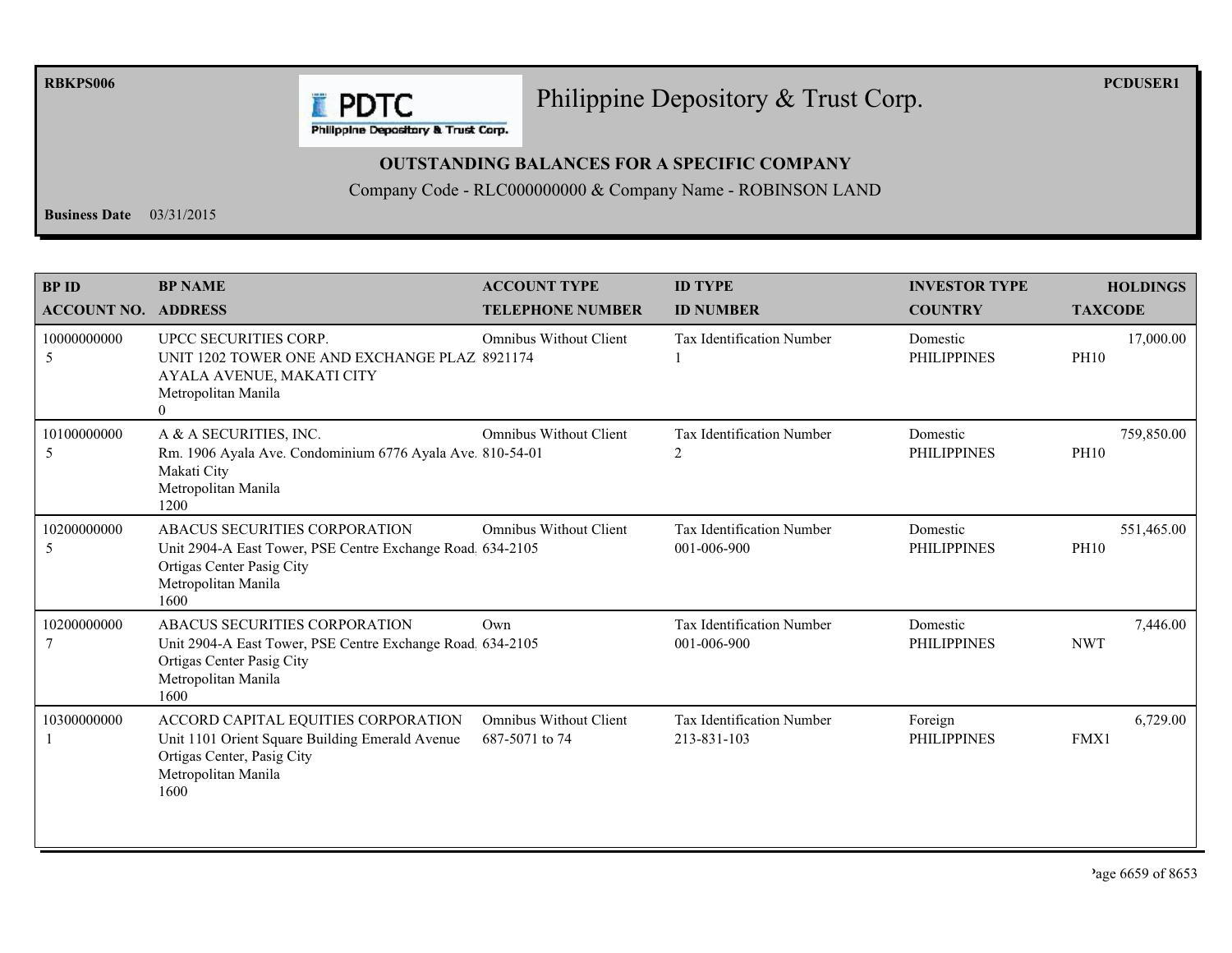| <b>BPID</b>                | <b>BP NAME</b>                                                                                                                                                                      | <b>ACCOUNT TYPE</b>                             | <b>ID TYPE</b>                                      | <b>INVESTOR TYPE</b>           | <b>HOLDINGS</b>           |
|----------------------------|-------------------------------------------------------------------------------------------------------------------------------------------------------------------------------------|-------------------------------------------------|-----------------------------------------------------|--------------------------------|---------------------------|
| <b>ACCOUNT NO. ADDRESS</b> |                                                                                                                                                                                     | <b>TELEPHONE NUMBER</b>                         | <b>ID NUMBER</b>                                    | <b>COUNTRY</b>                 | <b>TAXCODE</b>            |
| 10300000000<br>5           | ACCORD CAPITAL EQUITIES CORPORATION<br>Unit 1101 Orient Square Building Emerald Avenue<br>Ortigas Center, Pasig City<br>Metropolitan Manila<br>1600                                 | <b>Omnibus Without Client</b><br>687-5071 to 74 | <b>Tax Identification Number</b><br>213-831-103     | Domestic<br><b>PHILIPPINES</b> | 328,436.00<br><b>PH10</b> |
| 10400000000<br>5           | A. T. DE CASTRO SECURITIES CORP.<br>Suite 701, 7/F Ayala Tower I, Exchange Plaza, Ayala 848-7160 to 65<br>Triangle, Ayala Ave., Makati City<br>Metropolitan Manila<br>1226          | <b>Omnibus Without Client</b>                   | <b>Tax Identification Number</b><br>000-151-360-000 | Domestic<br><b>PHILIPPINES</b> | 43,560.00<br><b>PH10</b>  |
| 10600000000<br>5           | ALPHA SECURITIES CORP.<br>UNIT 3003, ONE CORPORATE CENTRE, 30TH<br>FLOOR, JULIA VARGAS STREET, COR MERALC<br>AVENUE STREET, ORTIGAS CENTER, PASIG CI<br>Metropolitan Manila<br>1200 | <b>Omnibus Without Client</b><br>6546806        | Tax Identification Number<br>000-155-035-000        | Domestic<br><b>PHILIPPINES</b> | 21,500.00<br><b>PH10</b>  |
| 10600000000<br>20          | ALPHA SECURITIES CORP.<br>UNIT 3003, ONE CORPORATE CENTRE, 30TH<br>FLOOR, JULIA VARGAS STREET, COR MERALC<br>AVENUE STREET, ORTIGAS CENTER, PASIG CI<br>Metropolitan Manila<br>1200 | Settlement<br>6546806                           | Tax Identification Number<br>000-155-035-000        | Foreign<br><b>PHILIPPINES</b>  | 90,000.00<br><b>SZ07</b>  |
| 10900000000<br>5           | <b>BA SECURITIES, INC.</b><br>Rm 401-403 CLMC Bldg, 256-259 EDSA Greenhills 727-5374<br>Mandaluyong City<br>Metropolitan Manila<br>1550                                             | <b>Omnibus Without Client</b>                   | Tax Identification Number<br>10                     | Domestic<br><b>PHILIPPINES</b> | 60,008.00<br><b>PH10</b>  |
| 10900000000<br>6           | BA SECURITIES, INC.<br>Rm 401-403 CLMC Bldg, 256-259 EDSA Greenhills 727-5374<br>Mandaluyong City<br>Metropolitan Manila<br>1550                                                    | Settlement                                      | Tax Identification Number<br>10                     | Domestic<br><b>PHILIPPINES</b> | 143,350.00<br><b>NWT</b>  |
| 10900000000<br>14          | <b>BA SECURITIES, INC.</b><br>Rm 401-403 CLMC Bldg, 256-259 EDSA Greenhills 727-5374<br>Mandaluyong City<br>Metropolitan Manila<br>1550                                             | Settlement                                      | Tax Identification Number<br>10                     | Domestic<br><b>PHILIPPINES</b> | 6,592.00<br><b>PH10</b>   |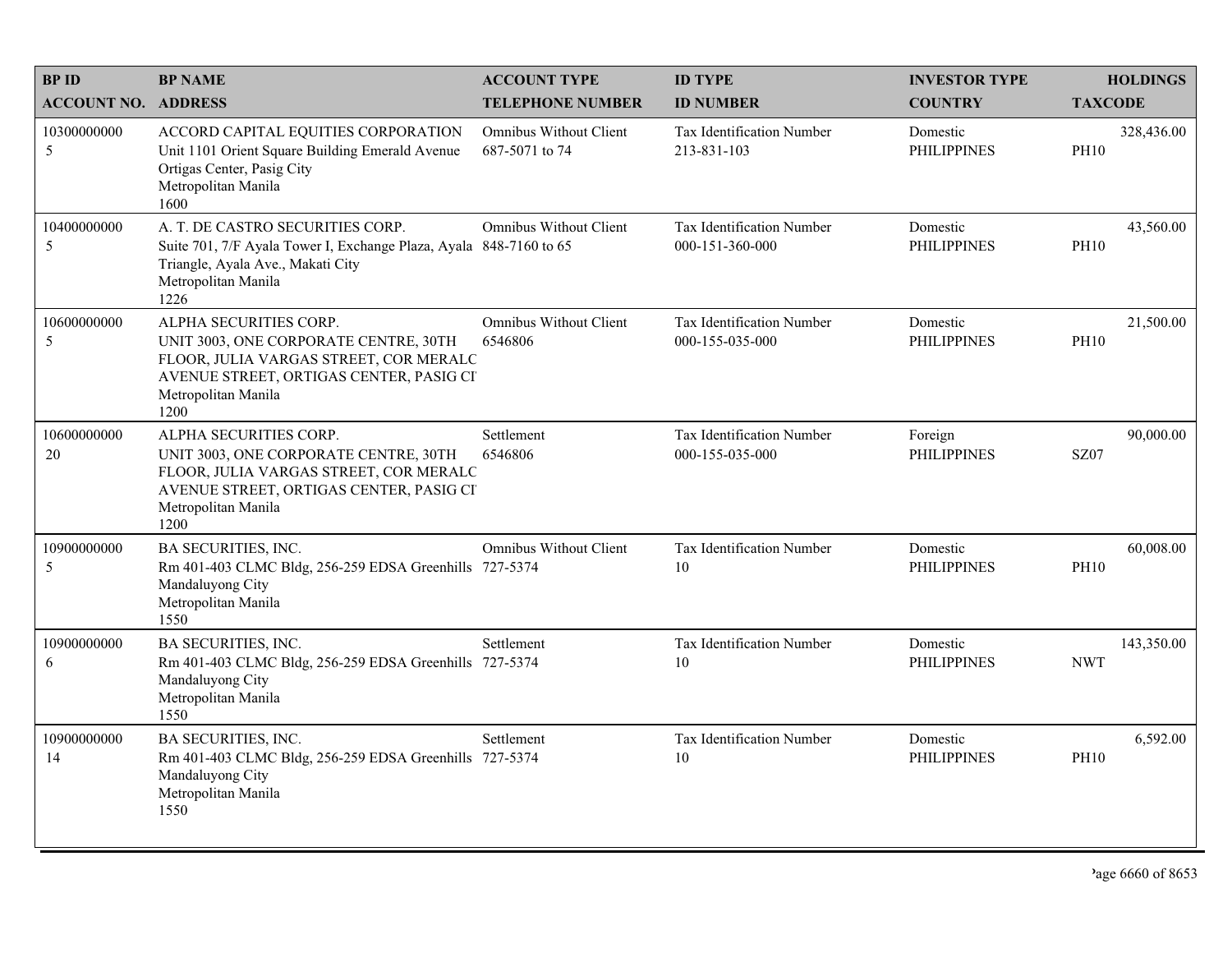| <b>BPID</b>                | <b>BP NAME</b>                                                                                                                                           | <b>ACCOUNT TYPE</b>                       | <b>ID TYPE</b>                                      | <b>INVESTOR TYPE</b>           | <b>HOLDINGS</b>           |
|----------------------------|----------------------------------------------------------------------------------------------------------------------------------------------------------|-------------------------------------------|-----------------------------------------------------|--------------------------------|---------------------------|
| <b>ACCOUNT NO. ADDRESS</b> |                                                                                                                                                          | <b>TELEPHONE NUMBER</b>                   | <b>ID NUMBER</b>                                    | <b>COUNTRY</b>                 | <b>TAXCODE</b>            |
| 10900000000<br>19          | BA SECURITIES, INC.<br>Rm 401-403 CLMC Bldg, 256-259 EDSA Greenhills 727-5374<br>Mandaluyong City<br>Metropolitan Manila<br>1550                         | Settlement                                | <b>Tax Identification Number</b><br>10              | Foreign<br><b>PHILIPPINES</b>  | 22,500.00<br><b>RA25</b>  |
| 11000000000<br>5           | ANGPING & ASSOCIATES SECURITIES, INC.<br>Suites 2002/2004, The Peak, 107 Alfaro St., Salcedo<br>Village, Makati City<br>Metropolitan Manila<br>1227      | <b>Omnibus Without Client</b><br>8482915  | Tax Identification Number<br>005-037-731-000        | Domestic<br><b>PHILIPPINES</b> | 401,758.00<br><b>PH10</b> |
| 11100000000<br>5           | ANSALDO, GODINEZ & CO., INC.<br>340 Nueva St., Binondo Manila<br>Metropolitan Manila<br>1006                                                             | <b>Omnibus Without Client</b><br>242-5127 | Tax Identification Number<br>007-571-837-000        | Domestic<br><b>PHILIPPINES</b> | 394,725.00<br><b>PH10</b> |
| 11200000000<br>6           | AB CAPITAL SECURITIES, INC.<br>8/F Phinma Plaza 39 Plaza Drive, Rockwell Center<br>Makati City<br>Metropolitan Manila<br>1200                            | Settlement<br>814-5601                    | Tax Identification Number<br>13                     | Domestic<br><b>PHILIPPINES</b> | 202,700.00<br><b>NWT</b>  |
| 11200000000<br>14          | AB CAPITAL SECURITIES, INC.<br>8/F Phinma Plaza 39 Plaza Drive, Rockwell Center<br>Makati City<br>Metropolitan Manila<br>1200                            | Settlement<br>814-5601                    | Tax Identification Number<br>13                     | Domestic<br><b>PHILIPPINES</b> | 32,789.00<br><b>PH10</b>  |
| 11300000000<br>5           | SARANGANI SECURITIES, INC.<br>UNIT 2 D1 VERNIDA I CONDOMINIUM 120<br>AMORSOLO ST., LEGASPI VILLAGE, MAKATI<br><b>CITY</b><br>Metropolitan Manila<br>1229 | Omnibus Without Client<br>817-5806        | Tax Identification Number<br>004-655-021-000        | Domestic<br><b>PHILIPPINES</b> | 240,000.00<br><b>PH10</b> |
| 11500000000<br>1           | SB EQUITIES, INC.<br>18/F, Security Bank Centre 6776 Ayala Avenue,<br>Makati City<br>Metropolitan Manila<br>1226                                         | <b>Omnibus Without Client</b><br>8911037  | <b>Tax Identification Number</b><br>000-152-830-000 | Foreign<br><b>PHILIPPINES</b>  | 7,100.00<br>FMX1          |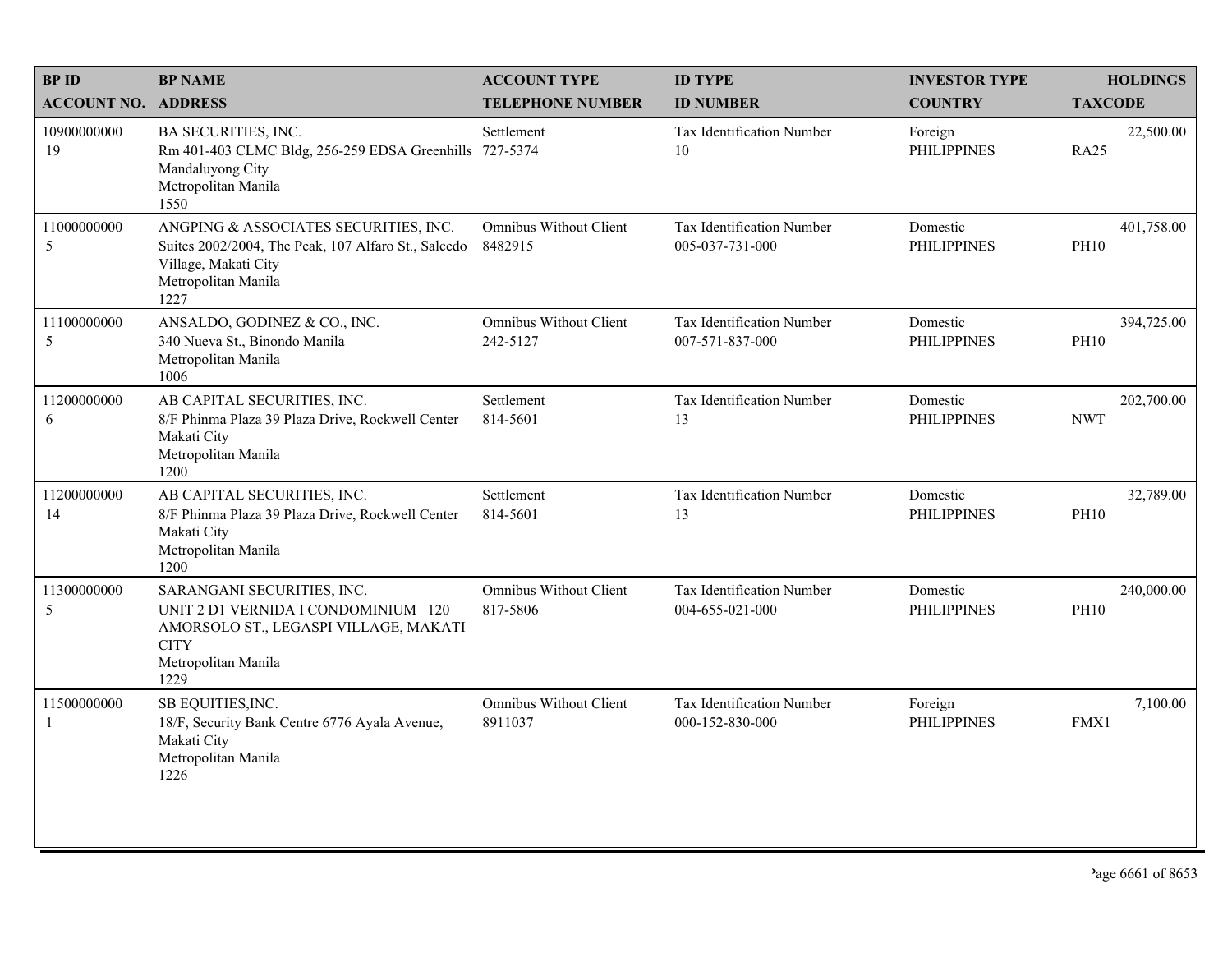| <b>BPID</b>                | <b>BP NAME</b>                                                                                                                                     | <b>ACCOUNT TYPE</b>                          | <b>ID TYPE</b>                               | <b>INVESTOR TYPE</b>           | <b>HOLDINGS</b>           |
|----------------------------|----------------------------------------------------------------------------------------------------------------------------------------------------|----------------------------------------------|----------------------------------------------|--------------------------------|---------------------------|
| <b>ACCOUNT NO. ADDRESS</b> |                                                                                                                                                    | <b>TELEPHONE NUMBER</b>                      | <b>ID NUMBER</b>                             | <b>COUNTRY</b>                 | <b>TAXCODE</b>            |
| 11500000000<br>2           | SB EQUITIES, INC.<br>18/F, Security Bank Centre 6776 Ayala Avenue,<br>Makati City<br>Metropolitan Manila<br>1226                                   | Settlement<br>8911037                        | Tax Identification Number<br>000-152-830-000 | Foreign<br><b>PHILIPPINES</b>  | 3,188.00<br>FMX1          |
| 11500000000<br>5           | SB EQUITIES, INC.<br>18/F, Security Bank Centre 6776 Ayala Avenue,<br>Makati City<br>Metropolitan Manila<br>1226                                   | <b>Omnibus Without Client</b><br>8911037     | Tax Identification Number<br>000-152-830-000 | Domestic<br><b>PHILIPPINES</b> | 501,812.00<br><b>PH10</b> |
| 11600000000                | ASIA PACIFIC CAPITAL EQUITIES & SECURITII Omnibus Without Client<br>CORP.                                                                          |                                              | Tax Identification Number                    | Domestic                       | 570.00                    |
| $\mathfrak{S}$             | 24/F Galleria Corporate Center EDSA corner Ortigas 6345621 to 26<br>Avenue, Pasig City<br>Metropolitan Manila<br>1605                              |                                              | 002-011-914-000                              | <b>PHILIPPINES</b>             | <b>PH10</b>               |
| 11800000000<br>5           | ASIASEC EQUITIES, INC.<br>8/F Chatham House<br>116 Valero cor. V.A. Rufino Sts<br>Salcedo Village, Makati City 1227<br>Metropolitan Manila<br>1227 | Omnibus Without Client<br>8937981            | Tax Identification Number<br>000-154-961-000 | Domestic<br><b>PHILIPPINES</b> | 51,300.00<br><b>PH10</b>  |
| 11900000000<br>5           | ASTRA SECURITIES CORPORATION<br>Units 1204-1205 Ayala Tower One Ayala Ave. cor.<br>Paseo de Roxas Makati City<br>Metropolitan Manila<br>1200       | <b>Omnibus Without Client</b><br>848-6421/27 | Tax Identification Number<br>000-107-717-000 | Domestic<br><b>PHILIPPINES</b> | 49,500.00<br><b>PH10</b>  |
| 12000000000<br>5           | ATC SECURITIES, INC.<br>Unit 6f, 6th Floor 8101 Pearl Plaza, Pearl Drive Ortiga 687-1768<br>Center, Pasig City<br>Metropolitan Manila<br>12        | <b>Omnibus Without Client</b>                | Tax Identification Number<br>000-333-279-000 | Domestic<br><b>PHILIPPINES</b> | 900.00<br><b>PH10</b>     |
| 12100000004                | MACQUARIE CAPITAL SECURITIES (PHILIPPIN Client<br>INC.                                                                                             |                                              | Tax Identification Number                    | Foreign                        | 1,000.00                  |
| $\mathbf{1}$               | 22F 6750 AYALA AVENUE BUILDING AYALA 857-0838<br><b>AVENUE MAKATI CITY</b><br>Metropolitan Manila<br>1226                                          |                                              | 516                                          | <b>PHILIPPINES</b>             | FMX1                      |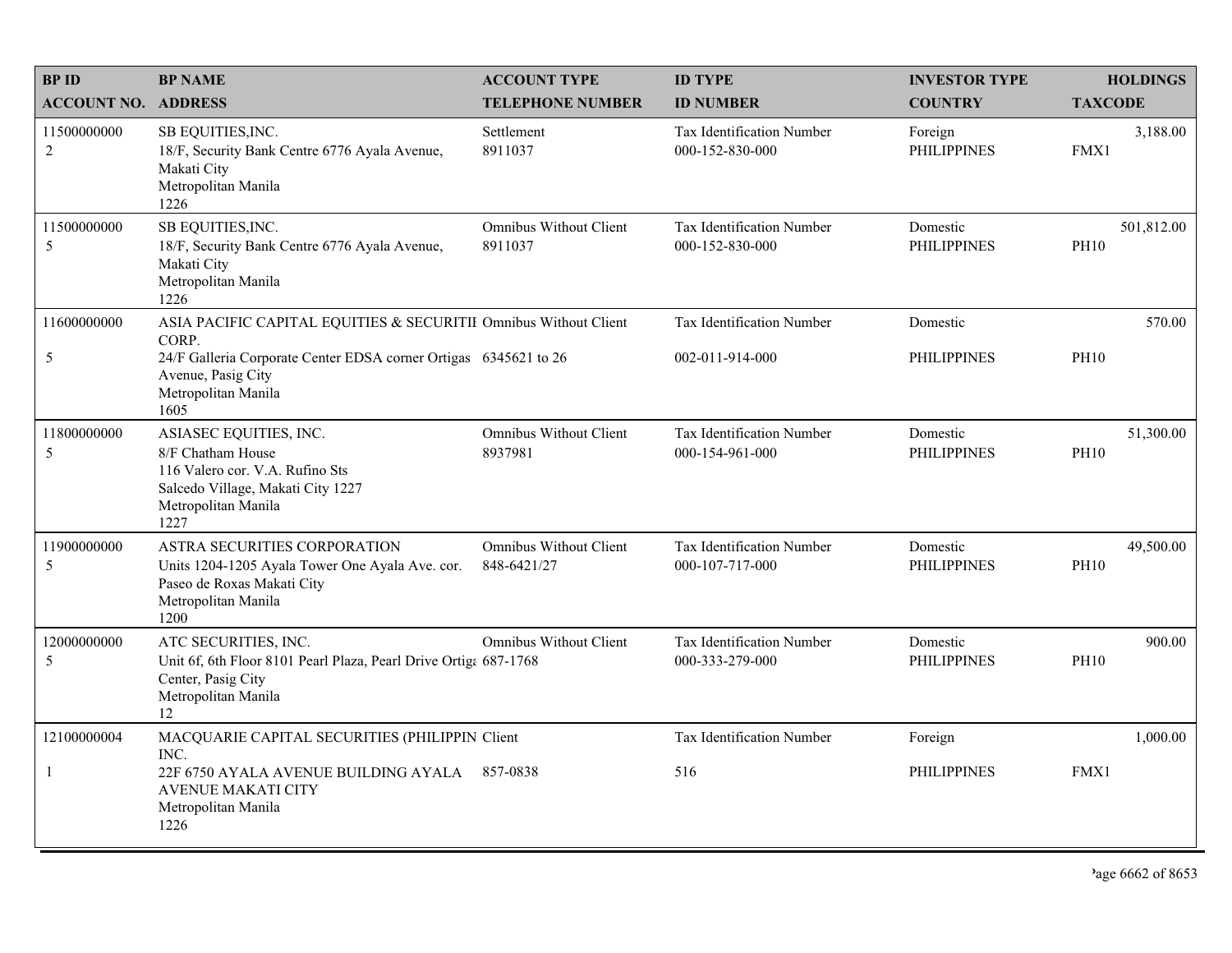| <b>BPID</b>                | <b>BP NAME</b>                                                                                                                                             | <b>ACCOUNT TYPE</b>                       | <b>ID TYPE</b>                                      | <b>INVESTOR TYPE</b>           | <b>HOLDINGS</b>              |
|----------------------------|------------------------------------------------------------------------------------------------------------------------------------------------------------|-------------------------------------------|-----------------------------------------------------|--------------------------------|------------------------------|
| <b>ACCOUNT NO. ADDRESS</b> |                                                                                                                                                            | <b>TELEPHONE NUMBER</b>                   | <b>ID NUMBER</b>                                    | <b>COUNTRY</b>                 | <b>TAXCODE</b>               |
| 12200000000<br>5           | BELSON SECURITIES, INC.<br>4th Floor Belson House 271 Edsa, Mandaluyong City 724-7586loc21<br>Metropolitan Manila<br>1554                                  | <b>Omnibus Without Client</b>             | Tax Identification Number<br>000-154-219-000        | Domestic<br><b>PHILIPPINES</b> | 202,350.00<br><b>PH10</b>    |
| 12300000000<br>5           | BENJAMIN CO CA & CO., INC.<br>Rm. 301 Downtown Ctr Bldg., 516 Quintin Paredes St 6345186<br>Binondo, Manila<br>Metropolitan Manila<br>1006                 | <b>Omnibus Without Client</b>             | Tax Identification Number<br>000-330-322-000        | Domestic<br><b>PHILIPPINES</b> | 21,600.00<br><b>PH10</b>     |
| 12400000000<br>5           | B. H. CHUA SECURITIES CORPORATION<br>872 G. Araneta Avenue, Quezon City<br>Metropolitan Manila<br>1135                                                     | <b>Omnibus Without Client</b><br>412-3444 | Tax Identification Number<br>000-401-773            | Domestic<br><b>PHILIPPINES</b> | 65,406.00<br><b>PH10</b>     |
| 12600000000<br>-1          | BPI SECURITIES CORPORATION<br>8/F BPI Head Office Bldg., Ayala Ave., cor. Paseo de<br>Roxas Makati City<br>Metropolitan Manila<br>1226                     | <b>Omnibus Without Client</b><br>8196535  | Tax Identification Number<br>000-109-309-000        | Foreign<br><b>PHILIPPINES</b>  | 58,150.00<br>FMX1            |
| 12600000000<br>5           | BPI SECURITIES CORPORATION<br>8/F BPI Head Office Bldg., Ayala Ave., cor. Paseo de 8196535<br>Roxas Makati City<br>Metropolitan Manila<br>1226             | <b>Omnibus Without Client</b>             | Tax Identification Number<br>000-109-309-000        | Domestic<br><b>PHILIPPINES</b> | 37,001,977.00<br><b>PH10</b> |
| 12600000000<br>$\tau$      | BPI SECURITIES CORPORATION<br>8/F BPI Head Office Bldg., Ayala Ave., cor. Paseo de<br>Roxas Makati City<br>Metropolitan Manila<br>1226                     | Own<br>8196535                            | Tax Identification Number<br>000-109-309-000        | Domestic<br><b>PHILIPPINES</b> | 74.00<br><b>NWT</b>          |
| 12800000000<br>5           | CAMPOS, LANUZA & COMPANY, INC.<br>Unit 2003B East Tower, PSE Center Exchange Road, 634-6881/87<br>Ortigas Center Pasig City<br>Metropolitan Manila<br>1605 | <b>Omnibus Without Client</b>             | <b>Tax Identification Number</b><br>000-155-524-000 | Domestic<br><b>PHILIPPINES</b> | 1,718,240.00<br><b>PH10</b>  |
| 12800000000<br>6           | CAMPOS, LANUZA & COMPANY, INC.<br>Unit 2003B East Tower, PSE Center Exchange Road, 634-6881/87<br>Ortigas Center Pasig City<br>Metropolitan Manila<br>1605 | Settlement                                | Tax Identification Number<br>000-155-524-000        | Domestic<br><b>PHILIPPINES</b> | 97,800.00<br><b>NWT</b>      |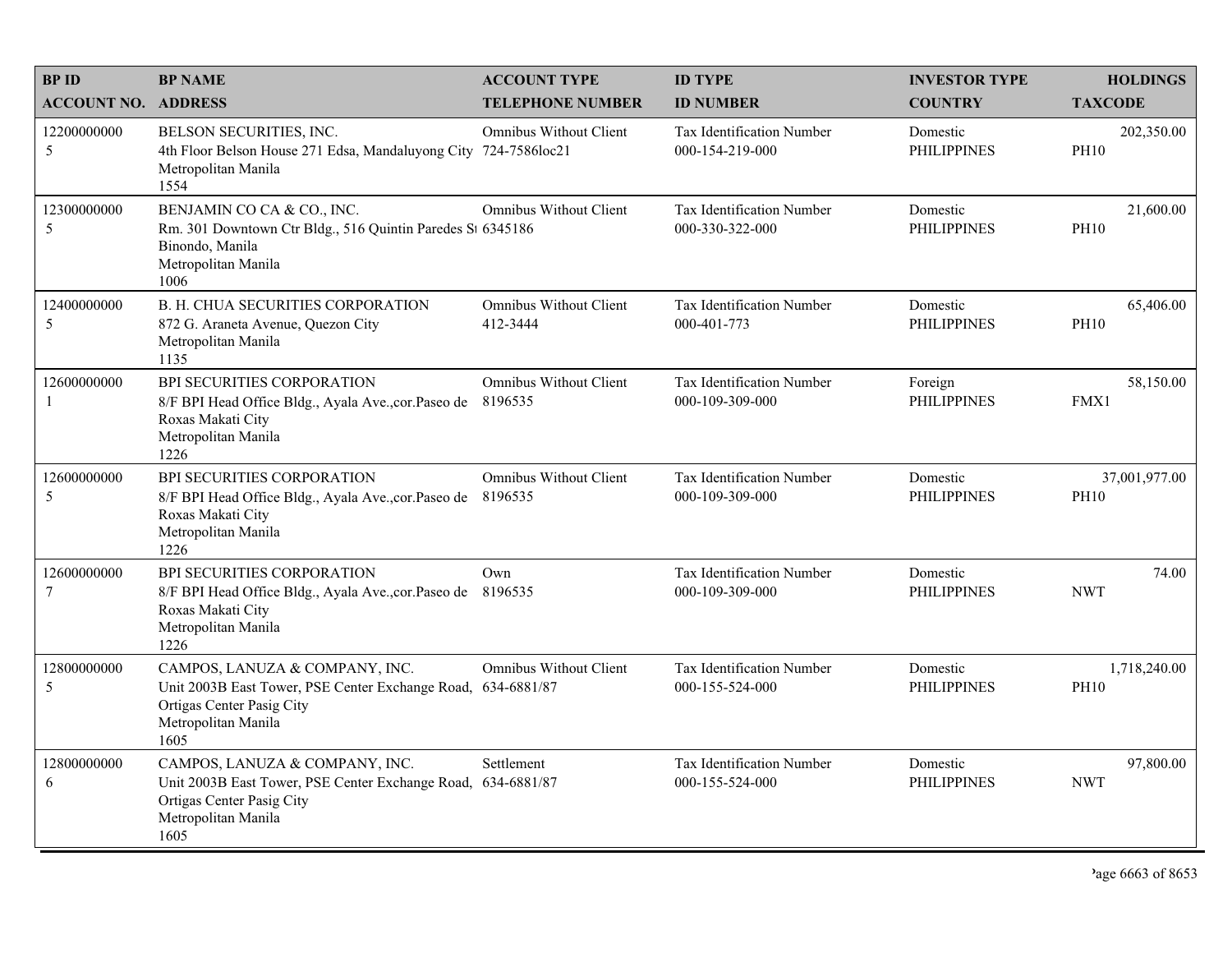| <b>BPID</b>                     | <b>BP NAME</b>                                                                                                                                                                                | <b>ACCOUNT TYPE</b>                | <b>ID TYPE</b>                                      | <b>INVESTOR TYPE</b>           | <b>HOLDINGS</b>             |
|---------------------------------|-----------------------------------------------------------------------------------------------------------------------------------------------------------------------------------------------|------------------------------------|-----------------------------------------------------|--------------------------------|-----------------------------|
| <b>ACCOUNT NO. ADDRESS</b>      |                                                                                                                                                                                               | <b>TELEPHONE NUMBER</b>            | <b>ID NUMBER</b>                                    | <b>COUNTRY</b>                 | <b>TAXCODE</b>              |
| 12800000000<br>$\boldsymbol{7}$ | CAMPOS, LANUZA & COMPANY, INC.<br>Unit 2003B East Tower, PSE Center Exchange Road,<br>Ortigas Center Pasig City<br>Metropolitan Manila<br>1605                                                | Own<br>634-6881/87                 | <b>Tax Identification Number</b><br>000-155-524-000 | Domestic<br><b>PHILIPPINES</b> | 20,800.00<br><b>NWT</b>     |
| 12800000004<br>1                | MERIDIAN ASSURANCE CORPORATION<br>2002B PHILIPPINE STOCK EXCHANGE CENTRE 634-6881-87<br>EAST TOWER EXCHANGE RD., ORTIGAS CENT<br>PASIG CITY<br>Metropolitan Manila<br>$\operatorname{STMT-E}$ | Client                             | Tax Identification Number<br>12800000004            | Domestic<br><b>PHILIPPINES</b> | 17,100.00<br><b>NWT</b>     |
| 12900000000<br>5                | SINCERE SECURITIES CORPORATION<br>1203-A East Tower, PSE Centre, Exchange Road,<br>Ortigas Center, Pasig City<br>Metropolitan Manila<br>$\theta$                                              | Omnibus Without Client<br>638-3549 | Tax Identification Number<br>000-338-426-000        | Domestic<br><b>PHILIPPINES</b> | 4,400.00<br><b>PH10</b>     |
| 13000000000<br>5                | CENTURY SECURITIES CORPORATION<br>1105 Galleria Corporate Center Ortigas Ave., Quezon 633-7044/47<br>City<br>Metropolitan Manila<br>1600                                                      | <b>Omnibus Without Client</b>      | Tax Identification Number<br>29                     | Domestic<br><b>PHILIPPINES</b> | 1,861,800.00<br><b>PH10</b> |
| 13100000000<br>5                | PCIB SECURITIES, INC.<br>8/F PCIB Tower 2, Dela Costa St., Makati City<br>Metropolitan Manila<br>1002                                                                                         | Omnibus Without Client<br>8912028  | Tax Identification Number<br>30                     | Domestic<br><b>PHILIPPINES</b> | 466,500.00<br><b>PH10</b>   |
| 13100000000<br>6                | PCIB SECURITIES, INC.<br>8/F PCIB Tower 2, Dela Costa St., Makati City<br>Metropolitan Manila<br>1002                                                                                         | Settlement<br>8912028              | Tax Identification Number<br>30                     | Domestic<br><b>PHILIPPINES</b> | 270,000.00<br><b>NWT</b>    |
| 13300000000<br>5                | CITISECURITIES, INC.<br>Rm. 2701-B Tektite Tower Center Exchange Rd, Pasi; 635-5735<br>City<br>Metropolitan Manila<br>1600                                                                    | Omnibus Without Client             | Tax Identification Number<br>000-322-268-000        | Domestic<br><b>PHILIPPINES</b> | 220,800.00<br><b>PH10</b>   |
|                                 |                                                                                                                                                                                               |                                    |                                                     |                                |                             |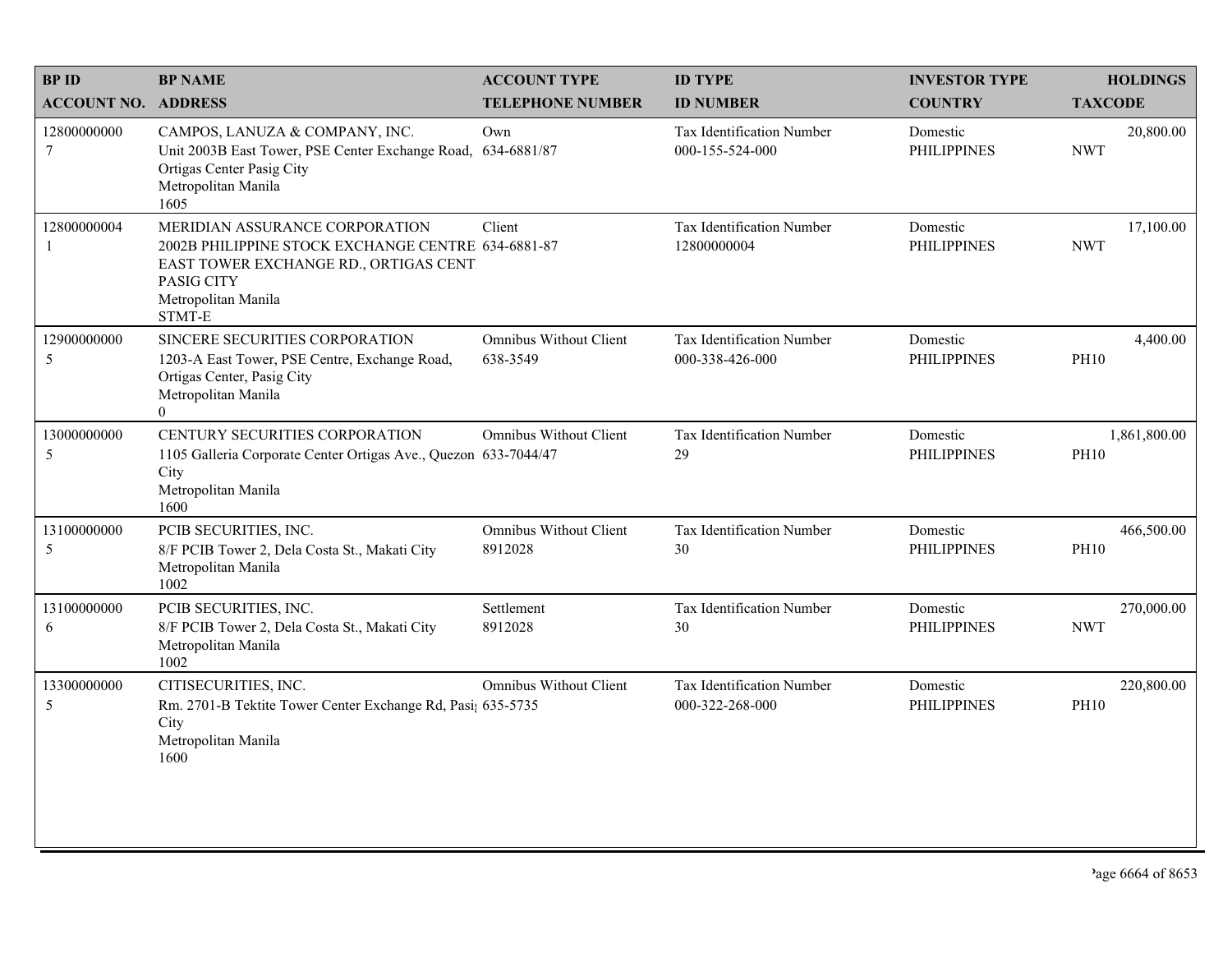| <b>BPID</b>                | <b>BP NAME</b>                                                                                                                                                             | <b>ACCOUNT TYPE</b>               | <b>ID TYPE</b>                                      | <b>INVESTOR TYPE</b>           | <b>HOLDINGS</b>           |
|----------------------------|----------------------------------------------------------------------------------------------------------------------------------------------------------------------------|-----------------------------------|-----------------------------------------------------|--------------------------------|---------------------------|
| <b>ACCOUNT NO. ADDRESS</b> |                                                                                                                                                                            | <b>TELEPHONE NUMBER</b>           | <b>ID NUMBER</b>                                    | <b>COUNTRY</b>                 | <b>TAXCODE</b>            |
| 13300000000<br>$\tau$      | CITISECURITIES, INC.<br>Rm. 2701-B Tektite Tower Center Exchange Rd, Pasi; 635-5735<br>City<br>Metropolitan Manila<br>1600                                                 | Own                               | <b>Tax Identification Number</b><br>000-322-268-000 | Domestic<br><b>PHILIPPINES</b> | 11,850.00<br><b>NWT</b>   |
| 13600000000<br>5           | TRITON SECURITIES CORP.<br>26/F LKG Tower, 6801 Ayala Avenue Makati City<br>Metropolitan Manila<br>$\theta$                                                                | Omnibus Without Client<br>5238311 | Tax Identification Number<br>003-741-374-000        | Domestic<br><b>PHILIPPINES</b> | 47,550.00<br><b>PH10</b>  |
| 14000000000<br>5           | IGC SECURITIES INC.<br>Suite 1006, Tower I & Exchange Plaza Ayala Triangle 816-39-86<br>Ayala Avenue Makati City<br>Metropolitan Manila<br>1200                            | <b>Omnibus Without Client</b>     | Tax Identification Number<br>38                     | Domestic<br><b>PHILIPPINES</b> | 592,300.00<br><b>PH10</b> |
| 14000000000<br>$\tau$      | <b>IGC SECURITIES INC.</b><br>Suite 1006, Tower I & Exchange Plaza Ayala Triangle 816-39-86<br>Ayala Avenue Makati City<br>Metropolitan Manila<br>1200                     | Own                               | Tax Identification Number<br>38                     | Domestic<br><b>PHILIPPINES</b> | 22,650.00<br><b>NWT</b>   |
| 14100000000<br>5           | <b>CUALOPING SECURITIES CORPORATION</b><br>Suite 1801 Tytana Centre Condominium Plaza Lorenz 241-0262<br>Ruiz, Binondo, Manila<br>Metropolitan Manila<br>1006              | Omnibus Without Client            | Tax Identification Number<br>000-333-333-000        | Domestic<br><b>PHILIPPINES</b> | 4,000.00<br><b>PH10</b>   |
| 14300000000<br>5           | DAVID GO SECURITIES CORP.<br>UNIT 2702D EAST TOWER, PHILIPPINE STOCK 650-6588<br>EXCHANGE CENTRE, EXCHANGE ROAD, ORTI<br>CENTER, PASIG CITY<br>Metropolitan Manila<br>1006 | <b>Omnibus Without Client</b>     | Tax Identification Number<br>000-320-855-000        | Domestic<br><b>PHILIPPINES</b> | 234,117.00<br><b>PH10</b> |
| 14300000000<br>$\tau$      | DAVID GO SECURITIES CORP.<br>UNIT 2702D EAST TOWER, PHILIPPINE STOCK 650-6588<br>EXCHANGE CENTRE, EXCHANGE ROAD, ORTI<br>CENTER, PASIG CITY<br>Metropolitan Manila<br>1006 | Own                               | Tax Identification Number<br>000-320-855-000        | Domestic<br><b>PHILIPPINES</b> | 30,000.00<br><b>NWT</b>   |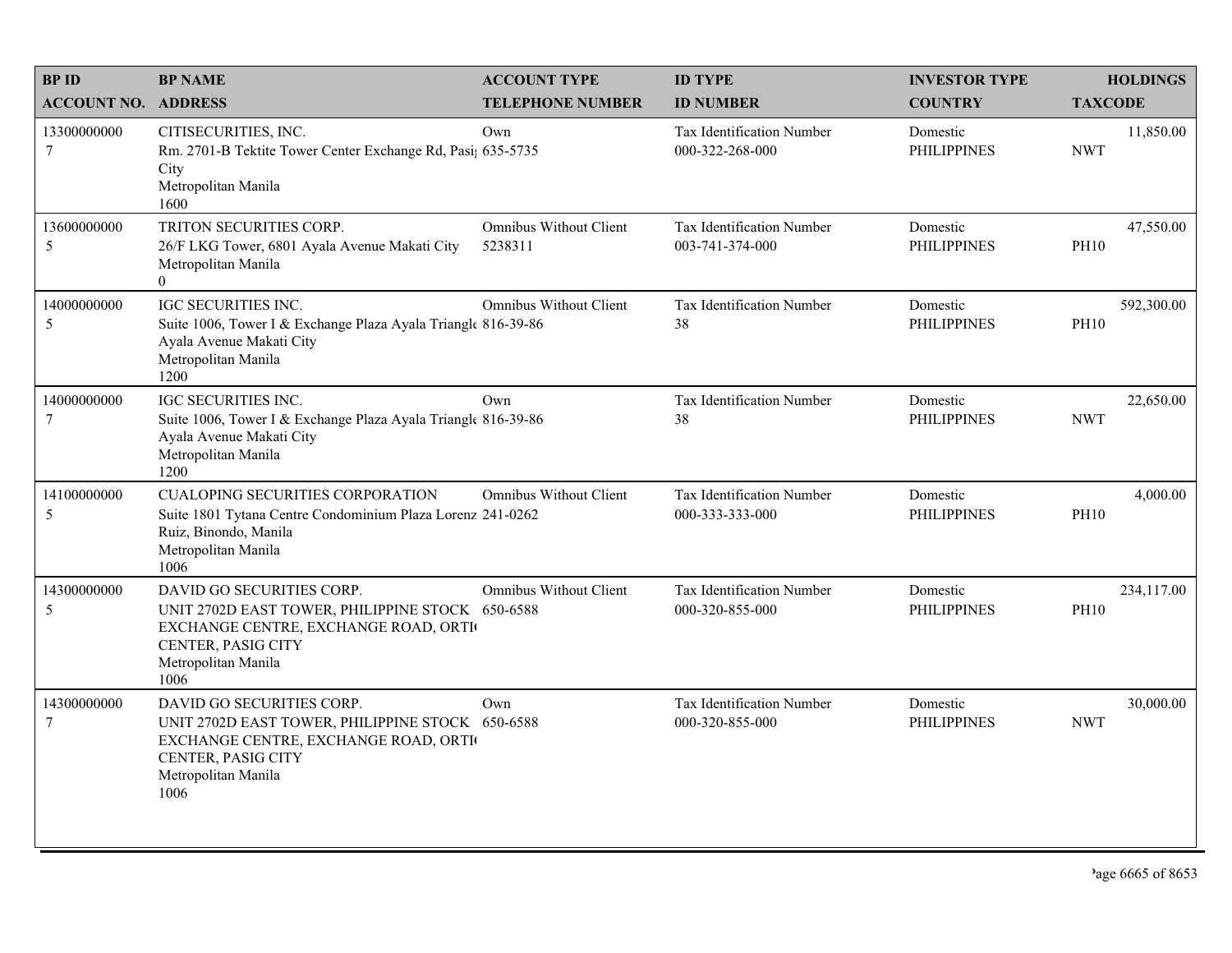| <b>BPID</b>                | <b>BP NAME</b>                                                                                                                                          | <b>ACCOUNT TYPE</b>                          | <b>ID TYPE</b>                               | <b>INVESTOR TYPE</b>           | <b>HOLDINGS</b>           |
|----------------------------|---------------------------------------------------------------------------------------------------------------------------------------------------------|----------------------------------------------|----------------------------------------------|--------------------------------|---------------------------|
| <b>ACCOUNT NO. ADDRESS</b> |                                                                                                                                                         | <b>TELEPHONE NUMBER</b>                      | <b>ID NUMBER</b>                             | <b>COUNTRY</b>                 | <b>TAXCODE</b>            |
| 14500000000<br>5           | DIVERSIFIED SECURITIES, INC.<br>5/F PDCP Bank Centre, Herrera cor. Alfaro Sts.,<br>Salcedo Village, Makati City<br>Metropolitan Manila<br>1600          | <b>Omnibus Without Client</b><br>634-6630/31 | <b>Tax Identification Number</b><br>43       | Domestic<br><b>PHILIPPINES</b> | 2,850.00<br><b>PH10</b>   |
| 14500000000<br>6           | DIVERSIFIED SECURITIES, INC.<br>5/F PDCP Bank Centre, Herrera cor. Alfaro Sts.,<br>Salcedo Village, Makati City<br>Metropolitan Manila<br>1600          | Settlement<br>634-6630/31                    | Tax Identification Number<br>43              | Domestic<br><b>PHILIPPINES</b> | 13,000.00<br><b>NWT</b>   |
| 14700000000<br>5           | E. CHUA CHIACO SECURITIES, INC.<br>113 Renta St., Binondo, Manila<br>Metropolitan Manila<br>1006                                                        | <b>Omnibus Without Client</b><br>242-5145    | Tax Identification Number<br>000-335-991-000 | Domestic<br><b>PHILIPPINES</b> | 245,856.00<br><b>PH10</b> |
| 14700000000<br>$\tau$      | E. CHUA CHIACO SECURITIES, INC.<br>113 Renta St., Binondo, Manila<br>Metropolitan Manila<br>1006                                                        | Own<br>242-5145                              | Tax Identification Number<br>000-335-991-000 | Domestic<br><b>PHILIPPINES</b> | 2,571.00<br><b>NWT</b>    |
| 14800000000<br>5           | EQUITABLE SECURIITES (PHILS.) INC.<br>3/F Cacho-Gonzalez Bldg, Aguirre cor. Trasierra St,<br>Legaspi Village Makati City<br>Metropolitan Manila<br>1229 | <b>Omnibus Without Client</b><br>810-4801/04 | Tax Identification Number<br>46              | Domestic<br><b>PHILIPPINES</b> | 830.00<br><b>PH10</b>     |
| 14900000000<br>5           | EAST WEST CAPITAL CORPORATION<br>2/F U-Bix Building 1331 Angono St., Makati City<br>Metropolitan Manila<br>1208                                         | <b>Omnibus Without Client</b><br>891-98901   | Tax Identification Number<br>000-158-383-000 | Domestic<br><b>PHILIPPINES</b> | 42,000.00<br><b>PH10</b>  |
| 14900000000<br>6           | EAST WEST CAPITAL CORPORATION<br>2/F U-Bix Building 1331 Angono St., Makati City<br>Metropolitan Manila<br>1208                                         | Settlement<br>891-98901                      | Tax Identification Number<br>000-158-383-000 | Domestic<br><b>PHILIPPINES</b> | 800.00<br><b>NWT</b>      |
| 15000000000                | EASTERN SECURITIES DEVELOPMENT<br><b>CORPORATION</b>                                                                                                    | <b>Omnibus Without Client</b>                | Tax Identification Number                    | Domestic                       | 274,295.00                |
| 5                          | 1701 Tytana Ctr. Bldg, Binondo, Manila<br>Metropolitan Manila<br>1006                                                                                   | 242-4006/11                                  | 000-329-281-000                              | <b>PHILIPPINES</b>             | <b>PH10</b>               |
|                            |                                                                                                                                                         |                                              |                                              |                                |                           |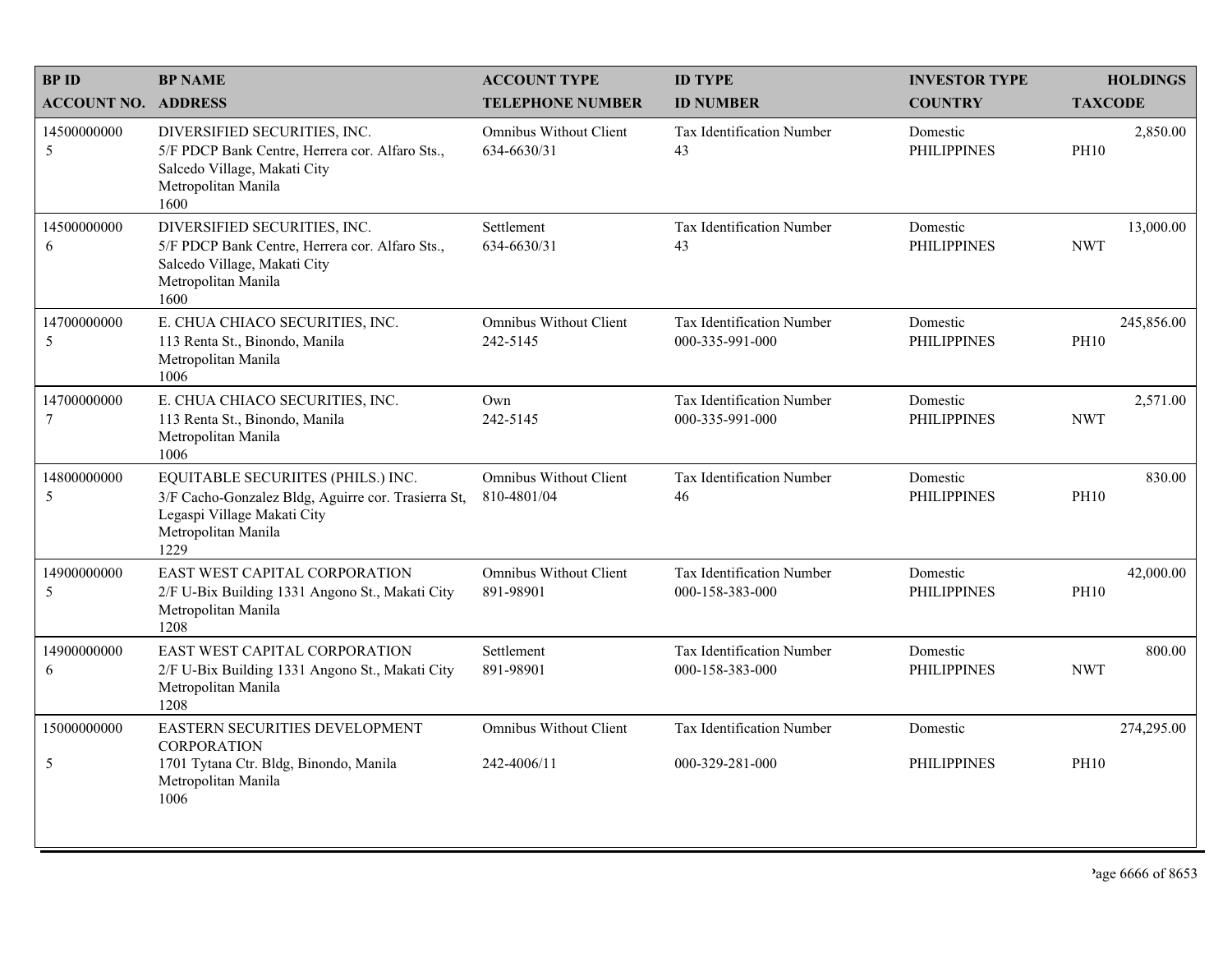| <b>BPID</b>                | <b>BP NAME</b>                                                                                                                                                                                                 | <b>ACCOUNT TYPE</b>                       | <b>ID TYPE</b>                               | <b>INVESTOR TYPE</b>           | <b>HOLDINGS</b>           |
|----------------------------|----------------------------------------------------------------------------------------------------------------------------------------------------------------------------------------------------------------|-------------------------------------------|----------------------------------------------|--------------------------------|---------------------------|
| <b>ACCOUNT NO. ADDRESS</b> |                                                                                                                                                                                                                | <b>TELEPHONE NUMBER</b>                   | <b>ID NUMBER</b>                             | <b>COUNTRY</b>                 | <b>TAXCODE</b>            |
| 15300000000<br>5           | EQUITIWORLD SECURITIES, INC.<br>807-809 Philippine Stock Exchange Ayala Tower 1,<br>Ayala Avenue Makati City<br>Metropolitan Manila<br>1226                                                                    | Omnibus Without Client<br>848-5401/09     | Tax Identification Number<br>51              | Domestic<br><b>PHILIPPINES</b> | 43,180.00<br><b>PH10</b>  |
| 15400000000<br>5           | EVERGREEN STOCK BROKERAGE & SEC., INC. Omnibus Without Client<br>Suite 606 - 607, 6th Floor, Tower One Phil. Stock<br>Exchange Plaza, Ayala Triangle, Ayala Ave. Makati<br>City<br>Metropolitan Manila<br>1200 | 891-9451                                  | Tax Identification Number<br>001-483-985     | Domestic<br><b>PHILIPPINES</b> | 100,000.00<br><b>PH10</b> |
| 15400000000<br>20          | EVERGREEN STOCK BROKERAGE & SEC., INC. Settlement<br>Suite 606 - 607, 6th Floor, Tower One Phil. Stock<br>Exchange Plaza, Ayala Triangle, Ayala Ave. Makati<br>City<br>Metropolitan Manila<br>1200             | 891-9451                                  | Tax Identification Number<br>001-483-985     | Domestic<br><b>PHILIPPINES</b> | 1,800.00<br>PH25          |
| 15900000000<br>5           | FIRST INTEGRATED CAPITAL SECURITIES, INC Omnibus Without Client<br>Units 1211-1212 Tower I & Exchange Plaza, Ayala<br>Ave. Cor. Paseo de Roxas, Makati City<br>Metropolitan Manila<br>1200                     | 759-4320 to 23                            | Tax Identification Number<br>57              | Domestic<br><b>PHILIPPINES</b> | 50,000.00<br><b>PH10</b>  |
| 16100000000<br>6           | FRANCISCO ORTIGAS SECURITIES, INC.<br>10/F Ortigas Bldg. Ortigas Ave, Pasig City<br>Metropolitan Manila<br>1600                                                                                                | Settlement<br>631-26-74                   | Tax Identification Number<br>000-283-304     | Domestic<br><b>PHILIPPINES</b> | 22,003.00<br><b>NWT</b>   |
| 16200000000                | F. YAP SECURITIES, INC.<br>Unit 2301 PSE Center (East Tower) Exchange Rd.,<br>Ortigas Center Pasig City<br>Metropolitan Manila<br>1603                                                                         | <b>Omnibus Without Client</b><br>635-4126 | Tax Identification Number<br>000-333-165-000 | Foreign<br><b>PHILIPPINES</b>  | 1,000.00<br>FMX1          |
| 16200000000<br>5           | F. YAP SECURITIES, INC.<br>Unit 2301 PSE Center (East Tower) Exchange Rd.,<br>Ortigas Center Pasig City<br>Metropolitan Manila<br>1603                                                                         | <b>Omnibus Without Client</b><br>635-4126 | Tax Identification Number<br>000-333-165-000 | Domestic<br><b>PHILIPPINES</b> | 25,191.00<br><b>PH10</b>  |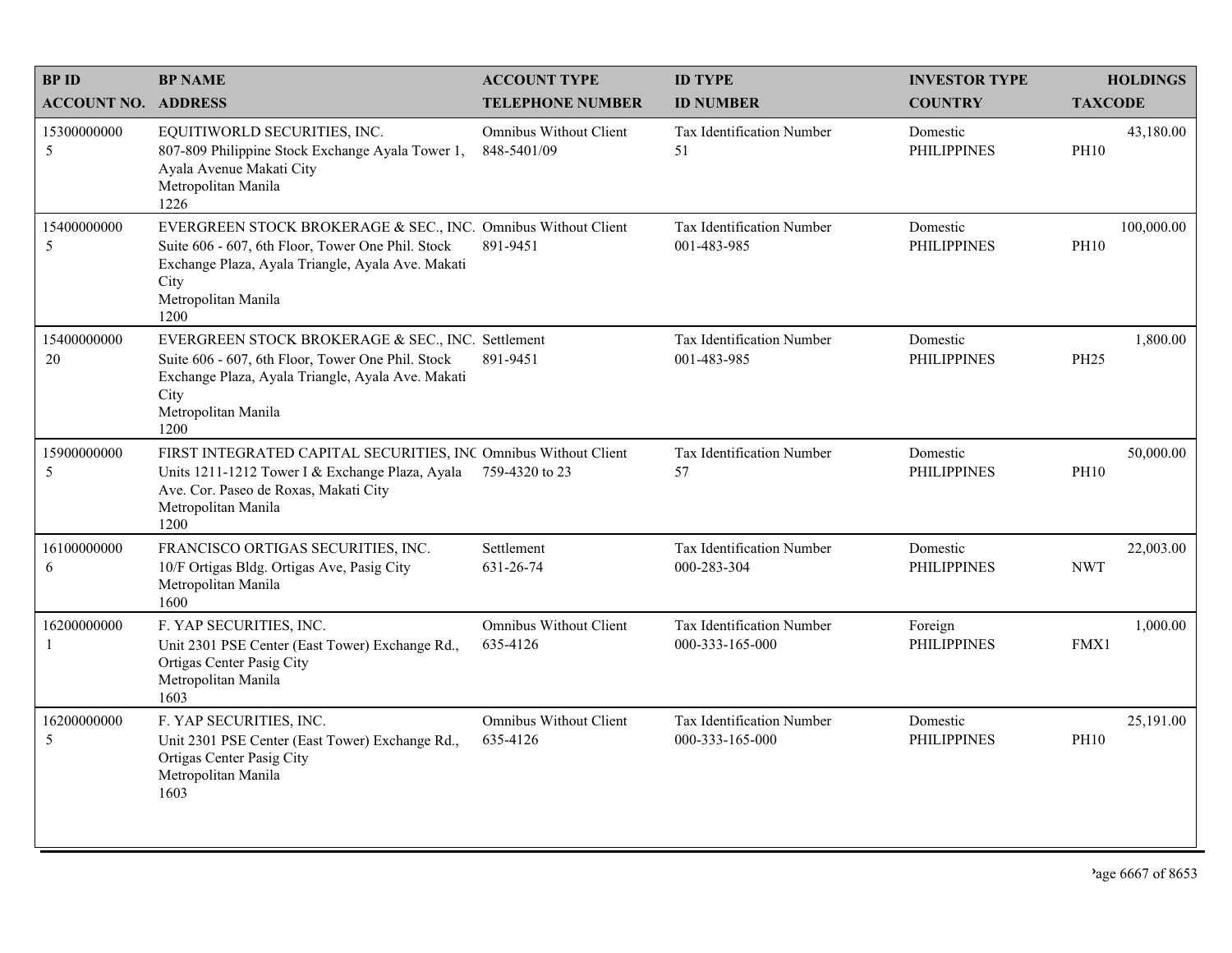| <b>BPID</b>                   | <b>BP NAME</b>                                                                                                                                           | <b>ACCOUNT TYPE</b>           | <b>ID TYPE</b>                               | <b>INVESTOR TYPE</b>           | <b>HOLDINGS</b>           |
|-------------------------------|----------------------------------------------------------------------------------------------------------------------------------------------------------|-------------------------------|----------------------------------------------|--------------------------------|---------------------------|
| <b>ACCOUNT NO. ADDRESS</b>    |                                                                                                                                                          | <b>TELEPHONE NUMBER</b>       | <b>ID NUMBER</b>                             | <b>COUNTRY</b>                 | <b>TAXCODE</b>            |
| 16700000000<br>5              | AURORA SECURITIES, INC.<br>UNIT 2405A WEST TOWER PHILIPPINE STOCK 633-5892<br>EXCHANGE CENTRE ORTIGAS, PASIG CITY<br>Metropolitan Manila<br>1605         | <b>Omnibus Without Client</b> | Tax Identification Number<br>002-832-240     | Domestic<br><b>PHILIPPINES</b> | 25,500.00<br><b>PH10</b>  |
| 16800000000<br>5              | GLOBALINKS SECURITIES & STOCKS, INC.<br>#706 Ayala Tower One Ayala Avenue Cor. Paseo de 759-4136<br>Roxas St. Makati City<br>Metropolitan Manila<br>1226 | <b>Omnibus Without Client</b> | <b>Tax Identification Number</b><br>65       | Domestic<br><b>PHILIPPINES</b> | 104,733.00<br><b>PH10</b> |
| 16800000000<br>6              | GLOBALINKS SECURITIES & STOCKS, INC.<br>#706 Ayala Tower One Ayala Avenue Cor. Paseo de 759-4136<br>Roxas St. Makati City<br>Metropolitan Manila<br>1226 | Settlement                    | Tax Identification Number<br>65              | Domestic<br><b>PHILIPPINES</b> | 145,279.00<br><b>NWT</b>  |
| 16800000000<br>$\overline{7}$ | GLOBALINKS SECURITIES & STOCKS, INC.<br>#706 Ayala Tower One Ayala Avenue Cor. Paseo de 759-4136<br>Roxas St. Makati City<br>Metropolitan Manila<br>1226 | Own                           | Tax Identification Number<br>65              | Domestic<br><b>PHILIPPINES</b> | 40.00<br><b>NWT</b>       |
| 16900000000<br>5              | JSG SECURITIES, INC.<br>4th Floor, A&T Building, 244 Escolta Street, Binondo 2429414<br>Manila<br>Metropolitan Manila<br>1006                            | <b>Omnibus Without Client</b> | Tax Identification Number<br>004-578-852-000 | Domestic<br><b>PHILIPPINES</b> | 11,000.00<br><b>PH10</b>  |
| 16900000000<br>6              | JSG SECURITIES, INC.<br>4th Floor, A&T Building, 244 Escolta Street, Binondo 2429414<br>Manila<br>Metropolitan Manila<br>1006                            | Settlement                    | Tax Identification Number<br>004-578-852-000 | Domestic<br><b>PHILIPPINES</b> | 16,000.00<br><b>NWT</b>   |
| 17000000000<br>14             | GOLDSTAR SECURITIES, INC.<br>2201-B East Tower, PSE Centre Exchange Rd, Ortiga 633-7485/86<br>Center Pasig City<br>Metropolitan Manila<br>1600           | Settlement                    | Tax Identification Number<br>000-222-746-000 | Domestic<br><b>PHILIPPINES</b> | 2,900.00<br>PH10          |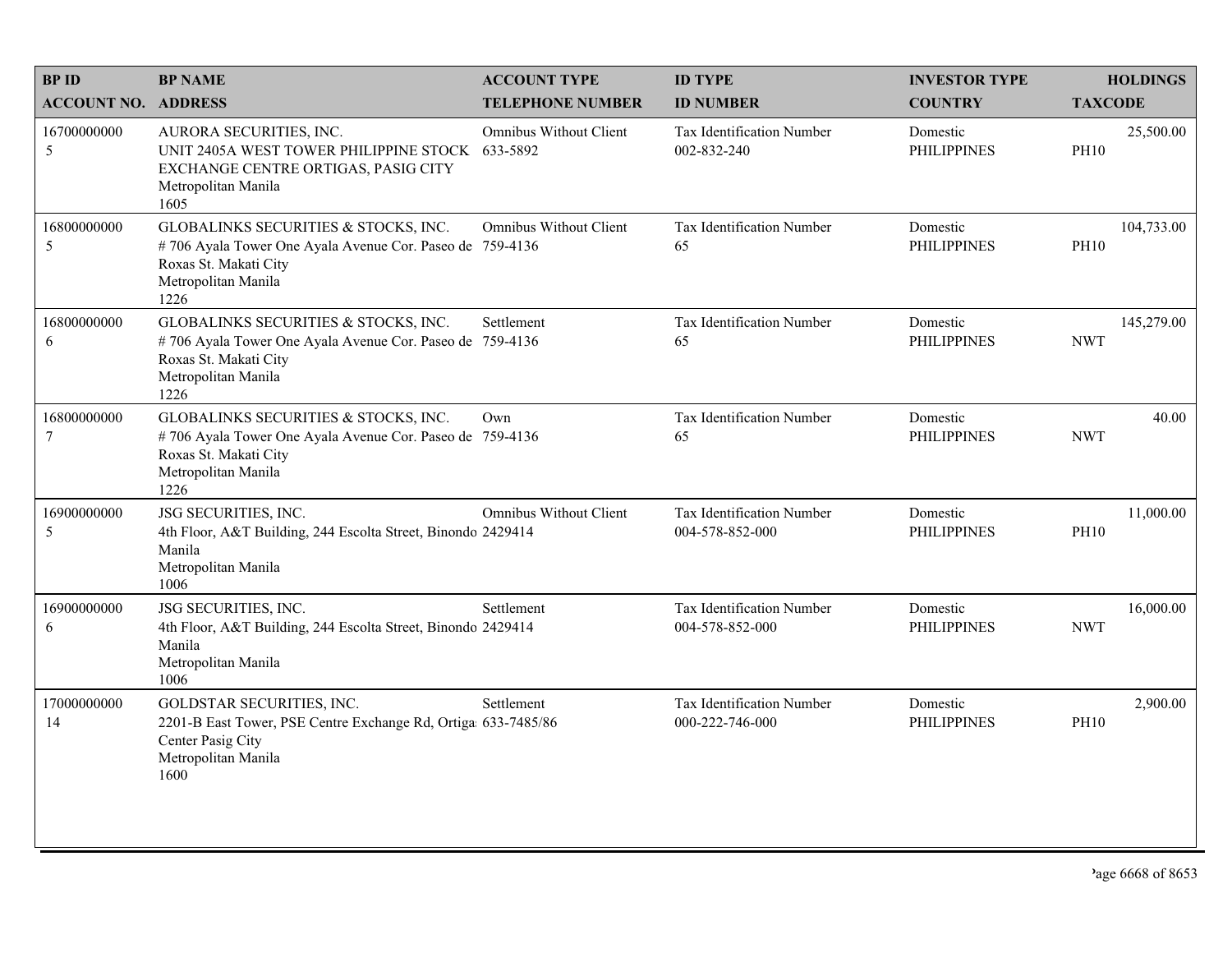| <b>BPID</b>                | <b>BP NAME</b>                                                                                                                                             | <b>ACCOUNT TYPE</b>                            | <b>ID TYPE</b>                                  | <b>INVESTOR TYPE</b>           | <b>HOLDINGS</b>          |
|----------------------------|------------------------------------------------------------------------------------------------------------------------------------------------------------|------------------------------------------------|-------------------------------------------------|--------------------------------|--------------------------|
| <b>ACCOUNT NO. ADDRESS</b> |                                                                                                                                                            | <b>TELEPHONE NUMBER</b>                        | <b>ID NUMBER</b>                                | <b>COUNTRY</b>                 | <b>TAXCODE</b>           |
| 17200000000<br>5           | GUILD SECURITIES, INC.<br>Unit 1215 Tower One & Exchange Plaza Ayala Ave., 8919232<br>Makati City<br>Metropolitan Manila<br>1226                           | <b>Omnibus Without Client</b>                  | Tax Identification Number<br>69                 | Domestic<br><b>PHILIPPINES</b> | 73,050.00<br><b>PH10</b> |
| 17400000000<br>5           | HDI SECURITIES, INC.<br>UNIT 2305-B 23/F ORIENT SQUARE BLDG., F.<br>ORTIGAS, JR. ROAD, ORTIGAS CENTRE, PASIG<br>CITY, 1605<br>Metropolitan Manila<br>1605  | <b>Omnibus Without Client</b><br>891-9598      | Tax Identification Number<br>001-670-271-000    | Domestic<br><b>PHILIPPINES</b> | 8,250.00<br><b>PH10</b>  |
| 17500000000<br>5           | H. E. BENNETT SECURITIES, INC.<br>Rm. 1704 World Trade Exchange Bldg., 215 Juan Lur 242-5733<br>St., Binondo, Manila<br>Metropolitan Manila<br>1006        | <b>Omnibus Without Client</b>                  | <b>Tax Identification Number</b><br>000-334-004 | Domestic<br><b>PHILIPPINES</b> | 44,000.00<br><b>PH10</b> |
| 17800000000<br>5           | HK SECURITIES, INC.<br>Suite 102 Columbia Tower, Ortigas Ave.,<br>Mandaluyong City<br>Metropolitan Manila<br>1600                                          | <b>Omnibus Without Client</b><br>6336991 to 96 | Tax Identification Number<br>75                 | Domestic<br><b>PHILIPPINES</b> | 100.00<br><b>PH10</b>    |
| 17900000000<br>5           | I. ACKERMAN & CO., INC.<br>Suite 705, Tower I Bldg. PSE Plaza, Ayala Triangle<br>Ayala Ave., Makati City<br>Metropolitan Manila<br>1226                    | <b>Omnibus Without Client</b><br>891-9071      | Tax Identification Number<br>76                 | Domestic<br><b>PHILIPPINES</b> | 56,853.00<br><b>PH10</b> |
| 17900000000<br>6           | I. ACKERMAN & CO., INC.<br>Suite 705, Tower I Bldg. PSE Plaza, Ayala Triangle<br>Ayala Ave., Makati City<br>Metropolitan Manila<br>1226                    | Settlement<br>891-9071                         | Tax Identification Number<br>76                 | Domestic<br><b>PHILIPPINES</b> | 1,500.00<br><b>NWT</b>   |
| 18000000000<br>5           | I. B. GIMENEZ SECURITIES, INC.<br>2703A EAST TOWER PSE CENTRE, EXCHANGE 6673472-6673473<br>ROAD, ORTIGAS CENTRE, PASIG CITY<br>Metropolitan Manila<br>1600 | Omnibus Without Client                         | Tax Identification Number<br>000-329-846-000    | Domestic<br><b>PHILIPPINES</b> | 77,000.00<br><b>PH10</b> |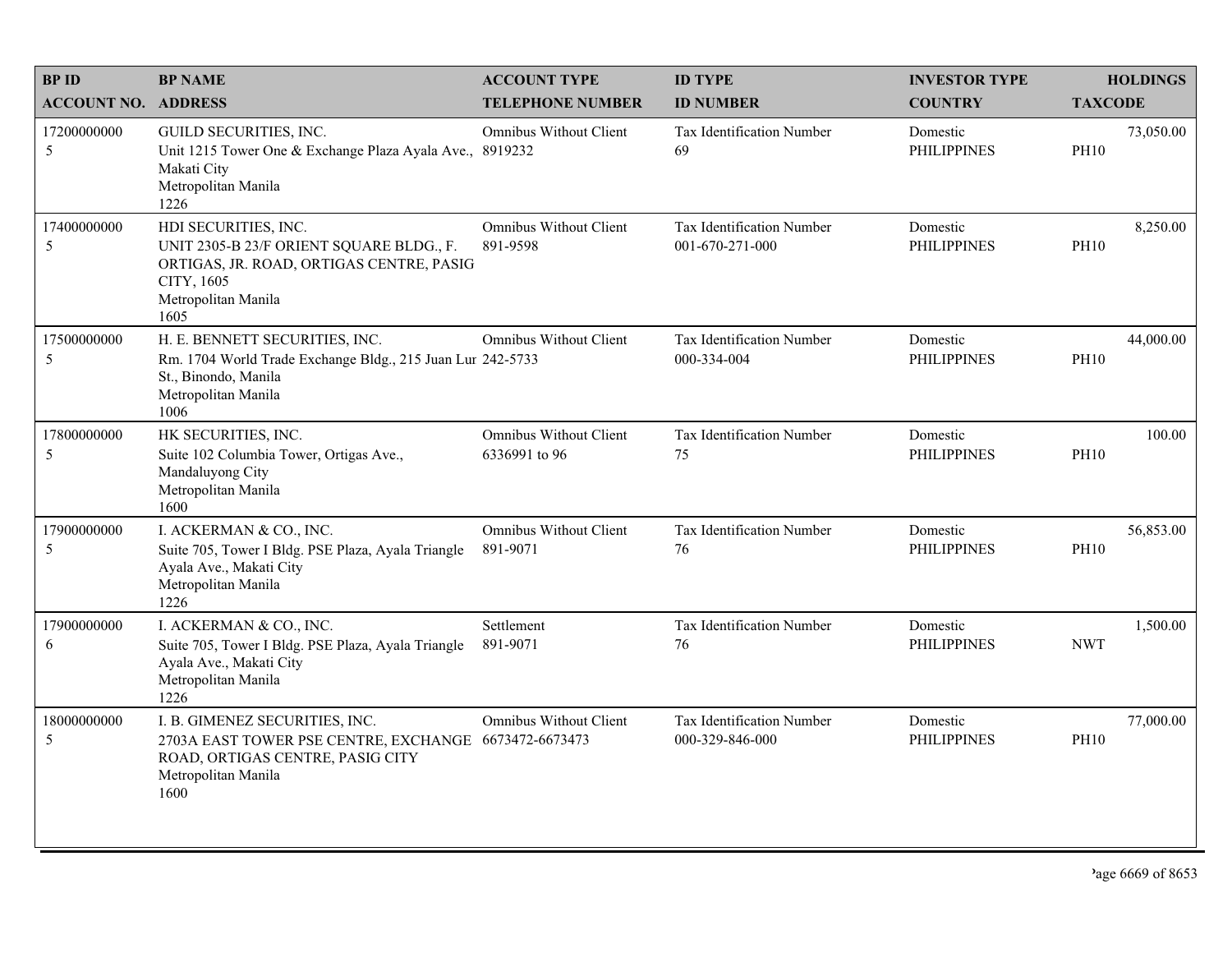| <b>BPID</b>                | <b>BP NAME</b>                                                                                                                                                    | <b>ACCOUNT TYPE</b>               | <b>ID TYPE</b>                                      | <b>INVESTOR TYPE</b>           | <b>HOLDINGS</b>           |
|----------------------------|-------------------------------------------------------------------------------------------------------------------------------------------------------------------|-----------------------------------|-----------------------------------------------------|--------------------------------|---------------------------|
| <b>ACCOUNT NO. ADDRESS</b> |                                                                                                                                                                   | <b>TELEPHONE NUMBER</b>           | <b>ID NUMBER</b>                                    | <b>COUNTRY</b>                 | <b>TAXCODE</b>            |
| 18100000000<br>5           | INVESTORS SECURITIES, INC,<br>Unit 604-605 Tower One & Exchange Plaza Ayala<br>Triangle, Ayala Ave. cor Paseo de Roxas Makati City<br>Metropolitan Manila<br>1200 | Omnibus Without Client<br>8431210 | <b>Tax Identification Number</b><br>000-123-697-000 | Domestic<br><b>PHILIPPINES</b> | 175,200.00<br><b>PH10</b> |
| 18200000000<br>5           | IMPERIAL, DE GUZMAN, ABALOS & CO., INC.<br>Ground Floor, EDSA Central Square Shaw Boulevard 6332686<br>Mandaluyong City<br>Metropolitan Manila<br>1552            | <b>Omnibus Without Client</b>     | Tax Identification Number<br>000-121-920            | Domestic<br><b>PHILIPPINES</b> | 338,389.00<br><b>PH10</b> |
| 18200000000<br>6           | IMPERIAL, DE GUZMAN, ABALOS & CO., INC.<br>Ground Floor, EDSA Central Square Shaw Boulevard 6332686<br>Mandaluyong City<br>Metropolitan Manila<br>1552            | Settlement                        | Tax Identification Number<br>000-121-920            | Domestic<br><b>PHILIPPINES</b> | 11,600.00<br><b>NWT</b>   |
| 18300000000<br>5           | INTRA-INVEST SECURITIES, INC.<br>11/F ACT Tower, 135 Sen. Gil Puyat Ave., Salcedo<br>Vill., Makati City<br>Metropolitan Manila<br>1200                            | Omnibus Without Client<br>8106934 | Tax Identification Number<br>000-162-545-000        | Domestic<br><b>PHILIPPINES</b> | 32,576.00<br><b>PH10</b>  |
| 18300000000<br>6           | INTRA-INVEST SECURITIES, INC.<br>11/F ACT Tower, 135 Sen. Gil Puyat Ave., Salcedo<br>Vill., Makati City<br>Metropolitan Manila<br>1200                            | Settlement<br>8106934             | Tax Identification Number<br>000-162-545-000        | Domestic<br><b>PHILIPPINES</b> | 50.00<br><b>NWT</b>       |
| 18700000000<br>$\sqrt{5}$  | ASIAN CAPITAL EQUITIES, INC.<br>6/F Tower 1 & Exchange Plaza Ayala Ave., cor Paseo 8485126<br>de Roxas, Makati City<br>Metropolitan Manila<br>1226                | <b>Omnibus Without Client</b>     | Tax Identification Number<br>84                     | Domestic<br><b>PHILIPPINES</b> | 200.00<br><b>PH10</b>     |
| 18800000000<br>5           | J.M. BARCELON & CO., INC.<br>#5 PENNSYLVANNIA STREET, BRGY. MARIAN/ 661-8396<br>NEW MANILA, QUEZON CITY<br>Metropolitan Manila<br>1100                            | <b>Omnibus Without Client</b>     | Tax Identification Number<br>000-333-850            | Domestic<br><b>PHILIPPINES</b> | 29,700.00<br><b>PH10</b>  |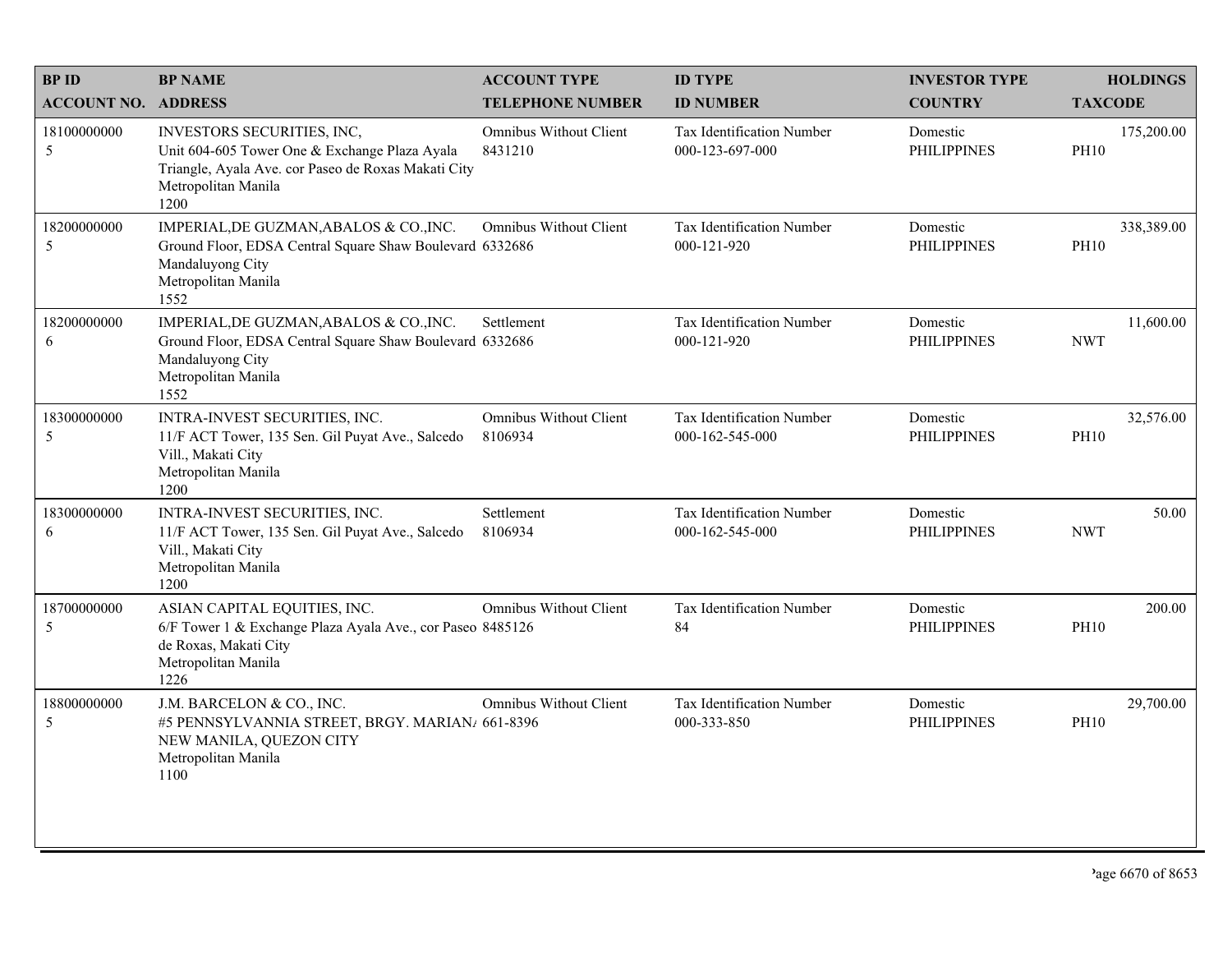| <b>BPID</b>                | <b>BP NAME</b>                                                                                                                              | <b>ACCOUNT TYPE</b>                          | <b>ID TYPE</b>                                      | <b>INVESTOR TYPE</b>           |                | <b>HOLDINGS</b> |
|----------------------------|---------------------------------------------------------------------------------------------------------------------------------------------|----------------------------------------------|-----------------------------------------------------|--------------------------------|----------------|-----------------|
| <b>ACCOUNT NO. ADDRESS</b> |                                                                                                                                             | <b>TELEPHONE NUMBER</b>                      | <b>ID NUMBER</b>                                    | <b>COUNTRY</b>                 | <b>TAXCODE</b> |                 |
| 19200000000<br>5           | STRATEGIC EQUITIES CORP.<br>Unit 610-611 PSE Plaza, Tower I, Ayala Triangle,<br>Ayala Ave., Makati City<br>Metropolitan Manila<br>1226      | <b>Omnibus Without Client</b><br>759-4055    | <b>Tax Identification Number</b><br>89              | Domestic<br><b>PHILIPPINES</b> | <b>PH10</b>    | 17,200.00       |
| 19200000000<br>14          | STRATEGIC EQUITIES CORP.<br>Unit 610-611 PSE Plaza, Tower I, Ayala Triangle,<br>Ayala Ave., Makati City<br>Metropolitan Manila<br>1226      | Settlement<br>759-4055                       | Tax Identification Number<br>89                     | Domestic<br><b>PHILIPPINES</b> | <b>PH10</b>    | 2,800.00        |
| 19300000000<br>5           | LARRGO SECURITIES CO., INC.<br>Rm. 202 2/F Rufino Building, Ayala Avenue, Makati 8101353<br>City<br>Metropolitan Manila<br>1226             | <b>Omnibus Without Client</b>                | Tax Identification Number<br>90                     | Domestic<br><b>PHILIPPINES</b> | <b>PH10</b>    | 1,400.00        |
| 19700000000<br>5           | LOPEZ, LOCSIN, LEDESMA & CO., INC.<br>405 URBAN BUILDING, SEN. GIL. PUYAT AVEN 8127482<br><b>MAKATI CITY</b><br>Metropolitan Manila<br>1226 | Omnibus Without Client                       | Tax Identification Number<br>321-000-128-692        | Domestic<br><b>PHILIPPINES</b> | <b>PH10</b>    | 4,188.00        |
| 19700000000<br>6           | LOPEZ, LOCSIN, LEDESMA & CO., INC.<br>405 URBAN BUILDING, SEN. GIL. PUYAT AVEN 8127482<br><b>MAKATI CITY</b><br>Metropolitan Manila<br>1226 | Settlement                                   | <b>Tax Identification Number</b><br>321-000-128-692 | Domestic<br><b>PHILIPPINES</b> | <b>NWT</b>     | 22,572.00       |
| 19800000000<br>5           | LUCKY SECURITIES, INC.<br>Unit 1402-B PSE Center Exchange Road, Ortigas<br>Center Pasig City<br>Metropolitan Manila<br>1600                 | <b>Omnibus Without Client</b><br>6346747/60  | Tax Identification Number<br>95                     | Domestic<br><b>PHILIPPINES</b> | <b>NWT</b>     | 15,300.00       |
| 19900000000<br>5           | LUYS SECURITIES COMPANY, INC.<br>28/F LKG Tower 6801 Ayala Ave. Makati City<br>Metropolitan Manila<br>1200                                  | <b>Omnibus Without Client</b><br>5231040     | Tax Identification Number<br>96                     | Domestic<br><b>PHILIPPINES</b> | <b>PH10</b>    | 64,839.00       |
| 20000000000<br>5           | <b>MANDARIN SECURITIES CORPORATION</b><br>28/F LKG Tower 6801 Ayala Ave. Makati City<br>Metropolitan Manila<br>1200                         | <b>Omnibus Without Client</b><br>523-8311/16 | Tax Identification Number<br>97                     | Domestic<br><b>PHILIPPINES</b> | <b>PH10</b>    | 22,136.00       |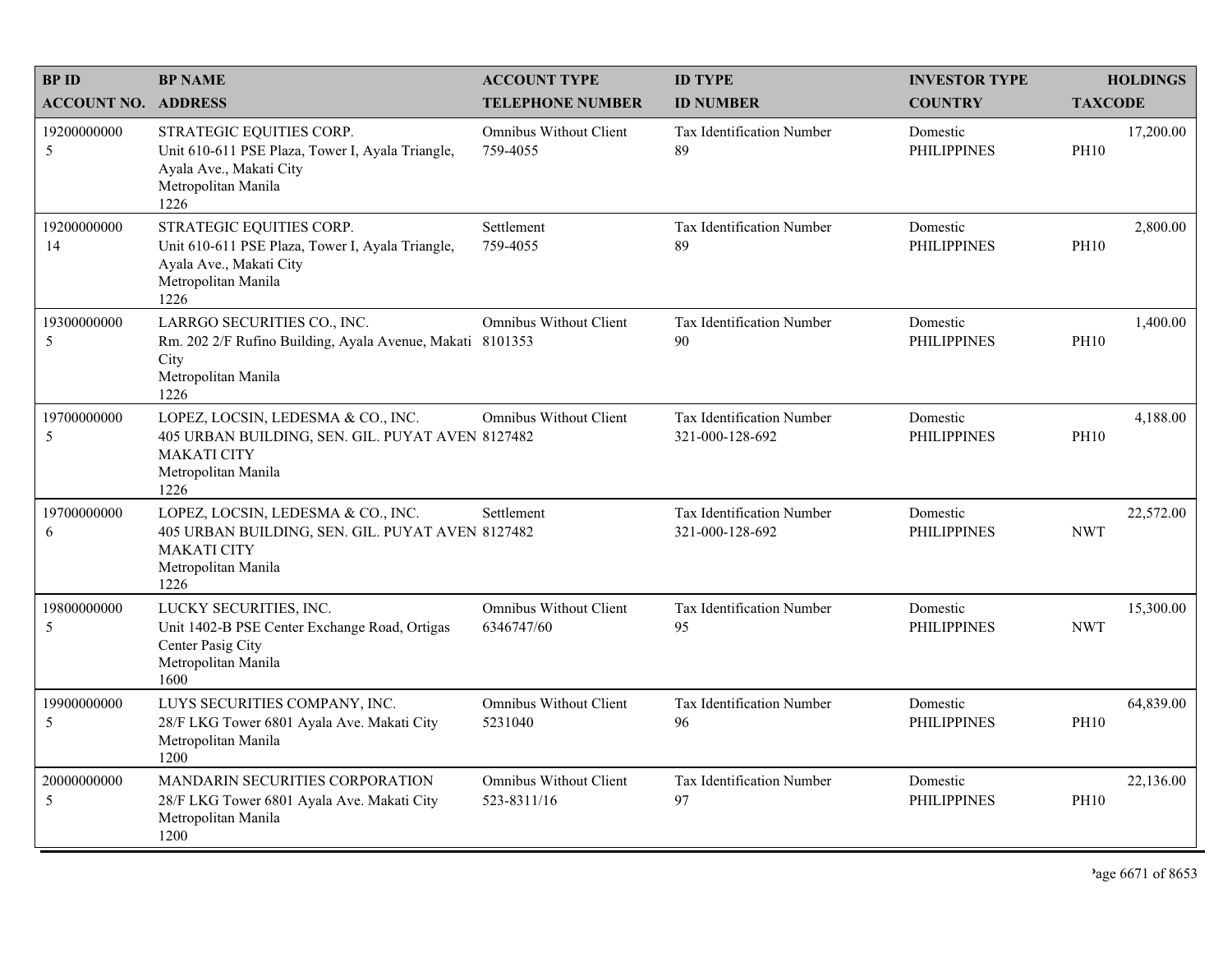| <b>BPID</b><br><b>ACCOUNT NO. ADDRESS</b> | <b>BP NAME</b>                                                                                                                                                                  | <b>ACCOUNT TYPE</b><br><b>TELEPHONE NUMBER</b> | <b>ID TYPE</b><br><b>ID NUMBER</b>                  | <b>INVESTOR TYPE</b><br><b>COUNTRY</b> | <b>HOLDINGS</b><br><b>TAXCODE</b> |
|-------------------------------------------|---------------------------------------------------------------------------------------------------------------------------------------------------------------------------------|------------------------------------------------|-----------------------------------------------------|----------------------------------------|-----------------------------------|
| 20000000000<br>7                          | MANDARIN SECURITIES CORPORATION<br>28/F LKG Tower 6801 Ayala Ave. Makati City<br>Metropolitan Manila<br>1200                                                                    | Own<br>523-8311/16                             | <b>Tax Identification Number</b><br>97              | Domestic<br><b>PHILIPPINES</b>         | 100.00<br><b>NWT</b>              |
| 20300000000<br>$\mathbf{1}$               | COL Financial Group, Inc.<br>2401-B EAST TOWER, PSE CENTRE EXCHANGE 635-5735<br>ROAD, ORTIGAS CENTER PASIG CITY<br>Metropolitan Manila<br>1605                                  | Omnibus Without Client                         | Tax Identification Number<br>203-523-208            | Foreign<br><b>PHILIPPINES</b>          | 50,150.00<br>FMX1                 |
| 20300000000<br>5                          | COL Financial Group, Inc.<br>2401-B EAST TOWER, PSE CENTRE EXCHANGE 635-5735<br>ROAD, ORTIGAS CENTER PASIG CITY<br>Metropolitan Manila<br>1605                                  | <b>Omnibus Without Client</b>                  | Tax Identification Number<br>203-523-208            | Domestic<br><b>PHILIPPINES</b>         | 2,613,504.00<br><b>PH10</b>       |
| 20400000000<br>14                         | DA MARKET SECURITIES, INC.<br>Unit 2402-B West Tower, PSE Center Exchange Roac 637-42-42<br>Ortigas Center Pasig City<br>Metropolitan Manila<br>1600                            | Settlement                                     | Tax Identification Number<br>101                    | Domestic<br><b>PHILIPPINES</b>         | 7,100.00<br><b>PH10</b>           |
| 20500000000<br>5                          | MERCANTILE SECURITIES CORP.<br>UNIT 804 FORT LEGEND TOWERS 3RD AVENUI 501-8872<br>COR. 31ST ST. FORT BONIFACIO GLOBAL CITY<br><b>TAGUIG CITY</b><br>Metropolitan Manila<br>1226 | <b>Omnibus Without Client</b>                  | Tax Identification Number<br>000-161-457-000        | Domestic<br><b>PHILIPPINES</b>         | 5,725.00<br><b>PH10</b>           |
| 20600000000<br>5                          | MERIDIAN SECURITIES, INC.<br>Suite 2702B&C Tektite Tower I Ortigas Centre, Pasig 634-6931/36<br>City<br>Metropolitan Manila<br>1600                                             | <b>Omnibus Without Client</b>                  | Tax Identification Number<br>000-338-748-000        | Domestic<br><b>PHILIPPINES</b>         | 21,500.00<br><b>PH10</b>          |
| 20800000000<br>5                          | MDR SECURITIES, INC.<br>Unit 1806, 8/F Medical Plaza Ortigas Bldg., Pasig Cit 891-9225<br>Metropolitan Manila<br>1226                                                           | <b>Omnibus Without Client</b>                  | Tax Identification Number<br>105                    | Domestic<br><b>PHILIPPINES</b>         | 48,500.00<br><b>PH10</b>          |
| 20900000000<br>$\overline{4}$             | DEUTSCHE REGIS PARTNERS, INC.<br>23/F Tower I, Ayala Triangle, Makati City<br>Metropolitan Manila<br>1226                                                                       | Settlement<br>894-6620                         | <b>Tax Identification Number</b><br>000-594-804-000 | Foreign<br><b>PHILIPPINES</b>          | 15,597.00<br><b>RA02</b>          |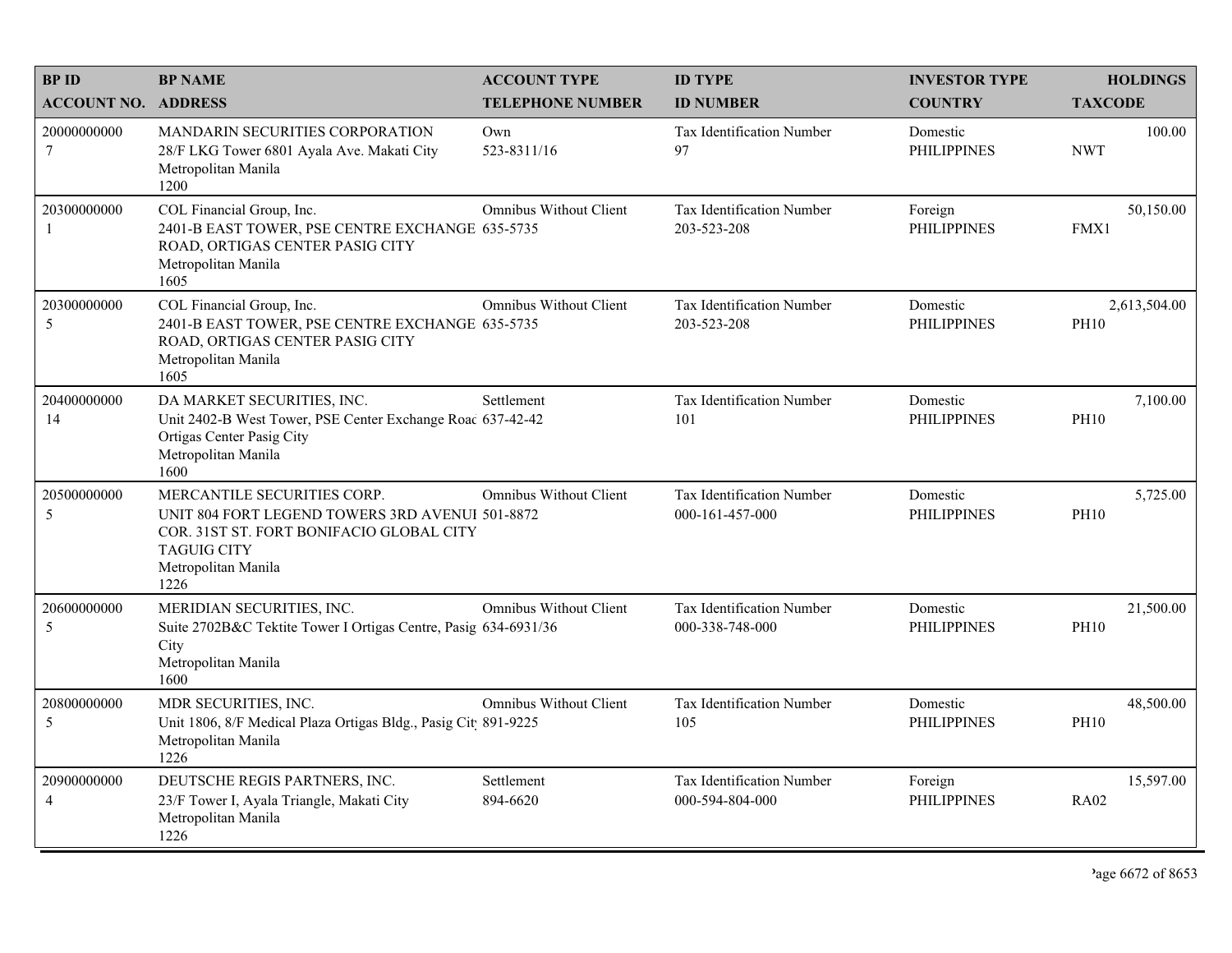| <b>BPID</b><br><b>ACCOUNT NO. ADDRESS</b> | <b>BP NAME</b>                                                                                                                                  | <b>ACCOUNT TYPE</b><br><b>TELEPHONE NUMBER</b> | <b>ID TYPE</b><br><b>ID NUMBER</b>                   | <b>INVESTOR TYPE</b><br><b>COUNTRY</b> | <b>HOLDINGS</b><br><b>TAXCODE</b> |
|-------------------------------------------|-------------------------------------------------------------------------------------------------------------------------------------------------|------------------------------------------------|------------------------------------------------------|----------------------------------------|-----------------------------------|
| 20900000000<br>14                         | DEUTSCHE REGIS PARTNERS, INC.<br>23/F Tower I, Ayala Triangle, Makati City<br>Metropolitan Manila<br>1226                                       | Settlement<br>894-6620                         | Tax Identification Number<br>000-594-804-000         | Domestic<br><b>PHILIPPINES</b>         | 37,000.00<br><b>PH10</b>          |
| 20900000001<br>-1                         | DEUTSCHE REGIS PARTNERS, INC.<br>23/F Tower I, Ayala Triangle, Makati City<br>Metropolitan Manila<br>1226                                       | Client<br>894-6620                             | Tax Identification Number<br>381                     | Domestic<br><b>PHILIPPINES</b>         | 7,900.00<br><b>NWT</b>            |
| 21000000000<br>5                          | MOUNT PEAK SECURITIES, INC.<br>#748 C.K. Bldg., Juan Luna St., Binondo, Manila<br>Metropolitan Manila<br>1006                                   | Omnibus Without Client<br>241-8043             | Tax Identification Number<br>$000 - 321 - 831 - 000$ | Domestic<br><b>PHILIPPINES</b>         | 15,550.00<br><b>PH10</b>          |
| 21100000000<br>5                          | NEW WORLD SECURITIES CO., INC.<br>215 JUAN LUNA STREET, UNIT 2608 WORLD<br>TRADE EXCHANGE BLDG., BINONDO, MANILA<br>Metropolitan Manila<br>1006 | <b>Omnibus Without Client</b><br>2421767       | Tax Identification Number<br>000-327-414-000         | Domestic<br><b>PHILIPPINES</b>         | 4,050.00<br><b>PH10</b>           |
| 21100000000<br>$\overline{7}$             | NEW WORLD SECURITIES CO., INC.<br>215 JUAN LUNA STREET, UNIT 2608 WORLD<br>TRADE EXCHANGE BLDG., BINONDO, MANILA<br>Metropolitan Manila<br>1006 | Own<br>2421767                                 | Tax Identification Number<br>000-327-414-000         | Domestic<br><b>PHILIPPINES</b>         | 9,900.00<br><b>NWT</b>            |
| 21500000000<br>5                          | OPTIMUM SECURITIES CORPORATION<br>No. 11 E. O. Bldg., United St. cor. 2nd St. Bo.<br>Kapitolyo, Pasig City<br>Metropolitan Manila<br>1650       | <b>Omnibus Without Client</b><br>631-7831/36   | Tax Identification Number<br>000-287-524-000         | Domestic<br><b>PHILIPPINES</b>         | 75,120.00<br><b>PH10</b>          |
| 21700000000<br>5                          | RCBC SECURITIES, INC.<br>Unit 1008 Tower I & Exchange Plaza Ayala Avenue,<br>Makati City<br>Metropolitan Manila<br>1200                         | <b>Omnibus Without Client</b><br>8485183       | Tax Identification Number<br>000-165-644-000         | Domestic<br><b>PHILIPPINES</b>         | 158,113.00<br><b>PH10</b>         |
| 21800000000<br>5                          | PAN ASIA SECURITIES CORP.<br>910 Tower One & Exchange Plaza Ayala Avenue,<br>Makati City<br>Metropolitan Manila<br>1200                         | <b>Omnibus Without Client</b><br>8919173       | Tax Identification Number<br>000-135-142             | Domestic<br><b>PHILIPPINES</b>         | 8,750.00<br><b>PH10</b>           |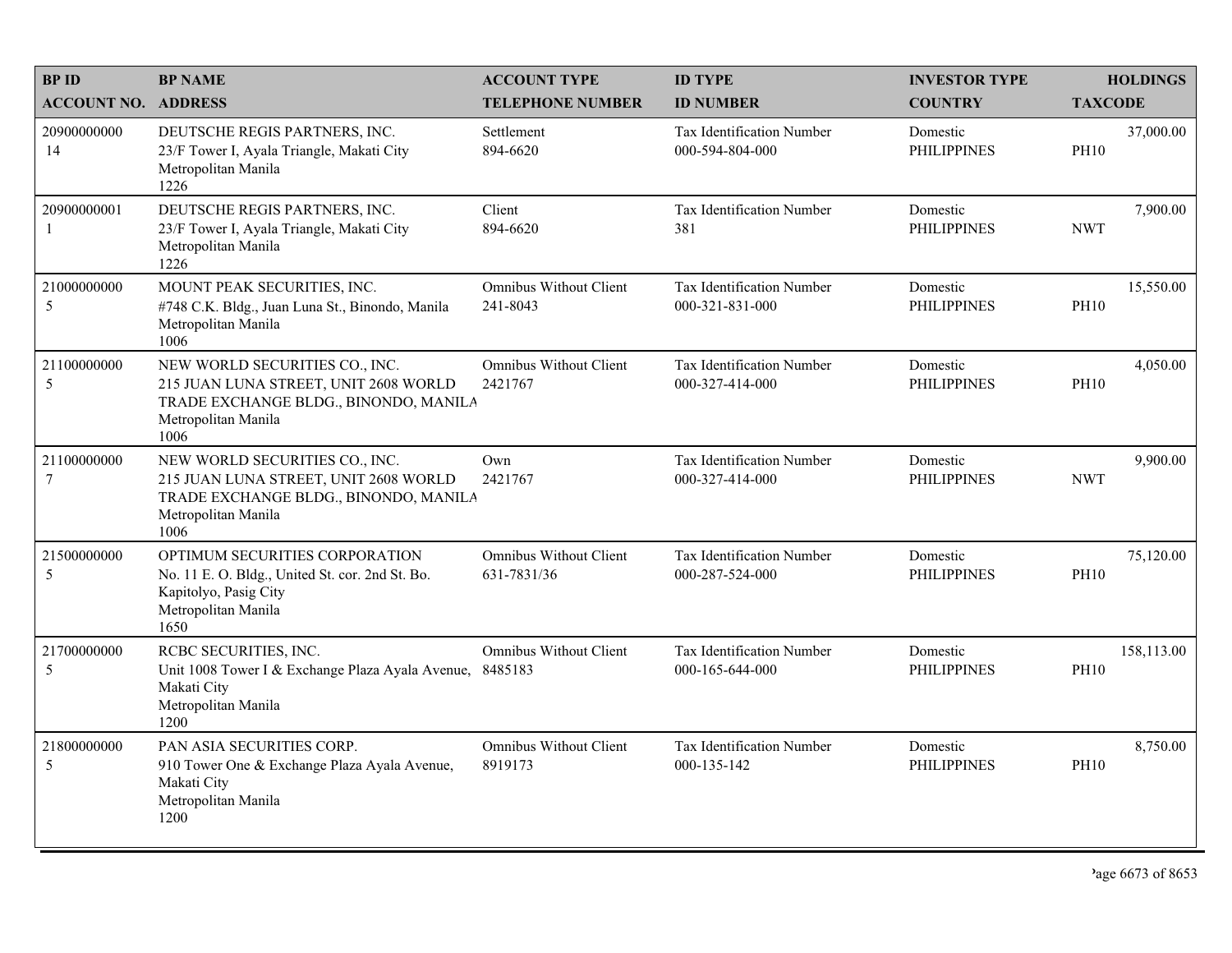| <b>BPID</b>                 | <b>BP NAME</b>                                                                                                                                      | <b>ACCOUNT TYPE</b>                | <b>ID TYPE</b>                               | <b>INVESTOR TYPE</b>           | <b>HOLDINGS</b>              |
|-----------------------------|-----------------------------------------------------------------------------------------------------------------------------------------------------|------------------------------------|----------------------------------------------|--------------------------------|------------------------------|
| <b>ACCOUNT NO. ADDRESS</b>  |                                                                                                                                                     | <b>TELEPHONE NUMBER</b>            | <b>ID NUMBER</b>                             | <b>COUNTRY</b>                 | <b>TAXCODE</b>               |
| 21900000000<br>5            | PAPA SECURITIES CORPORATION<br>6/F, S & L Building Dela Rosa cor. Esteban Sts.<br>Legaspi Village, Makati City<br>Metropolitan Manila<br>1200       | Omnibus Without Client<br>817-8433 | Tax Identification Number<br>000-215-520     | Domestic<br><b>PHILIPPINES</b> | 363,116.00<br><b>PH10</b>    |
| 21900000000<br>6            | PAPA SECURITIES CORPORATION<br>6/F, S & L Building Dela Rosa cor. Esteban Sts.<br>Legaspi Village, Makati City<br>Metropolitan Manila<br>1200       | Settlement<br>817-8433             | Tax Identification Number<br>000-215-520     | Domestic<br><b>PHILIPPINES</b> | 20,700.00<br><b>NWT</b>      |
| 22000000000<br>$\sqrt{2}$   | MAYBANK ATR KIM ENG SECURITIES, INC.<br>17/F Tower One & Exchange Plaza, Ayala Triangle,<br>Ayala Avenue Makati City<br>Metropolitan Manila<br>1226 | Settlement<br>849-8855             | Tax Identification Number<br>000-168-671-000 | Foreign<br><b>PHILIPPINES</b>  | 457,800.00<br>FMX1           |
| 22000000000<br>6            | MAYBANK ATR KIM ENG SECURITIES, INC.<br>17/F Tower One & Exchange Plaza, Ayala Triangle,<br>Ayala Avenue Makati City<br>Metropolitan Manila<br>1226 | Settlement<br>849-8855             | Tax Identification Number<br>000-168-671-000 | Domestic<br><b>PHILIPPINES</b> | 764.00<br><b>NWT</b>         |
| 22000000000<br>14           | MAYBANK ATR KIM ENG SECURITIES, INC.<br>17/F Tower One & Exchange Plaza, Ayala Triangle,<br>Ayala Avenue Makati City<br>Metropolitan Manila<br>1226 | Settlement<br>849-8855             | Tax Identification Number<br>000-168-671-000 | Domestic<br><b>PHILIPPINES</b> | 92,818,620.00<br><b>PH10</b> |
| 22000000000<br>18           | MAYBANK ATR KIM ENG SECURITIES, INC.<br>17/F Tower One & Exchange Plaza, Ayala Triangle,<br>Ayala Avenue Makati City<br>Metropolitan Manila<br>1226 | Settlement<br>849-8855             | Tax Identification Number<br>000-168-671-000 | Foreign<br><b>PHILIPPINES</b>  | 15,000.00<br><b>RA10</b>     |
| 2200000FTXN<br>$\mathbf{1}$ | ATR KIMENG SEC. INC.<br>17/F Tower One & Exchange Plaza, Ayala Triangle,<br>Ayala Avenue Makati City<br>Metropolitan Manila                         | Client<br>849-8855                 | Tax Identification Number<br>116 XXX         | Foreign<br><b>PHILIPPINES</b>  | 101,500.00<br><b>FTXN</b>    |
|                             |                                                                                                                                                     |                                    |                                              |                                |                              |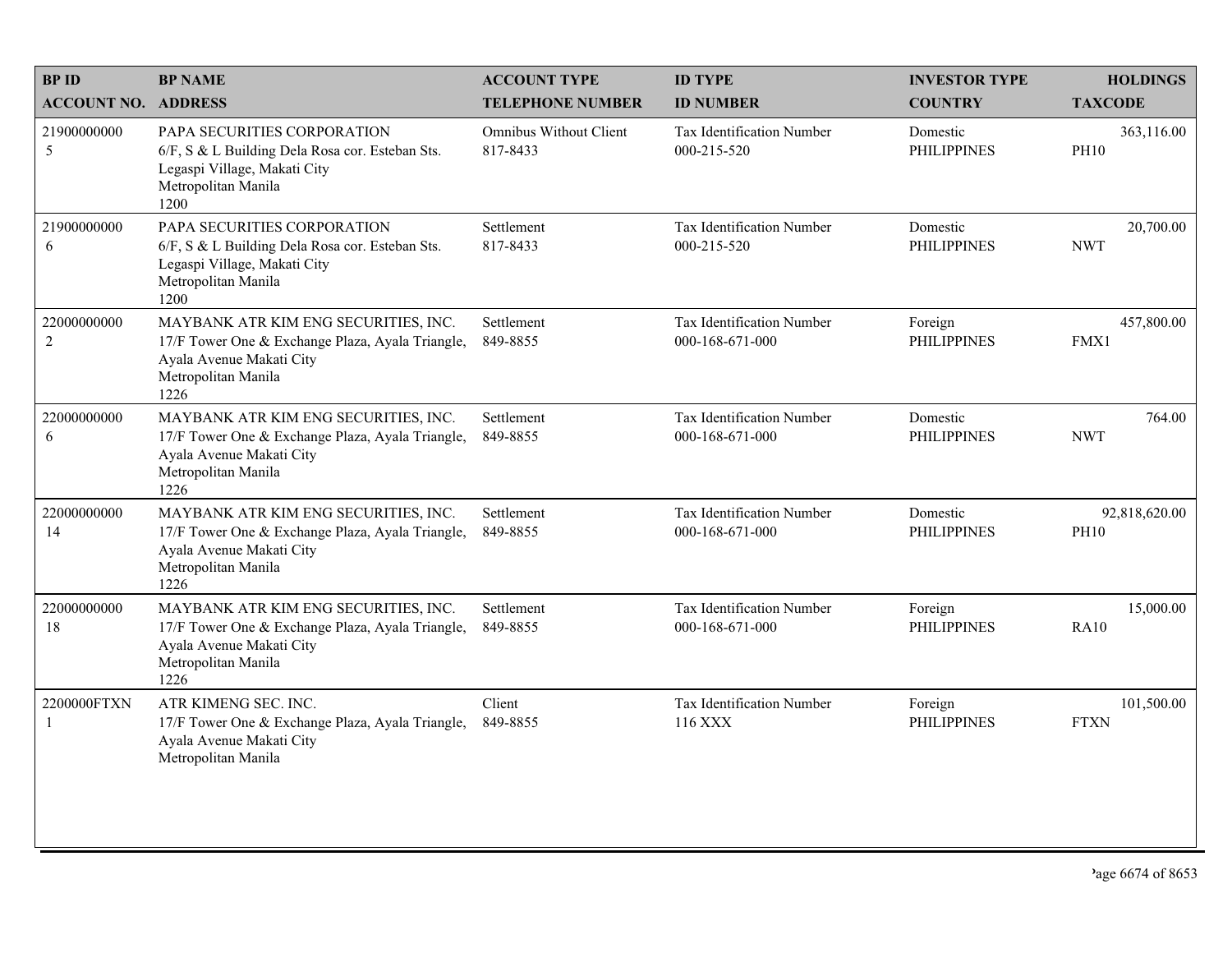| <b>BPID</b>                | <b>BP NAME</b>                                                                                                                                             | <b>ACCOUNT TYPE</b>                | <b>ID TYPE</b>                               | <b>INVESTOR TYPE</b>           | <b>HOLDINGS</b>          |
|----------------------------|------------------------------------------------------------------------------------------------------------------------------------------------------------|------------------------------------|----------------------------------------------|--------------------------------|--------------------------|
| <b>ACCOUNT NO. ADDRESS</b> |                                                                                                                                                            | <b>TELEPHONE NUMBER</b>            | <b>ID NUMBER</b>                             | <b>COUNTRY</b>                 | <b>TAXCODE</b>           |
| 22300000000<br>5           | PLATINUM SECURITIES, INC.<br>Unit 801, Antel Corporate Ctr., 121 Valero St., Salced 887-11-78<br>Village Makati City<br>Metropolitan Manila<br>1200        | Omnibus Without Client             | Tax Identification Number<br>000-532-022     | Domestic<br><b>PHILIPPINES</b> | 3,000.00<br><b>PH10</b>  |
| 22400000000<br>5           | PNB SECURITIES, INC.<br>3/F PNB Financial Center Roxas Blvd., Pasay City<br>Metropolitan Manila<br>1300                                                    | Omnibus Without Client<br>526-3466 | Tax Identification Number<br>000-198-201-000 | Domestic<br><b>PHILIPPINES</b> | 76,000.00<br><b>PH10</b> |
| 22500000000<br>5           | PREMIUM SECURITIES, INC.<br>Unit 1415, Tower 1 & Exchange Plaza Ayala Avenue 848-5915/17<br>cor. Paseo de Roxas Makati City<br>Metropolitan Manila<br>1259 | Omnibus Without Client             | Tax Identification Number<br>121             | Domestic<br><b>PHILIPPINES</b> | 61,650.00<br><b>PH10</b> |
| 22500000000<br>16          | PREMIUM SECURITIES, INC.<br>Unit 1415, Tower 1 & Exchange Plaza Ayala Avenue 848-5915/17<br>cor. Paseo de Roxas Makati City<br>Metropolitan Manila<br>1259 | Settlement                         | Tax Identification Number<br>121             | Foreign<br><b>PHILIPPINES</b>  | 11,800.00<br><b>RA02</b> |
| 22800000000<br>5           | PRYCE SECURITIES, INC.<br>15/F PRYCE CENTER BUILDING, 1179 CHINO R(816-2426/27<br><b>AVENUE</b><br>BAGTIKAN, MAKATI CITY<br>Metropolitan Manila<br>1226    | Omnibus Without Client             | Tax Identification Number<br>124             | Domestic<br><b>PHILIPPINES</b> | 557.00<br><b>PH10</b>    |
| 23000000000                | <b>QUALITY INVESTMENTS &amp; SECURITIES</b>                                                                                                                | Omnibus Without Client             | Tax Identification Number                    | Domestic                       | 1,893,323.00             |
| $\sqrt{5}$                 | <b>CORPORATION</b><br>Suite 1602 Tytana Plaza Oriente St, Binondo Manila 241-0547<br>Metropolitan Manila<br>1006                                           |                                    | 000-333-614-000                              | <b>PHILIPPINES</b>             | <b>PH10</b>              |
| 23000000000                | <b>QUALITY INVESTMENTS &amp; SECURITIES</b><br><b>CORPORATION</b>                                                                                          | Settlement                         | <b>Tax Identification Number</b>             | Domestic                       | 3,350.00                 |
| 6                          | Suite 1602 Tytana Plaza Oriente St, Binondo Manila 241-0547<br>Metropolitan Manila<br>1006                                                                 |                                    | 000-333-614-000                              | <b>PHILIPPINES</b>             | <b>NWT</b>               |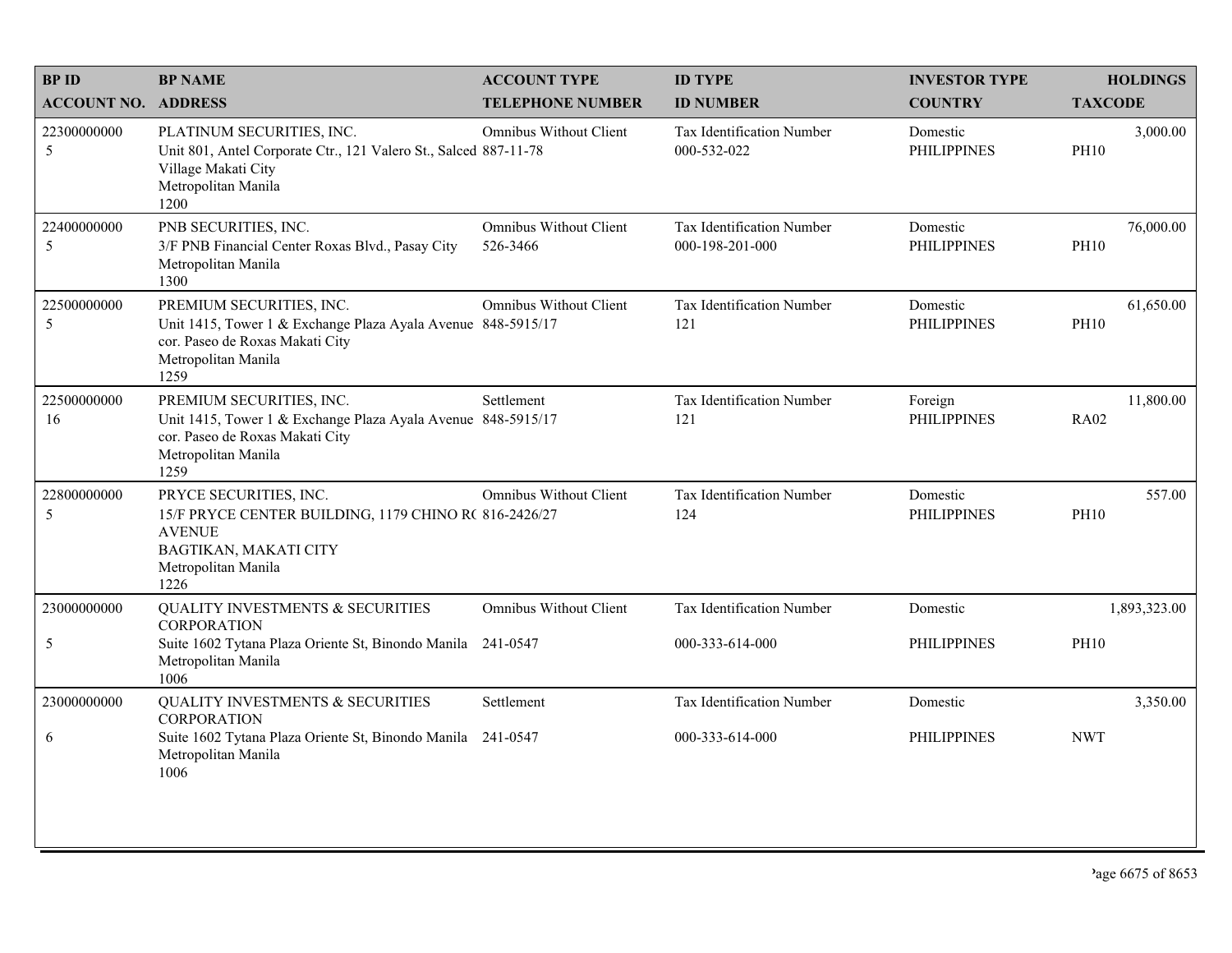| <b>BP ID</b>               | <b>BP NAME</b>                                                                                                                                                                          | <b>ACCOUNT TYPE</b>                      | <b>ID TYPE</b>                           | <b>INVESTOR TYPE</b>           | <b>HOLDINGS</b>           |
|----------------------------|-----------------------------------------------------------------------------------------------------------------------------------------------------------------------------------------|------------------------------------------|------------------------------------------|--------------------------------|---------------------------|
| <b>ACCOUNT NO. ADDRESS</b> |                                                                                                                                                                                         | <b>TELEPHONE NUMBER</b>                  | <b>ID NUMBER</b>                         | <b>COUNTRY</b>                 | <b>TAXCODE</b>            |
| 23000000000                | <b>QUALITY INVESTMENTS &amp; SECURITIES</b><br><b>CORPORATION</b>                                                                                                                       | Settlement                               | <b>Tax Identification Number</b>         | Foreign                        | 91,863.00                 |
| 18                         | Suite 1602 Tytana Plaza Oriente St, Binondo Manila 241-0547<br>Metropolitan Manila<br>1006                                                                                              |                                          | 000-333-614-000                          | <b>PHILIPPINES</b>             | <b>RA10</b>               |
| 23000000000                | <b>QUALITY INVESTMENTS &amp; SECURITIES</b><br><b>CORPORATION</b>                                                                                                                       | Settlement                               | Tax Identification Number                | Foreign                        | 1,400.00                  |
| 20                         | Suite 1602 Tytana Plaza Oriente St, Binondo Manila<br>Metropolitan Manila<br>1006                                                                                                       | 241-0547                                 | 000-333-614-000                          | <b>PHILIPPINES</b>             | <b>FTXN</b>               |
| 23100000000<br>5           | R & L INVESTMENTS, INC.<br>675 Lee St., Mandaluyong City<br>Metropolitan Manila<br>1501                                                                                                 | Omnibus Without Client<br>7247210/705207 | Tax Identification Number<br>127         | Domestic<br><b>PHILIPPINES</b> | 2,200.00<br><b>PH10</b>   |
| 23300000000<br>5           | R. COYIUTO SECURITIES, INC.<br>5/F Corinthian Plaza, Paseo de Roxas, Legaspi Village 811-3064<br>Makati City<br>Metropolitan Manila<br>$\Omega$                                         | Omnibus Without Client                   | Tax Identification Number<br>000-329-417 | Domestic<br><b>PHILIPPINES</b> | 597,600.00<br><b>PH10</b> |
| 23300000000<br>6           | R. COYIUTO SECURITIES, INC.<br>5/F Corinthian Plaza, Paseo de Roxas, Legaspi Villag( 811-3064<br>Makati City<br>Metropolitan Manila<br>$\overline{0}$                                   | Settlement                               | Tax Identification Number<br>000-329-417 | Domestic<br><b>PHILIPPINES</b> | 2,800.00<br><b>NWT</b>    |
| 23500000000<br>5           | REGINA CAPITAL DEVELOPMENT CORPORATI Omnibus Without Client<br>Unit 806 Tower 1 & Exchange Plaza Ayala Triangle, 848-5482/84<br>Ayala Avenue Makati City<br>Metropolitan Manila<br>1226 |                                          | Tax Identification Number<br>131         | Domestic<br><b>PHILIPPINES</b> | 442,389.00<br><b>PH10</b> |
| 23500000000<br>6           | REGINA CAPITAL DEVELOPMENT CORPORATI Settlement<br>Unit 806 Tower 1 & Exchange Plaza Ayala Triangle, 848-5482/84<br>Ayala Avenue Makati City<br>Metropolitan Manila<br>1226             |                                          | Tax Identification Number<br>131         | Domestic<br><b>PHILIPPINES</b> | 7,550.00<br><b>NWT</b>    |
|                            |                                                                                                                                                                                         |                                          |                                          |                                |                           |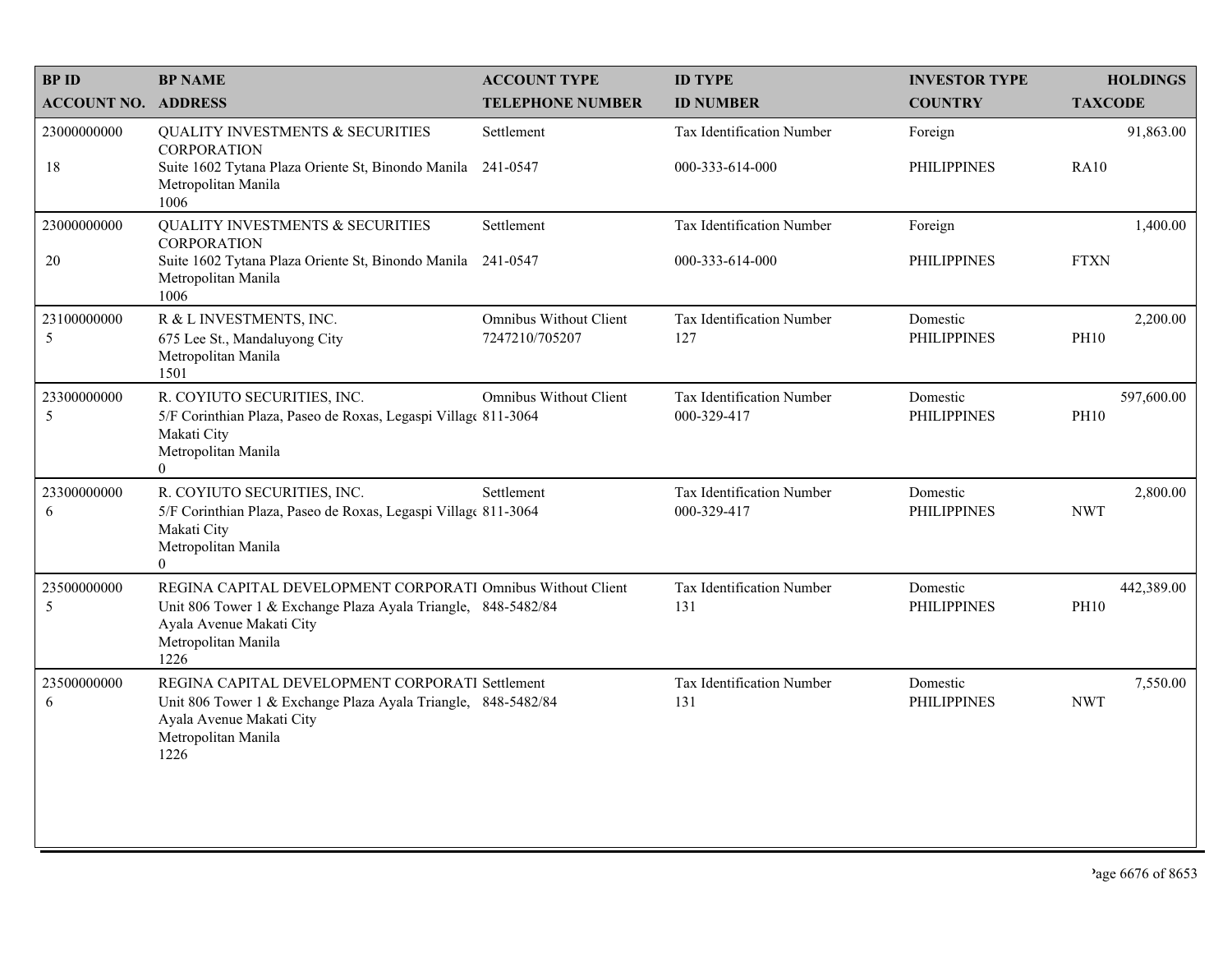| <b>BPID</b>                | <b>BP NAME</b>                                                                                                                                                                             | <b>ACCOUNT TYPE</b>                | <b>ID TYPE</b>                               | <b>INVESTOR TYPE</b>           | <b>HOLDINGS</b>           |
|----------------------------|--------------------------------------------------------------------------------------------------------------------------------------------------------------------------------------------|------------------------------------|----------------------------------------------|--------------------------------|---------------------------|
| <b>ACCOUNT NO. ADDRESS</b> |                                                                                                                                                                                            | <b>TELEPHONE NUMBER</b>            | <b>ID NUMBER</b>                             | <b>COUNTRY</b>                 | <b>TAXCODE</b>            |
| 23600000000<br>5           | R. NUBLA SECURITIES, INC.<br>Rm 405 Co Ban Kiat Building II, 231 Juan Luna St.,<br>Binondo, Manila<br>Metropolitan Manila<br>1006                                                          | Omnibus Without Client<br>242-1596 | Tax Identification Number<br>132             | Domestic<br><b>PHILIPPINES</b> | 413,157.00<br><b>PH10</b> |
| 23600000000<br>$\tau$      | R. NUBLA SECURITIES, INC.<br>Rm 405 Co Ban Kiat Building II, 231 Juan Luna St.,<br>Binondo, Manila<br>Metropolitan Manila<br>1006                                                          | Own<br>242-1596                    | Tax Identification Number<br>132             | Domestic<br><b>PHILIPPINES</b> | 2,000.00<br><b>NWT</b>    |
| 23700000000<br>5           | AAA SOUTHEAST EQUITIES, INCORPORATED Omnibus Without Client<br>Ground Floor, Fortune Life Building #162 Legaspi St. 816-2918<br>Legaspi Village Makati City<br>Metropolitan Manila<br>1229 |                                    | Tax Identification Number<br>000-141-894-000 | Domestic<br><b>PHILIPPINES</b> | 1,314.00<br><b>PH10</b>   |
| 23700000002                | FORTUNE GENERAL INSURANCE CORPORATIC Client<br>4TH/F CITYSTATE CENTRE, 709 SHAW<br><b>BOULEVARD, PASIG CITY</b><br>Metropolitan Manila<br>1600                                             | 706-3959                           | Tax Identification Number<br>220.            | Domestic<br><b>PHILIPPINES</b> | 1,800.00<br><b>NWT</b>    |
| 23700000003                | FORTUNE LIFE INSURANCE CO., INC.<br>162 LEGAZPI ST., LEGAZPI VILLAGE MAKATI<br><b>CITY</b><br>Metropolitan Manila<br>1229                                                                  | Client<br>812-2702                 | Tax Identification Number<br>220^            | Domestic<br><b>PHILIPPINES</b> | 400.00<br><b>NWT</b>      |
| 23800000000<br>5           | R. S. LIM & CO., INC.<br>1509 Galvani Street San Isidro, Makati City<br>Metropolitan Manila<br>1234                                                                                        | Omnibus Without Client<br>8919670  | Tax Identification Number<br>000-333-915-000 | Domestic<br><b>PHILIPPINES</b> | 739,710.00<br><b>PH10</b> |
| 23900000000<br>5           | RTG & COMPANY, INC.<br>Unit 602 Tower 1 & Exchange Plaza Ayala Triangle, 8919482<br>Makati City<br>Metropolitan Manila<br>1200                                                             | <b>Omnibus Without Client</b>      | Tax Identification Number<br>000-165-637-000 | Domestic<br><b>PHILIPPINES</b> | 23,100.00<br><b>PH10</b>  |
|                            |                                                                                                                                                                                            |                                    |                                              |                                |                           |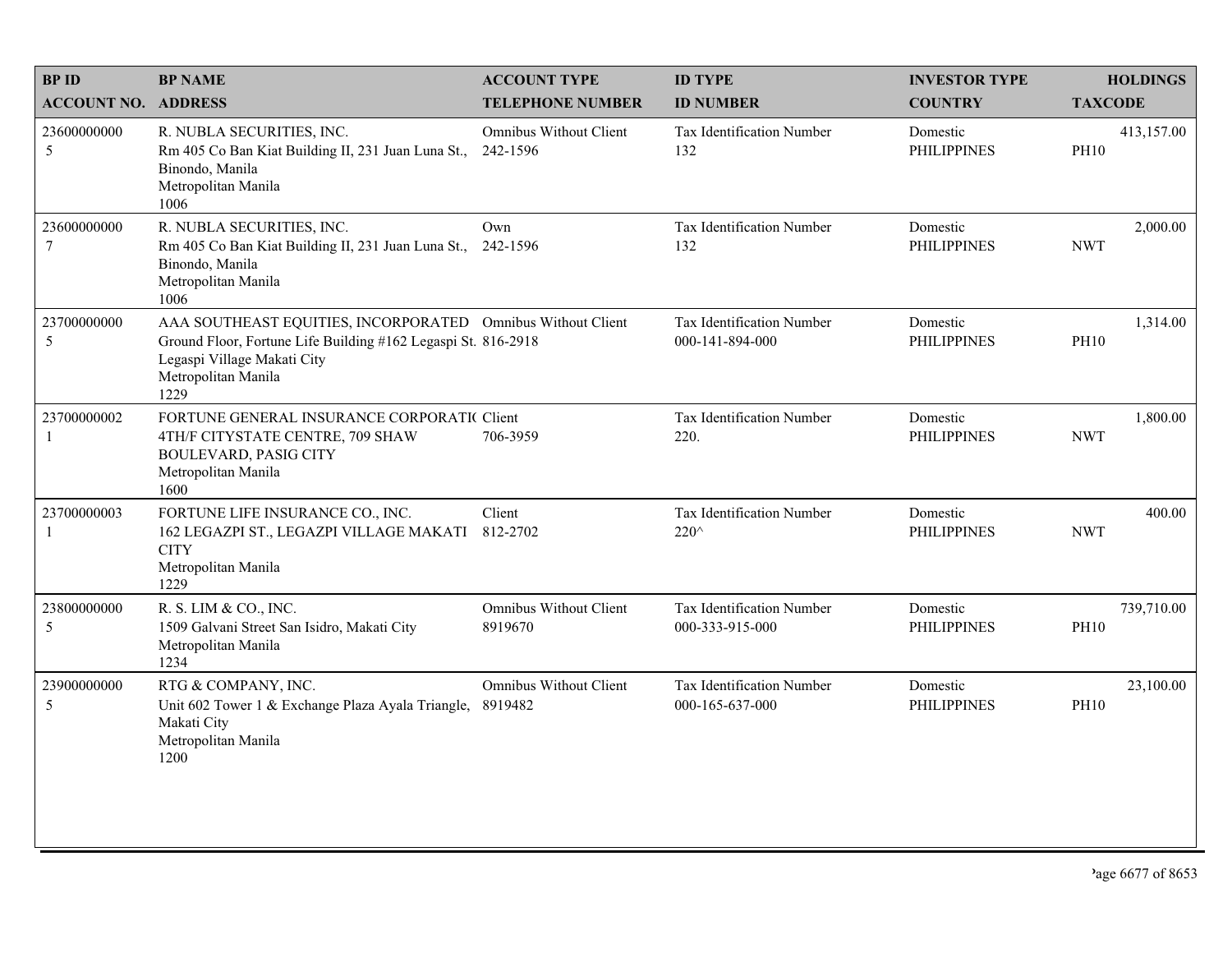| <b>BPID</b>                 | <b>BP NAME</b>                                                                                                                                                             | <b>ACCOUNT TYPE</b>                      | <b>ID TYPE</b>                               | <b>INVESTOR TYPE</b>           | <b>HOLDINGS</b>           |
|-----------------------------|----------------------------------------------------------------------------------------------------------------------------------------------------------------------------|------------------------------------------|----------------------------------------------|--------------------------------|---------------------------|
| <b>ACCOUNT NO. ADDRESS</b>  |                                                                                                                                                                            | <b>TELEPHONE NUMBER</b>                  | <b>ID NUMBER</b>                             | <b>COUNTRY</b>                 | <b>TAXCODE</b>            |
| 24000000000<br>5            | S.J. ROXAS & CO., INC.<br>Unit 612 Tower One, & Exchange Plaza, Ayala<br>Triangle, Ayala Avenue, Makati City<br>Metropolitan Manila<br>$\overline{0}$                      | Omnibus Without Client<br>848-5065       | <b>Tax Identification Number</b><br>136      | Domestic<br><b>PHILIPPINES</b> | 14,054.00<br><b>PH10</b>  |
| 24000000002<br>$\mathbf{1}$ | S.J. ROXAS & CO., INC.<br>Unit 612 Tower One, Ayala Triangle, Ayala Avenue, 8485065 TO 69<br>Makati City<br>Metropolitan Manila<br>$\Omega$                                | Client                                   | Tax Identification Number<br>546             | Domestic<br><b>PHILIPPINES</b> | 1,455.00<br><b>NWT</b>    |
| 24200000000<br>5            | SECURITIES SPECIALISTS, INC.<br>Unit 903 National Life Insurance Building,<br>6762 Ayala Avenue, Makati City<br>Metropolitan Manila<br>1000                                | Omnibus Without Client<br>523-5595       | Tax Identification Number<br>138             | Domestic<br><b>PHILIPPINES</b> | 29,900.00<br><b>PH10</b>  |
| 24300000000<br>5            | FIDELITY SECURITIES, INC.<br>2103-B PSE Centre, Exchange Road, Ortigas, Pasig<br>City<br>Metropolitan Manila<br>1600                                                       | <b>Omnibus Without Client</b><br>6345038 | Tax Identification Number<br>002-836-391-000 | Domestic<br><b>PHILIPPINES</b> | 15,200.00<br><b>PH10</b>  |
| 24600000000<br>5            | SUMMIT SECURITIES, INC.<br>Unit 2102 B/C PSE Center Tektite Tower East<br>Exchange Road, Ortigas Center Pasig City<br>Metropolitan Manila<br>1600                          | Omnibus Without Client<br>6311032 to 37  | Tax Identification Number<br>000-338-985-000 | Domestic<br><b>PHILIPPINES</b> | 63,050.00<br><b>PH10</b>  |
| 24700000000<br>5            | STANDARD SECURITIES CORPORATION<br>#34 Jefferson St., GHW, San Juan Metro Manila<br>Metropolitan Manila<br>$00\,$                                                          | <b>Omnibus Without Client</b><br>8486149 | Tax Identification Number<br>000-333-108     | Domestic<br><b>PHILIPPINES</b> | 737,983.00<br><b>PH10</b> |
| 24900000000<br>5            | SUPREME STOCKBROKERS, INC<br>UNIT G. GARDEN LEVEL, CORINTHIAN PLAZA 5764384<br>PASEO DE ROXAS AVENUE, LEGASPI VILLAGI<br><b>MAKATI CITY</b><br>Metropolitan Manila<br>1226 | Omnibus Without Client                   | Tax Identification Number<br>000-166-867-000 | Domestic<br><b>PHILIPPINES</b> | 6,000.00<br><b>PH10</b>   |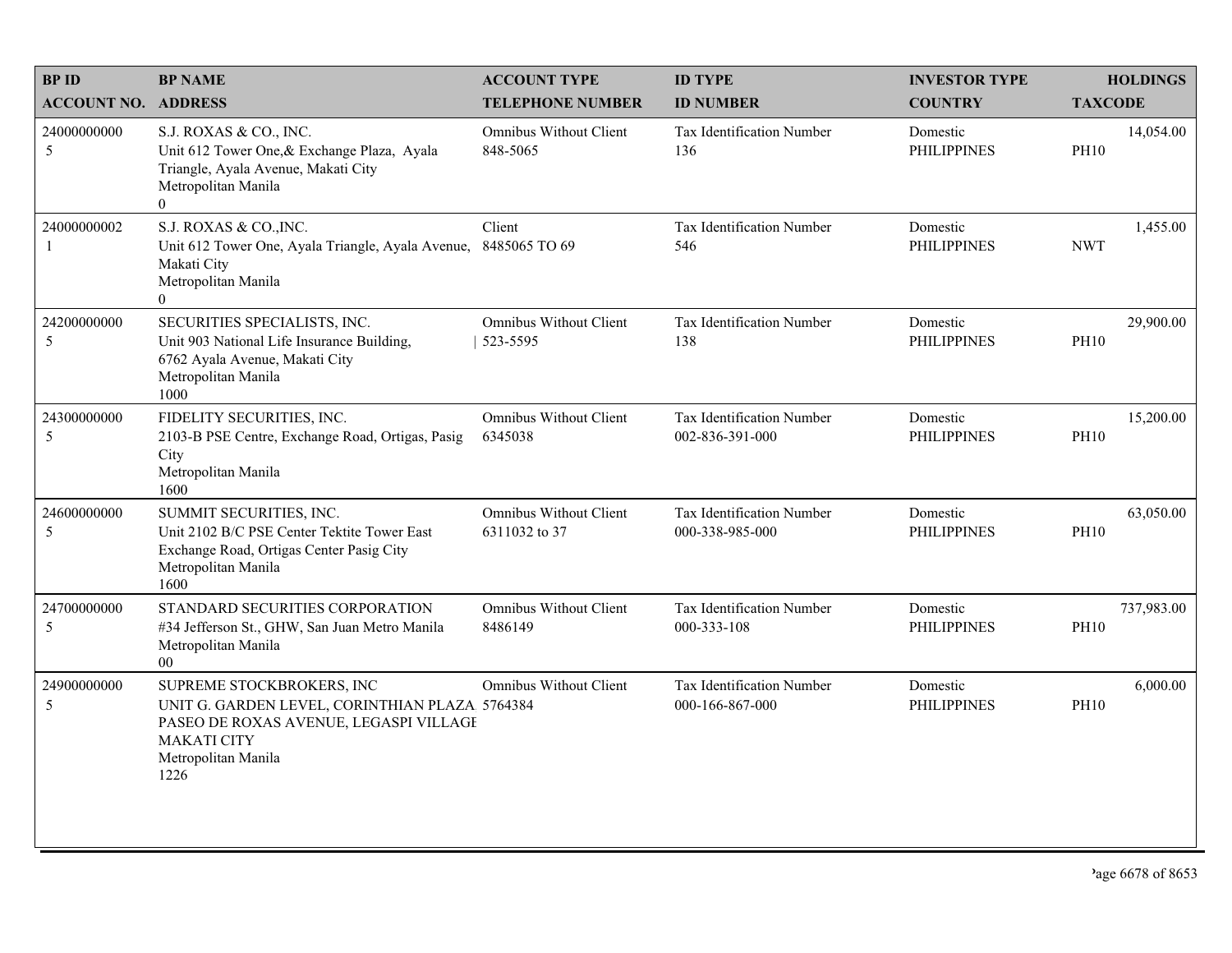| <b>BPID</b>                    | <b>BP NAME</b>                                                                                                                                                                                       | <b>ACCOUNT TYPE</b>                       | <b>ID TYPE</b>                               | <b>INVESTOR TYPE</b>           | <b>HOLDINGS</b>           |
|--------------------------------|------------------------------------------------------------------------------------------------------------------------------------------------------------------------------------------------------|-------------------------------------------|----------------------------------------------|--------------------------------|---------------------------|
| <b>ACCOUNT NO. ADDRESS</b>     |                                                                                                                                                                                                      | <b>TELEPHONE NUMBER</b>                   | <b>ID NUMBER</b>                             | <b>COUNTRY</b>                 | <b>TAXCODE</b>            |
| 25100000000<br>5               | TANSENGCO & CO., INC.<br>U-2308 World Trade Exchange Condominium 215 Ju: 241-7155<br>Luna St., Binondo, Manila<br>Metropolitan Manila<br>1006                                                        | Omnibus Without Client                    | Tax Identification Number<br>146             | Domestic<br><b>PHILIPPINES</b> | 234,894.00<br><b>PH10</b> |
| 25200000000<br>5               | THE FIRST RESOURCES MANAGEMENT &<br><b>SECURITIES CORP.</b><br>Rms. 801-802, PSE Tower 1 Ayala Ave., cor. Paseo d 8486311 to 18<br>Roxas, Ayala Triangle, Makati City<br>Metropolitan Manila<br>1200 | <b>Omnibus Without Client</b>             | Tax Identification Number<br>000-149-028-000 | Domestic<br><b>PHILIPPINES</b> | 176,300.00<br><b>PH10</b> |
| 25200000000<br>6               | THE FIRST RESOURCES MANAGEMENT &<br><b>SECURITIES CORP.</b><br>Rms. 801-802, PSE Tower 1 Ayala Ave., cor. Paseo d 8486311 to 18<br>Roxas, Ayala Triangle, Makati City<br>Metropolitan Manila<br>1200 | Settlement                                | Tax Identification Number<br>000-149-028-000 | Domestic<br><b>PHILIPPINES</b> | 60,000.00<br><b>NWT</b>   |
| 25300000000<br>5               | TOWER SECURITIES, INC.<br>1802-C Tektite Tower I Exchange Road, Ortigas Cent 6354448<br>Pasig City<br>Metropolitan Manila<br>1600                                                                    | <b>Omnibus Without Client</b>             | Tax Identification Number<br>148             | Domestic<br><b>PHILIPPINES</b> | 230,931.00<br><b>PH10</b> |
| 25300000000<br>$7\phantom{.0}$ | TOWER SECURITIES, INC.<br>1802-C Tektite Tower I Exchange Road, Ortigas Cent 6354448<br>Pasig City<br>Metropolitan Manila<br>1600                                                                    | Own                                       | Tax Identification Number<br>148             | Domestic<br><b>PHILIPPINES</b> | 1,500.00<br><b>NWT</b>    |
| 25600000000<br>5               | TRENDLINE SECURITIES CORPORATION<br>Rm. 503 Tytana Plaza Lorenzo Ruiz St., Binondo,<br>Manila<br>Metropolitan Manila<br>1006                                                                         | <b>Omnibus Without Client</b><br>241-0387 | Tax Identification Number<br>151             | Domestic<br><b>PHILIPPINES</b> | 92,800.00<br><b>PH10</b>  |
| 25700000000<br>5               | TRI-STATE SECURITIES, INC.<br>Unit 1007, 10/F Ayala Triangle Tower I, Ayala<br>Avenue, Makati City<br>Metropolitan Manila<br>1226                                                                    | <b>Omnibus Without Client</b><br>8485042  | Tax Identification Number<br>000-704-920-000 | Domestic<br><b>PHILIPPINES</b> | 29.00<br><b>PH10</b>      |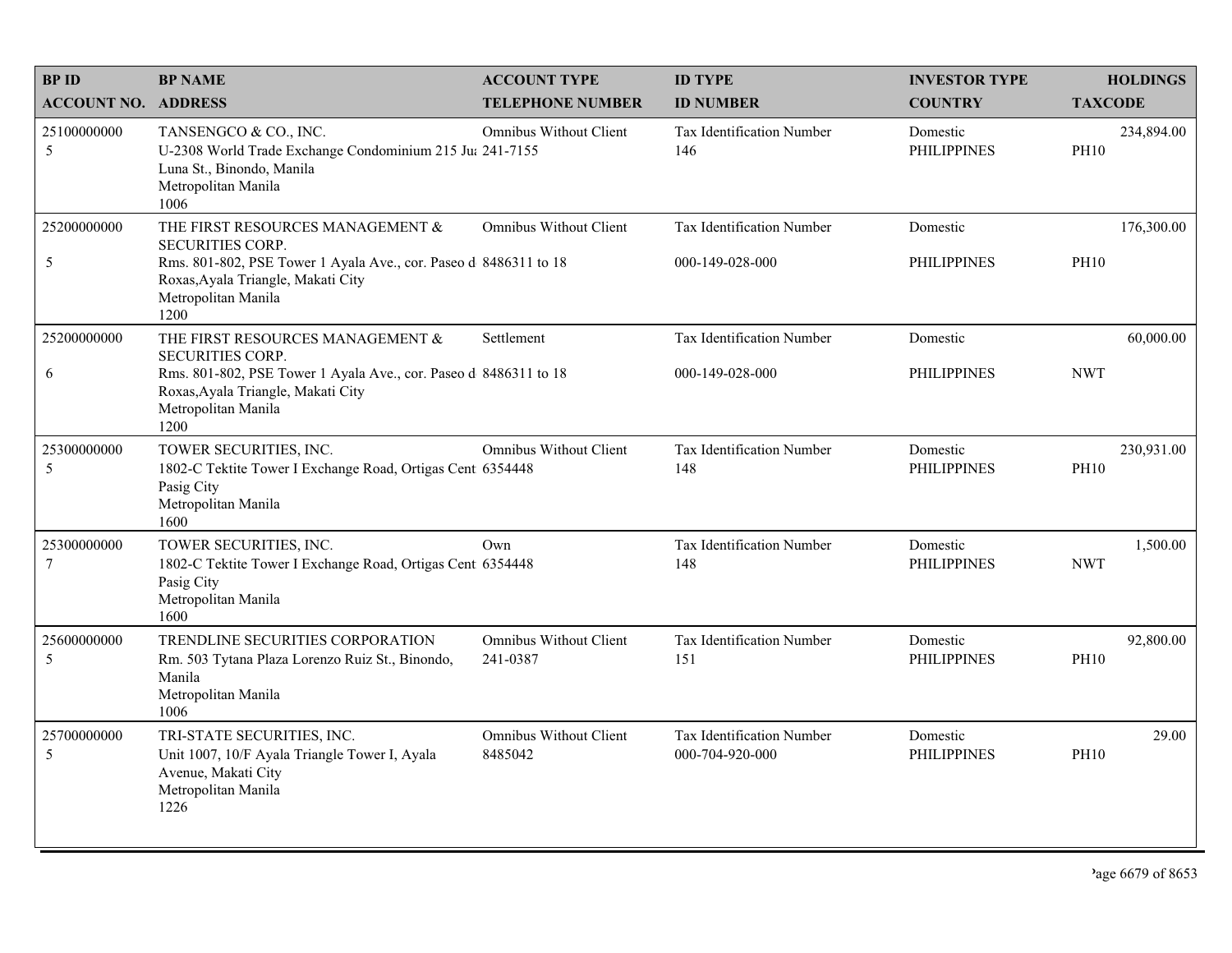| <b>BPID</b>                   | <b>BP NAME</b>                                                                                                                                                                                          | <b>ACCOUNT TYPE</b>           | <b>ID TYPE</b>                   | <b>INVESTOR TYPE</b>           | <b>HOLDINGS</b>           |
|-------------------------------|---------------------------------------------------------------------------------------------------------------------------------------------------------------------------------------------------------|-------------------------------|----------------------------------|--------------------------------|---------------------------|
| <b>ACCOUNT NO. ADDRESS</b>    |                                                                                                                                                                                                         | <b>TELEPHONE NUMBER</b>       | <b>ID NUMBER</b>                 | <b>COUNTRY</b>                 | <b>TAXCODE</b>            |
| 25900000000<br>5              | UCPB SECURITIES, INC.<br>Suite 1612, 16/F Ayala Tower I Exchange Plaza, Ayal 8485678<br>Ave. cor. Paseo de Roxas Makati City<br>Metropolitan Manila<br>1226                                             | Omnibus Without Client        | Tax Identification Number<br>154 | Domestic<br><b>PHILIPPINES</b> | 240,650.00<br><b>PH10</b> |
| 25900000000<br>6              | UCPB SECURITIES, INC.<br>Suite 1612, 16/F Ayala Tower I Exchange Plaza, Ayal 8485678<br>Ave. cor. Paseo de Roxas Makati City<br>Metropolitan Manila<br>1226                                             | Settlement                    | Tax Identification Number<br>154 | Domestic<br><b>PHILIPPINES</b> | 185,850.00<br><b>NWT</b>  |
| 26000000000<br>$\overline{2}$ | UOB KAY HIAN SECURITIES (PHILS.), INC.<br>UOB Kay Hian Securities (Phils.), Inc. Unit 404 LV<br>Locsin Bldg. 6752 Ayala Avenue, cor. Makati<br>Avenue, 1226, Makati City<br>Metropolitan Manila<br>1200 | Settlement<br>887-7973        | Tax Identification Number<br>155 | Foreign<br><b>PHILIPPINES</b>  | 259,000.00<br>FMX1        |
| 26100000003<br>$\mathbf{1}$   | E.SECURITIES, INC. ITF VARIOUS CLIENTS<br>11/F Exportbank Plaza Chino Roces cor Sen. Gil J.<br>Puyat Ave, Makati City<br>Metropolitan Manila<br>1251                                                    | Client<br>878-0775            | Tax Identification Number<br>369 | Domestic<br><b>PHILIPPINES</b> | 1,400.00<br><b>NWT</b>    |
| 26100000004<br>$\mathbf{1}$   | E.SECURITIES, INC. ITF VARIOUS CLIENTS<br>11/F Exportbank Plaza Chino Roces cor Sen. Gil J.<br>Puyat Ave, Makati City<br>Metropolitan Manila<br>1251                                                    | Client                        | Tax Identification Number<br>560 | Domestic<br><b>PHILIPPINES</b> | 48,800.00<br><b>PH10</b>  |
| 26300000000<br>5              | VENTURE SECURITIES, INC.<br>Unit 811 Tower One & Exchange Plaza Ayala Triangl 8486505<br>Ayala Ave. cor. Paseo de Roxas Makati City<br>Metropolitan Manila<br>1226                                      | <b>Omnibus Without Client</b> | Tax Identification Number<br>158 | Domestic<br><b>PHILIPPINES</b> | 17,050.00<br><b>PH10</b>  |
| 26300000000<br>6              | VENTURE SECURITIES, INC.<br>Unit 811 Tower One & Exchange Plaza Ayala Triangl 8486505<br>Ayala Ave. cor. Paseo de Roxas Makati City<br>Metropolitan Manila<br>1226                                      | Settlement                    | Tax Identification Number<br>158 | Domestic<br><b>PHILIPPINES</b> | 21,220.00<br><b>NWT</b>   |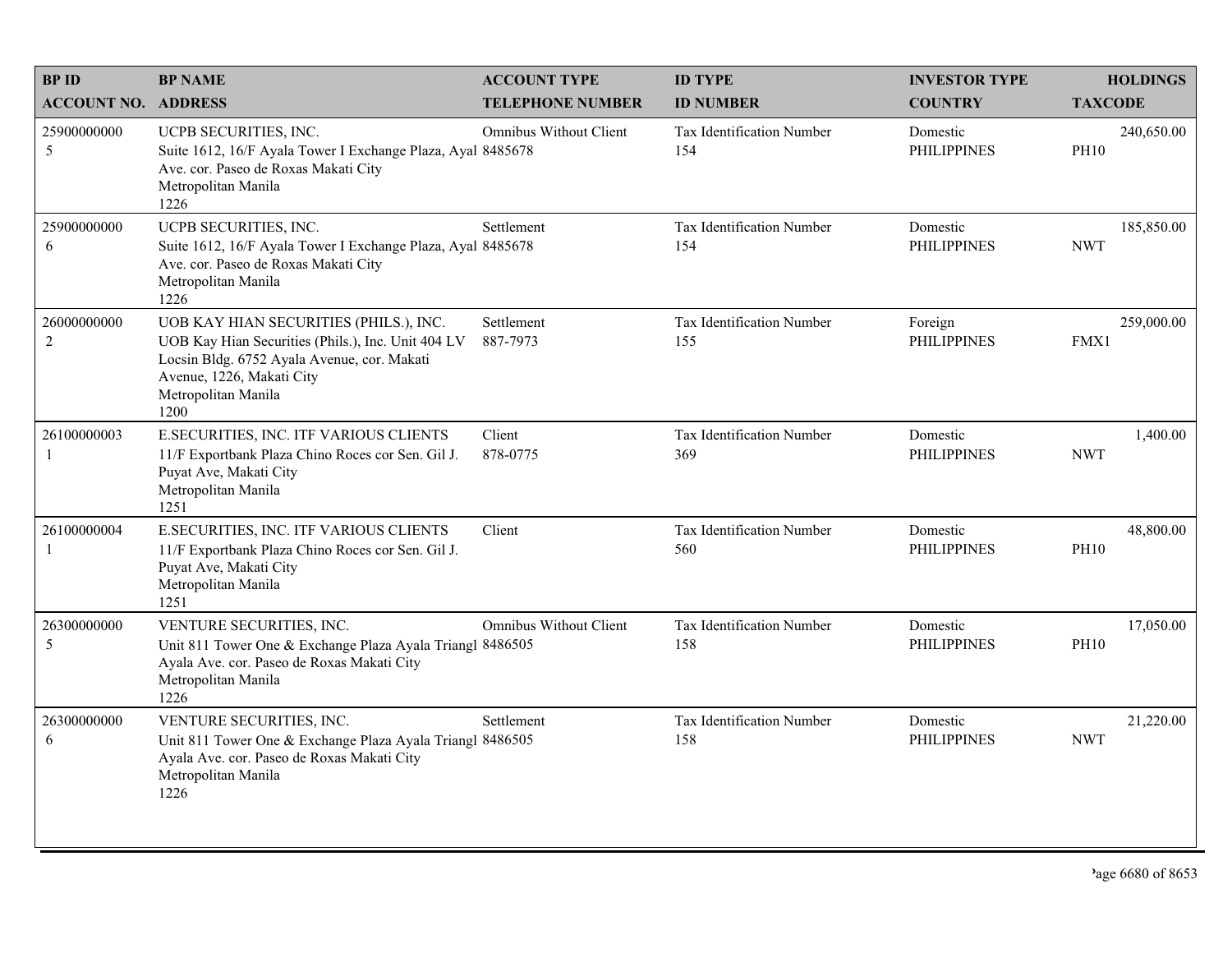| <b>BPID</b>                | <b>BP NAME</b>                                                                                                                                                                               | <b>ACCOUNT TYPE</b>     | <b>ID TYPE</b>                               | <b>INVESTOR TYPE</b>           | <b>HOLDINGS</b>             |
|----------------------------|----------------------------------------------------------------------------------------------------------------------------------------------------------------------------------------------|-------------------------|----------------------------------------------|--------------------------------|-----------------------------|
| <b>ACCOUNT NO. ADDRESS</b> |                                                                                                                                                                                              | <b>TELEPHONE NUMBER</b> | <b>ID NUMBER</b>                             | <b>COUNTRY</b>                 | <b>TAXCODE</b>              |
| 26300000000<br>8           | VENTURE SECURITIES, INC.<br>Unit 811 Tower One & Exchange Plaza Ayala Triangl 8486505<br>Ayala Ave. cor. Paseo de Roxas Makati City<br>Metropolitan Manila<br>1226                           | Settlement              | Tax Identification Number<br>158             | Domestic<br><b>PHILIPPINES</b> | 500.00<br><b>NWT</b>        |
| 26700000000                | FIRST METRO SECURITIES BROKERAGE CORP. Omnibus Without Client<br>Unit 1515, 15/F Ayala Tower One Ayala Triangle,<br>Ayala Ave. cor Paseo de Roxas Makati City<br>Metropolitan Manila<br>1226 | 759-4133/34             | Tax Identification Number<br>003-458-062-000 | Foreign<br><b>PHILIPPINES</b>  | 3,900.00<br>FMX1            |
| 26700000000<br>$\sqrt{2}$  | FIRST METRO SECURITIES BROKERAGE CORP. Settlement<br>Unit 1515, 15/F Ayala Tower One Ayala Triangle,<br>Ayala Ave. cor Paseo de Roxas Makati City<br>Metropolitan Manila<br>1226             | 759-4133/34             | Tax Identification Number<br>003-458-062-000 | Foreign<br><b>PHILIPPINES</b>  | 10,600.00<br>FMX1           |
| 26700000000<br>5           | FIRST METRO SECURITIES BROKERAGE CORP. Omnibus Without Client<br>Unit 1515, 15/F Ayala Tower One Ayala Triangle,<br>Ayala Ave. cor Paseo de Roxas Makati City<br>Metropolitan Manila<br>1226 | 759-4133/34             | Tax Identification Number<br>003-458-062-000 | Domestic<br><b>PHILIPPINES</b> | 186,350.00<br><b>PH10</b>   |
| 26700000000<br>6           | FIRST METRO SECURITIES BROKERAGE CORP. Settlement<br>Unit 1515, 15/F Ayala Tower One Ayala Triangle,<br>Ayala Ave. cor Paseo de Roxas Makati City<br>Metropolitan Manila<br>1226             | 759-4133/34             | Tax Identification Number<br>003-458-062-000 | Domestic<br><b>PHILIPPINES</b> | 511,679.00<br><b>NWT</b>    |
| 26700000000<br>18          | FIRST METRO SECURITIES BROKERAGE CORP. Settlement<br>Unit 1515, 15/F Ayala Tower One Ayala Triangle,<br>Ayala Ave. cor Paseo de Roxas Makati City<br>Metropolitan Manila<br>1226             | 759-4133/34             | Tax Identification Number<br>003-458-062-000 | Foreign<br><b>PHILIPPINES</b>  | 8,300.00<br><b>RA10</b>     |
| 26900000000<br>5           | WEALTH SECURITIES, INC.<br>2103 PSE Centre, Exchange Road Ortigas Centre, Pas 634-5038<br>City<br>Metropolitan Manila<br>1600                                                                | Omnibus Without Client  | Tax Identification Number<br>000-330-678     | Domestic<br><b>PHILIPPINES</b> | 1,189,977.00<br><b>PH10</b> |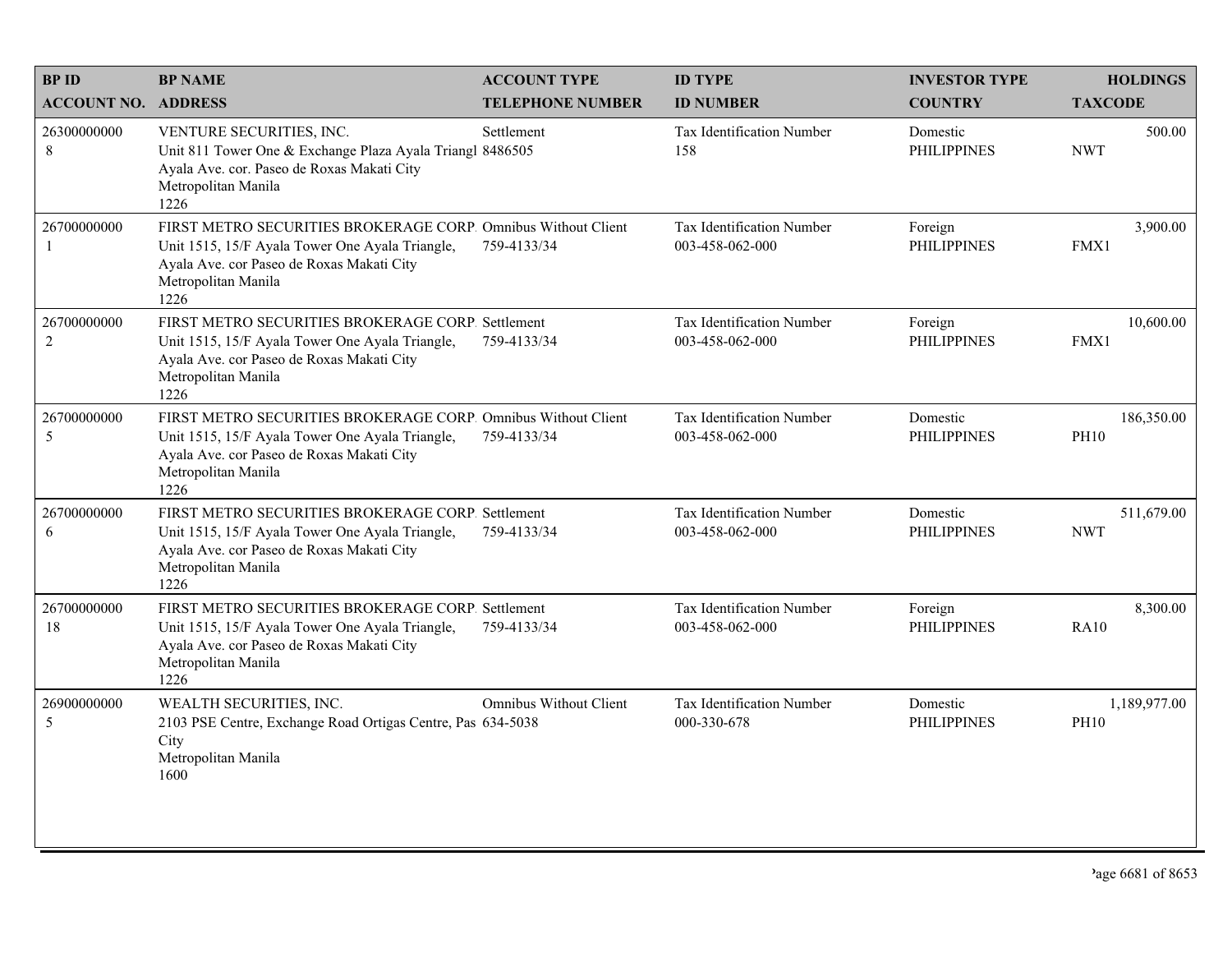| <b>BPID</b>                    | <b>BP NAME</b>                                                                                                                                                 | <b>ACCOUNT TYPE</b>                       | <b>ID TYPE</b>                                      | <b>INVESTOR TYPE</b>           | <b>HOLDINGS</b>            |
|--------------------------------|----------------------------------------------------------------------------------------------------------------------------------------------------------------|-------------------------------------------|-----------------------------------------------------|--------------------------------|----------------------------|
| <b>ACCOUNT NO. ADDRESS</b>     |                                                                                                                                                                | <b>TELEPHONE NUMBER</b>                   | <b>ID NUMBER</b>                                    | <b>COUNTRY</b>                 | <b>TAXCODE</b>             |
| 26900000000<br>$7\phantom{.0}$ | WEALTH SECURITIES, INC.<br>2103 PSE Centre, Exchange Road Ortigas Centre, Pas 634-5038<br>City<br>Metropolitan Manila<br>1600                                  | Own                                       | <b>Tax Identification Number</b><br>000-330-678     | Domestic<br><b>PHILIPPINES</b> | 762.00<br><b>NWT</b>       |
| 26900000002<br>$\mathbf{1}$    | WEALTH SECURITIES, INC.<br>2103 PSE Centre, Exchange Road Ortigas Centre, Pas 689-8080<br>City<br>Metropolitan Manila<br>1600                                  | Client                                    | <b>Tax Identification Number</b><br>320             | Domestic<br><b>PHILIPPINES</b> | 4,339,510.00<br><b>NWT</b> |
| 26900000003<br>-1              | WEALTH SECURITIES, INC.<br>2103 PSE Centre, Exchange Road Ortigas Centre, Pas 689-8080<br>City<br>Metropolitan Manila<br>1600                                  | Client                                    | Tax Identification Number<br>321                    | Domestic<br><b>PHILIPPINES</b> | 140,600.00<br><b>NWT</b>   |
| 27000000000<br>5               | WESTLINK GLOBAL EQUITIES, INC.<br>6/F Philippine Stock Exchange Plaza Ayala Avenue,<br>Makati City<br>Metropolitan Manila<br>1200                              | <b>Omnibus Without Client</b><br>848-6231 | Tax Identification Number<br>000-334-828            | Domestic<br><b>PHILIPPINES</b> | 7,500.00<br><b>PH10</b>    |
| 27200000000<br>5               | BERNAD SECURITIES, INC.<br>3/F 1033 M.H. del Pilar St. Ermita, Manila<br>Metropolitan Manila<br>1000                                                           | <b>Omnibus Without Client</b><br>5245186  | Tax Identification Number<br>002-919-761            | Domestic<br><b>PHILIPPINES</b> | 617.00<br><b>PH10</b>      |
| 27300000000<br>5               | WONG SECURITIES CORPORATION<br>1402-B A. Mabini St., cor. Sta. Monica St., Ermita,<br>Manila<br>Metropolitan Manila<br>1000                                    | <b>Omnibus Without Client</b><br>5217794  | <b>Tax Identification Number</b><br>000-350-895-000 | Domestic<br><b>PHILIPPINES</b> | 7,000.00<br><b>PH10</b>    |
| 27300000000<br>18              | WONG SECURITIES CORPORATION<br>1402-B A. Mabini St., cor. Sta. Monica St., Ermita,<br>Manila<br>Metropolitan Manila<br>1000                                    | Settlement<br>5217794                     | Tax Identification Number<br>000-350-895-000        | Foreign<br><b>PHILIPPINES</b>  | 25,000.00<br><b>RA10</b>   |
| 27500000000<br>5               | YAO & ZIALCITA, INC.<br>Yao & Zialcita, Inc., 5G Vernida I Condominium, 120 5274019 to 21<br>Amorsolo St., Legaspi Village, Makati City<br>Metropolitan Manila | <b>Omnibus Without Client</b>             | Tax Identification Number<br>170                    | Domestic<br><b>PHILIPPINES</b> | 185,695.00<br><b>PH10</b>  |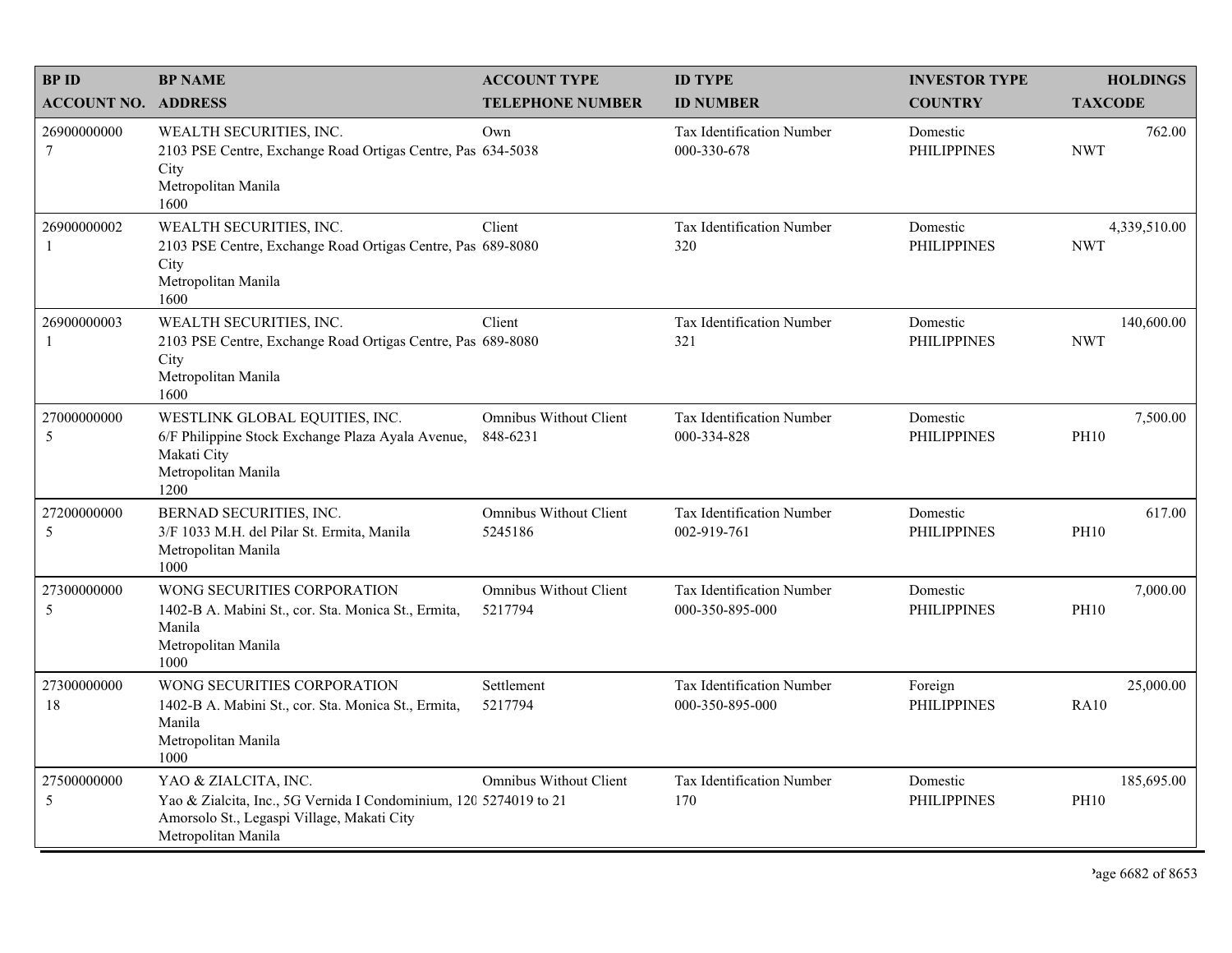| <b>BPID</b>                | <b>BP NAME</b>                                                                                                                                                               | <b>ACCOUNT TYPE</b>                        | <b>ID TYPE</b>                               | <b>INVESTOR TYPE</b>           | <b>HOLDINGS</b>           |
|----------------------------|------------------------------------------------------------------------------------------------------------------------------------------------------------------------------|--------------------------------------------|----------------------------------------------|--------------------------------|---------------------------|
| <b>ACCOUNT NO. ADDRESS</b> |                                                                                                                                                                              | <b>TELEPHONE NUMBER</b>                    | <b>ID NUMBER</b>                             | <b>COUNTRY</b>                 | <b>TAXCODE</b>            |
| 27800000000<br>5           | YU & COMPANY, INC.<br>Unit E 1606-B Tektite Tower 1 Exhange Road, Ortiga 634-6248<br>Center Pasig City<br>Metropolitan Manila<br>1600                                        | Omnibus Without Client                     | Tax Identification Number<br>000-324-373-000 | Domestic<br><b>PHILIPPINES</b> | 48,800.00<br><b>PH10</b>  |
| 27900000000<br>5           | <b>BDO SECURITIES CORPORATION</b><br>27/F Tower I & Exchange Plaza Ayala Ave., Makati<br>City<br>Metropolitan Manila<br>1226                                                 | <b>Omnibus Without Client</b><br>759-41-44 | Tax Identification Number<br>004-814-885-000 | Domestic<br><b>PHILIPPINES</b> | 778,235.00<br><b>PH10</b> |
| 27900000000<br>6           | BDO SECURITIES CORPORATION<br>27/F Tower I & Exchange Plaza Ayala Ave., Makati<br>City<br>Metropolitan Manila<br>1226                                                        | Settlement<br>759-41-44                    | Tax Identification Number<br>004-814-885-000 | Domestic<br><b>PHILIPPINES</b> | 488,000.00<br><b>NWT</b>  |
| 27900000000<br>18          | <b>BDO SECURITIES CORPORATION</b><br>27/F Tower I & Exchange Plaza Ayala Ave., Makati<br>City<br>Metropolitan Manila<br>1226                                                 | Settlement<br>759-41-44                    | Tax Identification Number<br>004-814-885-000 | Foreign<br><b>PHILIPPINES</b>  | 30,000.00<br><b>RA10</b>  |
| 28200000000<br>6           | PCCI SECURITIES BROKERS CORP.<br>3/F PCCI Corporate Centre 118 Alfaro St, Salcedo<br>Village Makati City<br>Metropolitan Manila<br>1227                                      | Settlement<br>893-3920                     | Tax Identification Number<br>177             | Domestic<br><b>PHILIPPINES</b> | 52,900.00<br><b>NWT</b>   |
| 28200000000<br>14          | PCCI SECURITIES BROKERS CORP.<br>3/F PCCI Corporate Centre 118 Alfaro St, Salcedo<br>Village Makati City<br>Metropolitan Manila<br>1227                                      | Settlement<br>893-3920                     | Tax Identification Number<br>177             | Domestic<br><b>PHILIPPINES</b> | 1,400.00<br><b>PH10</b>   |
| 28500000000<br>5           | GOLDEN TOWER SECURITIES & HOLDINGS, IN Omnibus Without Client<br>4-B Vernida I Condominium, 120 Amorsolo St.,<br>Legaspi Village, Makati City<br>Metropolitan Manila<br>1229 | 8132839                                    | Tax Identification Number<br>179             | Domestic<br><b>PHILIPPINES</b> | 5,000.00<br><b>PH10</b>   |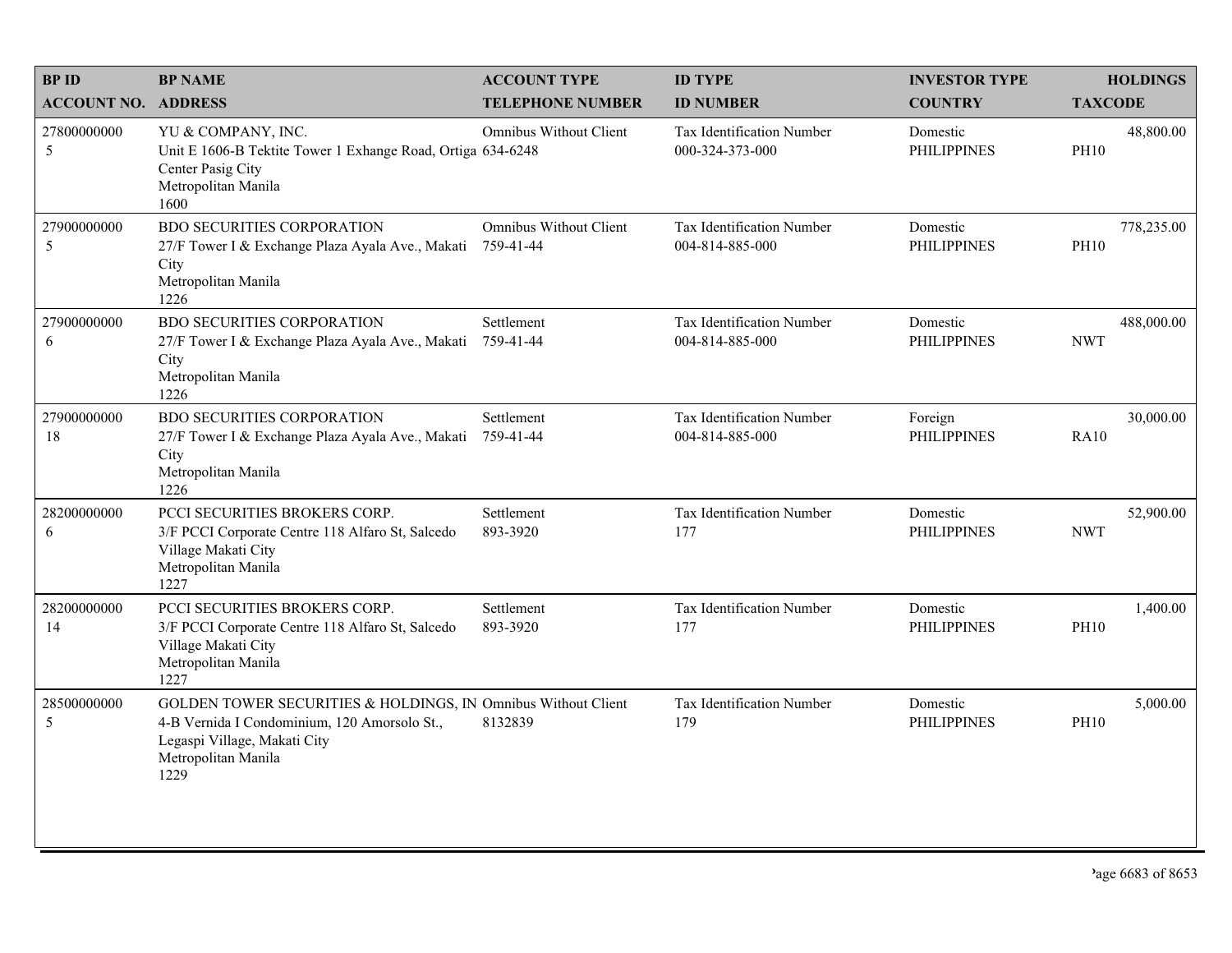| <b>BPID</b>                   | <b>BP NAME</b>                                                                                                                                                     | <b>ACCOUNT TYPE</b>           | <b>ID TYPE</b>                                       | <b>INVESTOR TYPE</b>           | <b>HOLDINGS</b>           |
|-------------------------------|--------------------------------------------------------------------------------------------------------------------------------------------------------------------|-------------------------------|------------------------------------------------------|--------------------------------|---------------------------|
| <b>ACCOUNT NO. ADDRESS</b>    |                                                                                                                                                                    | <b>TELEPHONE NUMBER</b>       | <b>ID NUMBER</b>                                     | <b>COUNTRY</b>                 | <b>TAXCODE</b>            |
| 28600000000<br>1              | SOLAR SECURITIES, INC.<br>Unit 3002-A East Tower, Phil. Stock Exchange Centre 6366301<br>Exchange Road, Ortigas Complex, Pasig City<br>Metropolitan Manila<br>1605 | Omnibus Without Client        | <b>Tax Identification Number</b><br>001-949-768-000  | Foreign<br><b>PHILIPPINES</b>  | 39,600.00<br><b>RA10</b>  |
| 28600000000<br>5              | SOLAR SECURITIES, INC.<br>Unit 3002-A East Tower, Phil. Stock Exchange Centre 6366301<br>Exchange Road, Ortigas Complex, Pasig City<br>Metropolitan Manila<br>1605 | <b>Omnibus Without Client</b> | Tax Identification Number<br>001-949-768-000         | Domestic<br><b>PHILIPPINES</b> | 209,750.00<br><b>PH10</b> |
| 28800000000<br>5              | G.D. TAN & COMPANY, INC.<br>Unit 2203-A East Tower, PSE Center Exchange Road 6339989<br>Ortigas Center, Pasig City<br>Metropolitan Manila<br>1600                  | <b>Omnibus Without Client</b> | Tax Identification Number<br>$000 - 121 - 113 - 000$ | Domestic<br><b>PHILIPPINES</b> | 22,400.00<br><b>PH10</b>  |
| 28800000000<br>6              | G.D. TAN & COMPANY, INC.<br>Unit 2203-A East Tower, PSE Center Exchange Road 6339989<br>Ortigas Center, Pasig City<br>Metropolitan Manila<br>1600                  | Settlement                    | Tax Identification Number<br>000-121-113-000         | Domestic<br><b>PHILIPPINES</b> | 10,073.00<br><b>NWT</b>   |
| 28800000000<br>18             | G.D. TAN & COMPANY, INC.<br>Unit 2203-A East Tower, PSE Center Exchange Road, 6339989<br>Ortigas Center, Pasig City<br>Metropolitan Manila<br>1600                 | Settlement                    | <b>Tax Identification Number</b><br>000-121-113-000  | Foreign<br><b>PHILIPPINES</b>  | 10,500.00<br><b>RA10</b>  |
| 32300000000<br>$\overline{4}$ | CLSA PHILIPPINES, INC.<br>Trafalgar Plaza, Unit 17-D, 105 H.V. dela Costa St.,<br>Salcedo Vill., Makati City<br>Metropolitan Manila<br>1227                        | Settlement<br>848-3699        | Tax Identification Number<br>183                     | Foreign<br><b>PHILIPPINES</b>  | 114.00<br><b>RA02</b>     |
| 33800000000<br>$\,8\,$        | PHILIPPINE EQUITY PARTNERS, INC.<br>Unit 19C Citibank Tower Citibank Plaza 8741 Paseo (8145788)<br>Roxas Makati City<br>Metropolitan Manila<br>1226                | Settlement                    | Tax Identification Number<br>213-130-068-000         | Domestic<br><b>PHILIPPINES</b> | 316.00<br><b>NWT</b>      |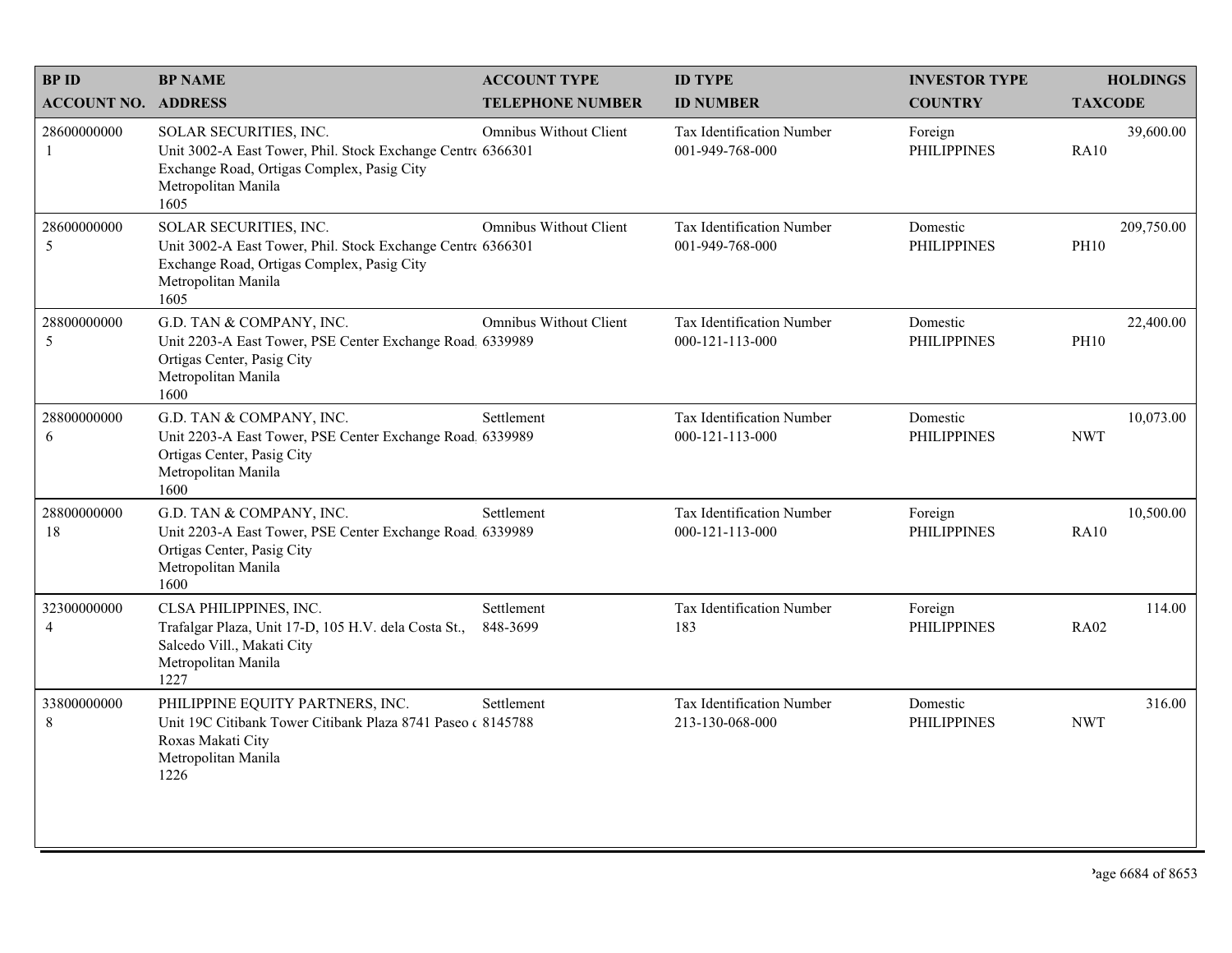| <b>BPID</b>                   | <b>BP NAME</b>                                                                                                                                      | <b>ACCOUNT TYPE</b>           | <b>ID TYPE</b>                               | <b>INVESTOR TYPE</b>           | <b>HOLDINGS</b>           |
|-------------------------------|-----------------------------------------------------------------------------------------------------------------------------------------------------|-------------------------------|----------------------------------------------|--------------------------------|---------------------------|
| <b>ACCOUNT NO. ADDRESS</b>    |                                                                                                                                                     | <b>TELEPHONE NUMBER</b>       | <b>ID NUMBER</b>                             | <b>COUNTRY</b>                 | <b>TAXCODE</b>            |
| 33800000001<br>-1             | PHILIPPINE EQUITY PARTNERS, INC.<br>Unit 19C Citibank Tower Citibank Plaza 8741 Paseo (8145700)<br>Roxas Makati City<br>Metropolitan Manila<br>1226 | Client                        | <b>Tax Identification Number</b><br>574      | Domestic<br><b>PHILIPPINES</b> | 550,000.00<br><b>NWT</b>  |
| 34500000000<br>5              | UNICAPITAL SECURITIES INC.<br>4F Majalco Bldg Benavidez cor Trasierra Sts Legaspi 750-2030<br>Vill., Makati City<br>Metropolitan Manila<br>1200     | <b>Omnibus Without Client</b> | Tax Identification Number<br>005-294-264-000 | Domestic<br><b>PHILIPPINES</b> | 436,000.00<br><b>PH10</b> |
| 34500000000<br>6              | UNICAPITAL SECURITIES INC.<br>4F Majalco Bldg Benavidez cor Trasierra Sts Legaspi 750-2030<br>Vill., Makati City<br>Metropolitan Manila<br>1200     | Settlement                    | Tax Identification Number<br>005-294-264-000 | Domestic<br><b>PHILIPPINES</b> | 7,720.00<br><b>NWT</b>    |
| 34500000000<br>$\overline{7}$ | UNICAPITAL SECURITIES INC.<br>4F Majalco Bldg Benavidez cor Trasierra Sts Legaspi 750-2030<br>Vill., Makati City<br>Metropolitan Manila<br>1200     | Own                           | Tax Identification Number<br>005-294-264-000 | Domestic<br><b>PHILIPPINES</b> | 374.00<br><b>NWT</b>      |
| 34500000000<br>14             | UNICAPITAL SECURITIES INC.<br>4F Majalco Bldg Benavidez cor Trasierra Sts Legaspi 750-2030<br>Vill., Makati City<br>Metropolitan Manila<br>1200     | Settlement                    | Tax Identification Number<br>005-294-264-000 | Domestic<br><b>PHILIPPINES</b> | 4,630.00<br><b>PH10</b>   |
| 34500000004<br>-1             | UNICAPITAL SECURITIES INC.<br>4F Majalco Bldg Benavidez cor Trasierra Sts Legaspi 8122514<br>Vill., Makati City<br>Metropolitan Manila<br>1200      | Client                        | Tax Identification Number<br>419             | Domestic<br><b>PHILIPPINES</b> | 180,900.00<br><b>NWT</b>  |
| 38800000000<br>5              | ARMSTRONG SECURITIES, INC.<br>Unit 2205-A, 22/F PSE Centre Exchange Road, Ortiga 6346337 to 39<br>Centre, Pasig City<br>Metropolitan Manila<br>1600 | <b>Omnibus Without Client</b> | Tax Identification Number<br>191             | Domestic<br><b>PHILIPPINES</b> | 500.00<br><b>PH10</b>     |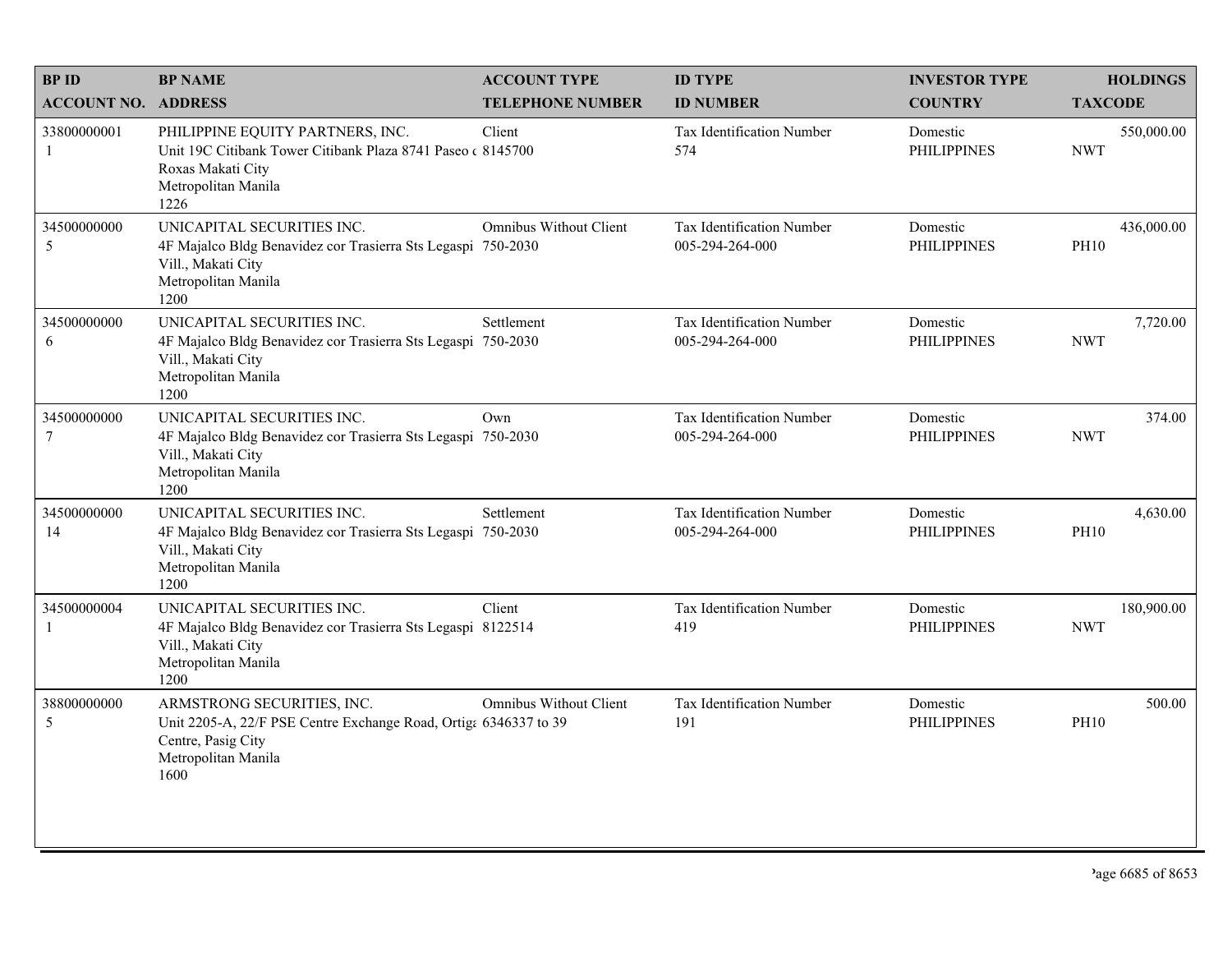| <b>BPID</b>                 | <b>BP NAME</b>                                                                                                                                                                | <b>ACCOUNT TYPE</b>           | <b>ID TYPE</b>                                  | <b>INVESTOR TYPE</b>           | <b>HOLDINGS</b>             |
|-----------------------------|-------------------------------------------------------------------------------------------------------------------------------------------------------------------------------|-------------------------------|-------------------------------------------------|--------------------------------|-----------------------------|
| <b>ACCOUNT NO. ADDRESS</b>  |                                                                                                                                                                               | <b>TELEPHONE NUMBER</b>       | <b>ID NUMBER</b>                                | <b>COUNTRY</b>                 | <b>TAXCODE</b>              |
| 38900000000<br>5            | KING'S POWER SECURITIES, INC.<br>RM 1602 FEDERAL TOWER DASMARINAS ST.,<br><b>BINONDO, MANILA</b><br>Metropolitan Manila<br>$\mathbf{0}$                                       | <b>Omnibus Without Client</b> | <b>Tax Identification Number</b><br>205-495-236 | Domestic<br><b>PHILIPPINES</b> | 7,500.00<br><b>PH10</b>     |
| BCDO2000000<br>$\mathbf{1}$ | BANCO DE ORO - TRUST BANKING GROUP<br>17/F, South Tower, BDO Corporate Centre cor H.V.<br>Dela Costa and Makati Avenue Makati City City<br>Metropolitan Manila<br>1200        | Own<br>634 4660               | Tax Identification Number<br>002-856-707-000.G5 | Domestic<br><b>PHILIPPINES</b> | 15,355,651.00<br><b>NWT</b> |
| BCDO2000005                 | <b>GENERALI PILIPINAS LIFE ASSURANCE</b><br><b>COMPANY - GF</b>                                                                                                               | Client                        | Tax Identification Number                       | Domestic                       | 4,344,142.00                |
| -1                          | 17/F, South Tower, BDO Corporate Centre cor H.V.<br>Dela Costa and Makati Avenue Makati City City<br>Metropolitan Manila<br>1200                                              | 634 4660                      | 1242                                            | <b>PHILIPPINES</b>             | <b>NWT</b>                  |
| BCDO2000007<br>$\mathbf{1}$ | <b>BANCO DE ORO - TRUST BANKING GROUP</b><br>17/F, South Tower, BDO Corporate Centre cor H.V.<br>Dela Costa and Makati Avenue Makati City City<br>Metropolitan Manila<br>1200 | Client<br>634 4660            | Tax Identification Number<br>1224               | Domestic<br><b>PHILIPPINES</b> | 1,080,300.00<br><b>NWT</b>  |
| BCDO2000009<br>$\mathbf{1}$ | <b>BANCO DE ORO - TRUST BANKING GROUP</b><br>17/F, South Tower, BDO Corporate Centre cor H.V.<br>Dela Costa and Makati Avenue Makati City City<br>Metropolitan Manila<br>1200 | Client<br>634 4660            | Tax Identification Number<br>1222               | Domestic<br><b>PHILIPPINES</b> | 3,096,350.00<br><b>NWT</b>  |
| BCDO2000010<br>-1           | <b>BANCO DE ORO - TRUST BANKING GROUP</b><br>17/F, South Tower, BDO Corporate Centre cor H.V.<br>Dela Costa and Makati Avenue Makati City City<br>Metropolitan Manila<br>1200 | Client<br>634 4660            | Tax Identification Number<br>1221               | Domestic<br><b>PHILIPPINES</b> | 5,381,600.00<br><b>NWT</b>  |
| BCDO2000014<br>$\mathbf{1}$ | <b>BANCO DE ORO - TRUST BANKING GROUP</b><br>17/F, South Tower, BDO Corporate Centre cor H.V.<br>Dela Costa and Makati Avenue Makati City City<br>Metropolitan Manila<br>1200 | Client<br>634 4660            | Tax Identification Number<br>1226               | Domestic<br><b>PHILIPPINES</b> | 27,200.00<br><b>NWT</b>     |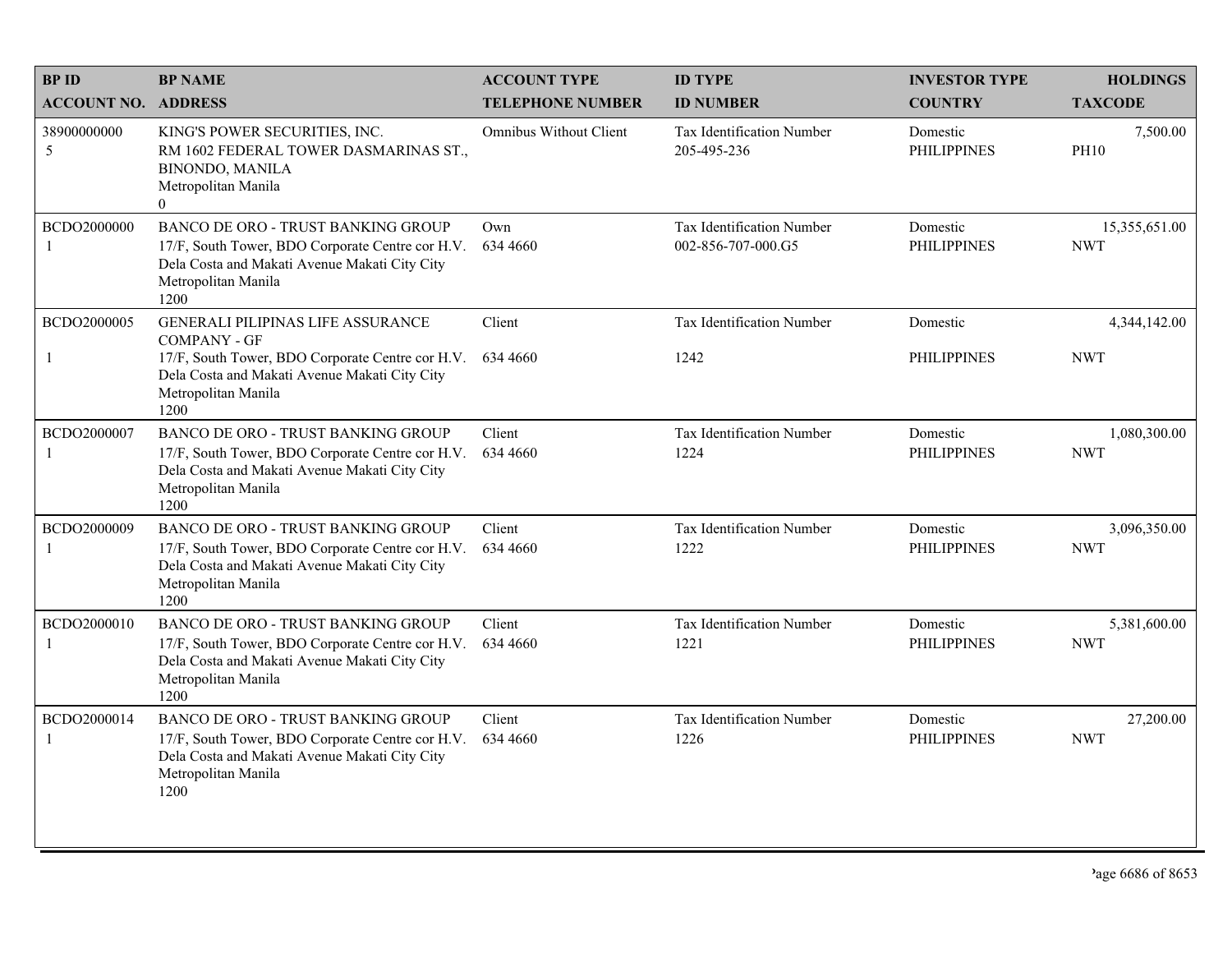| <b>BPID</b>                 | <b>BP NAME</b>                                                                                                                                                                              | <b>ACCOUNT TYPE</b>     | <b>ID TYPE</b>                                | <b>INVESTOR TYPE</b>           | <b>HOLDINGS</b>            |
|-----------------------------|---------------------------------------------------------------------------------------------------------------------------------------------------------------------------------------------|-------------------------|-----------------------------------------------|--------------------------------|----------------------------|
| <b>ACCOUNT NO. ADDRESS</b>  |                                                                                                                                                                                             | <b>TELEPHONE NUMBER</b> | <b>ID NUMBER</b>                              | <b>COUNTRY</b>                 | <b>TAXCODE</b>             |
| BCDO2000015<br>-1           | <b>BANCO DE ORO - TRUST BANKING GROUP</b><br>17/F, South Tower, BDO Corporate Centre cor H.V.<br>Dela Costa and Makati Avenue Makati City City<br>Metropolitan Manila<br>1200               | Client<br>634 4660      | <b>Tax Identification Number</b><br>1227      | Domestic<br><b>PHILIPPINES</b> | 28,800.00<br><b>NWT</b>    |
| BCDO2000017<br>-1           | CLIMBS LIFE AND GENERAL INSURANCE<br><b>COOPERATIVE</b><br>17/F, South Tower, BDO Corporate Centre cor H.V.<br>Dela Costa and Makati Avenue Makati City City<br>Metropolitan Manila<br>1200 | Client<br>634 4660      | Tax Identification Number<br>1314             | Domestic<br><b>PHILIPPINES</b> | 28,080.00<br><b>NWT</b>    |
| BCDO2000026<br>-1           | <b>BANCO DE ORO - TRUST BANKING GROUP</b><br>17/F, South Tower, BDO Corporate Centre cor H.V.<br>Dela Costa and Makati Avenue Makati City City<br>Metropolitan Manila<br>1200               | Client<br>634 4660      | Tax Identification Number<br>1236             | Domestic<br><b>PHILIPPINES</b> | 253,120.00<br><b>NWT</b>   |
| BCDO2000028<br>$\mathbf{1}$ | BANCO DE ORO - TRUST BANKING GROUP<br>17/F, South Tower, BDO Corporate Centre cor H.V.<br>Dela Costa and Makati Avenue Makati City City<br>Metropolitan Manila<br>1200                      | Client<br>634 4660      | Tax Identification Number<br>1237             | Domestic<br><b>PHILIPPINES</b> | 42,150.00<br><b>NWT</b>    |
| BCDO2000033<br>-1           | <b>BANCO DE ORO - TRUST BANKING GROUP</b><br>17/F, South Tower, BDO Corporate Centre cor H.V.<br>Dela Costa and Makati Avenue Makati City City<br>Metropolitan Manila<br>1200               | Client<br>634 4660      | Tax Identification Number<br>1246             | Domestic<br><b>PHILIPPINES</b> | 8,123,000.00<br><b>NWT</b> |
| BCDO2000037<br>$\mathbf{1}$ | <b>BDO TRUST BANKING GROUP</b><br>16/F SOUTH TOWER, BDO CORPORATE CENTEI 8407000<br>7899 MAKATI AVE., MAKATI CITY<br>Metropolitan Manila                                                    | Client                  | <b>Commercial Registration Number</b><br>1246 | Domestic<br><b>PHILIPPINES</b> | 17,700.00<br><b>NWT</b>    |
| BCDO2000051<br>-1           | <b>BDO TRUST BANKING GROUP</b><br>16F SOUTH TOWER, BDO CORPORATE CENTER 8407000<br>7899 MAKATI AVE., MAKATI CITY<br>Metropolitan Manila                                                     | Client                  | Tax Identification Number<br>$1246***$        | Domestic<br><b>PHILIPPINES</b> | 266,600.00<br><b>NWT</b>   |
| BCDO2000052<br>-1           | <b>BDO TRUST BANKING GROUP</b><br>16F SOUTH TOWER, BDO CORPORATE CENTER 8407000<br>7899 MAKATI AVE., MAKATI CITY<br>Metropolitan Manila                                                     | Client                  | <b>Tax Identification Number</b><br>1246***** | Domestic<br><b>PHILIPPINES</b> | 17,900.00<br><b>NWT</b>    |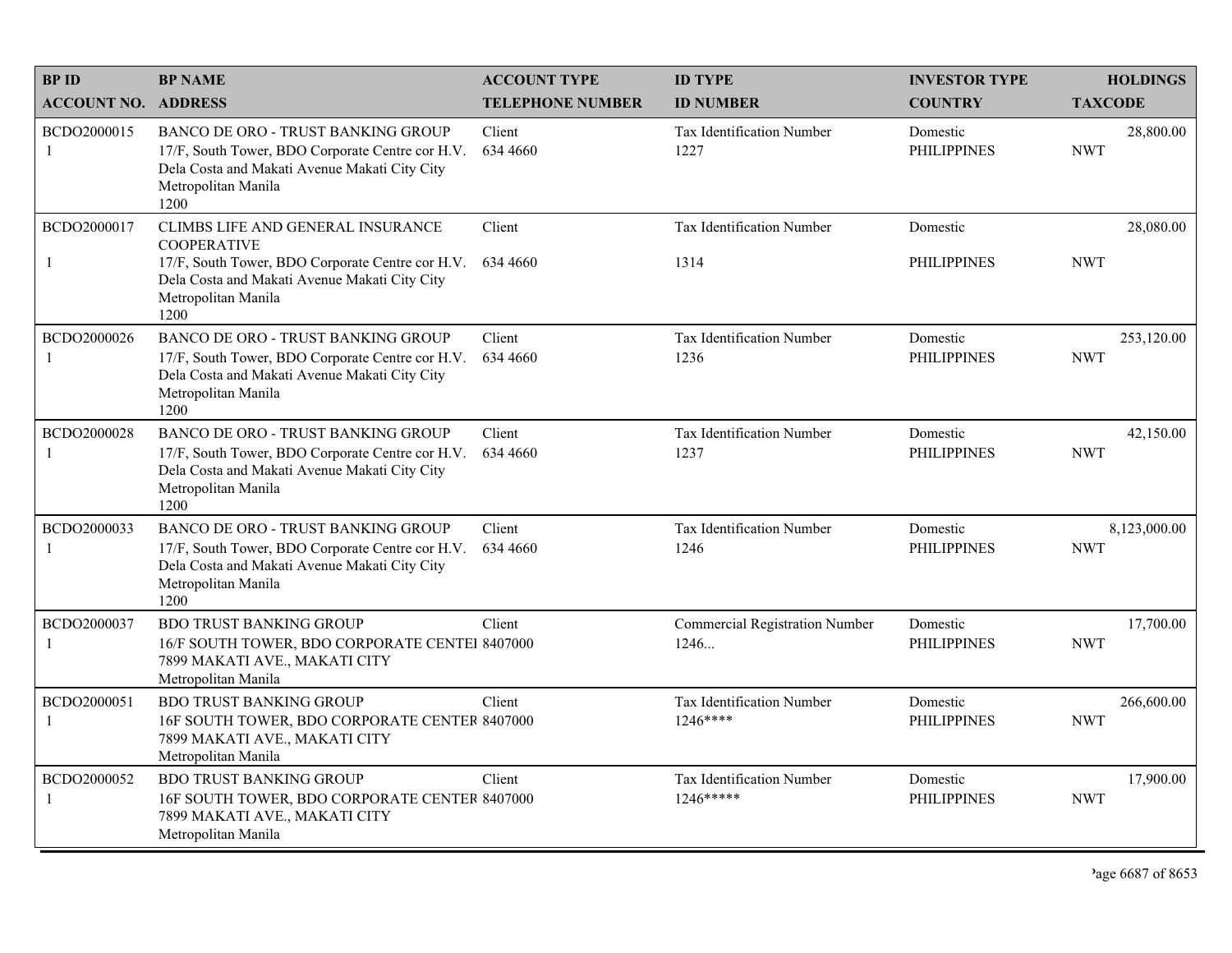| <b>BPID</b>                   | <b>BP NAME</b>                                                                                                                                       | <b>ACCOUNT TYPE</b>     | <b>ID TYPE</b>                                          | <b>INVESTOR TYPE</b>           | <b>HOLDINGS</b>          |
|-------------------------------|------------------------------------------------------------------------------------------------------------------------------------------------------|-------------------------|---------------------------------------------------------|--------------------------------|--------------------------|
| <b>ACCOUNT NO. ADDRESS</b>    |                                                                                                                                                      | <b>TELEPHONE NUMBER</b> | <b>ID NUMBER</b>                                        | <b>COUNTRY</b>                 | <b>TAXCODE</b>           |
| BCDO2000063<br>1              | FEDERAL PHOENIX ASSURANCE CO., INC.<br>16F SOUTH TOWER, BDO CORPORATE CENTER 8407000<br>7899 MAKATI AVE., MAKATI CITY<br>Metropolitan Manila<br>0726 | Client                  | Tax Identification Number<br>962!                       | Domestic<br><b>PHILIPPINES</b> | 466,790.00<br><b>NWT</b> |
| BCDO2000064                   | <b>BDO TRUST BANKING GROUP</b><br>16F SOUTH TOWER, BDO CORPORATE CENTER 8407000<br>7899 MAKATI AVE., MAKATI CITY<br>Metropolitan Manila<br>0726      | Client                  | Certificate Of Incorporation<br>962'                    | Domestic<br><b>PHILIPPINES</b> | 171,300.00<br><b>NWT</b> |
| BCDO2000065                   | <b>BDO TRUST BANKING GROUP</b><br>16F SOUTH TOWER, BDO CORPORATE CENTER 8407000<br>7899 MAKATI AVE., MAKATI CITY<br>Metropolitan Manila<br>0726      | Client                  | Certificate Of Incorporation<br>IMA#201-78059-0 NO ID   | Domestic<br><b>PHILIPPINES</b> | 103,800.00<br><b>NWT</b> |
| BCDO2000066                   | <b>BDO TRUST BANKING GROUP</b><br>16F SOUTH TOWER, BDO CORPORATE CENTER 840-7000<br>7899 MAKATI AVE., MAKATI CITY<br>Metropolitan Manila<br>0726     | Client                  | Certificate Of Incorporation<br>IMA#201-78064-0 - NO ID | Domestic<br><b>PHILIPPINES</b> | 234,000.00<br><b>NWT</b> |
| BCDO2000068                   | IMA#208-78180-7<br>16F SOUTH TOWER, BDO CORPORATE CENTER 840-7000<br>7899 MAKATI AVE., MAKATI CITY<br>Metropolitan Manila<br>0726                    | Client                  | Tax Identification Number<br>002-856-707-000*           | Domestic<br><b>PHILIPPINES</b> | 5,200.00<br><b>NWT</b>   |
| BCDO2000069<br>$\overline{2}$ | IMA# 201-78068<br>16F SOUTH TOWER, BDO CORPORATE CENTER 840-7000<br>7899 MAKATI AVE., MAKATI CITY<br>Metropolitan Manila<br>0726                     | Client                  | Tax Identification Number<br>002-856-707-000***         | Domestic<br><b>PHILIPPINES</b> | 16,940.00<br><b>NWT</b>  |
| BCDO2000070<br>1              | IMA# 201-78069<br>16F SOUTH TOWER, BDO CORPORATE CENTER 8407000<br>7899 MAKATI AVE., MAKATI CITY<br>Metropolitan Manila<br>0726                      | Client                  | Tax Identification Number<br>002-856-707-.000           | Domestic<br><b>PHILIPPINES</b> | 1,090.00<br><b>NWT</b>   |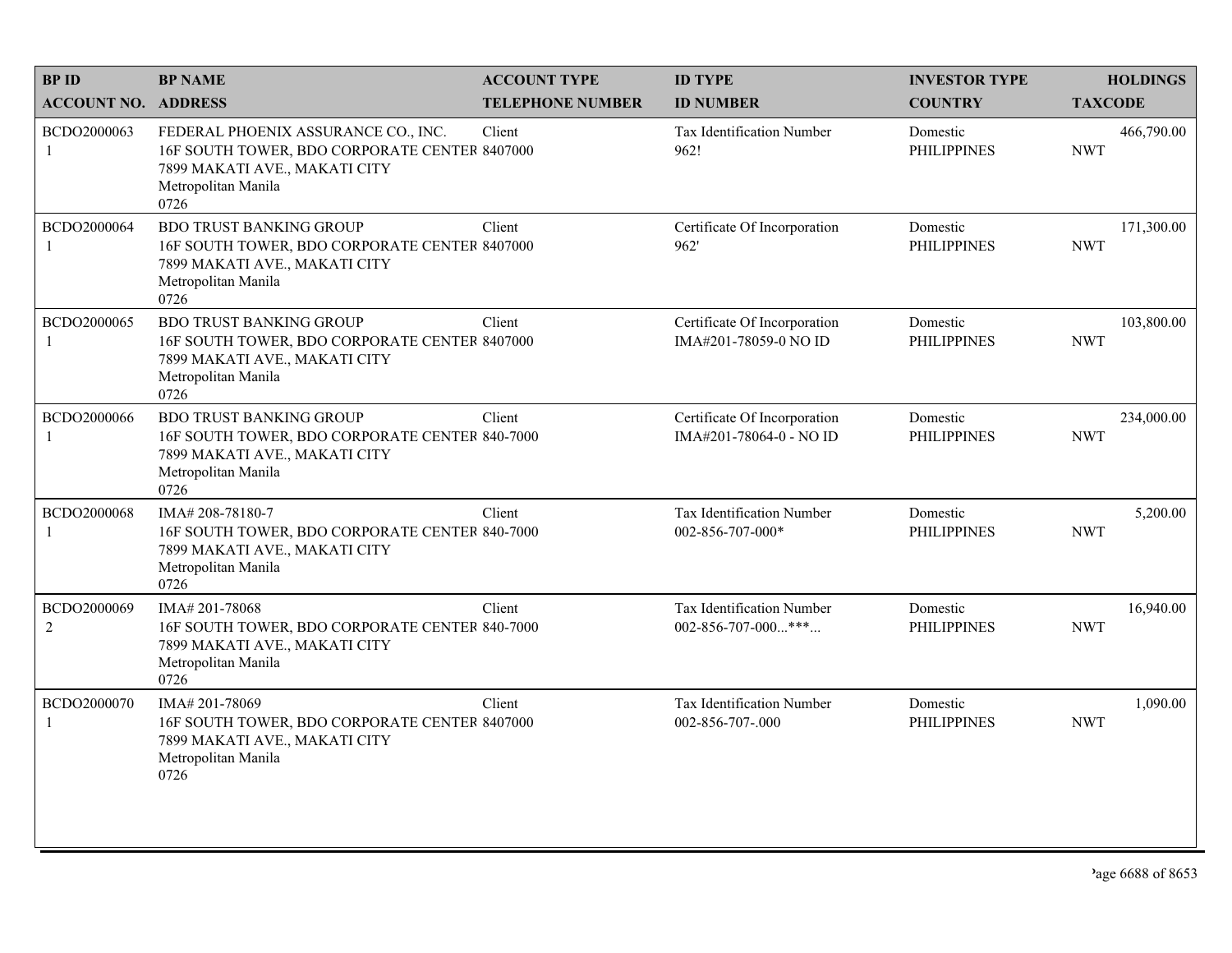| <b>BP NAME</b>                                                                                                               | <b>ACCOUNT TYPE</b>     | <b>ID TYPE</b>                                                                                                                                                                                                                                                                                             | <b>INVESTOR TYPE</b>           | <b>HOLDINGS</b>          |
|------------------------------------------------------------------------------------------------------------------------------|-------------------------|------------------------------------------------------------------------------------------------------------------------------------------------------------------------------------------------------------------------------------------------------------------------------------------------------------|--------------------------------|--------------------------|
| <b>ACCOUNT NO. ADDRESS</b>                                                                                                   | <b>TELEPHONE NUMBER</b> | <b>ID NUMBER</b>                                                                                                                                                                                                                                                                                           | <b>COUNTRY</b>                 | <b>TAXCODE</b>           |
| IMA#201-78074<br>7899 MAKATI AVENUE, MAKATI CITY<br>Metropolitan Manila<br>0726                                              | Client                  | Tax Identification Number<br>002-856-707-000?                                                                                                                                                                                                                                                              | Domestic<br><b>PHILIPPINES</b> | 694,300.00<br><b>NWT</b> |
| IMA#201-78037<br>16/FLR SOUTH TOWER, BDO CORPORATE<br>CENTRE, 7899 MAKATI AVENUE, MAKATI CITY<br>Metropolitan Manila<br>0726 | Client<br>840-7000      | Tax Identification Number<br>002-856-707*-000                                                                                                                                                                                                                                                              | Domestic<br><b>PHILIPPINES</b> | 33,000.00<br><b>NWT</b>  |
| IMA#201-78076<br>7899 MAKATI AVE., MAKATI CITY<br>Metropolitan Manila                                                        | Client                  | <b>Tax Identification Number</b><br>002-856-707-000TINNUMBER                                                                                                                                                                                                                                               | Domestic<br><b>PHILIPPINES</b> | 18,900.00<br><b>NWT</b>  |
| IMA# 208-50271<br>7899 MAKATI AVE., MAKATI CITY<br>Metropolitan Manila<br>0726                                               | Client                  | Tax Identification Number<br>002-856-707-000tg                                                                                                                                                                                                                                                             | Domestic<br><b>PHILIPPINES</b> | 13,300.00<br><b>NWT</b>  |
| IMA#201-78082<br>7899 MAKATI AVE., MAKATI CITY<br>Metropolitan Manila<br>0726                                                | Client                  | Tax Identification Number<br>002-856-707-000.fo                                                                                                                                                                                                                                                            | Domestic<br><b>PHILIPPINES</b> | 198,700.00<br><b>NWT</b> |
| IMA# 201-78086-3<br>7899 MAKATI AVE., MAKATI CITY<br>Metropolitan Manila<br>STMT-E                                           | Client                  | Tax Identification Number<br>002-856-707-000.FR                                                                                                                                                                                                                                                            | Domestic<br><b>PHILIPPINES</b> | 178,800.00<br><b>NWT</b> |
| IMA#201-78090-5<br>7899 MAKATI AVE., MAKATI CITY<br>Metropolitan Manila<br>STMT-E                                            | Client                  | <b>Tax Identification Number</b><br>002-856-707-000.GB                                                                                                                                                                                                                                                     | Domestic<br><b>PHILIPPINES</b> | 49,300.00<br><b>NWT</b>  |
|                                                                                                                              |                         | 16/F SOUTH TOWER, BDO CORPORATE CENTR1 840-7000<br>16F SOUTH TOWER, BDO CORPORATE CENTER 840-7000<br>16/F SOUTH TOWER, BDO CORPORATE CENTEI 840-7000<br>16F SOUTH TOWER, BDO CORPORATE CENTER 840-7000<br>16F SOUTH TOWER, BDO CORPORATE CENTER 840-7000<br>16F SOUTH TOWER, BDO CORPORATE CENTER 840-7000 |                                |                          |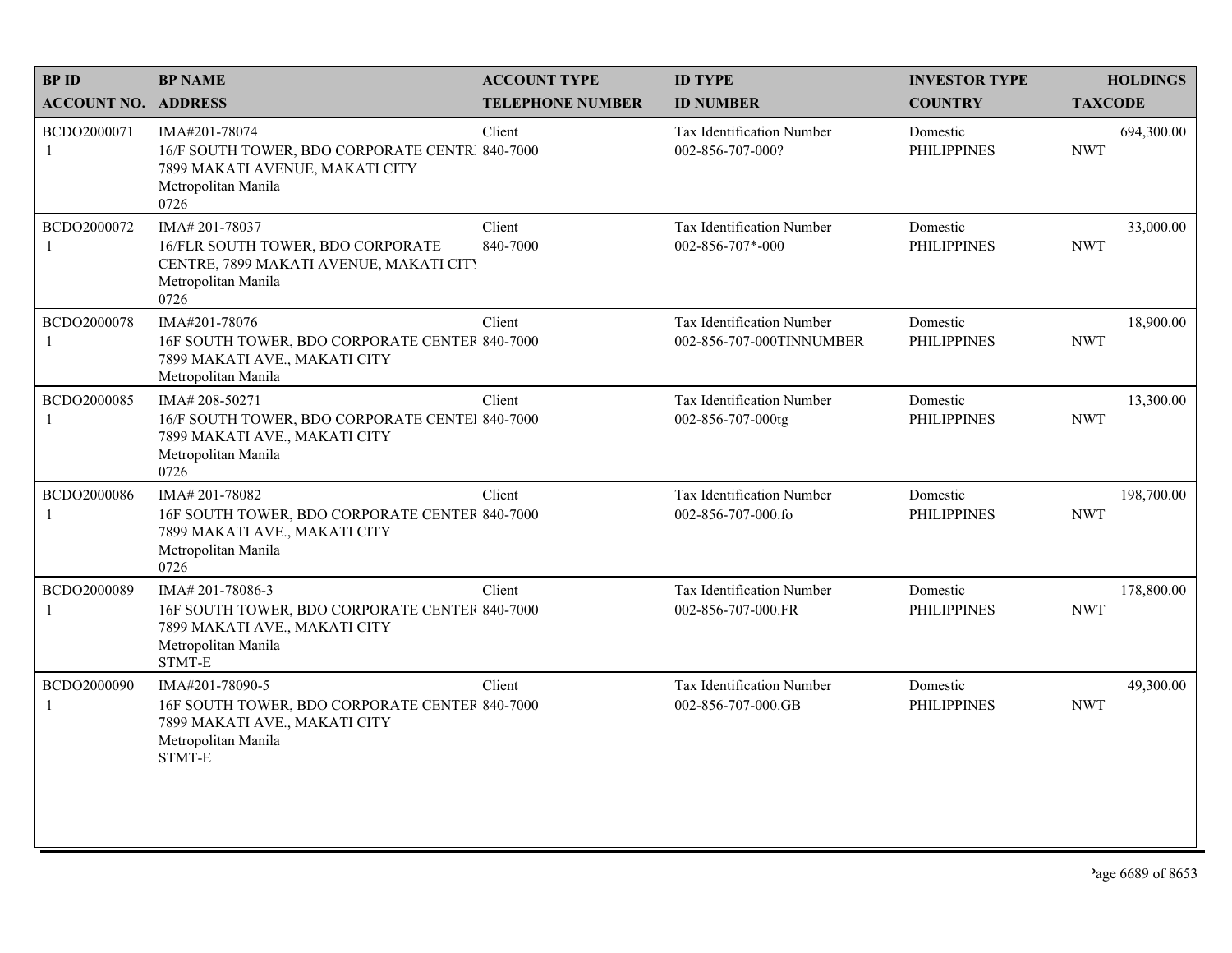| <b>BPID</b>                 | <b>BP NAME</b>                                                                                                                                                                                       | <b>ACCOUNT TYPE</b>     | <b>ID TYPE</b>                                         | <b>INVESTOR TYPE</b>           | <b>HOLDINGS</b>          |
|-----------------------------|------------------------------------------------------------------------------------------------------------------------------------------------------------------------------------------------------|-------------------------|--------------------------------------------------------|--------------------------------|--------------------------|
| <b>ACCOUNT NO. ADDRESS</b>  |                                                                                                                                                                                                      | <b>TELEPHONE NUMBER</b> | <b>ID NUMBER</b>                                       | <b>COUNTRY</b>                 | <b>TAXCODE</b>           |
| BCDO2000091<br>$\mathbf{1}$ | <b>BDO TRUST FAO GENERALI PILIPINAS LIFE</b><br>ASSURANCE COMPANY- BALANCED FUND<br>16F SOUTH TOWER, BDO CORPORATE CENTER 840-7000<br>7899 MAKATI AVE., MAKATI CITY<br>Metropolitan Manila<br>STMT-E | Client                  | <b>Tax Identification Number</b><br>002-856-707-000.JN | Domestic<br><b>PHILIPPINES</b> | 600.00<br><b>NWT</b>     |
| BCDO2000092<br>$\mathbf{1}$ | <b>BDO TRUST FAO GENERALI PILIPINAS LIFE</b><br>ASSURANCE COMPANY- EQUITY FUND<br>16F SOUTH TOWER, BDO CORPORATE CENTER 840-7000<br>7899 MAKATI AVE., MAKATI CITY<br>Metropolitan Manila<br>STMT-E   | Client                  | <b>Tax Identification Number</b><br>002-856-707-000.HB | Domestic<br><b>PHILIPPINES</b> | 194,400.00<br><b>NWT</b> |
| BCDO2000093<br>$\mathbf{1}$ | BLUE CROSS INSURANCE INC.<br>16F SOUTH TOWER, BDO CORPORATE CENTER 840-7000<br>7899 MAKATI AVE., MAKATI CITY<br>Metropolitan Manila<br>STMT-E                                                        | Client                  | Certificate Of Incorporation<br>002-856-707-000.JM     | Domestic<br><b>PHILIPPINES</b> | 2,300.00<br><b>NWT</b>   |
| BCDO2000094<br>-1           | IMA#101-78104-5<br>16F SOUTH TOWER, BDO CORPORATE CENTER 840-7000<br>7899 MAKATI AVE., MAKATI CITY<br>Metropolitan Manila<br>STMT-E                                                                  | Client                  | Tax Identification Number<br>002-856-707-000.HN        | Domestic<br><b>PHILIPPINES</b> | 18,500.00<br><b>NWT</b>  |
| BCDO2000095<br>-1           | IMA#101-78105-1<br>16F SOUTH TOWER, BDO CORPORATE CENTER 840-7000<br>7899 MAKATI AVE., MAKATI CITY<br>Metropolitan Manila<br>STMT-E                                                                  | Client                  | Tax Identification Number<br>002-856-707-000.AZ        | Domestic<br><b>PHILIPPINES</b> | 6,600.00<br><b>NWT</b>   |
| BCDO2000097<br>-1           | IMA#201-78093-9<br>16F SOUTH TOWER, BDO CORPORATE CENTER 840-7000<br>7899 MAKATI AVE., MAKATI CITY<br>Metropolitan Manila<br>STMT-E                                                                  | Client                  | Tax Identification Number<br>002-856-707-000.SX        | Domestic<br><b>PHILIPPINES</b> | 2,140.00<br><b>NWT</b>   |
| BCDO2000099<br>-1           | IMA#201-78098-8<br>16F SOUTH TOWER, BDO CORPORATE CENTER 840-7000<br>7899 MAKATI AVE., MAKATI CITY<br>Metropolitan Manila<br>STMT-E                                                                  | Client                  | <b>Tax Identification Number</b><br>002-856-707-000AO  | Domestic<br><b>PHILIPPINES</b> | 12,600.00<br><b>NWT</b>  |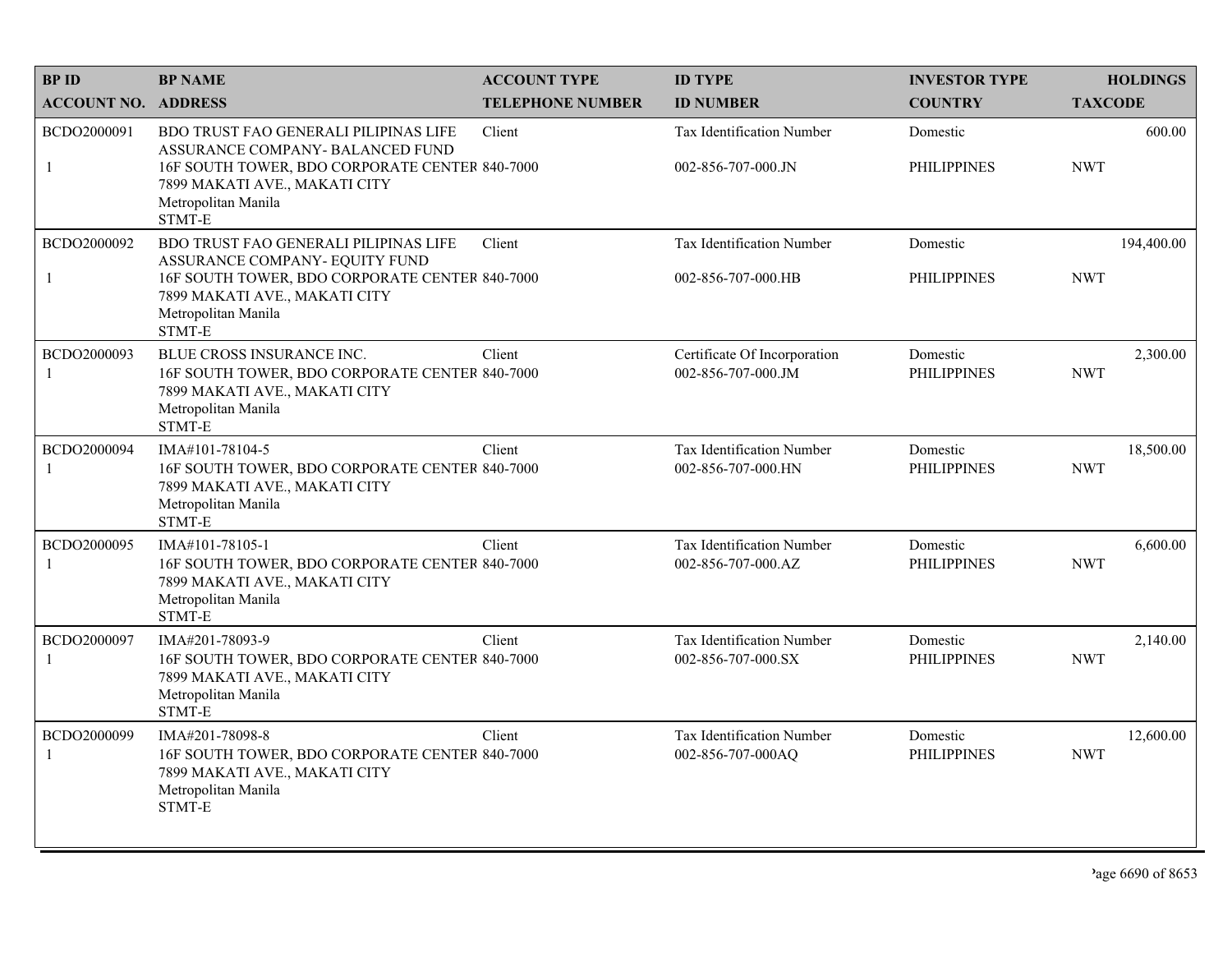| <b>BPID</b>                 | <b>BP NAME</b>                                                                                                                                           | <b>ACCOUNT TYPE</b>     | <b>ID TYPE</b>                                 | <b>INVESTOR TYPE</b>           | <b>HOLDINGS</b>          |
|-----------------------------|----------------------------------------------------------------------------------------------------------------------------------------------------------|-------------------------|------------------------------------------------|--------------------------------|--------------------------|
| <b>ACCOUNT NO. ADDRESS</b>  |                                                                                                                                                          | <b>TELEPHONE NUMBER</b> | <b>ID NUMBER</b>                               | <b>COUNTRY</b>                 | <b>TAXCODE</b>           |
| BCDO2000100<br>1            | <b>BDO SUSTAINABLE DIVIDEND FUND</b><br>16F SOUTH TOWER, BDO CORPORATE CENTER 840-7000<br>7899 MAKATI AVE., MAKATI CITY<br>Metropolitan Manila<br>STMT-E | Client                  | Tax Identification Number<br>002-856-707-000A  | Domestic<br><b>PHILIPPINES</b> | 675,000.00<br><b>NWT</b> |
| BCDO2000101<br>$\mathbf{1}$ | <b>BDO FOCUSED EQUITY FUND</b><br>16F SOUTH TOWER, BDO CORPORATE CENTER 840-7000<br>7899 MAKATI AVE., MAKATI CITY<br>Metropolitan Manila<br>STMT-E       | Client                  | Tax Identification Number<br>002-856-707-000A# | Domestic<br><b>PHILIPPINES</b> | 571,000.00<br><b>NWT</b> |
| BCDO2000102                 | IMA#201-78102-8<br>16F SOUTH TOWER, BDO CORPORATE CENTER 840-7000<br>7899 MAKATI AVE., MAKATI CITY<br>Metropolitan Manila<br>STMT-E                      | Client                  | Certificate Of Incorporation<br>BCDO2000102    | Domestic<br><b>PHILIPPINES</b> | 20,900.00<br><b>NWT</b>  |
| BCDO2000103                 | IMA#201-78107-7<br>16F SOUTH TOWER, BDO CORPORATE CENTER 840-7000<br>7899 MAKATI AVE., MAKATI CITY<br>Metropolitan Manila<br>STMT-E                      | Client                  | Tax Identification Number<br>BCDO2000103       | Domestic<br><b>PHILIPPINES</b> | 1,400.00<br><b>NWT</b>   |
| BCDO2000104                 | IMA#201-78110-1<br>16F SOUTH TOWER, BDO CORPORATE CENTER 840-7000<br>7899 MAKATI AVE., MAKATI CITY<br>Metropolitan Manila<br>STMT-E                      | Client                  | Tax Identification Number<br>BCDO2000104       | Domestic<br><b>PHILIPPINES</b> | 13,850.00<br><b>NWT</b>  |
| BCDO2000105<br>$\mathbf{1}$ | IMA#201-78114-3<br>16F SOUTH TOWER, BDO CORPORATE CENTER 840-7000<br>7899 MAKATI AVE., MAKATI CITY<br>Metropolitan Manila<br>STMT-E                      | Client                  | Tax Identification Number<br>BCDO2000105       | Domestic<br><b>PHILIPPINES</b> | 26,600.00<br><b>NWT</b>  |
| BCDO2000106                 | IMA#201-78116-8<br>16F SOUTH TOWER, BDO CORPORATE CENTER 840-7000<br>7899 MAKATI AVE., MAKATI CITY<br>Metropolitan Manila<br>STMT-E                      | Client                  | Tax Identification Number<br>BCDO2000106       | Domestic<br><b>PHILIPPINES</b> | 36,350.00<br><b>NWT</b>  |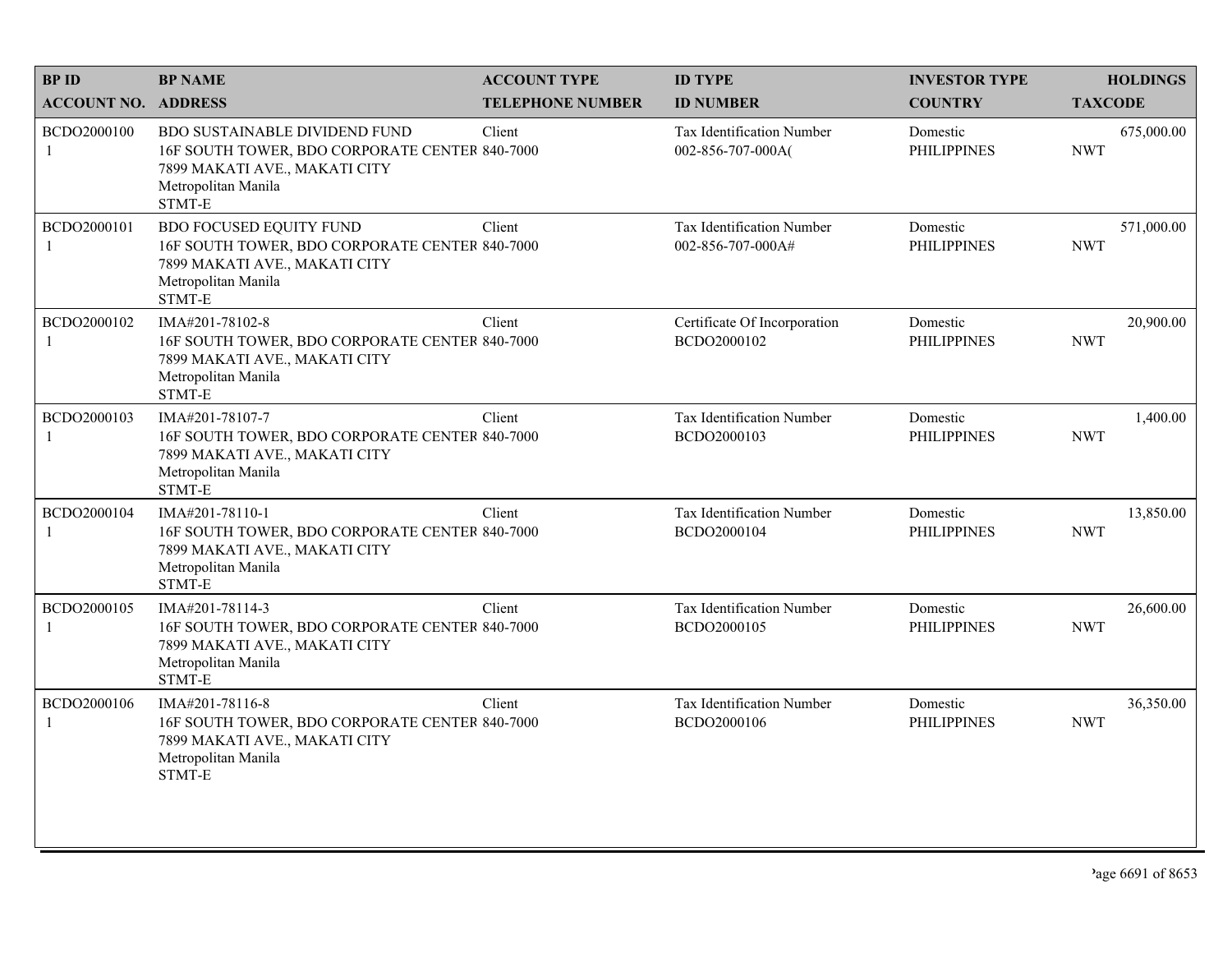| <b>BPID</b>                 | <b>BP NAME</b>                                                                                                                      | <b>ACCOUNT TYPE</b>     | <b>ID TYPE</b>                           | <b>INVESTOR TYPE</b>           | <b>HOLDINGS</b>          |
|-----------------------------|-------------------------------------------------------------------------------------------------------------------------------------|-------------------------|------------------------------------------|--------------------------------|--------------------------|
| <b>ACCOUNT NO. ADDRESS</b>  |                                                                                                                                     | <b>TELEPHONE NUMBER</b> | <b>ID NUMBER</b>                         | <b>COUNTRY</b>                 | <b>TAXCODE</b>           |
| BCDO2000107<br>$\mathbf{1}$ | IMA#201-78117-6<br>16F SOUTH TOWER, BDO CORPORATE CENTER 840-7000<br>7899 MAKATI AVE., MAKATI CITY<br>Metropolitan Manila<br>STMT-E | Client                  | Tax Identification Number<br>BCDO2000107 | Domestic<br><b>PHILIPPINES</b> | 55,500.00<br><b>NWT</b>  |
| BCDO2000108                 | IMA#201-78118-4<br>16F SOUTH TOWER, BDO CORPORATE CENTER 840-7000<br>7899 MAKATI AVE., MAKATI CITY<br>Metropolitan Manila<br>STMT-E | Client                  | Tax Identification Number<br>BCDO2000108 | Domestic<br><b>PHILIPPINES</b> | 177,250.00<br><b>NWT</b> |
| BCDO2000109<br>1            | IMA#208-78194-8<br>16F SOUTH TOWER, BDO CORPORATE CENTER 840-7000<br>7899 MAKATI AVE., MAKATI CITY<br>Metropolitan Manila<br>STMT-E | Client                  | Tax Identification Number<br>BCDO2000109 | Domestic<br><b>PHILIPPINES</b> | 57,375.00<br><b>NWT</b>  |
| BCDO2000110<br>1            | IMA#208-78197-1<br>16F SOUTH TOWER, BDO CORPORATE CENTER 840-7000<br>7899 MAKATI AVE., MAKATI CITY<br>Metropolitan Manila<br>STMT-E | Client                  | Tax Identification Number<br>BCDO2000110 | Domestic<br><b>PHILIPPINES</b> | 201,000.00<br><b>NWT</b> |
| BCDO2000111<br>1            | IMA#208-78199-7<br>16F SOUTH TOWER, BDO CORPORATE CENTER 840-7000<br>7899 MAKATI AVE., MAKATI CITY<br>Metropolitan Manila<br>STMT-E | Client                  | Tax Identification Number<br>BCDO2000111 | Domestic<br><b>PHILIPPINES</b> | 6,350.00<br><b>NWT</b>   |
| BCDO2000114<br>1            | IMA#208-78691-3<br>16F SOUTH TOWER, BDO CORPORATE CENTER 840-7000<br>7899 MAKATI AVE., MAKATI CITY<br>Metropolitan Manila<br>STMT-E | Client                  | Tax Identification Number<br>BCDO2000114 | Domestic<br><b>PHILIPPINES</b> | 21,400.00<br><b>NWT</b>  |
| BCDO2000122<br>1            | IMA#201-78031-9<br>16F SOUTH TOWER, BDO CORPORATE CENTER 840-7000<br>7899 MAKATI AVE., MAKATI CITY<br>Metropolitan Manila<br>STMT-E | Client                  | Tax Identification Number<br>BCDO2000122 | Domestic<br><b>PHILIPPINES</b> | 26,400.00<br><b>NWT</b>  |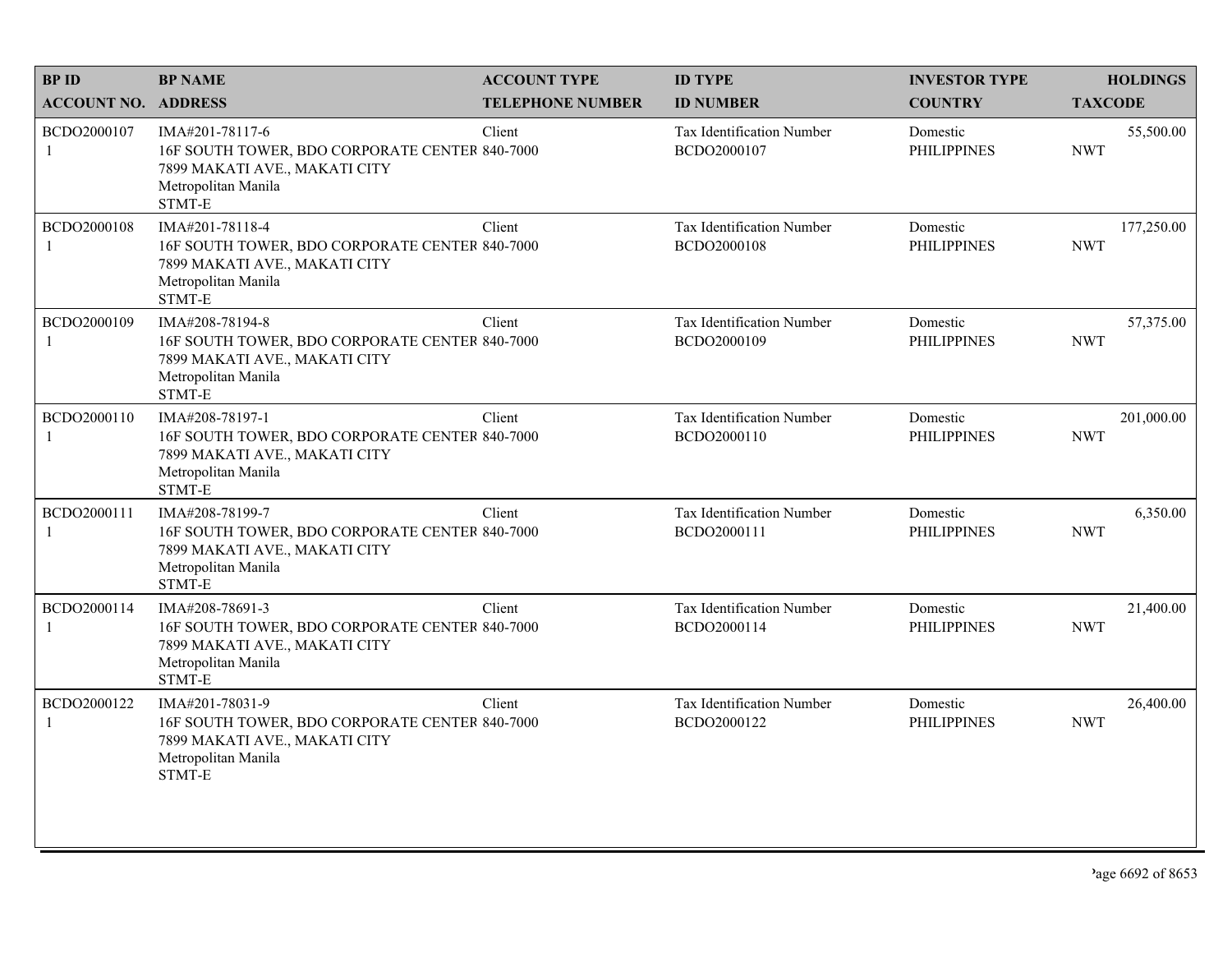| <b>BPID</b>                 | <b>BP NAME</b>                                                                                                                      | <b>ACCOUNT TYPE</b>     | <b>ID TYPE</b>                              | <b>INVESTOR TYPE</b>           | <b>HOLDINGS</b>          |
|-----------------------------|-------------------------------------------------------------------------------------------------------------------------------------|-------------------------|---------------------------------------------|--------------------------------|--------------------------|
| <b>ACCOUNT NO. ADDRESS</b>  |                                                                                                                                     | <b>TELEPHONE NUMBER</b> | <b>ID NUMBER</b>                            | <b>COUNTRY</b>                 | <b>TAXCODE</b>           |
| BCDO2000123<br>$\mathbf{1}$ | IMA#201-78047-9<br>16F SOUTH TOWER, BDO CORPORATE CENTER 840-7000<br>7899 MAKATI AVE., MAKATI CITY<br>Metropolitan Manila<br>STMT-E | Client                  | Tax Identification Number<br>BCDO2000123    | Domestic<br><b>PHILIPPINES</b> | 260,100.00<br><b>NWT</b> |
| BCDO2000129<br>$\mathbf{1}$ | IMA#201-78127-5<br>16F SOUTH TOWER, BDO CORPORATE CENTER 840-7000<br>7899 MAKATI AVE., MAKATI CITY<br>Metropolitan Manila<br>STMT-E | Client                  | Certificate Of Incorporation<br>BCDO2000129 | Domestic<br><b>PHILIPPINES</b> | 124,900.00<br><b>NWT</b> |
| BCDO2000130<br>1            | IMA#201-78128-3<br>16F SOUTH TOWER, BDO CORPORATE CENTER 840-7000<br>7899 MAKATI AVE., MAKATI CITY<br>Metropolitan Manila<br>STMT-E | Client                  | Certificate Of Incorporation<br>BCDO2000130 | Domestic<br><b>PHILIPPINES</b> | 19,900.00<br><b>NWT</b>  |
| BCDO2000131<br>1            | IMA#201-78129-1<br>16F SOUTH TOWER, BDO CORPORATE CENTER 840-7000<br>7899 MAKATI AVE., MAKATI CITY<br>Metropolitan Manila<br>STMT-E | Client                  | Certificate Of Incorporation<br>BCDO2000131 | Domestic<br><b>PHILIPPINES</b> | 29,900.00<br><b>NWT</b>  |
| BCDO2000132<br>1            | IMA#201-78130-9<br>16F SOUTH TOWER, BDO CORPORATE CENTER 840-7000<br>7899 MAKATI AVE., MAKATI CITY<br>Metropolitan Manila<br>STMT-E | Client                  | Certificate Of Incorporation<br>BCDO2000132 | Domestic<br><b>PHILIPPINES</b> | 12,900.00<br><b>NWT</b>  |
| BCDO2000133<br>$\mathbf{1}$ | IMA#201-78131-7<br>16F SOUTH TOWER, BDO CORPORATE CENTER 840-7000<br>7899 MAKATI AVE., MAKATI CITY<br>Metropolitan Manila<br>STMT-E | Client                  | Certificate Of Incorporation<br>BCDO2000133 | Domestic<br><b>PHILIPPINES</b> | 13,000.00<br><b>NWT</b>  |
| BCDO2000134<br>1            | IMA#201-78132-5<br>16F SOUTH TOWER, BDO CORPORATE CENTER 840-7000<br>7899 MAKATI AVE., MAKATI CITY<br>Metropolitan Manila<br>STMT-E | Client                  | Certificate Of Incorporation<br>BCDO2000134 | Domestic<br><b>PHILIPPINES</b> | 13,400.00<br><b>NWT</b>  |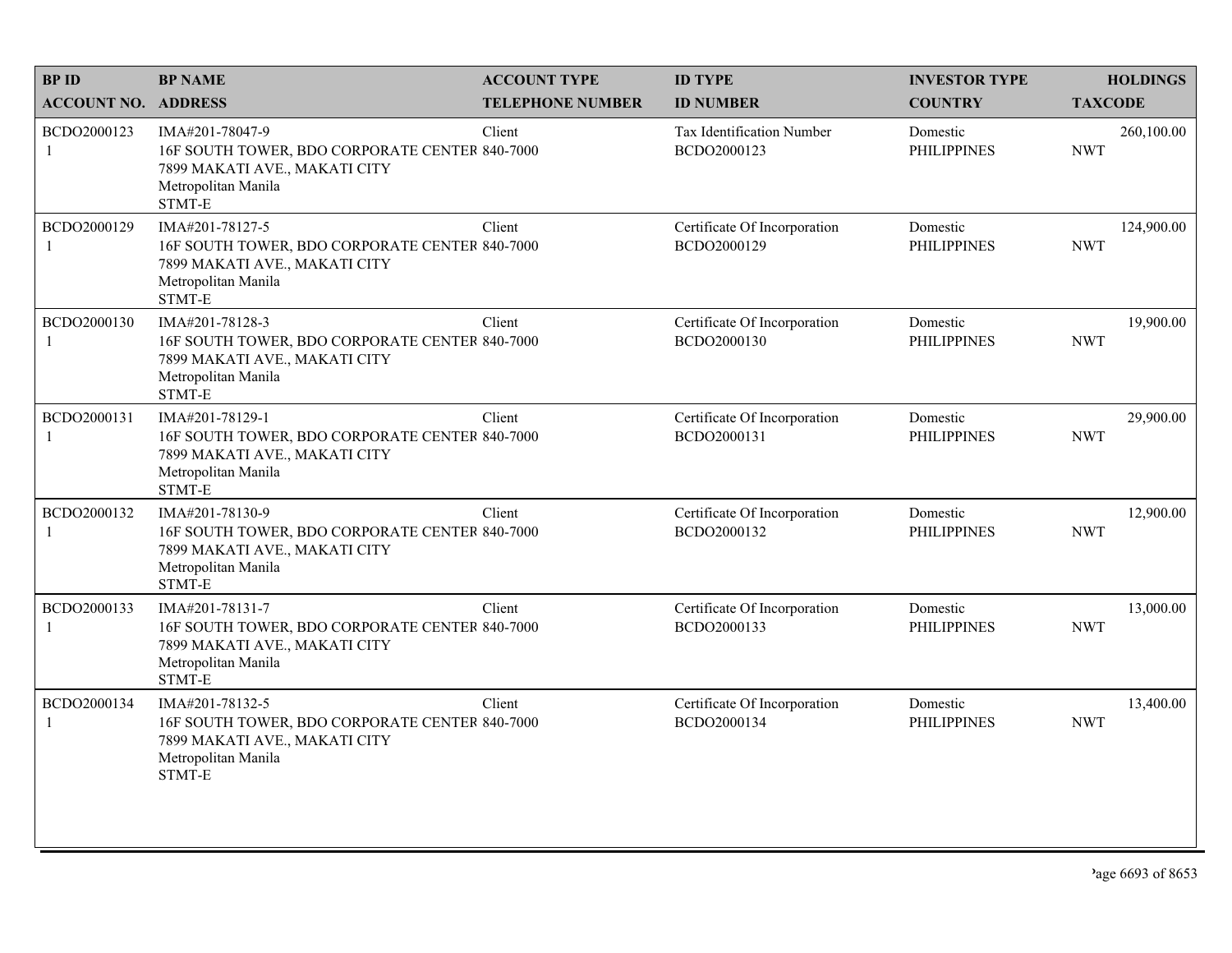| <b>BPID</b>                 | <b>BP NAME</b>                                                                                                                      | <b>ACCOUNT TYPE</b>     | <b>ID TYPE</b>                              | <b>INVESTOR TYPE</b>           | <b>HOLDINGS</b>         |
|-----------------------------|-------------------------------------------------------------------------------------------------------------------------------------|-------------------------|---------------------------------------------|--------------------------------|-------------------------|
| <b>ACCOUNT NO. ADDRESS</b>  |                                                                                                                                     | <b>TELEPHONE NUMBER</b> | <b>ID NUMBER</b>                            | <b>COUNTRY</b>                 | <b>TAXCODE</b>          |
| BCDO2000135<br>$\mathbf{1}$ | IMA#201-78135-8<br>16F SOUTH TOWER, BDO CORPORATE CENTER 840-7000<br>7899 MAKATI AVE., MAKATI CITY<br>Metropolitan Manila<br>STMT-E | Client                  | Certificate Of Incorporation<br>BCDO2000135 | Domestic<br><b>PHILIPPINES</b> | 99,400.00<br><b>NWT</b> |
| BCDO2000136<br>$\mathbf{1}$ | IMA#201-78141-6<br>16F SOUTH TOWER, BDO CORPORATE CENTER 840-7000<br>7899 MAKATI AVE., MAKATI CITY<br>Metropolitan Manila<br>STMT-E | Client                  | Certificate Of Incorporation<br>BCDO2000136 | Domestic<br><b>PHILIPPINES</b> | 42,150.00<br><b>NWT</b> |
| BCDO2000137<br>1            | IMA#201-78142-7<br>16F SOUTH TOWER, BDO CORPORATE CENTER 840-7000<br>7899 MAKATI AVE., MAKATI CITY<br>Metropolitan Manila<br>STMT-E | Client                  | Certificate Of Incorporation<br>BCDO2000137 | Domestic<br><b>PHILIPPINES</b> | 13,000.00<br><b>NWT</b> |
| BCDO2000138<br>1            | IMA#201-78143-2<br>16F SOUTH TOWER, BDO CORPORATE CENTER 840-7000<br>7899 MAKATI AVE., MAKATI CITY<br>Metropolitan Manila<br>STMT-E | Client                  | Certificate Of Incorporation<br>BCDO2000138 | Domestic<br><b>PHILIPPINES</b> | 23,575.00<br><b>NWT</b> |
| BCDO2000139<br>-1           | IMA#201-78145-7<br>16F SOUTH TOWER, BDO CORPORATE CENTER 840-7000<br>7899 MAKATI AVE., MAKATI CITY<br>Metropolitan Manila<br>STMT-E | Client                  | Certificate Of Incorporation<br>BCDO2000139 | Domestic<br><b>PHILIPPINES</b> | 9,300.00<br><b>NWT</b>  |
| BCDO2000140<br>$\mathbf{1}$ | IMA#201-78149-9<br>16F SOUTH TOWER, BDO CORPORATE CENTER 840-7000<br>7899 MAKATI AVE., MAKATI CITY<br>Metropolitan Manila<br>STMT-E | Client                  | Certificate Of Incorporation<br>BCDO2000140 | Domestic<br><b>PHILIPPINES</b> | 34,700.00<br><b>NWT</b> |
| BCDO2000141<br>1            | IMA#201-78151-5<br>16F SOUTH TOWER, BDO CORPORATE CENTER 840-7000<br>7899 MAKATI AVE., MAKATI CITY<br>Metropolitan Manila<br>STMT-E | Client                  | Certificate Of Incorporation<br>BCDO2000141 | Domestic<br><b>PHILIPPINES</b> | 7,350.00<br><b>NWT</b>  |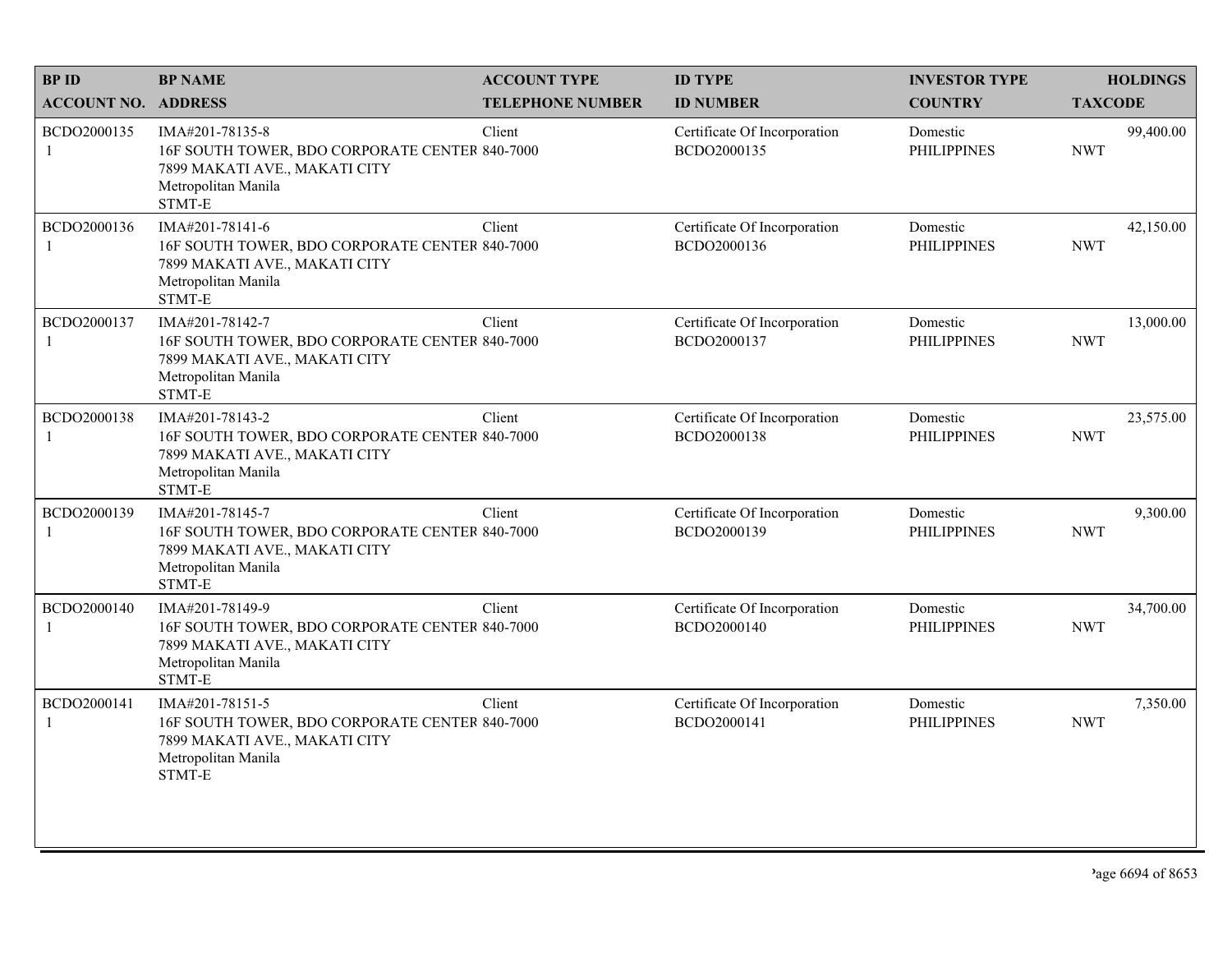| <b>BPID</b>                 | <b>BP NAME</b>                                                                                                                      | <b>ACCOUNT TYPE</b>     | <b>ID TYPE</b>                              | <b>INVESTOR TYPE</b>           | <b>HOLDINGS</b>          |
|-----------------------------|-------------------------------------------------------------------------------------------------------------------------------------|-------------------------|---------------------------------------------|--------------------------------|--------------------------|
| <b>ACCOUNT NO. ADDRESS</b>  |                                                                                                                                     | <b>TELEPHONE NUMBER</b> | <b>ID NUMBER</b>                            | <b>COUNTRY</b>                 | <b>TAXCODE</b>           |
| BCDO2000142<br>$\mathbf{1}$ | IMA#201-78152-3<br>16F SOUTH TOWER, BDO CORPORATE CENTER 840-7000<br>7899 MAKATI AVE., MAKATI CITY<br>Metropolitan Manila<br>STMT-E | Client                  | Certificate Of Incorporation<br>BCDO2000142 | Domestic<br><b>PHILIPPINES</b> | 6,300.00<br><b>NWT</b>   |
| BCDO2000144<br>$\mathbf{1}$ | IMA#201-78159-8<br>16F SOUTH TOWER, BDO CORPORATE CENTER 840-7000<br>7899 MAKATI AVE., MAKATI CITY<br>Metropolitan Manila<br>STMT-E | Client                  | Certificate Of Incorporation<br>BCDO2000144 | Domestic<br><b>PHILIPPINES</b> | 99,610.00<br><b>NWT</b>  |
| BCDO2000145<br>1            | IMA#201-78160-6<br>16F SOUTH TOWER, BDO CORPORATE CENTER 840-7000<br>7899 MAKATI AVE., MAKATI CITY<br>Metropolitan Manila<br>STMT-E | Client                  | Certificate Of Incorporation<br>BCDO2000145 | Domestic<br><b>PHILIPPINES</b> | 44,100.00<br><b>NWT</b>  |
| BCDO2000147<br>1            | IMA#201-78167-1<br>16F SOUTH TOWER, BDO CORPORATE CENTER 840-7000<br>7899 MAKATI AVE., MAKATI CITY<br>Metropolitan Manila<br>STMT-E | Client                  | Certificate Of Incorporation<br>BCDO2000147 | Domestic<br><b>PHILIPPINES</b> | 180,300.00<br><b>NWT</b> |
| BCDO2000148<br>-1           | IMA#201-78168-9<br>16F SOUTH TOWER, BDO CORPORATE CENTER 840-7000<br>7899 MAKATI AVE., MAKATI CITY<br>Metropolitan Manila<br>STMT-E | Client                  | Certificate Of Incorporation<br>BCDO2000148 | Domestic<br><b>PHILIPPINES</b> | 17,100.00<br><b>NWT</b>  |
| BCDO2000150<br>$\mathbf{1}$ | IMA#201-78174-7<br>16F SOUTH TOWER, BDO CORPORATE CENTER 840-7000<br>7899 MAKATI AVE., MAKATI CITY<br>Metropolitan Manila<br>STMT-E | Client                  | Certificate Of Incorporation<br>BCDO2000150 | Domestic<br><b>PHILIPPINES</b> | 437,035.00<br><b>NWT</b> |
| BCDO2000151<br>1            | IMA#201-78175-4<br>16F SOUTH TOWER, BDO CORPORATE CENTER 840-7000<br>7899 MAKATI AVE., MAKATI CITY<br>Metropolitan Manila<br>STMT-E | Client                  | Certificate Of Incorporation<br>BCDO2000151 | Domestic<br><b>PHILIPPINES</b> | 50,900.00<br><b>NWT</b>  |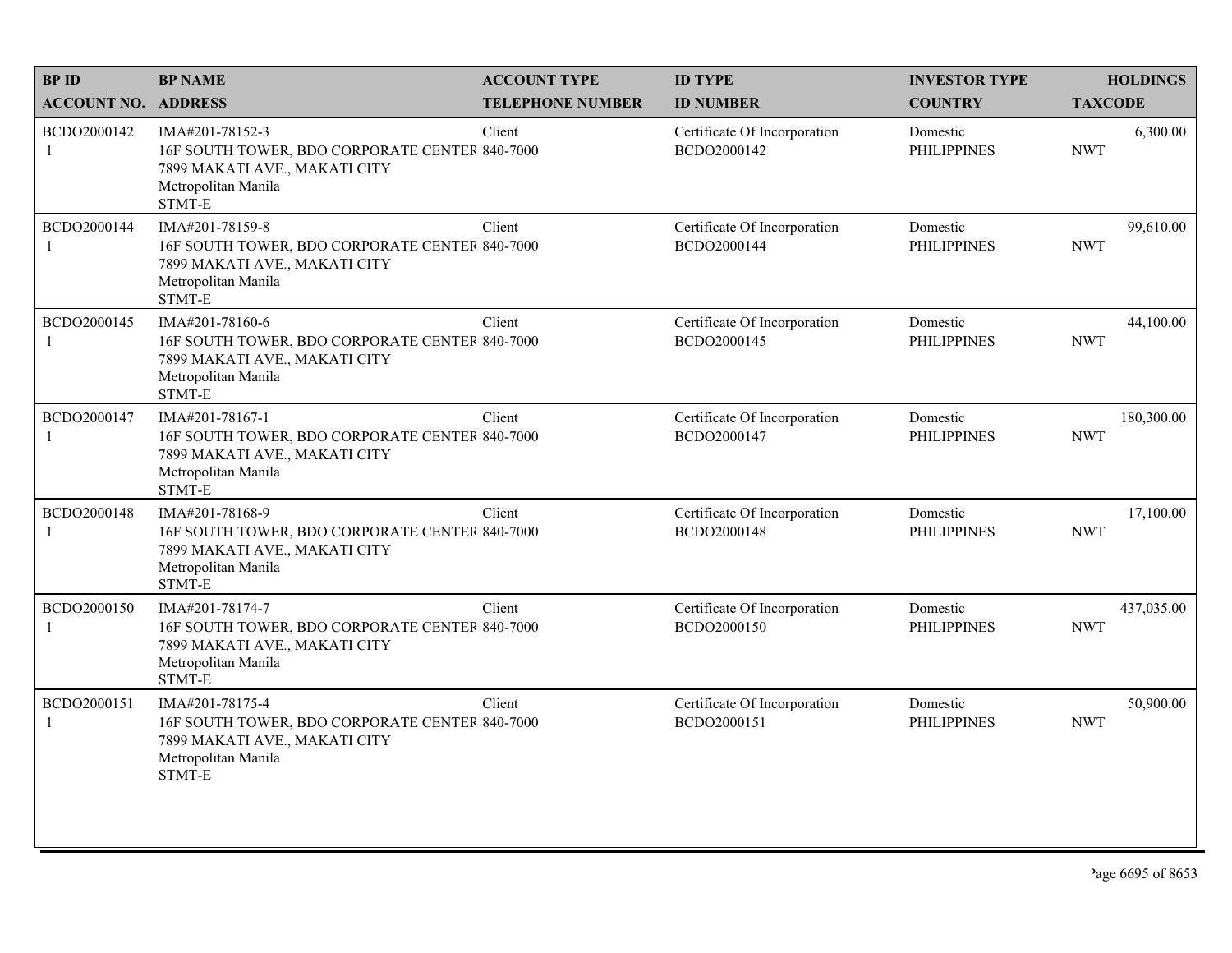| <b>BPID</b>                 | <b>BP NAME</b>                                                                                                                      | <b>ACCOUNT TYPE</b>     | <b>ID TYPE</b>                              | <b>INVESTOR TYPE</b>           | <b>HOLDINGS</b>          |
|-----------------------------|-------------------------------------------------------------------------------------------------------------------------------------|-------------------------|---------------------------------------------|--------------------------------|--------------------------|
| <b>ACCOUNT NO. ADDRESS</b>  |                                                                                                                                     | <b>TELEPHONE NUMBER</b> | <b>ID NUMBER</b>                            | <b>COUNTRY</b>                 | <b>TAXCODE</b>           |
| BCDO2000152<br>$\mathbf{1}$ | IMA#201-78176-2<br>16F SOUTH TOWER, BDO CORPORATE CENTER 840-7000<br>7899 MAKATI AVE., MAKATI CITY<br>Metropolitan Manila<br>STMT-E | Client                  | Certificate Of Incorporation<br>BCDO2000152 | Domestic<br><b>PHILIPPINES</b> | 526,300.00<br><b>NWT</b> |
| BCDO2000153<br>$\mathbf{1}$ | IMA#201-78177-0<br>16F SOUTH TOWER, BDO CORPORATE CENTER 840-7000<br>7899 MAKATI AVE., MAKATI CITY<br>Metropolitan Manila<br>STMT-E | Client                  | Certificate Of Incorporation<br>BCDO2000153 | Domestic<br><b>PHILIPPINES</b> | 311,450.00<br><b>NWT</b> |
| BCDO2000154<br>1            | IMA#201-78178-8<br>16F SOUTH TOWER, BDO CORPORATE CENTER 840-7000<br>7899 MAKATI AVE., MAKATI CITY<br>Metropolitan Manila<br>STMT-E | Client                  | Certificate Of Incorporation<br>BCDO2000154 | Domestic<br><b>PHILIPPINES</b> | 24,700.00<br><b>NWT</b>  |
| BCDO2000155<br>1            | IMA#201-78179-6<br>16F SOUTH TOWER, BDO CORPORATE CENTER 840-7000<br>7899 MAKATI AVE., MAKATI CITY<br>Metropolitan Manila<br>STMT-E | Client                  | Certificate Of Incorporation<br>BCDO2000155 | Domestic<br><b>PHILIPPINES</b> | 31,300.00<br><b>NWT</b>  |
| BCDO2000156<br>-1           | IMA#201-78180-4<br>16F SOUTH TOWER, BDO CORPORATE CENTER 840-7000<br>7899 MAKATI AVE., MAKATI CITY<br>Metropolitan Manila<br>STMT-E | Client                  | Certificate Of Incorporation<br>BCDO2000156 | Domestic<br><b>PHILIPPINES</b> | 10,400.00<br><b>NWT</b>  |
| BCDO2000157<br>$\mathbf{1}$ | IMA#201-78181-2<br>16F SOUTH TOWER, BDO CORPORATE CENTER 840-7000<br>7899 MAKATI AVE., MAKATI CITY<br>Metropolitan Manila<br>STMT-E | Client                  | Certificate Of Incorporation<br>BCDO2000157 | Domestic<br><b>PHILIPPINES</b> | 16,200.00<br><b>NWT</b>  |
| BCDO2000158<br>1            | IMA#201-78182-0<br>16F SOUTH TOWER, BDO CORPORATE CENTER 840-7000<br>7899 MAKATI AVE., MAKATI CITY<br>Metropolitan Manila<br>STMT-E | Client                  | Certificate Of Incorporation<br>BCDO2000158 | Domestic<br><b>PHILIPPINES</b> | 1,230.00<br><b>NWT</b>   |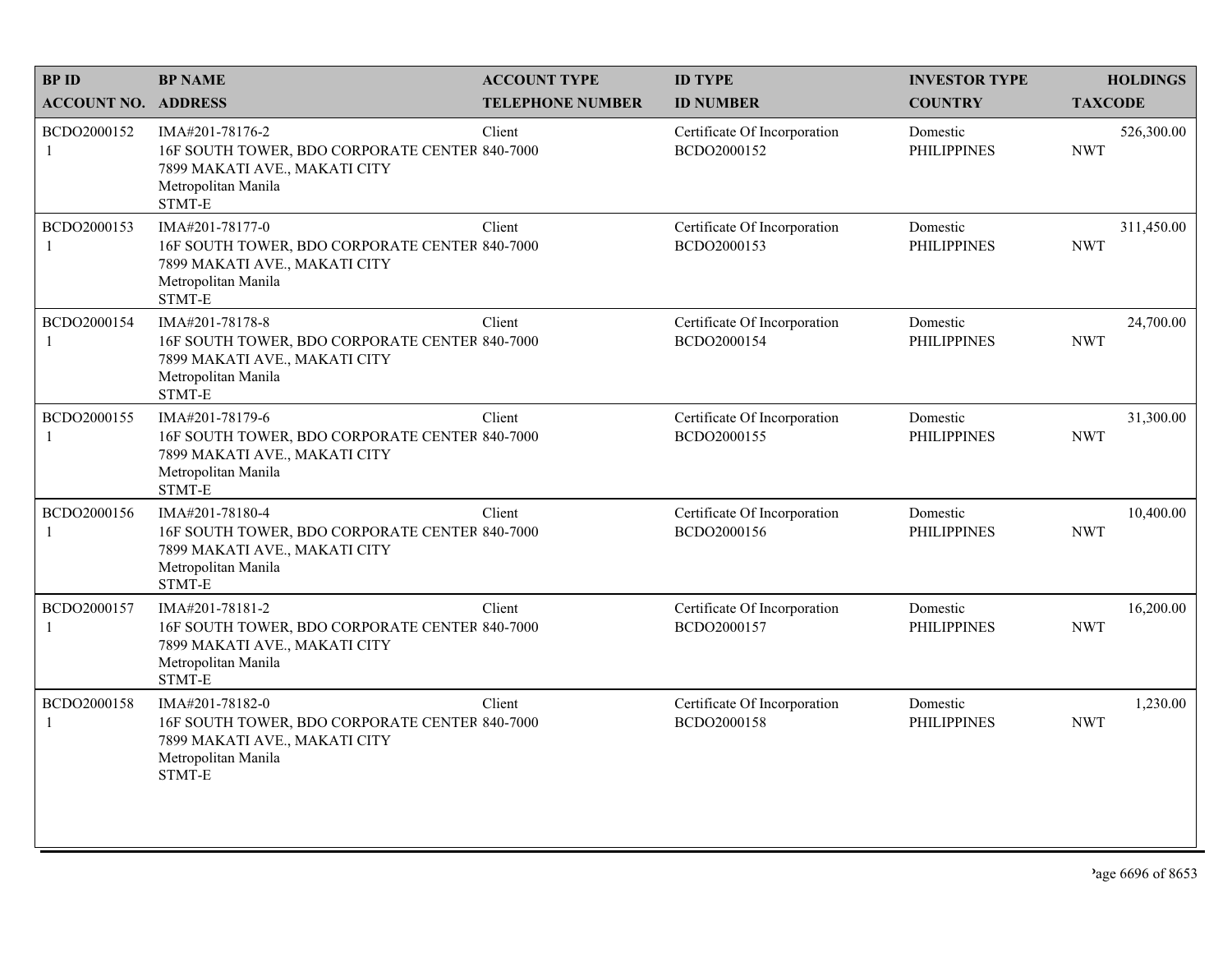| <b>BPID</b>                 | <b>BP NAME</b>                                                                                                                      | <b>ACCOUNT TYPE</b>     | <b>ID TYPE</b>                           | <b>INVESTOR TYPE</b>           | <b>HOLDINGS</b>        |
|-----------------------------|-------------------------------------------------------------------------------------------------------------------------------------|-------------------------|------------------------------------------|--------------------------------|------------------------|
| <b>ACCOUNT NO. ADDRESS</b>  |                                                                                                                                     | <b>TELEPHONE NUMBER</b> | <b>ID NUMBER</b>                         | <b>COUNTRY</b>                 | <b>TAXCODE</b>         |
| BCDO2000159<br>1            | IMA#201-78183-8<br>16F SOUTH TOWER, BDO CORPORATE CENTER 840-7000<br>7899 MAKATI AVE., MAKATI CITY<br>Metropolitan Manila<br>STMT-E | Client                  | Tax Identification Number<br>BCDO2000159 | Domestic<br><b>PHILIPPINES</b> | 2,230.00<br><b>NWT</b> |
| BCDO2000160<br>$\mathbf{1}$ | IMA#201-78184-6<br>16F SOUTH TOWER, BDO CORPORATE CENTER 840-7000<br>7899 MAKATI AVE., MAKATI CITY<br>Metropolitan Manila<br>STMT-E | Client                  | Tax Identification Number<br>BCDO2000160 | Domestic<br><b>PHILIPPINES</b> | 1,000.00<br><b>NWT</b> |
| BCDO2000161<br>1            | IMA#201-78185-3<br>16F SOUTH TOWER, BDO CORPORATE CENTER 840-7000<br>7899 MAKATI AVE., MAKATI CITY<br>Metropolitan Manila<br>STMT-E | Client                  | Tax Identification Number<br>BCDO2000161 | Domestic<br><b>PHILIPPINES</b> | 6,100.00<br><b>NWT</b> |
| BCDO2000162<br>$\mathbf{1}$ | IMA#201-78186-1<br>16F SOUTH TOWER, BDO CORPORATE CENTER 840-7000<br>7899 MAKATI AVE., MAKATI CITY<br>Metropolitan Manila<br>STMT-E | Client                  | Tax Identification Number<br>BCDO2000162 | Domestic<br><b>PHILIPPINES</b> | 7,750.00<br><b>NWT</b> |
| BCDO2000163<br>1            | IMA#201-78187-9<br>16F SOUTH TOWER, BDO CORPORATE CENTER 840-7000<br>7899 MAKATI AVE., MAKATI CITY<br>Metropolitan Manila<br>STMT-E | Client                  | Tax Identification Number<br>BCDO2000163 | Domestic<br><b>PHILIPPINES</b> | 1,310.00<br><b>NWT</b> |
| BCDO2000164<br>$\mathbf{1}$ | IMA#201-78188-7<br>16F SOUTH TOWER, BDO CORPORATE CENTER 840-7000<br>7899 MAKATI AVE., MAKATI CITY<br>Metropolitan Manila<br>STMT-E | Client                  | Tax Identification Number<br>BCDO2000164 | Domestic<br><b>PHILIPPINES</b> | 1,050.00<br><b>NWT</b> |
| BCDO2000165<br>1            | IMA#201-78189-5<br>16F SOUTH TOWER, BDO CORPORATE CENTER 840-7000<br>7899 MAKATI AVE., MAKATI CITY<br>Metropolitan Manila<br>STMT-E | Client                  | Tax Identification Number<br>BCDO2000165 | Domestic<br><b>PHILIPPINES</b> | 2,390.00<br><b>NWT</b> |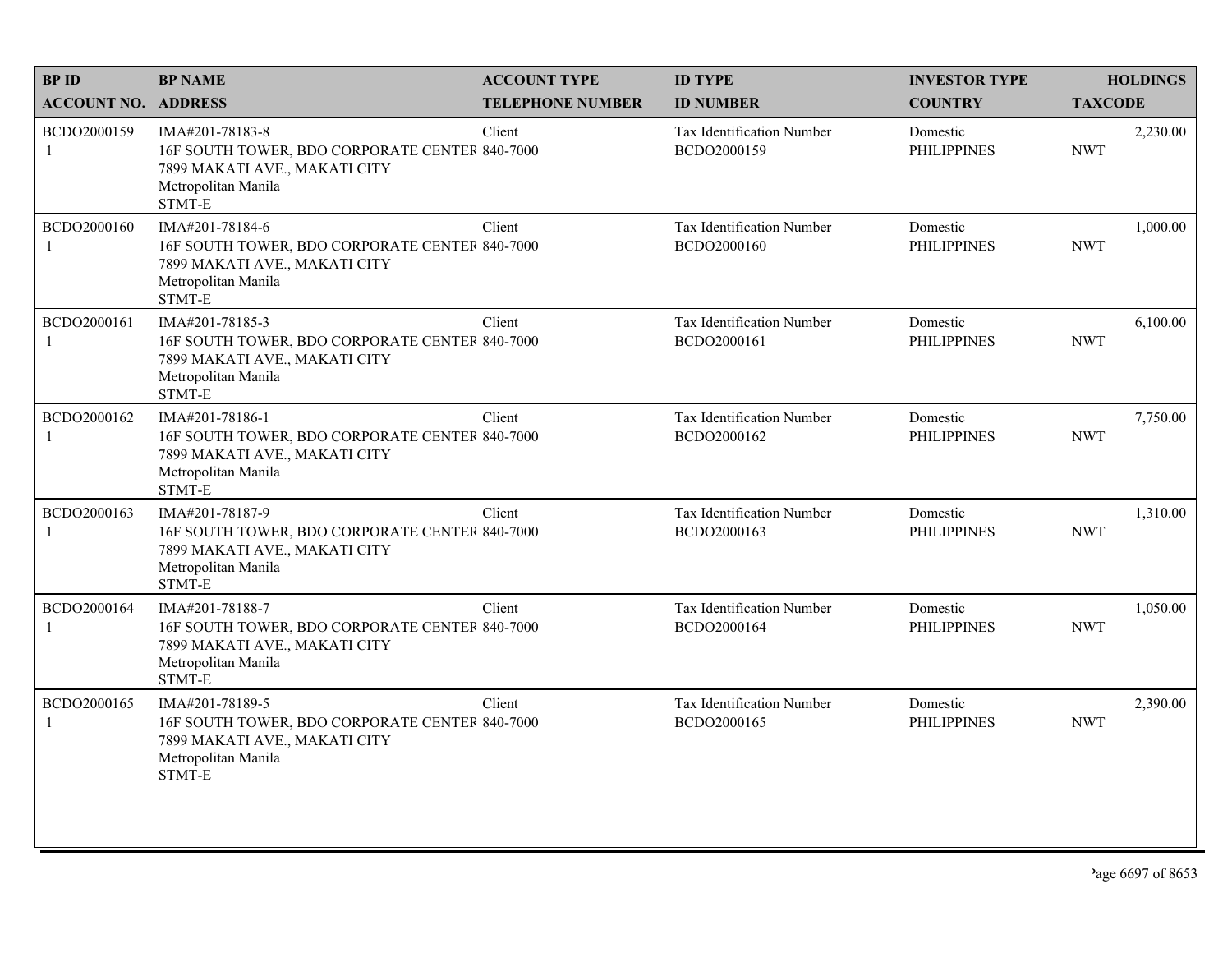| <b>BPID</b>                 | <b>BP NAME</b>                                                                                                                      | <b>ACCOUNT TYPE</b>     | <b>ID TYPE</b>                              | <b>INVESTOR TYPE</b>           | <b>HOLDINGS</b>        |
|-----------------------------|-------------------------------------------------------------------------------------------------------------------------------------|-------------------------|---------------------------------------------|--------------------------------|------------------------|
| <b>ACCOUNT NO. ADDRESS</b>  |                                                                                                                                     | <b>TELEPHONE NUMBER</b> | <b>ID NUMBER</b>                            | <b>COUNTRY</b>                 | <b>TAXCODE</b>         |
| BCDO2000166<br>$\mathbf{1}$ | IMA#201-78190-3<br>16F SOUTH TOWER, BDO CORPORATE CENTER 840-7000<br>7899 MAKATI AVE., MAKATI CITY<br>Metropolitan Manila<br>STMT-E | Client                  | Tax Identification Number<br>BCDO2000166    | Domestic<br><b>PHILIPPINES</b> | 2,050.00<br><b>NWT</b> |
| BCDO2000167<br>$\mathbf{1}$ | IMA#201-78191-1<br>16F SOUTH TOWER, BDO CORPORATE CENTER 840-7000<br>7899 MAKATI AVE., MAKATI CITY<br>Metropolitan Manila<br>STMT-E | Client                  | Tax Identification Number<br>BCDO2000167    | Domestic<br><b>PHILIPPINES</b> | 2,780.00<br><b>NWT</b> |
| BCDO2000168<br>1            | IMA#201-78192-9<br>16F SOUTH TOWER, BDO CORPORATE CENTER 840-7000<br>7899 MAKATI AVE., MAKATI CITY<br>Metropolitan Manila<br>STMT-E | Client                  | Certificate Of Incorporation<br>BCDO2000168 | Domestic<br><b>PHILIPPINES</b> | 2,510.00<br><b>NWT</b> |
| BCDO2000169<br>1            | IMA#201-78193-7<br>16F SOUTH TOWER, BDO CORPORATE CENTER 840-7000<br>7899 MAKATI AVE., MAKATI CITY<br>Metropolitan Manila<br>STMT-E | Client                  | Tax Identification Number<br>BCDO2000169    | Domestic<br><b>PHILIPPINES</b> | 1,270.00<br><b>NWT</b> |
| BCDO2000170<br>1            | IMA#201-78194-5<br>16F SOUTH TOWER, BDO CORPORATE CENTER 840-7000<br>7899 MAKATI AVE., MAKATI CITY<br>Metropolitan Manila<br>STMT-E | Client                  | Tax Identification Number<br>BCDO2000170    | Domestic<br><b>PHILIPPINES</b> | 4,940.00<br><b>NWT</b> |
| BCDO2000171<br>$\mathbf{1}$ | IMA#201-78195-2<br>16F SOUTH TOWER, BDO CORPORATE CENTER 840-7000<br>7899 MAKATI AVE., MAKATI CITY<br>Metropolitan Manila<br>STMT-E | Client                  | Tax Identification Number<br>BCDO2000171    | Domestic<br><b>PHILIPPINES</b> | 2,240.00<br><b>NWT</b> |
| BCDO2000172<br>1            | IMA#201-78196-0<br>16F SOUTH TOWER, BDO CORPORATE CENTER 840-7000<br>7899 MAKATI AVE., MAKATI CITY<br>Metropolitan Manila<br>STMT-E | Client                  | Tax Identification Number<br>BCDO2000172    | Domestic<br><b>PHILIPPINES</b> | 1,740.00<br><b>NWT</b> |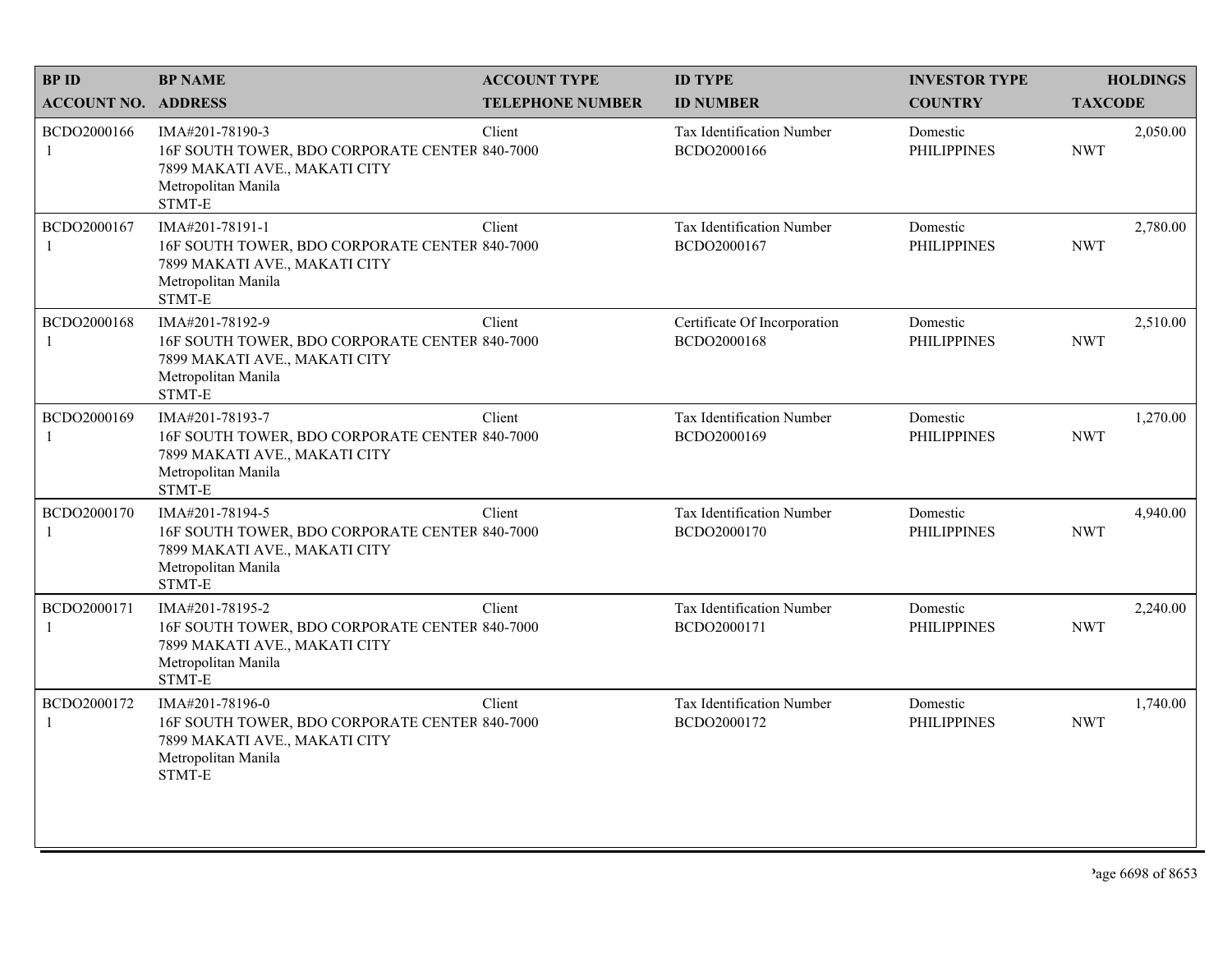| <b>BPID</b>                 | <b>BP NAME</b>                                                                                                                      | <b>ACCOUNT TYPE</b>     | <b>ID TYPE</b>                           | <b>INVESTOR TYPE</b>           | <b>HOLDINGS</b>        |
|-----------------------------|-------------------------------------------------------------------------------------------------------------------------------------|-------------------------|------------------------------------------|--------------------------------|------------------------|
| <b>ACCOUNT NO. ADDRESS</b>  |                                                                                                                                     | <b>TELEPHONE NUMBER</b> | <b>ID NUMBER</b>                         | <b>COUNTRY</b>                 | <b>TAXCODE</b>         |
| BCDO2000173<br>$\mathbf{1}$ | IMA#201-78197-8<br>16F SOUTH TOWER, BDO CORPORATE CENTER 840-7000<br>7899 MAKATI AVE., MAKATI CITY<br>Metropolitan Manila<br>STMT-E | Client                  | Tax Identification Number<br>BCDO2000173 | Domestic<br><b>PHILIPPINES</b> | 8,800.00<br><b>NWT</b> |
| BCDO2000174<br>1            | IMA#201-78198-6<br>16F SOUTH TOWER, BDO CORPORATE CENTER 840-7000<br>7899 MAKATI AVE., MAKATI CITY<br>Metropolitan Manila<br>STMT-E | Client                  | Tax Identification Number<br>BCDO2000174 | Domestic<br><b>PHILIPPINES</b> | 5,000.00<br><b>NWT</b> |
| BCDO2000175<br>1            | IMA#201-78200-0<br>16F SOUTH TOWER, BDO CORPORATE CENTER 840-7000<br>7899 MAKATI AVE., MAKATI CITY<br>Metropolitan Manila<br>STMT-E | Client                  | Tax Identification Number<br>BCDO2000175 | Domestic<br><b>PHILIPPINES</b> | 720.00<br><b>NWT</b>   |
| BCDO2000176<br>1            | IMA#201-78201-8<br>16F SOUTH TOWER, BDO CORPORATE CENTER 840-7000<br>7899 MAKATI AVE., MAKATI CITY<br>Metropolitan Manila<br>STMT-E | Client                  | Tax Identification Number<br>BCDO2000176 | Domestic<br><b>PHILIPPINES</b> | 440.00<br><b>NWT</b>   |
| BCDO2000177<br>1            | IMA#201-78202-6<br>16F SOUTH TOWER, BDO CORPORATE CENTER 840-7000<br>7899 MAKATI AVE., MAKATI CITY<br>Metropolitan Manila<br>STMT-E | Client                  | Tax Identification Number<br>BCDO2000177 | Domestic<br><b>PHILIPPINES</b> | 520.00<br><b>NWT</b>   |
| BCDO2000178<br>$\mathbf{1}$ | IMA#201-78203-4<br>16F SOUTH TOWER, BDO CORPORATE CENTER 840-7000<br>7899 MAKATI AVE., MAKATI CITY<br>Metropolitan Manila<br>STMT-E | Client                  | Tax Identification Number<br>BCDO2000178 | Domestic<br><b>PHILIPPINES</b> | 440.00<br><b>NWT</b>   |
| BCDO2000179<br>1            | IMA#201-78204-2<br>16F SOUTH TOWER, BDO CORPORATE CENTER 840-7000<br>7899 MAKATI AVE., MAKATI CITY<br>Metropolitan Manila<br>STMT-E | Client                  | Tax Identification Number<br>BCDO2000179 | Domestic<br><b>PHILIPPINES</b> | 2,683.00<br><b>NWT</b> |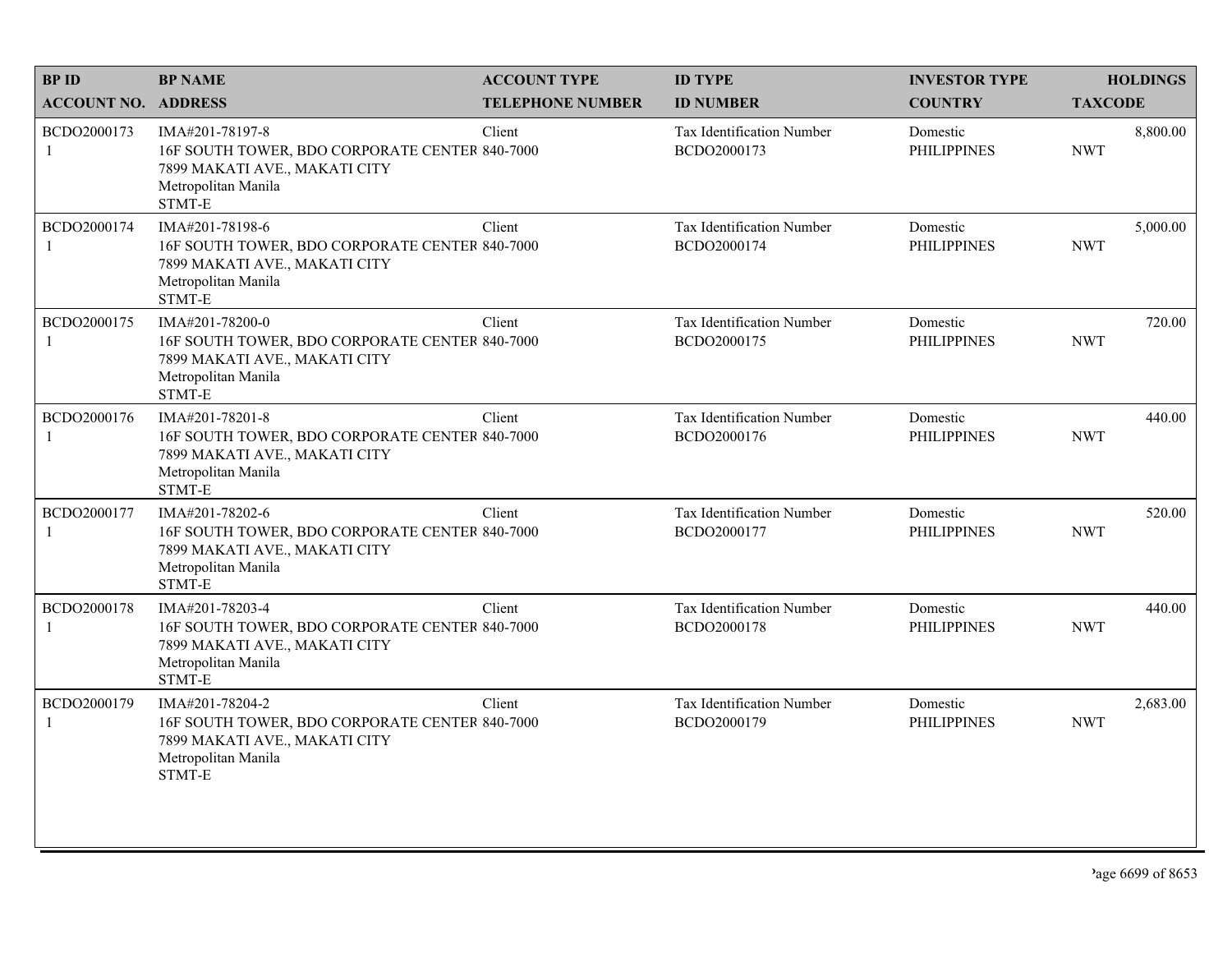| <b>BPID</b>                 | <b>BP NAME</b>                                                                                                                      | <b>ACCOUNT TYPE</b>     | <b>ID TYPE</b>                                  | <b>INVESTOR TYPE</b>           | <b>HOLDINGS</b>        |
|-----------------------------|-------------------------------------------------------------------------------------------------------------------------------------|-------------------------|-------------------------------------------------|--------------------------------|------------------------|
| <b>ACCOUNT NO. ADDRESS</b>  |                                                                                                                                     | <b>TELEPHONE NUMBER</b> | <b>ID NUMBER</b>                                | <b>COUNTRY</b>                 | <b>TAXCODE</b>         |
| BCDO2000180<br>1            | IMA#201-78205-9<br>16F SOUTH TOWER, BDO CORPORATE CENTER 840-7000<br>7899 MAKATI AVE., MAKATI CITY<br>Metropolitan Manila<br>STMT-E | Client                  | <b>Tax Identification Number</b><br>BCDO2000180 | Domestic<br><b>PHILIPPINES</b> | 2,310.00<br><b>NWT</b> |
| BCDO2000181<br>$\mathbf{1}$ | IMA#201-78206-7<br>16F SOUTH TOWER, BDO CORPORATE CENTER 840-7000<br>7899 MAKATI AVE., MAKATI CITY<br>Metropolitan Manila<br>STMT-E | Client                  | Tax Identification Number<br>BCDO2000181        | Domestic<br><b>PHILIPPINES</b> | 2,520.00<br><b>NWT</b> |
| BCDO2000182                 | IMA#201-78207-5<br>16F SOUTH TOWER, BDO CORPORATE CENTER 840-7000<br>7899 MAKATI AVE., MAKATI CITY<br>Metropolitan Manila<br>STMT-E | Client                  | Tax Identification Number<br>BCDO2000182        | Domestic<br><b>PHILIPPINES</b> | 2,580.00<br><b>NWT</b> |
| BCDO2000183                 | IMA#201-78208-3<br>16F SOUTH TOWER, BDO CORPORATE CENTER 840-7000<br>7899 MAKATI AVE., MAKATI CITY<br>Metropolitan Manila<br>STMT-E | Client                  | Tax Identification Number<br>BCDO2000183        | Domestic<br><b>PHILIPPINES</b> | 2,570.00<br><b>NWT</b> |
| BCDO2000184                 | IMA#201-78209-1<br>16F SOUTH TOWER, BDO CORPORATE CENTER 840-7000<br>7899 MAKATI AVE., MAKATI CITY<br>Metropolitan Manila<br>STMT-E | Client                  | Tax Identification Number<br>BCDO2000184        | Domestic<br><b>PHILIPPINES</b> | 2,390.00<br><b>NWT</b> |
| BCDO2000185<br>1            | IMA#201-78210-9<br>16F SOUTH TOWER, BDO CORPORATE CENTER 840-7000<br>7899 MAKATI AVE., MAKATI CITY<br>Metropolitan Manila<br>STMT-E | Client                  | Tax Identification Number<br>BCDO2000185        | Domestic<br><b>PHILIPPINES</b> | 2,310.00<br><b>NWT</b> |
| BCDO2000186                 | IMA#201-78211-7<br>16F SOUTH TOWER, BDO CORPORATE CENTER 840-7000<br>7899 MAKATI AVE., MAKATI CITY<br>Metropolitan Manila<br>STMT-E | Client                  | Tax Identification Number<br>BCDO2000186        | Domestic<br><b>PHILIPPINES</b> | 2,300.00<br><b>NWT</b> |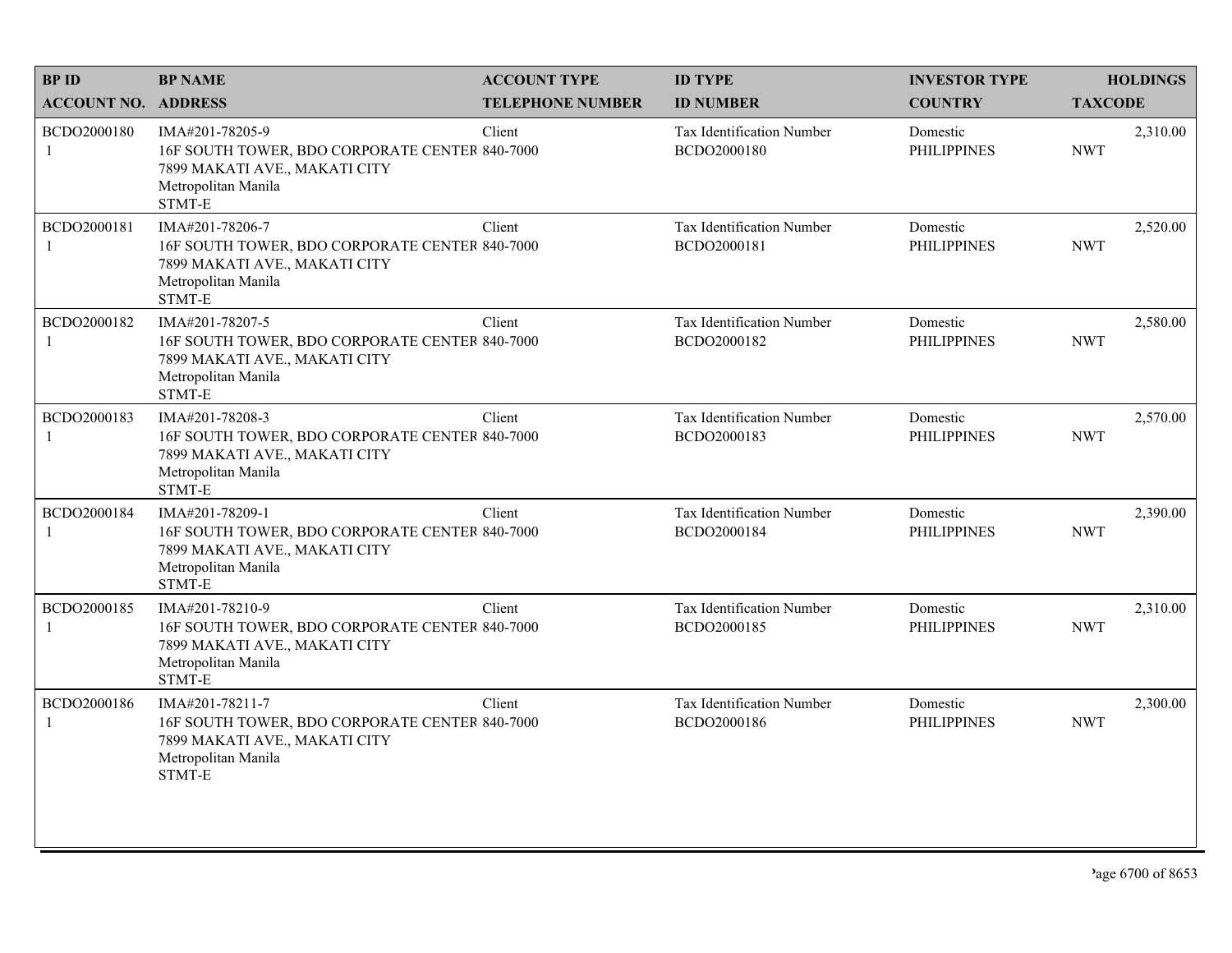| <b>BPID</b>                 | <b>BP NAME</b>                                                                                                                                       | <b>ACCOUNT TYPE</b>     | <b>ID TYPE</b>                           | <b>INVESTOR TYPE</b>           | <b>HOLDINGS</b>         |
|-----------------------------|------------------------------------------------------------------------------------------------------------------------------------------------------|-------------------------|------------------------------------------|--------------------------------|-------------------------|
| <b>ACCOUNT NO. ADDRESS</b>  |                                                                                                                                                      | <b>TELEPHONE NUMBER</b> | <b>ID NUMBER</b>                         | <b>COUNTRY</b>                 | <b>TAXCODE</b>          |
| BCDO2000187<br>$\mathbf{1}$ | IMA#201-78212-5<br>16F SOUTH TOWER, BDO CORPORATE CENTER 840-7000<br>7899 MAKATI AVE., MAKATI CITY<br>Metropolitan Manila<br>STMT-E                  | Client                  | Tax Identification Number<br>BCDO2000187 | Domestic<br><b>PHILIPPINES</b> | 1,170.00<br><b>NWT</b>  |
| BCDO2000188<br>$\mathbf{1}$ | IMA#201-78214-1<br>16F SOUTH TOWER, BDO CORPORATE CENTER 840-7000<br>7899 MAKATI AVE., MAKATI CITY<br>Metropolitan Manila<br>$\operatorname{STMT-E}$ | Client                  | Tax Identification Number<br>BCDO2000188 | Domestic<br><b>PHILIPPINES</b> | 850.00<br><b>NWT</b>    |
| BCDO2000189<br>-1           | IMA#201-78215-8<br>16F SOUTH TOWER, BDO CORPORATE CENTER 840-7000<br>7899 MAKATI AVE., MAKATI CITY<br>Metropolitan Manila<br>STMT-E                  | Client                  | Tax Identification Number<br>BCDO2000189 | Domestic<br><b>PHILIPPINES</b> | 385.00<br><b>NWT</b>    |
| BCDO2000190<br>1            | IMA#201-78216-6<br>16F SOUTH TOWER, BDO CORPORATE CENTER 840-7000<br>7899 MAKATI AVE., MAKATI CITY<br>Metropolitan Manila<br>STMT-E                  | Client                  | Tax Identification Number<br>BCDO2000190 | Domestic<br><b>PHILIPPINES</b> | 2,040.00<br><b>NWT</b>  |
| BCDO2000191<br>-1           | IMA#201-78217-4<br>16F SOUTH TOWER, BDO CORPORATE CENTER 840-7000<br>7899 MAKATI AVE., MAKATI CITY<br>Metropolitan Manila<br>STMT-E                  | Client                  | Tax Identification Number<br>BCDO2000191 | Domestic<br><b>PHILIPPINES</b> | 13,300.00<br><b>NWT</b> |
| BCDO2000192<br>1            | IMA#201-78218-2<br>16F SOUTH TOWER, BDO CORPORATE CENTER 840-7000<br>7899 MAKATI AVE., MAKATI CITY<br>Metropolitan Manila<br>STMT-E                  | Client                  | Tax Identification Number<br>BCDO2000192 | Domestic<br><b>PHILIPPINES</b> | 17,275.00<br><b>NWT</b> |
| BCDO2000193<br>$\mathbf{1}$ | IMA#201-78219-0<br>16F SOUTH TOWER, BDO CORPORATE CENTER 840-7000<br>7899 MAKATI AVE., MAKATI CITY<br>Metropolitan Manila<br>STMT-E                  | Client                  | Tax Identification Number<br>BCDO2000193 | Domestic<br><b>PHILIPPINES</b> | 17,000.00<br><b>NWT</b> |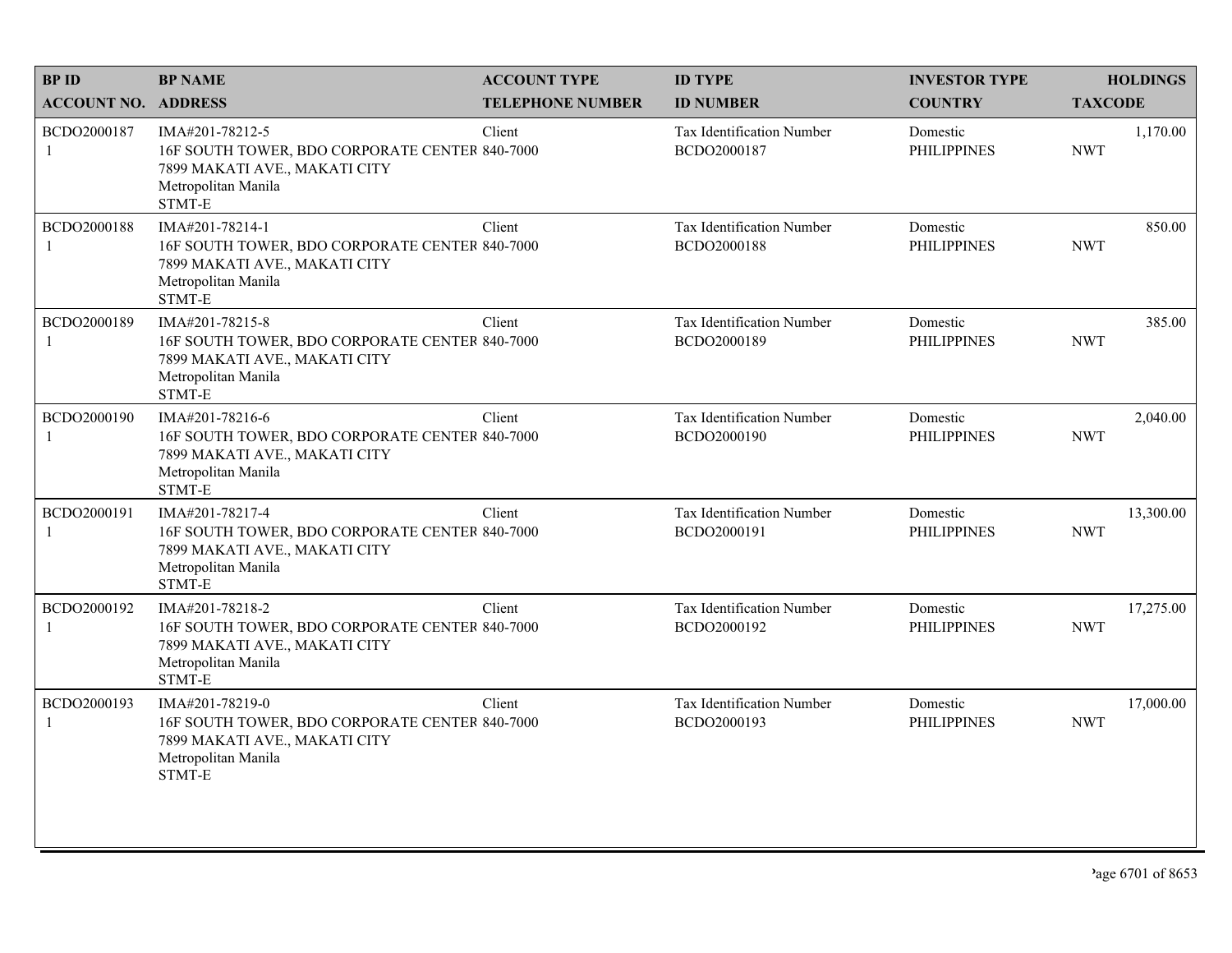| <b>BPID</b>                   | <b>BP NAME</b>                                                                                                                                       | <b>ACCOUNT TYPE</b>     | <b>ID TYPE</b>                                  | <b>INVESTOR TYPE</b>           | <b>HOLDINGS</b>           |
|-------------------------------|------------------------------------------------------------------------------------------------------------------------------------------------------|-------------------------|-------------------------------------------------|--------------------------------|---------------------------|
| <b>ACCOUNT NO. ADDRESS</b>    |                                                                                                                                                      | <b>TELEPHONE NUMBER</b> | <b>ID NUMBER</b>                                | <b>COUNTRY</b>                 | <b>TAXCODE</b>            |
| BCDO2000194<br>1              | IMA#201-78220-8<br>16F SOUTH TOWER, BDO CORPORATE CENTER 840-7000<br>7899 MAKATI AVE., MAKATI CITY<br>Metropolitan Manila<br>STMT-E                  | Client                  | Tax Identification Number<br>BCDO2000194        | Domestic<br><b>PHILIPPINES</b> | 142,500.00<br><b>NWT</b>  |
| BCDO2000195                   | IMA#201-78221-6<br>16F SOUTH TOWER, BDO CORPORATE CENTER 840-7000<br>7899 MAKATI AVE., MAKATI CITY<br>Metropolitan Manila<br>$\operatorname{STMT-E}$ | Client                  | Tax Identification Number<br>BCDO2000195        | Domestic<br><b>PHILIPPINES</b> | 36,050.00<br><b>NWT</b>   |
| BCDO2000196                   | IMA#201-78223-2<br>16F SOUTH TOWER, BDO CORPORATE CENTER 840-7000<br>7899 MAKATI AVE., MAKATI CITY<br>Metropolitan Manila<br>STMT-E                  | Client                  | Tax Identification Number<br>BCDO2000196        | Domestic<br><b>PHILIPPINES</b> | 1,240.00<br><b>NWT</b>    |
| BCDO2000202                   | IMA#201-78155-6<br>16F SOUTH TOWER, BDO CORPORATE CENTER 840-7000<br>7899 MAKATI AVE., MAKATI CITY<br>Metropolitan Manila<br>STMT-E                  | Client                  | Tax Identification Number<br>BCDO2000202        | Domestic<br><b>PHILIPPINES</b> | 13,410.00<br><b>NWT</b>   |
| BCDO2000205                   | IMA#201-78225-7<br>16F SOUTH TOWER, BDO CORPORATE CENTER 840-7000<br>7899 MAKATI AVE., MAKATI CITY<br>Metropolitan Manila<br>STMT-E                  | Client                  | Tax Identification Number<br>BCDO2000205        | Domestic<br><b>PHILIPPINES</b> | 6,900.00<br><b>NWT</b>    |
| CHBC1000010<br>$\overline{c}$ | <b>CHINA BANKING CORPORATION</b><br>8/F CBC BLDG., 8745 PASEO DE ROXAS COR.<br>VILLAR STS., MAKATI CITY<br>Metropolitan Manila                       | Client<br>8855854       | Tax Identification Number<br>000-444-210-000.L4 | Domestic<br><b>PHILIPPINES</b> | 350,000.00<br><b>PH10</b> |
| CHBC1000018<br>$\overline{c}$ | <b>CHINA BANKING CORPORATION</b><br>8/F CBC BLDG., 8745 PASEO DE ROXAS COR.<br>VILLA ST., MAKATI CITY<br>Metropolitan Manila<br>1226                 | Client<br>885-5854      | Tax Identification Number<br>000-444-210-000.K3 | Domestic<br><b>PHILIPPINES</b> | 306,600.00<br><b>PH10</b> |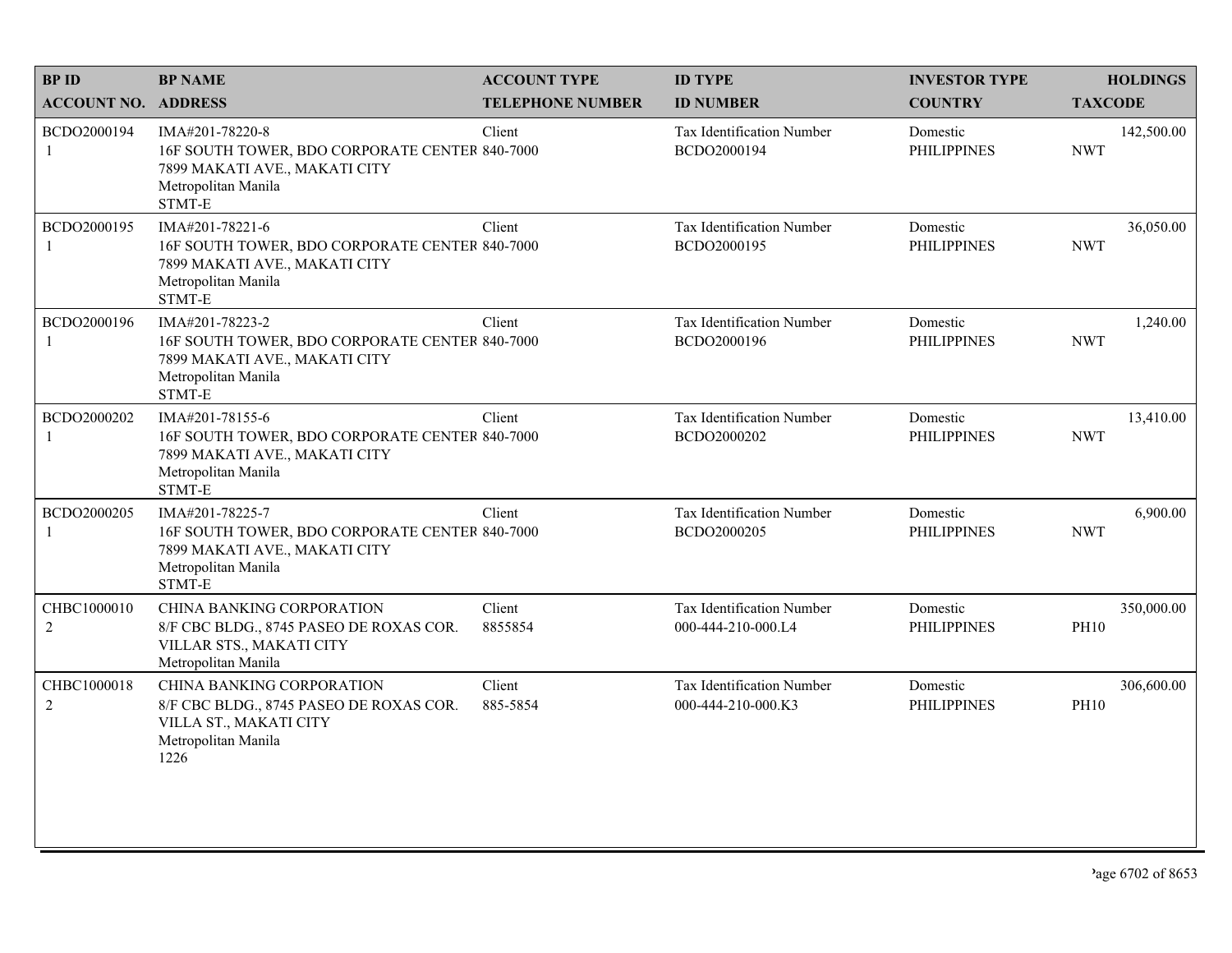| <b>BPID</b>                 | <b>BP NAME</b>                                                                                                           | <b>ACCOUNT TYPE</b>     | <b>ID TYPE</b>                               | <b>INVESTOR TYPE</b>           | <b>HOLDINGS</b>             |
|-----------------------------|--------------------------------------------------------------------------------------------------------------------------|-------------------------|----------------------------------------------|--------------------------------|-----------------------------|
| <b>ACCOUNT NO. ADDRESS</b>  |                                                                                                                          | <b>TELEPHONE NUMBER</b> | <b>ID NUMBER</b>                             | <b>COUNTRY</b>                 | <b>TAXCODE</b>              |
| CITI1000000<br>-1           | CITIBANK N.A.<br>11/F Citibank Tower Villar corner Valero Sts. Makati 8947841<br>City, MM<br>Metropolitan Manila<br>1200 | Own                     | <b>Tax Identification Number</b><br>946      | Foreign<br><b>PHILIPPINES</b>  | 181,461,374.00<br>FMX1      |
| CITI1000001<br>$\mathbf{1}$ | CITIBANK N.A.<br>11/F Citibank Tower Villar corner Valero Sts. Makati 8947841<br>City, MM<br>Metropolitan Manila<br>1200 | Client                  | Tax Identification Number<br>204-962-522-000 | Domestic<br><b>PHILIPPINES</b> | 15,864,707.00<br><b>NWT</b> |
| CITI1000003<br>-1           | CITIBANK N.A.<br>11/F Citibank Tower Villar corner Valero Sts. Makati 8947841<br>City, MM<br>Metropolitan Manila<br>1200 | Client                  | Tax Identification Number<br>201-492-591-000 | Domestic<br><b>PHILIPPINES</b> | 801,496.00<br><b>NWT</b>    |
| CITI1000004<br>-1           | CITIBANK N.A.<br>11/F Citibank Tower Villar corner Valero Sts. Makati 8947841<br>City, MM<br>Metropolitan Manila<br>1200 | Client                  | Tax Identification Number<br>803-117-000     | Foreign<br><b>PHILIPPINES</b>  | 2,124,243.00<br><b>RA02</b> |
| CITI1000006                 | CITIBANK FAO PHILIPPINE AXA WEALTH<br><b>BALANCED</b>                                                                    | Client                  | Tax Identification Number                    | Domestic                       | 3,568,985.00                |
| $\mathbf{1}$                | 11/F Citibank Tower Villar corner Valero Sts. Makati 8947841<br>City, MM<br>Metropolitan Manila<br>1200                  |                         | 000-485-226-000                              | <b>PHILIPPINES</b>             | <b>NWT</b>                  |
| CITI1000007                 | CITIBANK FAO PHILIPPINE AXA WEALTH<br><b>EQUITY</b>                                                                      | Client                  | <b>Tax Identification Number</b>             | Domestic                       | 6,221,656.00                |
| $\mathbf{1}$                | 11/F Citibank Tower Villar corner Valero Sts. Makati 8947841<br>City, MM<br>Metropolitan Manila<br>1200                  |                         | 000-485-226-000.                             | <b>PHILIPPINES</b>             | <b>NWT</b>                  |
| CITI1000010<br>-1           | CITIBANK N.A.<br>11/F Citibank Tower Villar corner Valero Sts. Makati 8947841<br>City, MM<br>Metropolitan Manila<br>1200 | Client                  | Tax Identification Number<br>1100            | Domestic<br><b>PHILIPPINES</b> | 6,203,883.00<br><b>NWT</b>  |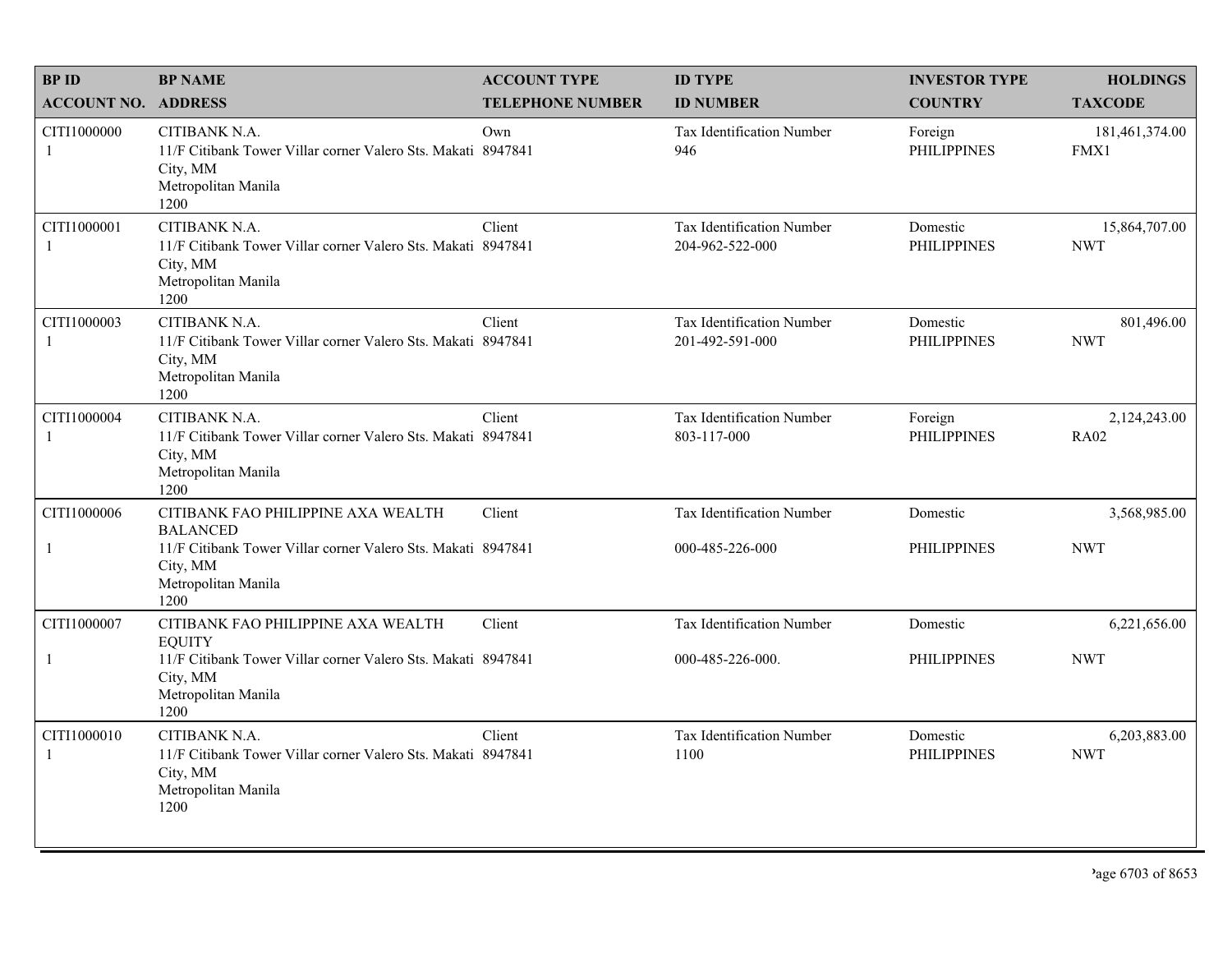| <b>BPID</b>                 | <b>BP NAME</b>                                                                                                                                                              | <b>ACCOUNT TYPE</b>     | <b>ID TYPE</b>                                   | <b>INVESTOR TYPE</b>           | <b>HOLDINGS</b>             |
|-----------------------------|-----------------------------------------------------------------------------------------------------------------------------------------------------------------------------|-------------------------|--------------------------------------------------|--------------------------------|-----------------------------|
| <b>ACCOUNT NO. ADDRESS</b>  |                                                                                                                                                                             | <b>TELEPHONE NUMBER</b> | <b>ID NUMBER</b>                                 | <b>COUNTRY</b>                 | <b>TAXCODE</b>              |
| CITI1000011<br>$\mathbf{1}$ | CITIBANK FAO PHILIPPINE AXA OPPORTUNIT' Client<br>2/F CITI TOWER, PASEO DE ROXAS, MAKATI<br><b>CITY</b><br>Metropolitan Manila<br>1226                                      | 894-7714                | Tax Identification Number<br>000-485-226-000     | Domestic<br><b>PHILIPPINES</b> | 873,964.00<br><b>NWT</b>    |
| CITI1000014<br>$\mathbf{1}$ | CITIBANK FAO PHILIPPINE AXA LIFE<br><b>INSURANCE CORP.</b><br>2ND CITIBANK TOWER 8741 PASEO DE ROXAS 894-7200<br><b>MAKATI CITY</b><br>Metropolitan Manila                  | Client                  | Certificate Of Incorporation<br>000-485-226-000  | Domestic<br><b>PHILIPPINES</b> | 446,941.00<br><b>NWT</b>    |
| CITI1000015<br>$\mathbf{1}$ | CITIBANK FAO PHILIPPINE AXA CHINESE<br><b>TYCOON</b><br>2ND FLOOR CITIBANK TOWER SECURITIES AN 894-7200<br><b>FUNDS SERVICES MAKATI CITY</b><br>Metropolitan Manila<br>1226 | Client                  | Certificate Of Incorporation<br>000-485-226-000. | Domestic<br><b>PHILIPPINES</b> | 8,094,500.00<br><b>NWT</b>  |
| DEUB1000000<br>$\mathbf{1}$ | DEUTSCHE BANK MANILA-CLIENTS A/C<br>26/F Ayala Tower One Ayala Triangle, Makati City<br>Metropolitan Manila<br>1226                                                         | Own<br>8946970          | Tax Identification Number<br>DEUB1               | Foreign<br><b>PHILIPPINES</b>  | 454,586,188.00<br>FMX1      |
| DEUB2000000<br>-1           | DEUTSCHE BANK MANILA-CLIENTS A/C<br>26/F ayala Tower One, Ayala Triangle, Makati City<br>Metropolitan Manila<br>1226                                                        | Own<br>894-6970         | Tax Identification Number<br>949                 | Domestic<br><b>PHILIPPINES</b> | 1,061,869.00<br><b>NWT</b>  |
| DEUB2000003<br>-1           | DEUTSCHE BANK MANILA-CLIENTS A/C<br>26/F ayala Tower One, Ayala Triangle, Makati City<br>Metropolitan Manila<br>1226                                                        | Client<br>894-6970      | Tax Identification Number<br>1088                | Domestic<br><b>PHILIPPINES</b> | 640,974.00<br><b>NWT</b>    |
| DEUB2000005<br>$\mathbf{1}$ | DEUTSCHE BANK MANILA-CLIENTS A/C<br>26/F ayala Tower One, Ayala Triangle, Makati City<br>Metropolitan Manila<br>1226                                                        | Client<br>894-6970      | Tax Identification Number<br>1087                | Domestic<br><b>PHILIPPINES</b> | 41,000.00<br><b>NWT</b>     |
| DEUB2000007<br>$\mathbf{1}$ | DEUTSCHE BANK AG MANILA BRANCH A/C<br><b>CLIENTS DEUB20</b><br>23F AYALA TOWER ONE AYALA AVE. MAKAT 8946989<br><b>CITY</b><br>Metropolitan Manila                           | Client                  | Certificate Of Incorporation<br>000-449-586-000  | Domestic<br><b>PHILIPPINES</b> | 1,458,480.00<br><b>PH10</b> |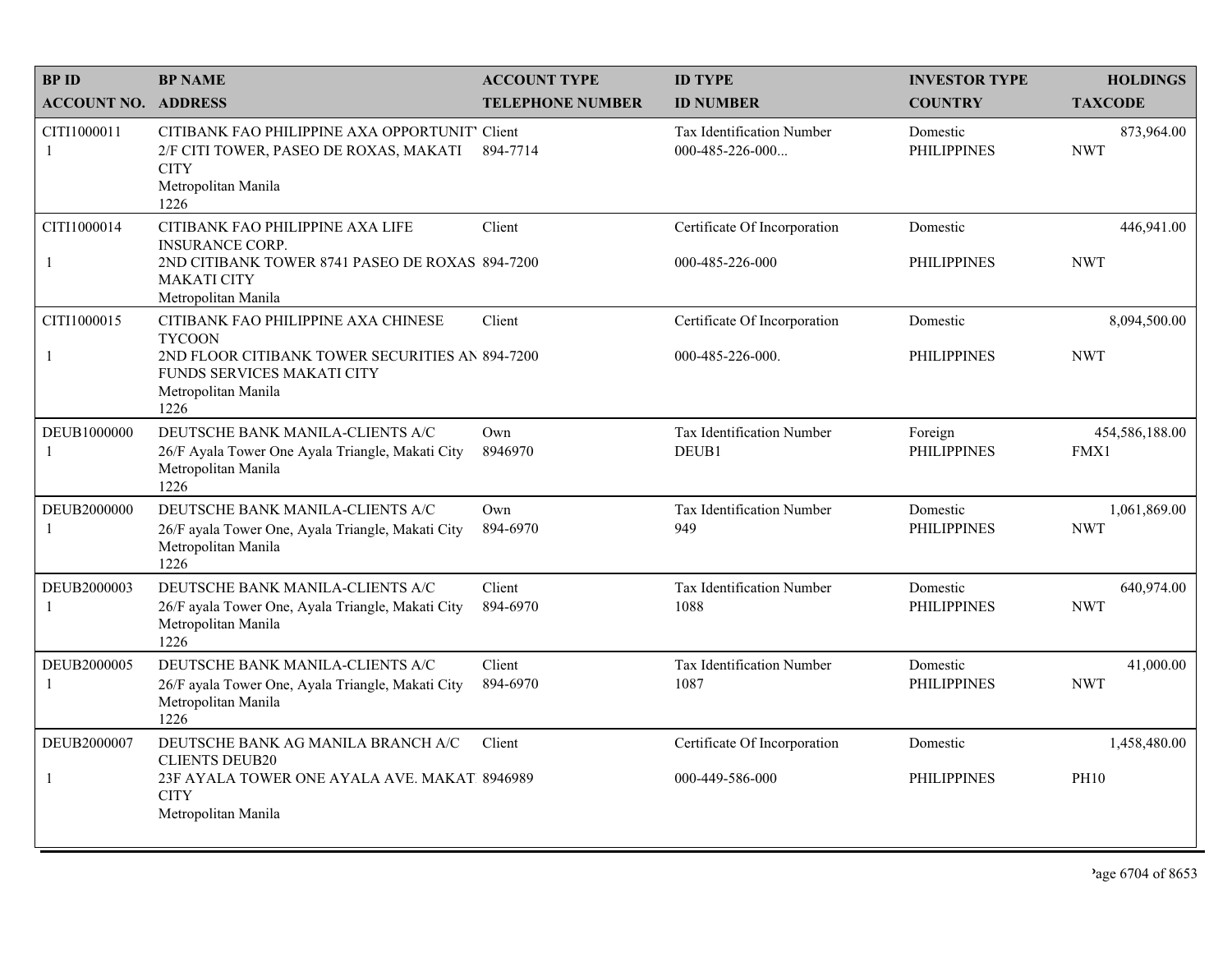| <b>BPID</b>                 | <b>BP NAME</b>                                                                                                                                                                                                                            | <b>ACCOUNT TYPE</b>     | <b>ID TYPE</b>                               | <b>INVESTOR TYPE</b>           | <b>HOLDINGS</b>              |
|-----------------------------|-------------------------------------------------------------------------------------------------------------------------------------------------------------------------------------------------------------------------------------------|-------------------------|----------------------------------------------|--------------------------------|------------------------------|
| <b>ACCOUNT NO. ADDRESS</b>  |                                                                                                                                                                                                                                           | <b>TELEPHONE NUMBER</b> | <b>ID NUMBER</b>                             | <b>COUNTRY</b>                 | <b>TAXCODE</b>               |
| GSIS1000000<br>-1           | GOVERNMENT SERVICE INSURANCE SYSTEM Own<br>GSIS Hqs., Financial Center Roxas Blvd., Pasay City 891-6346<br>Metropolitan Manila<br>$\overline{0}$                                                                                          |                         | <b>Tax Identification Number</b><br>974      | Domestic<br><b>PHILIPPINES</b> | 51,135,444.00<br><b>NWT</b>  |
| HSBC1000000<br>$\mathbf{1}$ | THE HONGKONG AND SHANGHAI BANKING<br>CORP. LTD. - CLIENTS' ACCT.<br>HSBC Securities Services 12th Floor, The Enterprise 8145200<br>Center, Tower I 6766 Ayala Avenue corner Paseo de<br>Roxas Makati City<br>Metropolitan Manila<br>1200  | Own                     | Tax Identification Number<br>951             | Foreign<br><b>PHILIPPINES</b>  | 415,413,599.00<br>FMX1       |
| HSBC1000025<br>-1           | THE HONGKONG AND SHANGHAI BANKING<br>CORP. LTD. - CLIENTS' ACCT.<br>HSBC Securities Services 12th Floor, The Enterprise 8145200<br>Center, Tower I 6766 Ayala Avenue corner Paseo de<br>Roxas Makati City<br>Metropolitan Manila<br>1200  | Client                  | Tax Identification Number<br>1288            | Foreign<br><b>PHILIPPINES</b>  | 19,485,300.00<br><b>NO15</b> |
| HSBC1000028<br>$\mathbf{1}$ | THE HONGKONG AND SHANGHAI BANKING<br>CORP. LTD. - CLIENTS' ACCT.<br>HSBC Securities Services 12th Floor, The Enterprise 8145200<br>Center, Tower I 6766 Ayala Avenue corner Paseo de<br>Roxas Makati City<br>Metropolitan Manila<br>1200  | Client                  | <b>Tax Identification Number</b><br>1077     | Foreign<br><b>PHILIPPINES</b>  | 2,700,500.00<br><b>SI15</b>  |
| HSBC2000000<br>$\mathbf{1}$ | THE HONGKONG AND SHANGHAI BANKING<br>CORP. LTD. - CLIENTS' ACCT.<br>HSBC Securities Services 12th Floor, The Enterprise 814-5200<br>Center, Tower I 6766 Ayala Avenue corner Paseo de<br>Roxas Makati City<br>Metropolitan Manila<br>1200 | Own                     | <b>Tax Identification Number</b><br>952      | Domestic<br><b>PHILIPPINES</b> | 66,013,816.00<br><b>NWT</b>  |
| HSBC2000005<br>$\mathbf{1}$ | INSULAR LIFE ASSURANCE CO., LTD - VUL-EF Client<br>HSBC Securities Services 7th Floor, HSBC Centre,<br>3058 Fifth Avenue West, Bonifacio Global City,<br><b>Taguig City</b><br>Metropolitan Manila                                        | 581-8203                | <b>Tax Identification Number</b><br>$1054 -$ | Domestic<br><b>PHILIPPINES</b> | 4,864,500.00<br><b>NWT</b>   |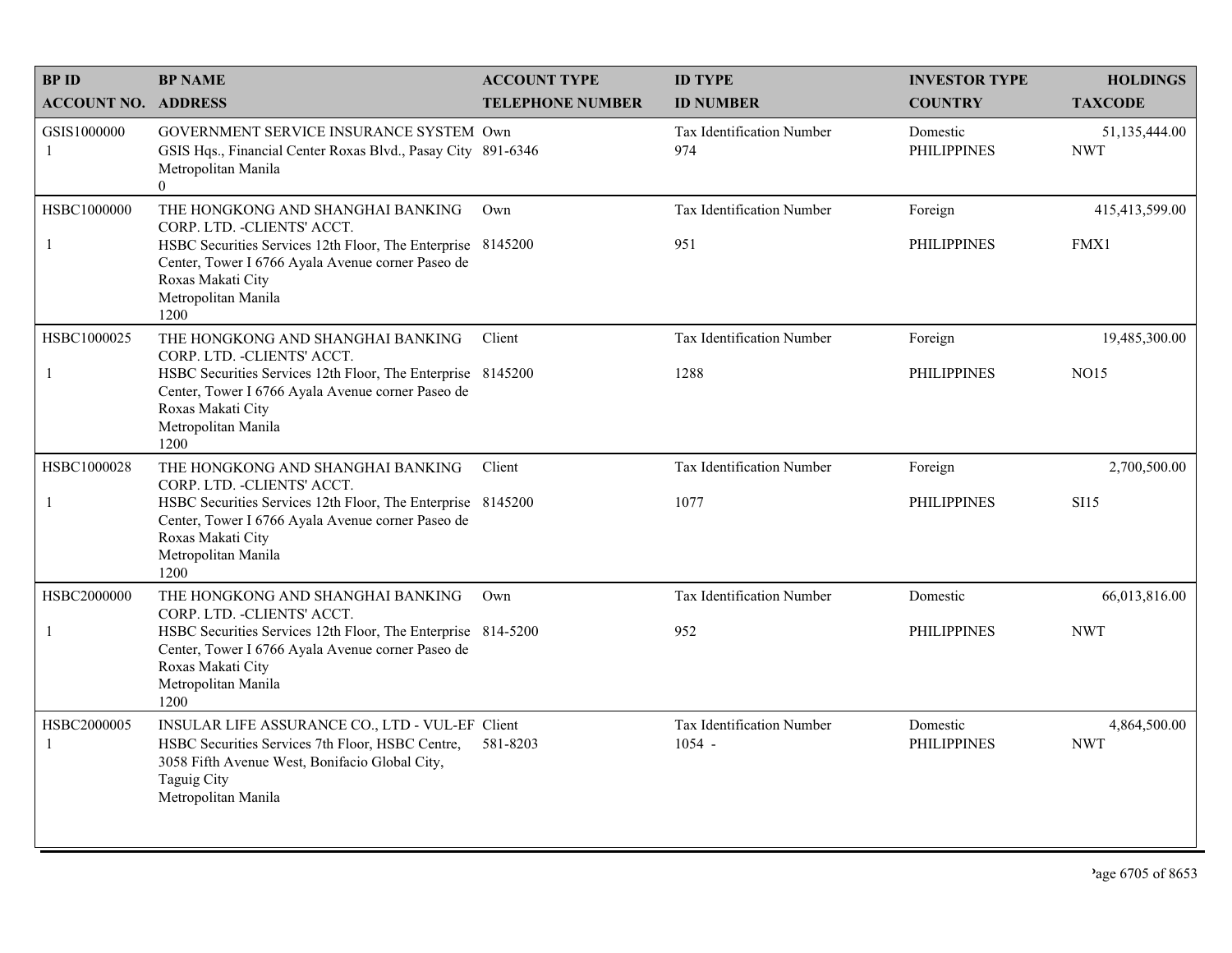| <b>BPID</b>                   | <b>BP NAME</b>                                                                                                                                                                                   | <b>ACCOUNT TYPE</b>     | <b>ID TYPE</b>                               | <b>INVESTOR TYPE</b>           | <b>HOLDINGS</b>            |
|-------------------------------|--------------------------------------------------------------------------------------------------------------------------------------------------------------------------------------------------|-------------------------|----------------------------------------------|--------------------------------|----------------------------|
| <b>ACCOUNT NO. ADDRESS</b>    |                                                                                                                                                                                                  | <b>TELEPHONE NUMBER</b> | <b>ID NUMBER</b>                             | <b>COUNTRY</b>                 | <b>TAXCODE</b>             |
| HSBC2000007<br>-1             | THE INSULAR LIFE ASSURANCE COMPANY, L1 Client<br>IL COPORATE CENTRE, INSULAR LIFE DRIVE, 582-1875<br>FILINVEST CORPORATE CITY, ALABANG<br><b>MUNTINLUPA CITY</b><br>Metropolitan Manila<br>1226  |                         | Certificate Of Incorporation<br>1054         | Domestic<br><b>PHILIPPINES</b> | 3,894,300.00<br><b>NWT</b> |
| HSBC2000008<br>$\overline{1}$ | THE INSULAR LIFE ASSURANCE COMPANY, L1 Client<br>IL CORPORATE CENTRE, INSULAR LIFE DRIVE 7711915<br>FILINVEST CORPORATE CITY, ALABANG<br><b>MUNTINLUPA CITY</b><br>Metropolitan Manila<br>STMT-D |                         | Certificate Of Incorporation<br>1054         | Domestic<br><b>PHILIPPINES</b> | 5,722,300.00<br><b>NWT</b> |
| HSBC2000009                   | THE MANUFACTURERS LIFE INSURANCE CO. Client                                                                                                                                                      |                         | Certificate Of Incorporation                 | Domestic                       | 4,869,571.00               |
| $\mathbf{1}$                  | (PHILS.), INC.<br>16/F LKG TOWER, 6801 AYALA AVENUE, MAK/ 884-5409<br><b>CITY</b><br>Metropolitan Manila<br>STMT-D                                                                               |                         | $NOID*$                                      | <b>PHILIPPINES</b>             | <b>NWT</b>                 |
| HSBC2000010<br>-1             | MANULIFE CHINABANK LIFE ASSURANCE CO. Client<br>24/F LKG TOWER, 6801 AYALA AVENUE, MAK/ 884-5409<br><b>CITY</b><br>Metropolitan Manila<br>STMT-D                                                 |                         | Certificate Of Incorporation<br>NO ID        | Domestic<br><b>PHILIPPINES</b> | 3,408,783.00<br><b>NWT</b> |
| HSBC2000011<br>$\mathbf{1}$   | SUN LIFE GREPA FINANCIAL, INC.<br>5/FLR SUNLIFE CENTRE 5TH AVENUE COR RIZ 555-8888<br>DRIVE, BONIFACIO GLOBAL CITY, TAGUIG CIT<br>Metropolitan Manila<br>1634                                    | Client                  | Tax Identification Number<br>000-460-716-000 | Domestic<br><b>PHILIPPINES</b> | 3,748,810.00<br><b>NWT</b> |
| HSBC2000012<br>-1             | FWD LIFE INSURANCE CORPORATION<br>19/F, WFIFTH BLDG., 5TH AVE. COR. 32ND ST., 558-7317<br><b>BGC, TAGUIG CITY</b><br>Metropolitan Manila<br>STMT-E                                               | Client                  | Certificate Of Incorporation<br>HSBC2000012  | Domestic<br><b>PHILIPPINES</b> | 61,125.00<br><b>NWT</b>    |
| HSBC2000013<br>$\mathbf{1}$   | <b>FWD LIFE INSURANCE CORPORATION</b><br>19/F, WFIFTH BLDG., 5TH AVE. COR. 32ND ST., 558-7317<br><b>BGC, TAGUIG CITY</b><br>Metropolitan Manila<br>STMT-E                                        | Client                  | Tax Identification Number<br>HSBC2000013     | Domestic<br><b>PHILIPPINES</b> | 38,340.00<br><b>NWT</b>    |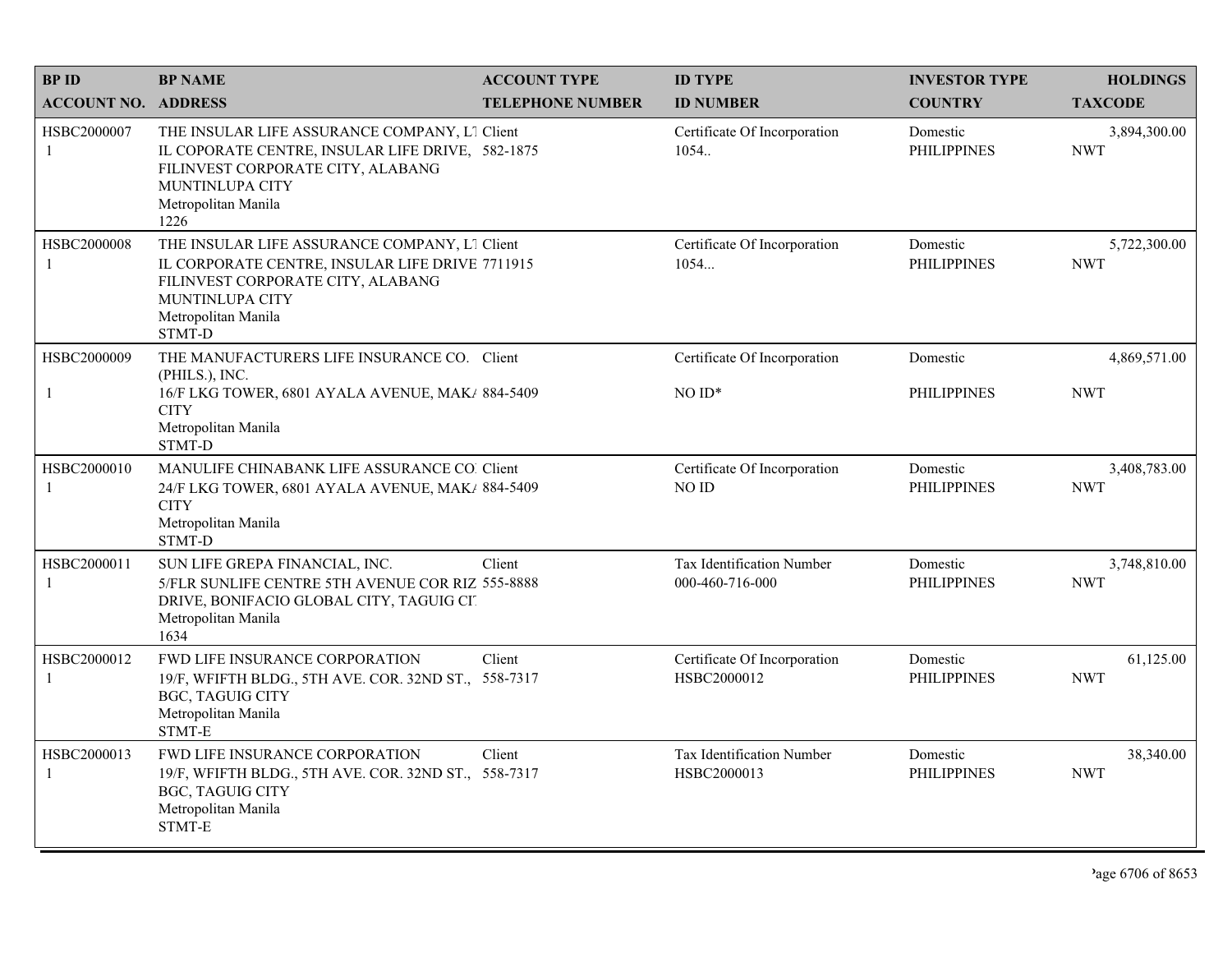| <b>BPID</b>                 | <b>BP NAME</b>                                                                                                                                                                                                                         | <b>ACCOUNT TYPE</b>     | <b>ID TYPE</b>                                  | <b>INVESTOR TYPE</b>           | <b>HOLDINGS</b>          |
|-----------------------------|----------------------------------------------------------------------------------------------------------------------------------------------------------------------------------------------------------------------------------------|-------------------------|-------------------------------------------------|--------------------------------|--------------------------|
| <b>ACCOUNT NO. ADDRESS</b>  |                                                                                                                                                                                                                                        | <b>TELEPHONE NUMBER</b> | <b>ID NUMBER</b>                                | <b>COUNTRY</b>                 | <b>TAXCODE</b>           |
| HSBC3000000<br>$\mathbf{1}$ | THE HONGKONG & SHANGHAI BANKING COR Own<br>LTD. - OWN ACCOUNT<br>HSBC Securities Services 12th Floor, The Enterprise 636-7370<br>Center, Tower I 6766 Ayala Avenue corner Paseo de<br>Roxas Makati City<br>Metropolitan Manila<br>1200 |                         | Tax Identification Number<br>953                | Foreign<br><b>PHILIPPINES</b>  | 2.00<br>FMX1             |
| LBPT1000000<br>$\mathbf{1}$ | LAND BANK OF THE PHILIPPINES-TRUST<br><b>BANKING GROUP</b><br>LBP PLAZA 1598 M.H. DEL PILAR COR DR. J.<br>QUINTOS STS., MALATE MANILA<br>Metropolitan Manila<br>1004                                                                   | Own<br>405-7550         | Tax Identification Number<br>000-470-394-000    | Domestic<br><b>PHILIPPINES</b> | 190,050.00<br><b>NWT</b> |
| LBPT1000009<br>-1           | LBP-TBG AS AGENT FOR 28568 TA 01<br>LAND BANK OF THE PHILIPPINES COR. DR. J.<br>QUINTOS STS., MALATE, MANILA<br>Metropolitan Manila                                                                                                    | Client<br>405-7554      | Tax Identification Number<br>004-628-891-000*   | Domestic<br><b>PHILIPPINES</b> | 50,000.00<br><b>NWT</b>  |
| LBPT1000014<br>-1           | <b>LBP-TBG INDIVIDUALS</b><br>LANDBANK PLAZA M.H. DEL PILAR COR. DR. J 405-7554<br>QUINTOS STS. MALATE, MANILA<br>Metropolitan Manila<br>STMT-D                                                                                        | Client                  | Tax Identification Number<br>000-470-349-000.xr | Domestic<br><b>PHILIPPINES</b> | 4,500.00<br><b>PH10</b>  |
| LBPT1000015<br>-1           | LBP-TBG AS AGENT FOR 49107 TA01<br>LANDBANK PLAZA M.H. DEL PILAR COR. DR. J 405-7554<br>QUINTOS STS., MALATE MANILA<br>Metropolitan Manila<br>STMT-E                                                                                   | Client                  | Certificate Of Incorporation<br>LBPT1000015     | Domestic<br><b>PHILIPPINES</b> | 40,550.00<br><b>NWT</b>  |
| LBPT1000016<br>$\mathbf{1}$ | LBP-TBG AS AGENT FOR 31712TA02<br>LANDBANK PLAZA M.H. DEL PILAR DR. J.<br>QUINTOS STS., MALATE MANILA<br>Metropolitan Manila<br>$\operatorname{STMT-E}$                                                                                | Client<br>405-7554      | Certificate Of Incorporation<br>LBPT1000016     | Domestic<br><b>PHILIPPINES</b> | 4,400.00<br><b>NWT</b>   |
| OOVV1000000<br>-1           | UCPB GENERAL INSURANCE CO., INC.<br>25th Floor, LKG Tower Ayala Avenue, Makati City<br>Metropolitan Manila<br>1226                                                                                                                     | Own<br>884-1225         | Tax Identification Number<br>1007               | Domestic<br><b>PHILIPPINES</b> | 40,000.00<br><b>NWT</b>  |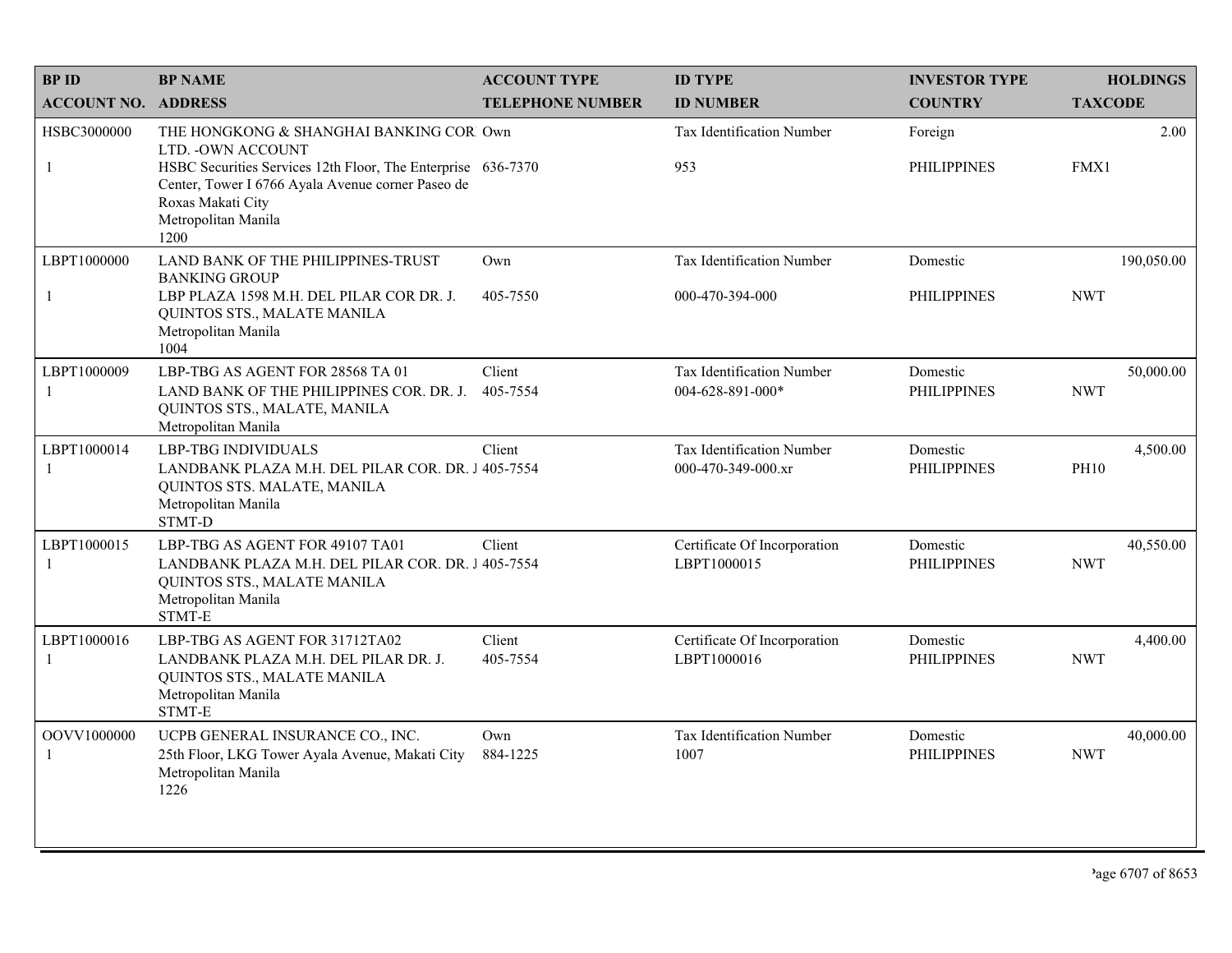| <b>BPID</b>                   | <b>BP NAME</b>                                                                                                                                                                                                               | <b>ACCOUNT TYPE</b>     | <b>ID TYPE</b>                              | <b>INVESTOR TYPE</b>           | <b>HOLDINGS</b>            |
|-------------------------------|------------------------------------------------------------------------------------------------------------------------------------------------------------------------------------------------------------------------------|-------------------------|---------------------------------------------|--------------------------------|----------------------------|
| <b>ACCOUNT NO. ADDRESS</b>    |                                                                                                                                                                                                                              | <b>TELEPHONE NUMBER</b> | <b>ID NUMBER</b>                            | <b>COUNTRY</b>                 | <b>TAXCODE</b>             |
| PABC1000000<br>$\mathbf{1}$   | AB CAPITAL & INVESTMENT CORP. - TRUST & Own<br>INVESTMENT DIV.<br>G/F, Asianbank Centre Bldg., Sen. Gil Puyat Extensio 8930373<br>cor. Tordesillas St., Salcedo Village Makati City<br>Metropolitan Manila<br>$\overline{0}$ |                         | Tax Identification Number<br>899            | Domestic<br><b>PHILIPPINES</b> | 50.00<br><b>NWT</b>        |
| PAUBEIF0000<br>$\overline{2}$ | PAUB1000000<br>33/F JOY-NOLSTALG CENTER, ADB AVE.<br>ORTIGAS, PASIG CITY<br>Metropolitan Manila                                                                                                                              | Client<br>470-9704      | Certificate Of Incorporation<br>PAUBEIF0000 | Domestic<br><b>PHILIPPINES</b> | 64,400.00<br><b>NWT</b>    |
| PCPL1000002<br>$\mathbf{1}$   | UNITED COCONUT PLANTERS LIFE ASSURAN( Client<br><b>CORPORATION</b><br>6774 Cocolife Building, Ayala Avenue, Makati City 812-9070<br>Metropolitan Manila<br>1200                                                              |                         | Tax Identification Number<br>1128           | Domestic<br><b>PHILIPPINES</b> | 35,000.00<br><b>NWT</b>    |
| PNBC2000000<br>$\mathbf{1}$   | PNB-TBG T-10820<br>3/F PNB Financial Center Roxas Blvd., Pasay City<br>Metropolitan Manila<br>1300                                                                                                                           | Own<br>5263059          | Tax Identification Number<br>986            | Domestic<br><b>PHILIPPINES</b> | 2,491,500.00<br><b>NWT</b> |
| PNBC2000001<br>1              | PNB-TBG T-10820<br>PNB FINANCIAL CENTER 3RD FLOOR TRUST<br>BANKING MACAPAGAL BOULEVARD, PASAY<br><b>CITY</b><br>Metropolitan Manila<br>STMT-E                                                                                | Client<br>573-4662      | Certificate Of Incorporation<br>PNBC2000001 | Domestic<br><b>PHILIPPINES</b> | 2,388,000.00<br><b>NWT</b> |
| PPSB1000008                   | EAST WEST BANKING CORP.-TRUST DIVISION Client<br>FAO 387-311-008354                                                                                                                                                          |                         | Passport                                    | Domestic                       | 2,200.00                   |
| $\mathbf{1}$                  | (DANIEL ISIDORE BRIAN CRUZ BONZO OR<br><b>GLORIA DELA CRUZ BONZO)</b><br>5TH AVE. COR. 23RD ST. BONIFACIO GLOBAL<br><b>CITY TAGUIG CITY</b><br>Metropolitan Manila<br>STMT-E                                                 | 575-3838                | PPSB1000008                                 | <b>PHILIPPINES</b>             | PH10                       |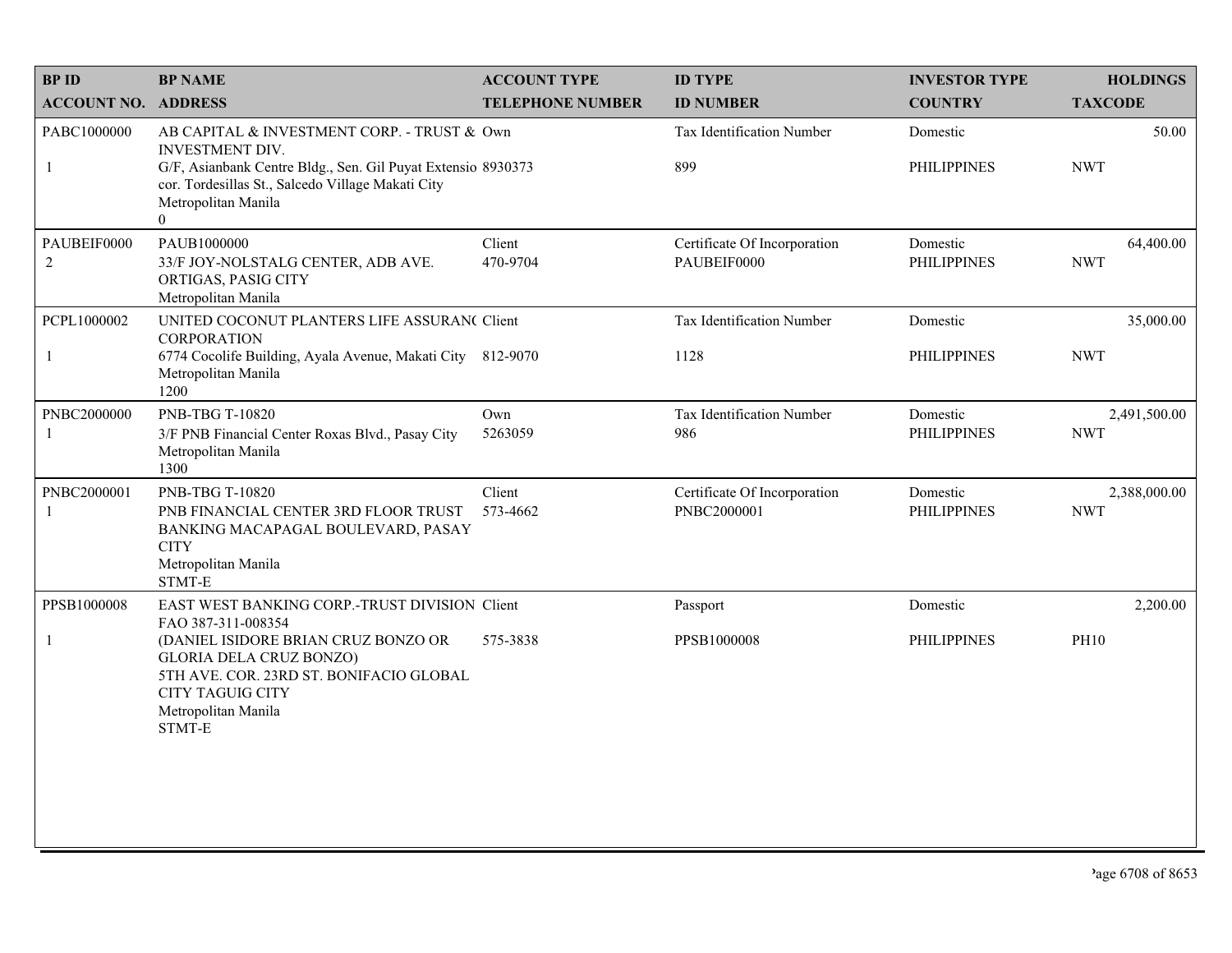| <b>BPID</b>                 | <b>BP NAME</b>                                                                                                                                                                              | <b>ACCOUNT TYPE</b>     | <b>ID TYPE</b>                               | <b>INVESTOR TYPE</b>           | <b>HOLDINGS</b>            |
|-----------------------------|---------------------------------------------------------------------------------------------------------------------------------------------------------------------------------------------|-------------------------|----------------------------------------------|--------------------------------|----------------------------|
| <b>ACCOUNT NO. ADDRESS</b>  |                                                                                                                                                                                             | <b>TELEPHONE NUMBER</b> | <b>ID NUMBER</b>                             | <b>COUNTRY</b>                 | <b>TAXCODE</b>             |
| PSMC2000000<br>$\mathbf{1}$ | SAN MIGUEL CORPORATION RETIREMENT<br><b>PLAN-STP</b><br>San Miguel Corporation Retirement Plan 40 San<br>Miguel Avenue, Ortigas Center Mandaluyong City<br>Metropolitan Manila<br>1550      | Own<br>632-3000         | <b>Tax Identification Number</b><br>929      | Domestic<br><b>PHILIPPINES</b> | 1,820,200.00<br><b>NWT</b> |
| RCBC1000000<br>-1           | RCBC TRUST & INVESTMENT DIVISION<br>333 Sen. Gil J. Puyat Ave. Makati City<br>Metropolitan Manila<br>1200                                                                                   | Own<br>894-9017/18      | Tax Identification Number<br>273-303-335-000 | Domestic<br><b>PHILIPPINES</b> | 2,208,300.00<br><b>NWT</b> |
| <b>RCBC1000004</b><br>-1    | RCBC TRUST & INVESTMENT DIVISION<br>333 Sen. Gil J. Puyat Ave. Makati City<br>Metropolitan Manila<br>1200                                                                                   | Client<br>894-9017/18   | Tax Identification Number<br>273-304-449-000 | Domestic<br><b>PHILIPPINES</b> | 150,000.00<br><b>NWT</b>   |
| RCBC1000012<br>-1           | RCBC TRUST & INVESTMENT DIVISION<br>333 Sen. Gil J. Puyat Ave. Makati City<br>Metropolitan Manila<br>1200                                                                                   | Client<br>894-9017      | Tax Identification Number<br>000-062-907-000 | Domestic<br><b>PHILIPPINES</b> | 10,000.00<br><b>NWT</b>    |
| RCBC1000049<br>-1           | RCBC TRUST & INVESTMENT DIVISION<br>333 Sen. Gil J. Puyat Ave. Makati City<br>Metropolitan Manila<br>1200                                                                                   | Client<br>894-9017      | Tax Identification Number<br>000-599-760-000 | Domestic<br><b>PHILIPPINES</b> | 275,000.00<br><b>NWT</b>   |
| RCBC1000052<br>$\mathbf{1}$ | RCBC IMA NO. 80-185-2 FAO NATIONAL<br>REINSURANCE CORPORATION OF THE<br><b>PHILIPPINES</b><br>9TH FLOOR TOWER I, RCBC PLAZA 6819 AYAL<br>AVE., MAKATI CITY<br>Metropolitan Manila<br>STMT-E | Client<br>878-3325      | Tax Identification Number<br>000-480-869-000 | Domestic<br><b>PHILIPPINES</b> | 400,000.00<br><b>NWT</b>   |
| RCBC1000053<br>-1           | RCBC IMA NO. 82-541-7<br>9TH FLOOR TOWER 1, RCBC PLAZA, 6819 AYAI 878-3325<br>AVE., MAKATI CITY<br>Metropolitan Manila<br>STMT-E                                                            | Client                  | Tax Identification Number<br>000-599-760-000 | Domestic<br><b>PHILIPPINES</b> | 450,000.00<br><b>NWT</b>   |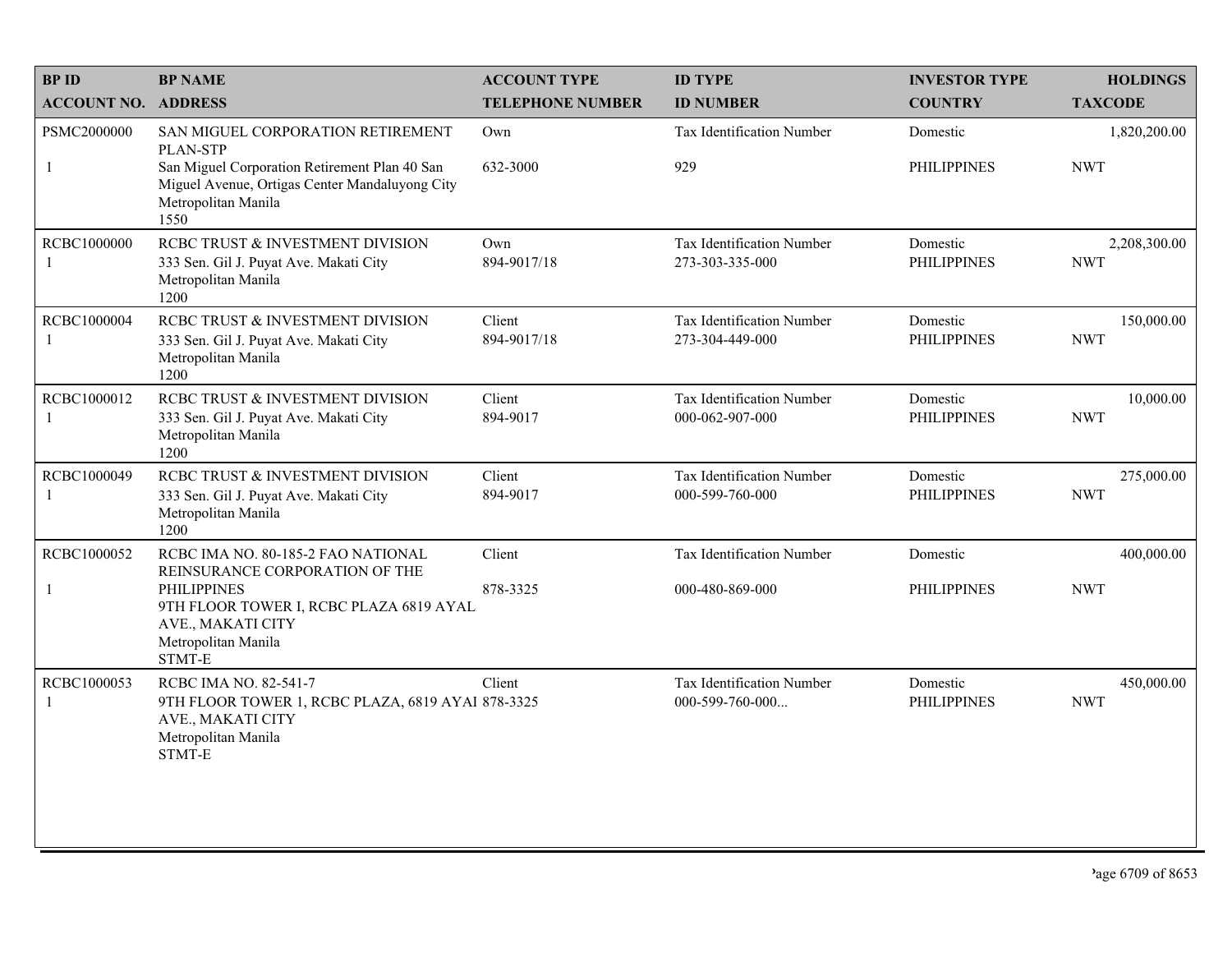| <b>BP ID</b>                       | <b>BP NAME</b>                                                                                                                                                               | <b>ACCOUNT TYPE</b>     | <b>ID TYPE</b>                              | <b>INVESTOR TYPE</b>           | <b>HOLDINGS</b>             |
|------------------------------------|------------------------------------------------------------------------------------------------------------------------------------------------------------------------------|-------------------------|---------------------------------------------|--------------------------------|-----------------------------|
| <b>ACCOUNT NO. ADDRESS</b>         |                                                                                                                                                                              | <b>TELEPHONE NUMBER</b> | <b>ID NUMBER</b>                            | <b>COUNTRY</b>                 | <b>TAXCODE</b>              |
| RCBC1000056<br>$\mathbf{1}$        | RCBC TRUST & INVESTMENT GROUP FAO<br>45-120-7 (T/E)<br>9TH FLOOR TOWER 1, RCBC PLAZA, 6819 AYAI 878-3325<br>AVENUE., MAKATI CITY<br>Metropolitan Manila<br>STMT-E            | Client                  | Certificate Of Incorporation<br>RCBC1000056 | Domestic<br><b>PHILIPPINES</b> | 500,000.00<br><b>NWT</b>    |
| RCBC3000000<br>$\mathbf{1}$        | RCBC TRUST & INVESTMENT DIVISION -<br><b>VARIOUS TAXABLE ACCTS</b><br>333 SEN. GIL J. PUYAT AVE., MAKATI CITY<br>Metropolitan Manila                                         | Own<br>8783326          | Tax Identification Number<br>987.           | Domestic<br><b>PHILIPPINES</b> | 241,900.00<br><b>PH10</b>   |
| RCBC3000011<br>-1                  | RCBC IMA NO. 81-034-7<br>9TH FLOOR TOWER 1, RCBC PLAZA, 6819 AYAI 878-3325<br>AVE., MAKATI CITY<br>Metropolitan Manila<br>STMT-E                                             | Client                  | Passport<br>RCBC3000011                     | Domestic<br><b>PHILIPPINES</b> | 1,000.00<br><b>PH10</b>     |
| SCBK1000000<br>-1                  | STANDARD CHARTERED BANK<br>6756 Ayala Avenue Makati City<br>Metropolitan Manila<br>1200                                                                                      | Own<br>878-2879         | Tax Identification Number<br>957            | Foreign<br><b>PHILIPPINES</b>  | 15,984,791.00<br>FMX1       |
| SCBK1000048<br>-1                  | STANDARD CHARTERED BANK<br>6756 Ayala Avenue Makati City<br>Metropolitan Manila<br>1200                                                                                      | Client<br>878-2879      | Tax Identification Number<br>1015           | Foreign<br><b>PHILIPPINES</b>  | 30,000.00<br>FMX1           |
| SCBK1000050                        | PRU LIFE INSURANCE CORP. OF UK - LINKED Client                                                                                                                               |                         | <b>Commercial Registration Number</b>       | Domestic                       | 12,467,650.00               |
| $\mathbf{1}$                       | <b>FUND</b><br>5TH FLOOR 6788 AYALA AVENUE MAKATI CIT 878-2124<br>Metropolitan Manila<br>1200                                                                                |                         | AS096-0511                                  | <b>PHILIPPINES</b>             | <b>NWT</b>                  |
| SCBK1000053<br>-1                  | IBM PHILIPPINES RET. PLAN - ACCT 2 - PH EQ Client<br>5/F STANDARD CHARTERED BANK, SKYPLAZ/ 830-1117<br>BUILDING 6788 AYALA AVE. MAKATI CITY<br>Metropolitan Manila<br>STMT-E |                         | Certificate Of Incorporation<br>SCBK1000053 | Domestic<br><b>PHILIPPINES</b> | 24,758.00<br><b>NWT</b>     |
| <b>SCTD1000000</b><br>$\mathbf{1}$ | <b>MBTC - TRUST BANKING GROUP</b><br>5/F Metrobank Plaza Sen. Gil J. Puyat Ave. Makati<br>City<br>Metropolitan Manila<br>1200                                                | Own<br>894-8888         | Tax Identification Number<br>990            | Domestic<br><b>PHILIPPINES</b> | 12,992,135.00<br><b>NWT</b> |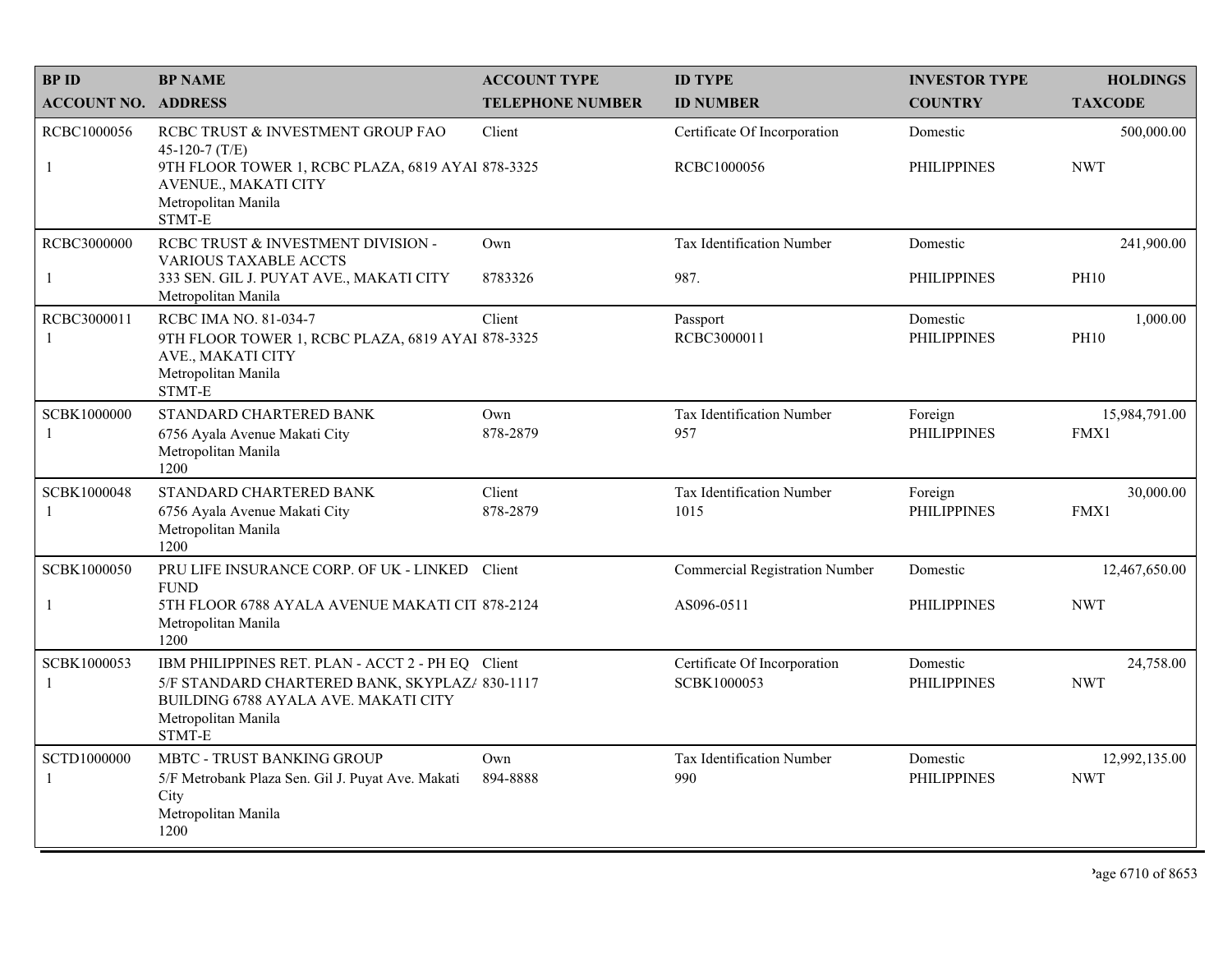| <b>BPID</b>                | <b>BP NAME</b>                                                                                                                     | <b>ACCOUNT TYPE</b>     | <b>ID TYPE</b>                            | <b>INVESTOR TYPE</b>           | <b>HOLDINGS</b>          |
|----------------------------|------------------------------------------------------------------------------------------------------------------------------------|-------------------------|-------------------------------------------|--------------------------------|--------------------------|
| <b>ACCOUNT NO. ADDRESS</b> |                                                                                                                                    | <b>TELEPHONE NUMBER</b> | <b>ID NUMBER</b>                          | <b>COUNTRY</b>                 | <b>TAXCODE</b>           |
| SCTD1000004<br>1           | MBTC TBG AS IM FOR 3012-00022-07<br>17TH FLR. GT TOWER INTL AYALA AVE.,<br><b>MAKATI CITY</b><br>Metropolitan Manila               | Client<br>857-5299      | Tax Identification Number<br>990.*.****   | Domestic<br><b>PHILIPPINES</b> | 26,300.00<br><b>PH10</b> |
| SCTD1000008                | MBTC TBG AS IM FOR WESTMONT RET PLAN<br>17TH FLR. GT TOWER INTL AYALA AVE.,<br><b>MAKATI CITY</b><br>Metropolitan Manila           | Client<br>857-5299      | Certificate Of Incorporation<br>990"      | Domestic<br><b>PHILIPPINES</b> | 27,400.00<br><b>NWT</b>  |
| SCTD1000009<br>-1          | MBTC TBG AS IM FOR MEDICHEM RET PLAN<br>17TH FLR. GT TOWER INTL AYALA AVE.,<br><b>MAKATI CITY</b><br>Metropolitan Manila           | Client<br>857-5299      | Certificate Of Incorporation<br>990"      | Domestic<br><b>PHILIPPINES</b> | 26,000.00<br><b>NWT</b>  |
| SCTD1000010                | MBTC TBG AS IM FOR PEDIATRICA RET PLAN Client<br>17TH FLR. GT TOWER INTL AYALA AVE.,<br><b>MAKATI CITY</b><br>Metropolitan Manila  | 857-5299                | Certificate Of Incorporation<br>990       | Domestic<br><b>PHILIPPINES</b> | 12,200.00<br><b>NWT</b>  |
| SCTD1000011<br>1           | MBTC TBG AS IM FOR MFI FOUNDATION, INC. Client<br>17TH FLR. GT TOWER INTL AYALA AVE.,<br><b>MAKATI CITY</b><br>Metropolitan Manila | 857-5299                | Certificate Of Incorporation<br>990 ***** | Domestic<br><b>PHILIPPINES</b> | 13,050.00<br><b>NWT</b>  |
| SCTD1000012                | MBTC TBG AS IM FOR TAKING CARE OF<br><b>BUSINESS CORP.</b>                                                                         | Client                  | Certificate Of Incorporation              | Domestic                       | 50,000.00                |
| 1                          | 17TH FLR. GT TOWER INTL AYALA AVE.,<br><b>MAKATI CITY</b><br>Metropolitan Manila                                                   | 857-5299                | 990 ****                                  | <b>PHILIPPINES</b>             | <b>NWT</b>               |
| SCTD1000013                | MBTC TBG AS IM FOR CARITAS HEALTH SHIEl Client<br>INC.                                                                             |                         | Certificate Of Incorporation              | Domestic                       | 6,900.00                 |
| $\mathbf{1}$               | 17TH FLR. GT TOWER INTL AYALA AVE.,<br><b>MAKATI CITY</b><br>Metropolitan Manila                                                   | 857-5299                | 990 ***                                   | <b>PHILIPPINES</b>             | <b>NWT</b>               |
| SCTD1000014                | MBTC TBG AS IM FOR BOARD OF TRUSTEES O Client<br>PERAA RET FUND                                                                    |                         | Certificate Of Incorporation              | Domestic                       | 407,150.00               |
|                            | 17TH FLR. GT TOWER INTL AYALA AVE.,<br><b>MAKATI CITY</b><br>Metropolitan Manila                                                   | 857-5299                | 990**                                     | <b>PHILIPPINES</b>             | <b>NWT</b>               |
|                            |                                                                                                                                    |                         |                                           |                                |                          |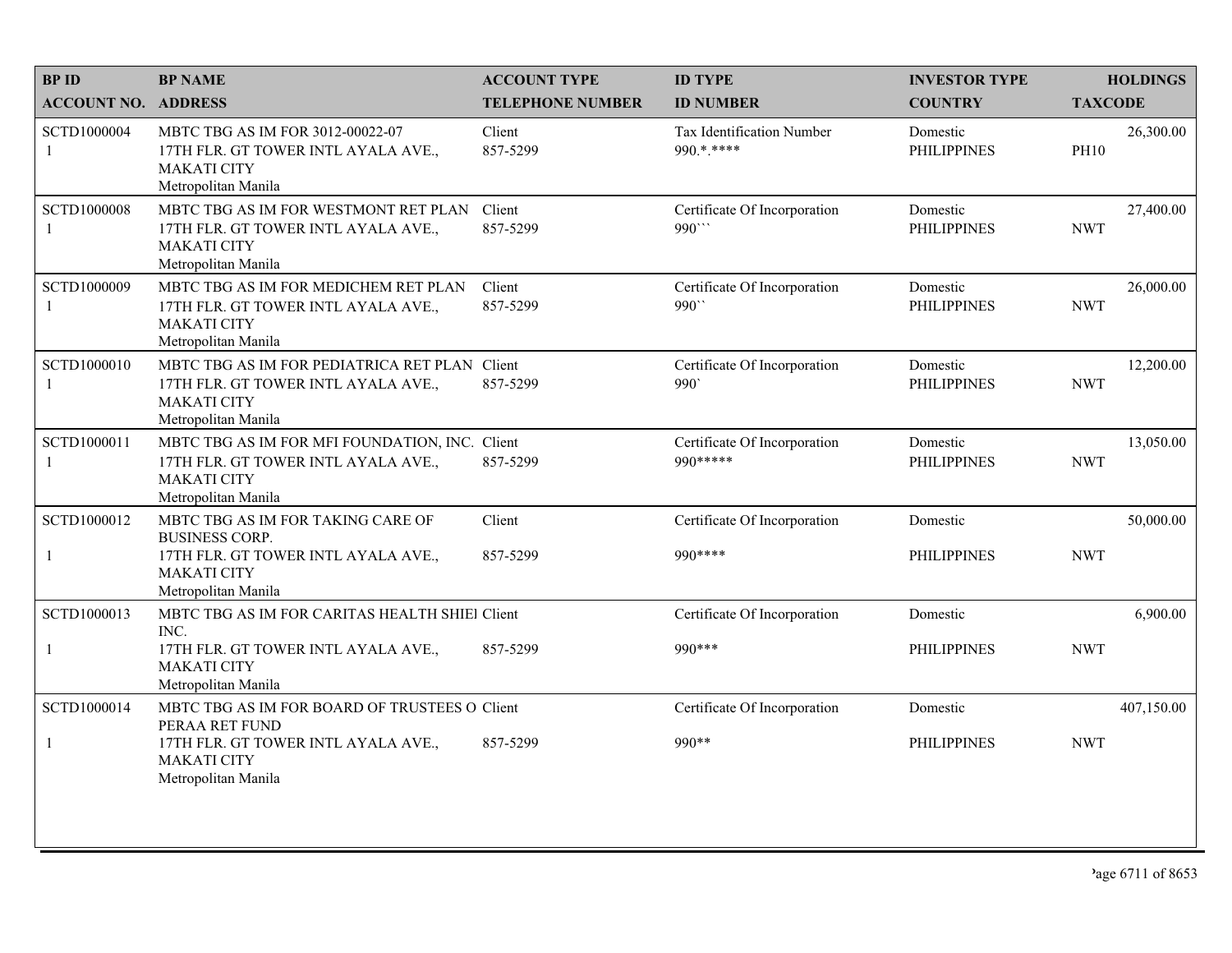| <b>BPID</b>                   | <b>BP NAME</b>                                                                                                                                        | <b>ACCOUNT TYPE</b>     | <b>ID TYPE</b>                            | <b>INVESTOR TYPE</b>           | <b>HOLDINGS</b>          |
|-------------------------------|-------------------------------------------------------------------------------------------------------------------------------------------------------|-------------------------|-------------------------------------------|--------------------------------|--------------------------|
| <b>ACCOUNT NO. ADDRESS</b>    |                                                                                                                                                       | <b>TELEPHONE NUMBER</b> | <b>ID NUMBER</b>                          | <b>COUNTRY</b>                 | <b>TAXCODE</b>           |
| SCTD1000015                   | <b>MBTC TBG AS IM FOR BOARD OF TRUSTEES -</b><br>STANDARD CHARTERED RET PLAN                                                                          | Client                  | Certificate Of Incorporation              | Domestic                       | 32,200.00                |
| $\mathbf{1}$                  | 17TH FLR. GT TOWER INTL AYALA AVE.,<br><b>MAKATI CITY</b><br>Metropolitan Manila                                                                      | 857-5299                | 990                                       | <b>PHILIPPINES</b>             | <b>NWT</b>               |
| SCTD1000016                   | MBTC TBG AS IM FOR GOVT SERVICE<br><b>INSURANCE SYSTEM</b>                                                                                            | Client                  | Certificate Of Incorporation              | Domestic                       | 3,603,400.00             |
| $\mathbf{1}$                  | 17TH FLR. GT TOWER INTL AYALA AVE.,<br><b>MAKATI CITY</b><br>Metropolitan Manila                                                                      | 857-5299                | 990*                                      | <b>PHILIPPINES</b>             | <b>NWT</b>               |
| SCTD1000017<br>$\overline{1}$ | MBTC TBG AS INV MGR FOR MERCURY GROU. Client<br>17TH FLR. GT TOWER INTL AYALA AVE.,<br><b>MAKATI CITY</b><br>Metropolitan Manila<br>1200              | 857-5299                | Tax Identification Number<br>990*         | Domestic<br><b>PHILIPPINES</b> | 100,000.00<br><b>NWT</b> |
| SCTD1000019                   | MBTC-TBG AS INV MGR FLG MANAGEMENT & Client<br>DEVT. CORP.                                                                                            |                         | Certificate Of Incorporation              | Domestic                       | 375,200.00               |
| 1                             | 17TH FLR GT TOWER INTL, AYALA AVE.,<br><b>MAKATI CITY</b><br>Metropolitan Manila<br>STMT-D                                                            | 8575299                 | <b>FLG MGNT NO ID</b>                     | <b>PHILIPPINES</b>             | <b>NWT</b>               |
| SCTD1000022                   | MBTC-TBG AS INV MGR FOR PHILIPPINE STOC Client<br><b>EXCHANGE</b>                                                                                     |                         | Tax Identification Number                 | Domestic                       | 122,000.00               |
| $\mathbf{1}$                  | 17TH FLR GT TOWER INTL AYALA AVE.,<br><b>MAKATI CITY</b><br>Metropolitan Manila<br>1200                                                               | 8575299                 | 000477863000.                             | <b>PHILIPPINES</b>             | <b>NWT</b>               |
| SCTD1000029                   | MBTC TBG AS IM FOR NARRA PRINCETON<br><b>HOLDINGS LIMITED</b>                                                                                         | Client                  | Certificate Of Incorporation              | Foreign                        | 42,100.00                |
| $\mathbf{1}$                  | 17TH FLR GT TOWER INTERNATIONAL AYALA 857-5299<br>AVENUE, MAKATI CITY<br>Metropolitan Manila                                                          |                         | SCTD1000029                               | <b>PHILIPPINES</b>             | VI24                     |
| SCTD1000032<br>$\overline{1}$ | MBTC TBG AS IM FOR HOLY ANGEL UNIVERSI Client<br>17TH FLR GT TOWER INTERNATIONAL AYALA 857-5299<br>AVENUE, MAKATI CITY<br>Metropolitan Manila<br>1200 |                         | Tax Identification Number<br>000772540000 | Domestic<br><b>PHILIPPINES</b> | 20,000.00<br><b>NWT</b>  |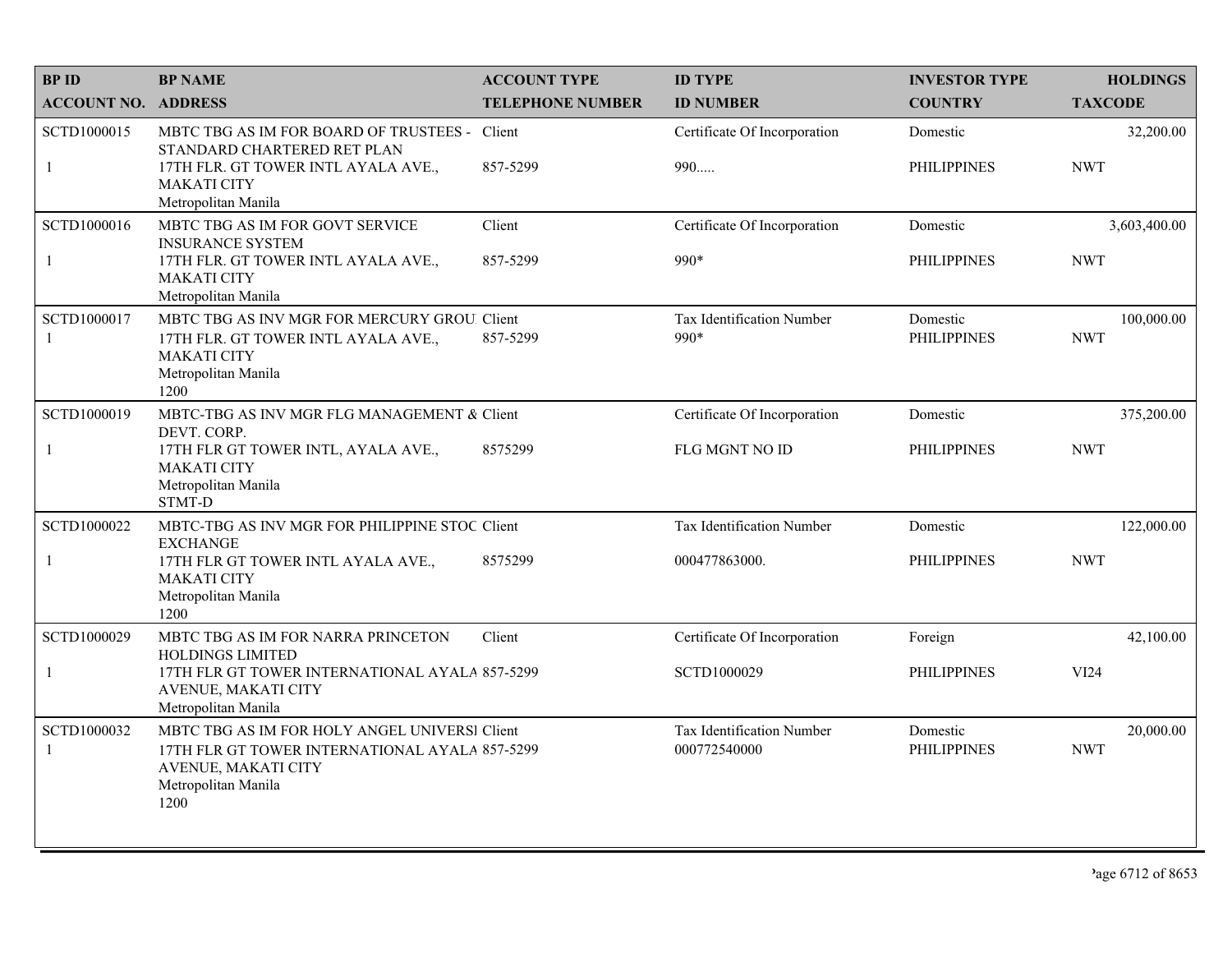| <b>BPID</b>                | <b>BP NAME</b>                                                                                                                                                                     | <b>ACCOUNT TYPE</b>     | <b>ID TYPE</b>                                  | <b>INVESTOR TYPE</b>           | <b>HOLDINGS</b>         |
|----------------------------|------------------------------------------------------------------------------------------------------------------------------------------------------------------------------------|-------------------------|-------------------------------------------------|--------------------------------|-------------------------|
| <b>ACCOUNT NO. ADDRESS</b> |                                                                                                                                                                                    | <b>TELEPHONE NUMBER</b> | <b>ID NUMBER</b>                                | <b>COUNTRY</b>                 | <b>TAXCODE</b>          |
| SCTD1000038<br>1           | MBTC TBG AS IM FOR ATENEO DE MANILA<br>UNIVERSITY (QUEZON CITY), INC.<br>17TH FLR GT TOWER INTERNATIONAL AYALA 857-5299<br>AVENUE, MAKATI CITY<br>Metropolitan Manila<br>STMT-E    | Client                  | Certificate Of Incorporation<br>000-707-229-000 | Domestic<br><b>PHILIPPINES</b> | 57,500.00<br><b>NWT</b> |
| SCTD1000039<br>1           | MBTC TBG AS IM FOR PERLA COMPANIA DE<br>SEGUROS, INC.<br>17TH FLR GT TOWER INTERNATIONAL AYALA 857-5299<br>AVENUE, MAKATI CITY<br>Metropolitan Manila<br>STMT-E                    | Client                  | Certificate Of Incorporation<br>000-486-565     | Domestic<br><b>PHILIPPINES</b> | 13,700.00<br><b>NWT</b> |
| SCTD1000042<br>-1          | MBTC TBG AS IM FOR SECURITIES INVESTORS Client<br>PROTECTION FUNDS, INC.<br>17TH FLR GT TOWER INTERNATIONAL AYALA 857-5299<br>AVENUE, MAKATI CITY<br>Metropolitan Manila<br>STMT-E |                         | Certificate Of Incorporation<br>SCTD1000042     | Domestic<br><b>PHILIPPINES</b> | 34,000.00<br><b>NWT</b> |
| SCTD1000043<br>1           | MBTC TBG AS IM FOR SURE PLUS VANTAGE, I Client<br>17TH FLR GT TOWER INTERNATIONAL AYALA 857-5299<br>AVENUE, MAKATI CITY<br>Metropolitan Manila<br>STMT-E                           |                         | Certificate Of Incorporation<br>SCTD1000043     | Domestic<br><b>PHILIPPINES</b> | 11,500.00<br><b>NWT</b> |
| SCTD1000045                | MBTC TBG AS IM FOR AUGUSTO E. TYCANGC Client<br>OR LILIA C. TYCANGCO                                                                                                               |                         | Passport                                        | Domestic                       | 17,000.00               |
|                            | 17TH FLR GT TOWER INTERNATIONAL AYALA 857-5299<br>AVENUE, MAKATI CITY<br>Metropolitan Manila<br>STMT-E                                                                             |                         | SCTD1000045                                     | <b>PHILIPPINES</b>             | <b>NWT</b>              |
| SCTD1000046                | MBTC TBG AS IM FOR KHARIS PLATA<br>17TH FLR GT TOWER INTERNATIONAL AYALA 857-5299<br>AVENUE, MAKATI CITY<br>Metropolitan Manila<br>STMT-E                                          | Client                  | Tax Identification Number<br>SCTD1000046        | Domestic<br><b>PHILIPPINES</b> | 9,700.00<br><b>NWT</b>  |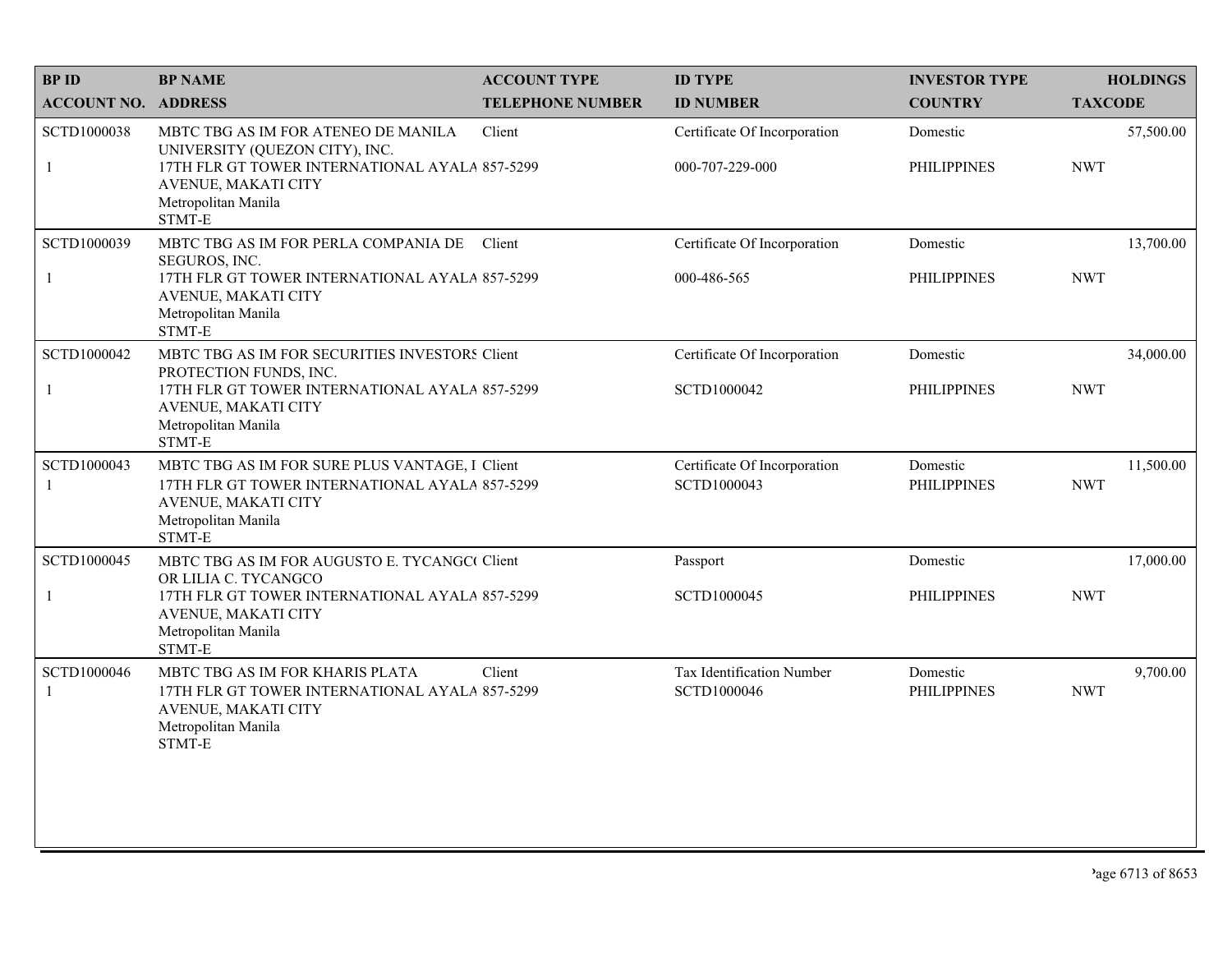| <b>BPID</b>                          | <b>BP NAME</b>                                                                                                                                            | <b>ACCOUNT TYPE</b>     | <b>ID TYPE</b>                              | <b>INVESTOR TYPE</b>           | <b>HOLDINGS</b>             |
|--------------------------------------|-----------------------------------------------------------------------------------------------------------------------------------------------------------|-------------------------|---------------------------------------------|--------------------------------|-----------------------------|
| <b>ACCOUNT NO. ADDRESS</b>           |                                                                                                                                                           | <b>TELEPHONE NUMBER</b> | <b>ID NUMBER</b>                            | <b>COUNTRY</b>                 | <b>TAXCODE</b>              |
| SCTD1000047<br>-1                    | MBTC TBG AS IM FOR KHARIS PLATA<br>17TH FLR GT TOWER INTERNATIONAL AYALA 857-5299<br>AVENUE, MAKATI CITY<br>Metropolitan Manila<br>STMT-E                 | Client                  | Passport<br>SCTD1000047                     | Domestic<br><b>PHILIPPINES</b> | 7,300.00<br><b>PH10</b>     |
| SCTD1000052<br>$\mathbf{1}$          | MBTC TBG AS IM FOR ST PETER LIFE PLAN IN Client<br>17TH FLR GT TOWER INTERNATIONAL AYALA 857-5299<br>AVENUE, MAKATI CITY<br>Metropolitan Manila<br>STMT-E |                         | Certificate Of Incorporation<br>SCTD1000052 | Domestic<br><b>PHILIPPINES</b> | 98,000.00<br><b>NWT</b>     |
| SCTD1000053                          | MBTC TBG AS IM FOR CENTER FOR<br>EDUCATIONAL MEASUREMENT, INC.                                                                                            | Client                  | Certificate Of Incorporation                | Domestic                       | 34,900.00                   |
| $\mathbf{1}$                         | 17TH FLR GT TOWER INTERNATIONAL AYALA 857-5299<br>AVENUE, MAKATI CITY<br>Metropolitan Manila<br>STMT-E                                                    |                         | SCTD1000053                                 | <b>PHILIPPINES</b>             | <b>NWT</b>                  |
| SCTD1000054                          | MBTC TBG AS IM FOR ARMED FORCES AND<br>POLICE MUTUAL BENEFIT ASSOCIATION                                                                                  | Client                  | Certificate Of Incorporation                | Domestic                       | 48,500.00                   |
| -1                                   | INC.<br>17TH FLR GT TOWER INTERNATIONAL AYALA<br>AVENUE, MAKATI CITY<br>Metropolitan Manila<br>STMT-E                                                     | 857-5299                | SCTD1000054                                 | <b>PHILIPPINES</b>             | <b>NWT</b>                  |
| <b>SCTD1000P40</b><br>$\overline{1}$ | MBTC TBG AS IM FOR 3011-00202-10<br>CARLOS EJERCITO, JR.<br>17TH FLR GT TOWER INTL AYALA AVE.,<br><b>MAKATI CITY</b><br>Metropolitan Manila<br>1200       | Client<br>8575299       | Tax Identification Number<br>000477863000:  | Domestic<br><b>PHILIPPINES</b> | 600.00<br><b>PH10</b>       |
| SSSI1000000<br>-1                    | SOCIAL SECURITY SYSTEM<br>SSS Bldg., East Ave., Diliman, Quezon City<br>Metropolitan Manila<br>$\theta$                                                   | Own<br>926-1644         | Tax Identification Number<br>994            | Domestic<br><b>PHILIPPINES</b> | 30,805,400.00<br><b>NWT</b> |
| UCPB1000000                          | UNITED COCONUT PLANTERS BANK-TRUST<br><b>BANKING</b>                                                                                                      | Own                     | Tax Identification Number                   | Domestic                       | 1,749,300.00                |
| $\mathbf{1}$                         | 5/F, UCPB Bldg., Makati Ave. Makati City<br>Metropolitan Manila<br>$\Omega$                                                                               | 8119500                 | 000-507-736                                 | <b>PHILIPPINES</b>             | <b>NWT</b>                  |